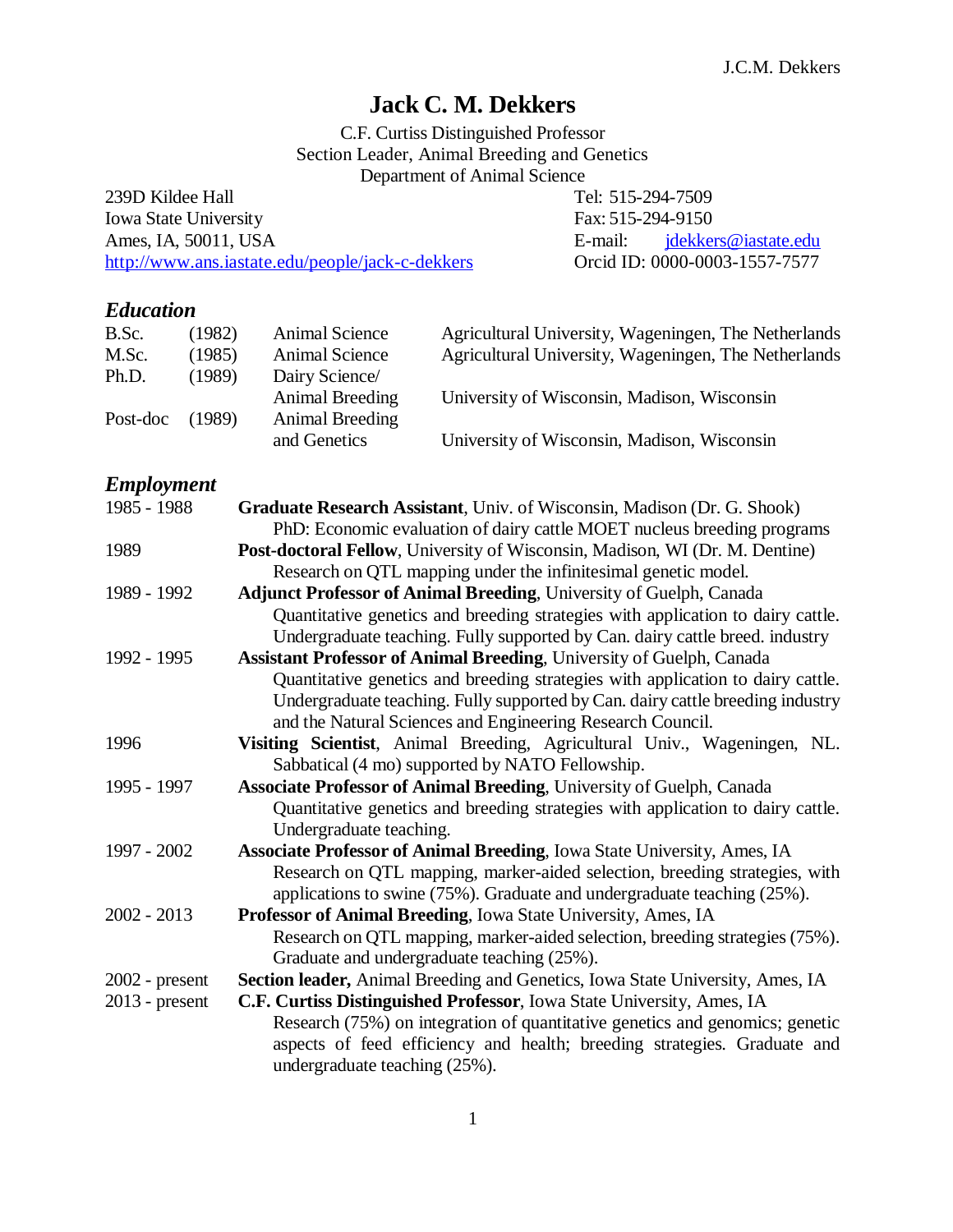### *Affiliations*

|                                    | American Society of Animal Science American Dairy Science Association | Gamma       |
|------------------------------------|-----------------------------------------------------------------------|-------------|
| <b>Poultry Science Association</b> | <b>World Poultry Science Association</b>                              | Sigma Delta |

### *Awards and Honors*

- Distinguished Service Award, National Swine Improvement Federation (2019)
- ISU Gamma Sigma Delta International Award (2016)
- LeClerg Lecturer, University of Maryland (2014)
- C.F. Curtiss Distinguished Professor (2013)
- ISU CALS Team Award for RFI group (group leader) (2012)
- ISU Margaret Ellen White Graduate Faculty Award (2012)
- ISU Gamma Sigma Delta Research Award (2012)
- Rockefeller Prentice Memorial Award in Animal Breeding & Genetics, Amer.Soc.Anim.Sci. (2007)
- A.B. Chapman Lecturer, University of Wisconsin, Madison (2005)
- J. L. Lush Award in Animal Breeding, American Dairy Science Association (2004)
- Outstanding Research Award, College of Agriculture, Iowa State University (2004)
- ADSA/ASAS travelling fellow to European Association of Animal Production (2003)
- Special recognition for quality of promotion dossier, President, Iowa State University (2002)
- Invited paper in Nature Reviews: Genetics (2002, Vol. 3: 22-32).
- Travelling Fellow, Assoc. for Advancement of Animal Breeding and Genetics, Australia (1999).
- NATO Fellowship, Dept. Animal Breeding & Genetics, Agric. Univ., Wageningen (1996)
- New Faculty Support Program Award, Natural Sci. & Engineering Res. Council, Canada (1992)

### *Professional Experience*

#### **Editorial activities:**

| $2012$ – present | Editor-in-Chief, Genetics Selection Evolution, published by BMC                                                                     |
|------------------|-------------------------------------------------------------------------------------------------------------------------------------|
| $2010 - 2012$    | Executive Editor, Genetics Selection Evolution, published by BMC                                                                    |
| $2004 - 2006$    | Editorial Board, J. Animal Science                                                                                                  |
| $2002 - 2006$    | Section Editor, Animal Science, British Society of Animal Science                                                                   |
| 1998             | Editor for proceedings of conference 'From Jay Lush to Genomics: Visions for<br>Animal Breeding and Genetics', Ames, IA, May 16-18. |
| 1992 - 1998      | Member of Editorial Board of the Journal of Dairy Science                                                                           |
|                  |                                                                                                                                     |
| 1992 - $present$ | Reviewer of grant proposals to Natural Sciences and Engineering Research Council                                                    |
|                  | of Canada, Dairy Cattle Genetics Research and Development Council of Canada,                                                        |
|                  | USDA-BARD, USDA-NRI, Biotechnology and Biological Sciences Research                                                                 |
|                  | Council of the UK                                                                                                                   |
| 1989 - $present$ | Peer reviewer of manuscripts for Journal of Animal Science, Journal of Dairy                                                        |
|                  | Science, PLoS One, Livestock Science, Genetics, Heredity, Genetical Research,                                                       |
|                  | Genetics Selection and Evolution, Animal Genetics, BMC Genomics, and others.                                                        |
|                  | <b>Organization of scientific meetings:</b>                                                                                         |
| 2018             | Scientific Program Chair for session on Breeding Strategies of 9 <sup>th</sup> World Congr.                                         |
|                  | Genetics Appl. Livest. Prod. Vancouver, Canada.                                                                                     |
| 2014             | Scientific Program Chair for session on Breeding Strategies of 9 <sup>th</sup> World Congr.                                         |
|                  | Genetics Appl. Livest. Prod. Vancouver, Canada.                                                                                     |
| 2011-2012        | Chair Gordon Conference on Quantitative Genetics and Bioinformatics                                                                 |
| 2009-2011        | Vice Chair Gordon Conference on Quantitative Genetics and Bioinformatics                                                            |
| 2008             | Co-organizer of the Jay Lush symposium, Ames, IA, April, 2008                                                                       |
| 2003/2004        | Chair, Genetics and Breeding program cie., 2004 Midwest Animal Sci. meeting.                                                        |
| 1999             | Co-organizer for conference 'From Jay Lush to Genomics: Visions for Animal                                                          |
|                  | Breeding and Genetics', Ames, IA, May 16-18.                                                                                        |
|                  |                                                                                                                                     |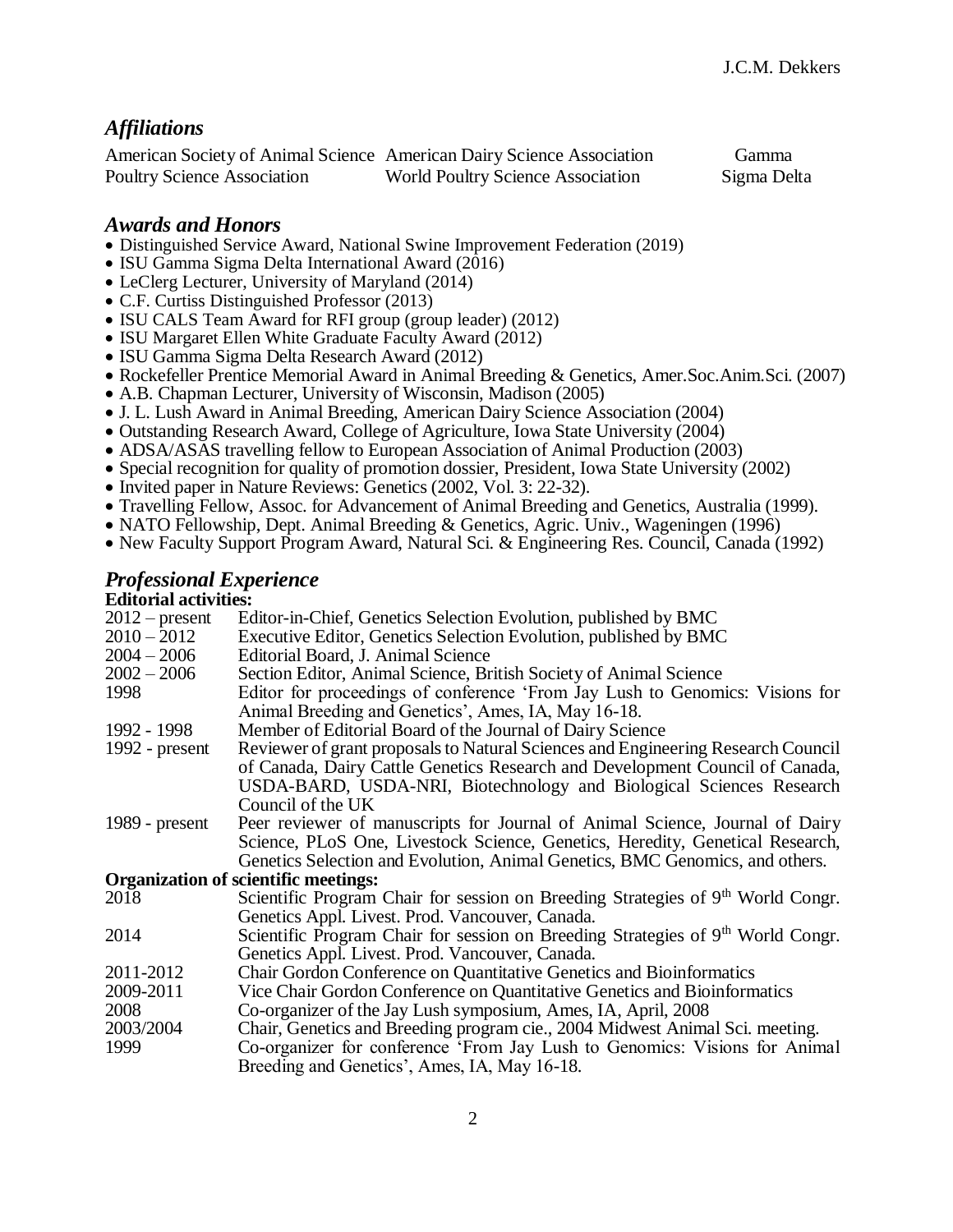- 1997 Scientific Program Chair for session on Breeding Strategies of 6<sup>th</sup> World Congr. Genetics Appl. Livest. Prod. Armidale, Australia.
- 1994 Assist organization 4<sup>th</sup> Wldl Congr. Genetics Appl. Livest. Prod. Guelph, Canada

### **USDA-CSREES Multistate Research Projects:**

1999 - 2012 Iowa State rep. swine genetics multi-state project (NC220; NC1004; NC1037).<br>2001 / 2002 Chair of swine genetics multi-state research project (NC220). Chair of swine genetics multi-state research project (NC220). 2001 - 2008 Iowa State representative on NCCC204 multi-state project (Quant. genetics) 1998 Chair writing committee joint renewal NC-220 and NC-210 multi-state projects

### **Industry service:**

| 2017             | Co-organizer NSIF-PRRS joint symposium, Dec. 1-4, Chicago.              |
|------------------|-------------------------------------------------------------------------|
| 2003             | Chair, organizing committee USDA-IFAFS industry workshop on QTL mapping |
|                  | and marker-assisted selection, Des Moines, Dec. 4, 2004                 |
| $2002 - 2004$    | Vice-president of National Swine Improvement Federation                 |
| 2000 - 2010      | NC-1004 representative National Swine Improvement Federation Board.     |
| 1996 - $present$ | Consultant on programs for genetic improvement of livestock             |
| 1995             | Genetics expert for Federal Task Force on rbST, Agriculture Canada.     |
| 1994 - 1997      | Member of Genetic Evaluation Board of Canada                            |

### *Teaching Experience*

### **Undergraduate**

- Livestock&Poultry Breeding (1992 1997), University of Guelph, Canada
- Livestock Improvement Through Animal Breeding (1997), ISU
- Issues Facing Animal Science (2000), ISU
- Study Abroad to the Netherlands, 2 weeks, 20 students ('13 and '17), ISU
- Academic advisor for 15-30 undergraduate students (1999 present), ISU

#### **Graduate**

- Animal Breeding Strategies (1998, 1999, 2001, 2003, 2005, 2007, 2010, 2013, 2015)
- Advanced Statistical Methods for Animal Breeding, co-instructor (2002)
- Applied Animal Breeding (1999)
- Population&Quantitative Genetics for Breeding: co-instructor '03–'06; instructor '06-present
- Applied Beef and Dairy Cattle Breeding course coordinator and co-instructor ('12, '15)

### **On-line Graduate**

- Introduction to Marker Association Analysis and QTL Detection. Animal Breeding Online, '13,'14,'15,'17,'19.
- Prediction and Control of Inbreeding in Breeding Programs. Animal Breeding Online, '14,'16,'17,'19

### **Post-graduate short courses/workshops**

- Breeding program design with genomic selection ('14, University of New England, Australia; 2015, Iowa State University; 2018, University of Guelph) 1-week course, Co-instructor
- Genomic selection in livestock 1-week course, Organizer and co-instructor ('10 ISU, '12 ASAS/ADSA,'13 Quebec City, '15 ISU)
- Use of high-density SNP genotyping data for genetic improvement of livestock (2009) 2-week course. ISU. Organizer and co-instructor.
- Quantitative Genetics with Integration of Molecular Genetics (2008) 2-week NOVA course, University of Helsinki, Finland, Instructor
- Design and economics of animal breeding strategies (2003), ISU, Organizer and instructor
- Applied economic aspects of animal breeding programs (2001) Univ. Guelph, Canada, Instructor
- Quantitative genetics for new technologies in animal breeding (1999), University of New South Wales, Australia, co-instructor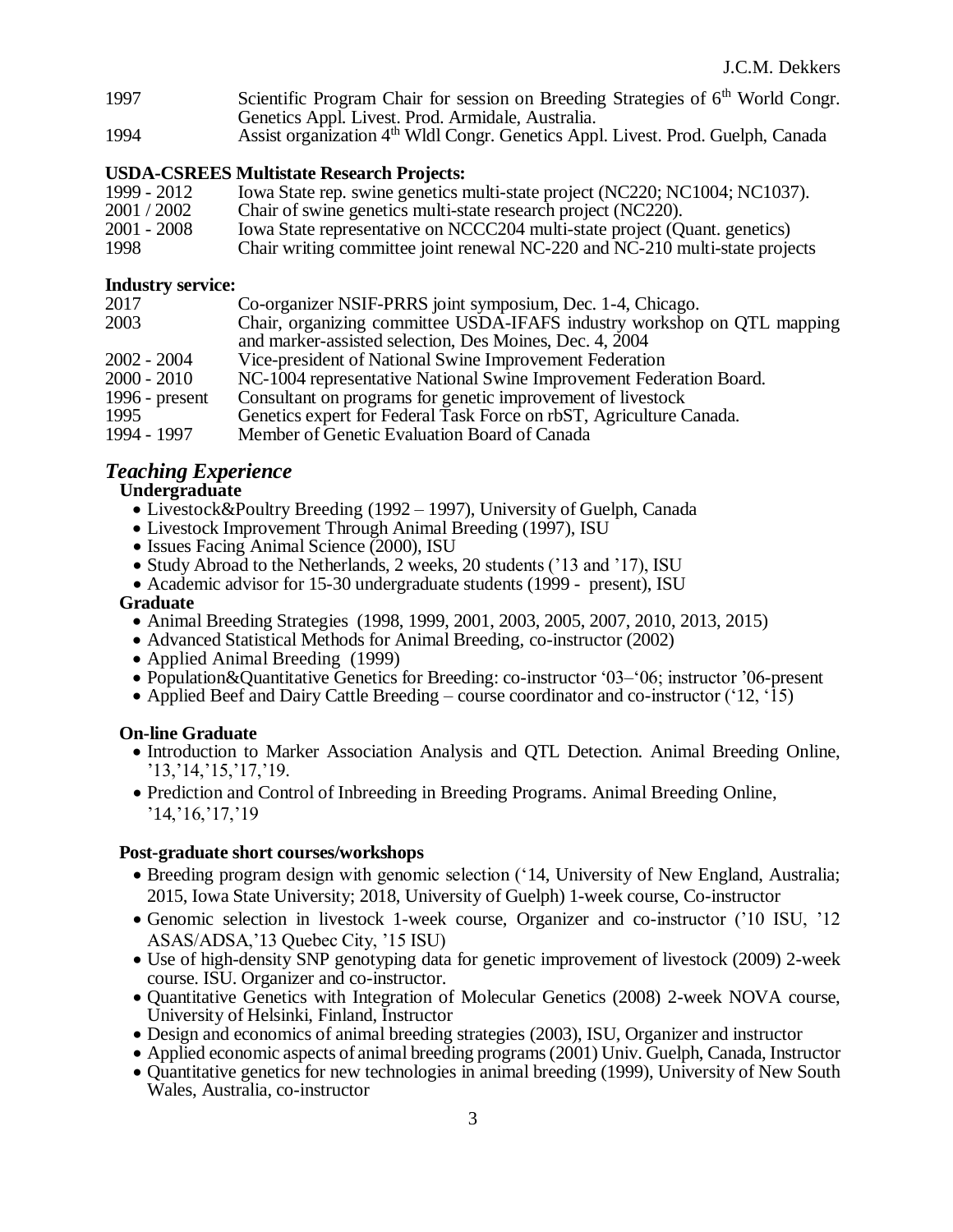• Organizer Animal Breeding and Genetics summer short courses (2004-2015), ISU

#### **Industry short courses/workshops**

- Genetic improvement of disease, on-line course for veterinarians, co-instructor (2018)
- CPAB industry short courses (1996-1997), co-instructor, University of Guelph.
- Molecular methods in plant breeding (2000-2003) ( $\frac{1}{2}$  day co-instructor), Agronomy Dept, ISU
- USDA-IFAFS-NSIF Workshop on Molecular Genetics (2003, 1 day), Des Moines, Iowa
- Training Workshop on QTL mapping and marker-assisted selection, Canadian Center for Swine Improvement (2004, 1 day), Ottawa, Canada

### *Graduate Students Advised or Co-advised: 7 MSc, 26 PhD*

### *Post-Doctoral Fellows and Research Associates Advised or Co-advised: 27*

### *Grants directed or co-directed total \$22,406,264 of which \$9,463,267 as PI*

### *Significant Research Contributions*

- Methods for economic evaluation of breeding programs in competitive markets
- Methods for simulation of breeding programs that combine stochastic and deterministic models
- Design and evaluation of dairy breeding programs to capitalise on reproductive technologies
- Analytical methods to derive asymptotic responses to selection on BLUP breeding values that account for the effects of selection on genetic variance
- Effects associated with genetic markers under the infinitesimal genetic model
- Genetic analysis and national genetic evaluation systems for somatic cell score, longevity, and dystocia for dairy cattle.
- Derivation of economic values and development of total economic index for dairy bulls in Canada
- Use of random regression models for analysis of test-day data
- Optimal selection on non-linear profit functions over multiple generations through the use of optimal control theory
- Marker-assisted selection and optimal selection to resolve the conflict between short- versus longterm responses with marker-assisted selection
- Statistical methods for QTL mapping and their application to detect genes and QTL in pigs.
- Evaluation of measures of linkage disequilibrium
- Comparison of methods for linkage disequilibrium analysis
- Use of high-density SNP genotyping for genomic selection, including improvement of crossbred performance
- Implementation of genomic selection using low-density SNP panels
- Experimental evaluation of genomic selection in layer chickens
- Selection index methods for evaluation of marker-assisted and genomic selection
- Genetic and biological aspects of residual feed intake in pigs; development of RFI research consortium.
- Genome-wide association study for host response to PRRS in pigs; Discovery of major QTL on chromosome 4.
- Identification of Severe Combined Immuno-Deficiency (SCID) in pigs and development of SCID pigs for biomedical research.
- Genetics of disease resilience in pigs
- Genetics of resistance to New Castle disease in poultry

### **A.** *Publications in peer-reviewed scientific journals*

n=300, H-factor (ISI) = 56. Total number of citations = *10,625* Without self citations *9,823* **[#]**

A.1. Boettcher, A., A. G. Cino-Ozuna, Y. Solanki, J.E. Wiarda, E. Putz, J.L. Owens, S.A. Crane, A.P. Ahrens, C.L. Loving, J.E. Cunnick, R.R.R. Rowland, S.E. Charley, J.C.M. Dekkers, and C.K. Tuggle 2019. CD3ε+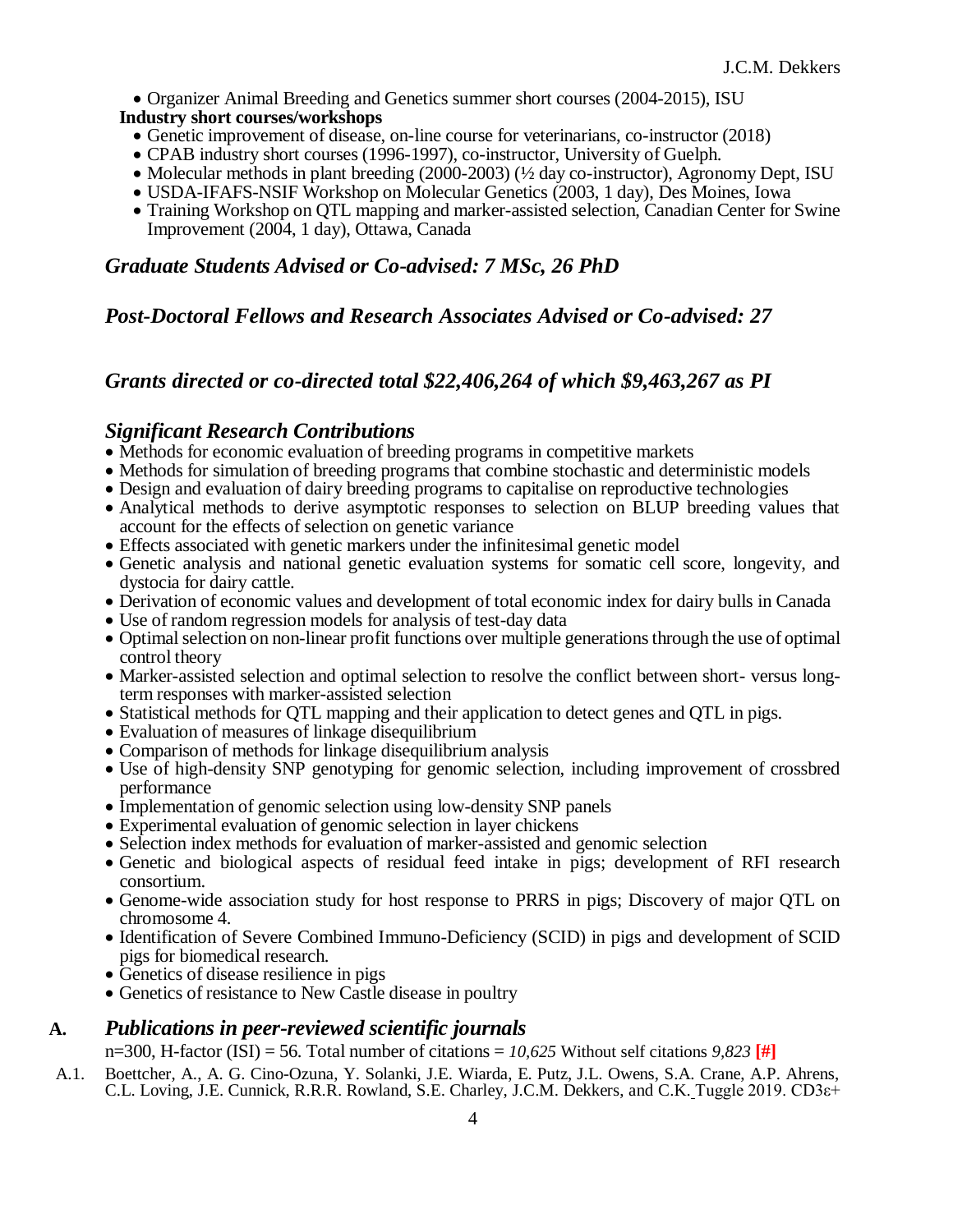cells in pigs with severe combined immunodeficiency due to defects in Artemis. Submitted to Frontiers in Immunology, August 2019.

- A.2. Boettcher, A., Li, Y., Ahrens, A., Kiupel, M., Byrne, K., Loving, C., Cino-Ozuna, A.G., Wiarda, J., Adur, M., Schultz, B. and Swanson, J., 2019. Novel engraftment and T cell differentiation of human hematopoietic cells in Art-/-IL2RG-/SCID pigs. *bioRxiv*, p.614404.
- A.3. Sanglard, L.P., Schmitz‐Esser, S., Gray, K.A., Linhares, D.C., Yeoman, C.J., Dekkers, J.C., Niederwerder, M.C. and Serão, N.V., 2019. Investigating the relationship between vaginal microbiota and host genetics and their impact on immune response and farrowing traits in commercial gilts. *Journal of Animal Breeding and Genetics*.
- A.4. Outhouse, Amanda C; Helm, Emma T; Patterson, Brian M; Dekkers, Jack C M; Rauw, Wendy M; Schwartz, Kent J; Gabler, Nicholas K; Huff-Lonergan, Elisabeth; Lonergan, Steven M, 2019. Effect of a dual enteric and respiratory pathogen challenge on swine growth, efficiency, carcass composition, and pork quality. J. Animal Sci. 10.1093/jas/skz332
- A.5. Liu, H., Feye, K.M., Nguyen, Y.T., Rakhshandeh, A., Loving, C.L., Dekkers, J.C., Gabler, N.K. and Tuggle, C.K., 2019. Acute systemic inflammatory response to lipopolysaccharide stimulation in pigs divergently selected for residual feed intake. BMC genomics, 20(1), pp.1-24.
- A.6. Lim, K.S., Dong, Q., Moll, P., Vitkovska, J., Wiktorin, G., Bannister, S., Daujotyte, D., Tuggle, C.K., Lunney, J.K., Plastow, G.S. and Dekkers, J.C., 2019. The effects of a globin blocker on the resolution of 3'mRNA sequencing data in porcine blood. BMC genomics, 20(1), pp.1-10.
- A.7. Wioleta Drobik-Czwarno, Anna Wolc, Kornelia Kucharska, Elżbieta Martyniuk. Genetic basis of resistance to highly pathogenic avian influenza in chicken. **Review article** in Polish. Scientific Annals of Polish Society of Animal Production.
- A.8. Gómez Raya, L., Rauw, W.M. and Dekkers, J., 2019. Autozygosity and genetic differentiation of Landrace and Large White pigs as revealed by the genetic analyses of crossbreds. Frontiers in Genetics, 10, p.739.
- A.9. Walugembe, M., Mushi, J.R., Amuzu-Aweh, E.N., Chiwanga, G.H., Msoffe, P.L., Wang, Y., Saelao, P., Kelly, T., Gallardo, R.A., Zhou, H., Lamont, S.J., Muhairwa, A.P., and Dekkers, J.C.M. 2019. Genetic Analyses of Tanzanian Local Chicken Ecotypes Challenged with Newcastle Disease Virus. Genes, 10(7)
- A.10. Annamalai, T., Lu, Z., Jung, K., Langel, S.N., Tuggle, C.K., Dekkers, J.C., Waide, E.H., Kandasamy, S. and Saif, L.J., 2019. Infectivity of GII. 4 human norovirus does not differ between TB-NK+ severe combined immunodeficiency (SCID) and non-SCID gnotobiotic pigs, implicating the role of NK cells in mediation of human norovirus infection. Virus research, 267, pp.21-25.
- A.11. Colpoys, J., Van Sambeek, D., Bruns, C., Johnson, A., Dekkers, J., Dunshea, F. and Gabler, N., 2019. Responsiveness of swine divergently selected for feed efficiency to exogenous adrenocorticotropic hormone and glucose challenges. Domestic animal endocrinology, 68, pp.32-38.
- A.12. Mumm, J.M., Díaz, J.A.C., Stock, J.D., Johnson, A.K., Dekkers, J.C., Ramirez, A., Azarpajouh, S. and Stalder, K.J., 2019. Dynamic space utilization for lame and non-lame gestating sows estimated by the lyingstanding sequence. Livestock Science, 223, pp.1-7.
- A.13. Nascimento, M., Nascimento, A.C.C., Dekkers, J.C.M. and Serão, N.V.L., 2019. Using quantile regression methodology to evaluate changes in the shape of growth curves in pigs selected for increased feed efficiency based on residual feed intake. animal,  $13(5)$ , pp.1009-1019.
- A.14. Saelao, P., Wang, Y., Chanthavixay, G., Gallardo, R.A., Wolc, A., Dekkers, J., Lamont, S.J., Kelly, T. and Zhou, H., 2019. Genetics and Genomic Regions Affecting Response to Newcastle Disease Virus Infection under Heat Stress in Layer Chickens. Genes, 10(1), p.61. **[1]**
- A.15. Wolc, A., Arango, J., Settar, P., Fulton, J.E., O'Sullivan, N.P. and Dekkers, J.C., 2019. Genetics of male reproductive performance in White Leghorns. Poultry science, 98(7), pp.2729-2733. **[2]**
- A.16. Weng, Z., Wolc, A., Su, H., Fernando, R.L., Dekkers, J.C., Arango, J., Settar, P., Fulton, J.E., O'Sullivan, N.P. and Garrick, D.J., 2019. Identification of recombination hotspots and quantitative trait loci for recombination rate in layer chickens. Journal of animal science and biotechnology, 10(1), p.20.
- A.17. Hess, A.S., Lunney, J.K., Abrams, S., Choi, I., Trible, B.R., Hess, M.K., Rowland, R.R., Plastow, G.S. and **Dekkers**, J.C., 2018. Identification of factors associated with virus level in tonsils of pigs experimentally infected with porcine reproductive and respiratory syndrome virus. Journal of animal science,  $97(2)$ , pp.536-547.
- A.18. Hess, A.S., Trible, B.R., Hess, M.K., Rowland, R.R.R., Lunney, J.K., Plastow, G.S. and **Dekkers**, J.C.M., 2018. Genetic Relationships of Antibody Response, Viremia Level and Weight Gain in Pigs Experimentally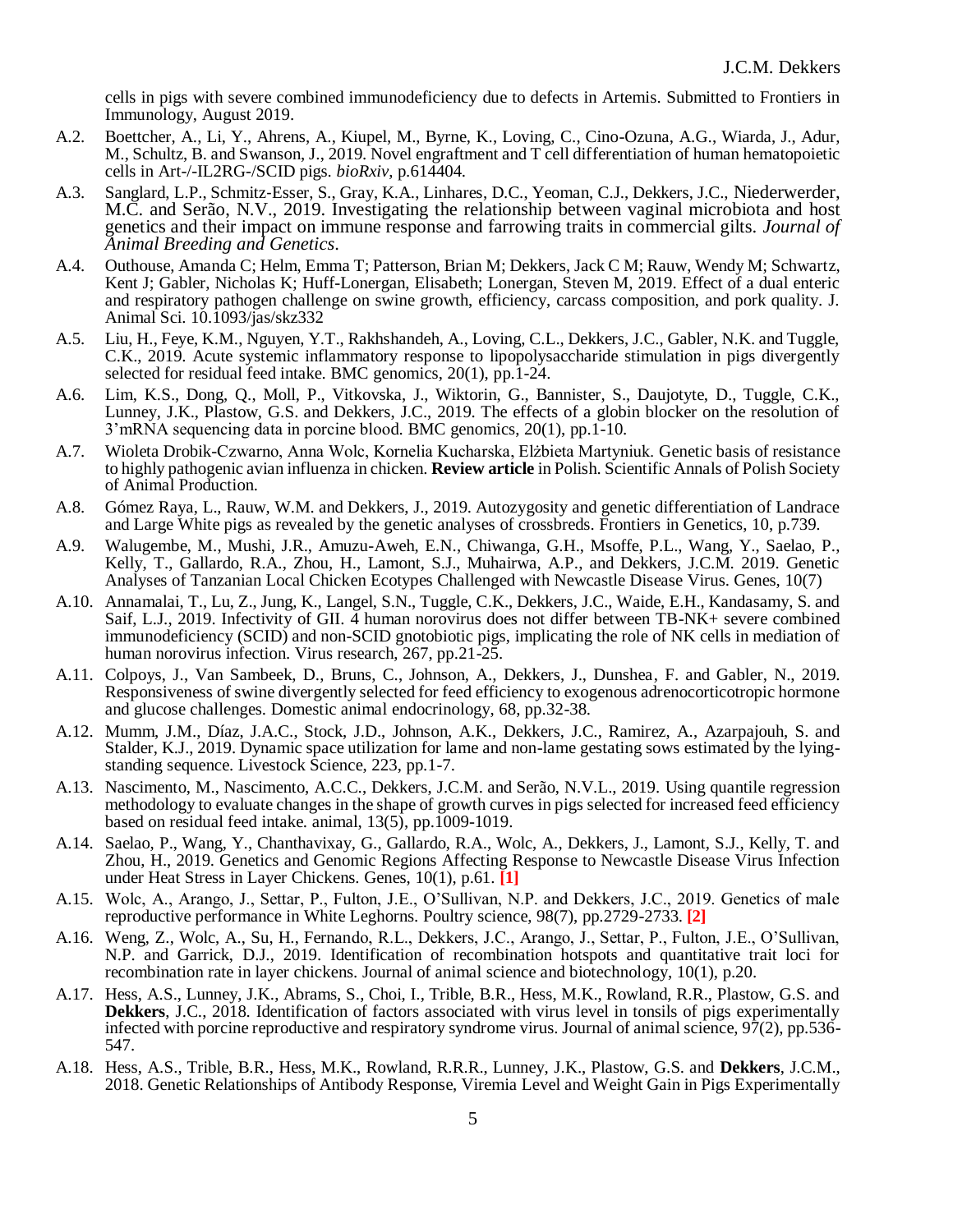Infected with Porcine Reproductive and Respiratory Syndrome Virus. Journal of animal science. 96(9), pp.3565-3581 **[3]**

- A.19. Putz, A.M., J.C.S. Harding, M.K. Dyck, PigGen Canada, F. Fortin, G.S. Plastow, and J.C.M. **Dekkers**. 2018. Novel resilience phenotypes from a natural challenge model for disease resilience in wean-to-finish pigs. Frontiers in Genetics. doi: 10.3389/fgene.2018.00660. **[3]**
- A.20. Deist, M.S., Gallardo, R.A., Bunn, D.A., Kelly, T.R., Dekkers, J.C., Zhou, H. and Lamont, S.J., 2018. Novel analysis of the Harderian gland transcriptome response to Newcastle disease virus in two inbred chicken lines. Scientific reports, 8(1), p.6558. **[5]**
- A.21. Putz, A.M., Schwab, C.R., Sewell, A.D., Holtkamp, D.J., Zimmerman, J.J., Baker, K., Serão, N.V. and Dekkers, J.C., 2018. The effect of a porcine reproductive and respiratory syndrome outbreak on genetic parameters and reaction norms for reproductive performance in pigs. Journal of animal science, 97(3), pp.1101-1116.
- A.22. Rowland, K., Saelao, P., Wang, Y., Fulton, J., Liebe, G., McCarron, A., Wolc, A., Gallardo, R., Kelly, T., Zhou, H. and **Dekkers**, J., 2018. Association of Candidate Genes with Response to Heat and Newcastle Disease Virus. Genes, 9(11), p.560. **[1]**
- A.23. Wolc, A., Jankowski, T., Arango, J., Settar, P., Fulton, J.E., O'Sullivan, N.P. and Dekkers, J.C.M., 2018. Investigating the genetic determination of clutch traits in laying hens. Poultry science, 98(1), pp.39-45.
- A.24. Drobik-Czwarno, W., Wolc, A., Fulton, J.E., Jankowski, T., Arango, J., O'Sullivan, N.P. and **Dekkers**, J., 2018. Genetic basis of resistance to avian influenza in different commercial varieties of layer chickens. Poultry Science 97: 3421-3428. doi: 10.3382/ps/pey233 **[1]**
- A.25. Zhang, J., Kaiser, M.G., Deist, M.S., Gallardo, R.A., Bunn, D.A., Kelly, T.R., **Dekkers**, J.C., Zhou, H. and Lamont, S.J., 2018. Transcriptome analysis in spleen reveals differential regulation of response to newcastle disease virus in two chicken lines. Scientific reports, 8(1), p.1278.
- A.26. Rowland, K., Wolc, A., Gallardo, R.A., Kelly, T., Zhou, H., **Dekkers**, J.C. and Lamont, S.J., 2018. Genetic analysis of a commercial egg laying line challenged with Newcastle disease virus. Frontiers in genetics, 9. **[6]**
- A.27. Drobik-Czwarno, W., Wolc, A., Fulton, J.E. and **Dekkers**, J.C., 2018. Detection of copy number variations in brown and white layers based on genotyping panels with different densities. Genetics Selection Evolution, 50(1), p.54. **[1]**
- A.28. Yang, J., Ramamurthy, R.K., Qi, X., Fernando, R.L., **Dekkers**, J.C., Garrick, D.J., Nettleton, D. and Schnable, P.S., 2018. Empirical Comparisons of Different Statistical Models To Identify and Validate Kernel Row Number-Associated Variants from Structured Multi-parent Mapping Populations of Maize. G3: Genes, Genomes, Genetics, 8(11), pp.3567-3575. **[2]**
- A.29. Zhang, C., Kemp, R.A., Stothard, P., Wang, Z., Boddicker, N., Krivushin, K., **Dekkers**, J. and Plastow, G., 2018. Genomic evaluation of feed efficiency component traits in Duroc pigs using 80K, 650K and wholegenome sequence variants. Genetics Selection Evolution, 50(1), p.14.
- A.30. Wolc, A., Drobik-Czwarno, W., Fulton, J.E., Arango, J., Jankowski, T. and **Dekkers**, J.C., 2018. Genomic prediction of avian influenza infection outcome in layer chickens. Genetics Selection Evolution, 50(1), p.21.
- A.31. Mauch, E.D., Young, J.M., Serão, N.V.L., Hsu, W.L., Patience, J.F., Kerr, B.J., Weber, T.E., Gabler, N.K. and **Dekkers**, J.C.M., 2018. Effect of lower-energy, higher-fiber diets on pigs divergently selected for residual feed intake when fed higher-energy, lower-fiber diets. Journal of animal science, 96(4), pp.1221- 1236. **[3]**
- A.32. Wolc, A., Arango, J., Settar, P., Fulton, J.E., O'Sullivan, N.P. and Dekkers, J.C.M., 2018. Genome wide association study for heat stress induced mortality in a white egg layer line. Poultry science, 98(1), pp.92- 96.
- A.33. Lough, G., Hess, A., Hess, M., Rashidi, H., Matika, O., Lunney, J.K., Rowland, R.R., Kyriazakis, I., Mulder, H.A., **Dekkers**, J.C. and Doeschl-Wilson, A., 2018. Harnessing longitudinal information to identify genetic variation in tolerance of pigs to Porcine Reproductive and Respiratory Syndrome virus infection. Genetics Selection Evolution, 50(1), p.50. **[3]**
- A.34. Wang, Y., Saelao, P, Chanthavixay, K., Gallardo, R., Bunn, D., Lamont, S.J., **Dekkers**, J.C.M., Kelly, T., and Zhou, H.. 2018. Physiological responses to heat stress in two genetically distinct chicken inbred lines. Poultry Science 97: 770-780. **[4]**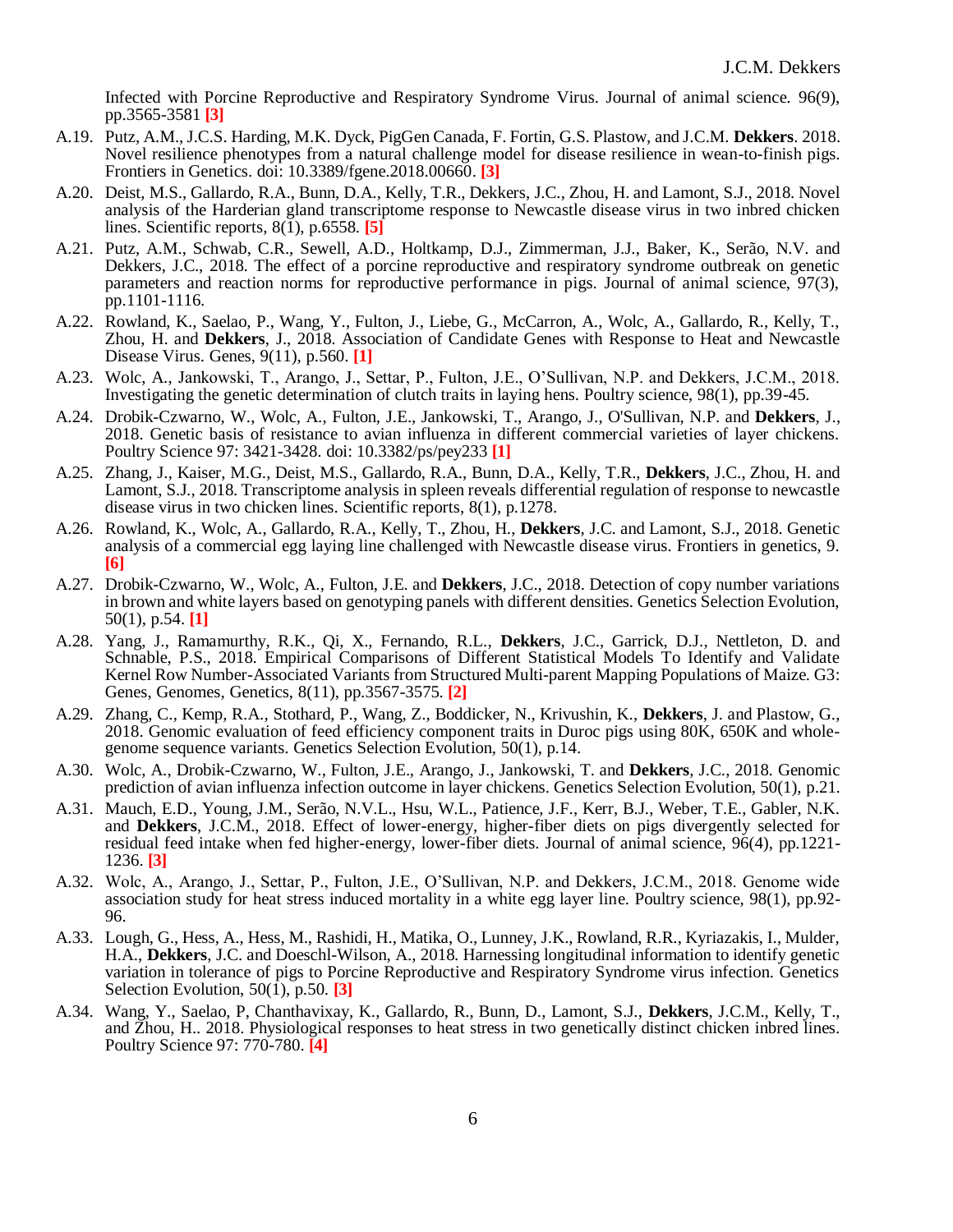- A.35. Toosi, A., Fernando, R.L. and **Dekkers**, J.C., 2018. Genome-wide mapping of quantitative trait loci in admixed populations using mixed linear model and Bayesian multiple regression analysis. Genetics Selection Evolution, 50(1), p.32. **[6]**
- A.36. Saelao, P., Wang, Y., Chanthavixay, G., Yu, V., Gallardo, R.A., Dekkers, J., Lamont, S.J., Kelly, T. and Zhou, H., 2018. Integrated Proteomic and Transcriptomic Analysis of Differential Expression of Chicken Lung Tissue in Response to NDV Infection during Heat Stress. Genes, 9(12), p.579.
- A.37. Saelao, P., Wang, Y., Gallardo, R.A., Lamont, S.J., **Dekkers**, J.M., Kelly, T. and Zhou, H., 2018. Novel insights into the host immune response of chicken Harderian gland tissue during Newcastle disease virus infection and heat treatment. BMC veterinary research, 14(1), p.280. **[5]**
- A.38. Metodiev, S., Thekkoot, D.M., Young, J.M., Onteru, S., Rothschild, M.F. and Dekkers, J.C.M., 2018. A whole-genome association study for litter size and litter weight traits in pigs. Livestock Science, 211, pp.87-97. **[1]**
- A.39. Zeng, J., Garrick, D., **Dekkers**, J. and Fernando, R., 2018. A nested mixture model for genomic prediction using whole-genome SNP genotypes. PloS one, 13(3), p.e0194683 **[1]**
- A.40. Powell, E.J., Charley, S., Boettcher, A.N., Varley, L., Brown, J., Schroyen, M., Adur, M.K., Dekkers, S., Isaacson, D., Sauer, M. and Cunnick, J., 2018. Creating effective biocontainment facilities and maintenance protocols for raising specific pathogen-free, severe combined immunodeficient (SCID) pigs. Laboratory animals, p.0023677217750691. **[7]**
- A.41. Helm, E.T., Outhouse, A.C., Schwartz, K.J., Lonergan, S.M., Curry, S.M., Dekkers, J.C. and Gabler, N.K., 2018. Metabolic adaptation of pigs to a Mycoplasma hyopneumoniae and Lawsonia intracellularis dual challenge. Journal of animal science, 96(8), pp.3196-3207. **[3]**
- A.42. Helm, E. T., A. C. Outhouse, K. J. Schwartz, J. C. M. **Dekkers**, S. M. Lonergan, W. M. Rauw, and N. K. Gabler. 2018. Impact of Mycoplasma hyopneumoniae and Lawsonia intracellularis on the performance of pigs divergently selected for feed efficiency. Journal of Animal Science doi:10.2527/tas2017.0054 **[6]**
- A.43. Waide, E.H., Serão, N.V.L., Schroyen, M., Hess, A., Rowland, R.R.R., Lunney, J.K., Plastow, G. and **Dekkers**, J.C.M., 2017. Genomic prediction of piglet response to infection with one of two porcine reproductive and respiratory syndrome virus isolates. Genetics Selection Evolution 50:3 **[2]**
- A.44. Drobik-Czwarno, W., Wolc, A., Fulton, J.E., Arango, J., Jankowski, T., O'Sullivan, N.P. and Dekkers, J.C.M., 2017. Identifying the genetic basis for resistance to avian influenza in commercial egg layer chickens. Animal, pp.1-9. **[2]**
- A.45. Zhang, J., Kaiser, M.G., Deist, M.S., Gallardo, R.A., Bunn, D.A., Kelly, T.R., **Dekkers**, J.C., Zhou, H. and Lamont, S.J., 2018. Transcriptome Analysis in Spleen Reveals Differential Regulation of Response to Newcastle Disease Virus in Two Chicken Lines. Scientific reports, 8(1), p.1278. **[10]**
- A.46. Dunkelberger, J.R., Serão, N.V.L., Weng, Z., Waide, E.H., Niederwerder, M.C., Kerrigan, M.A., Lunney, J.K., Rowland, R.R.R. and **Dekkers**, J.C.M., 2017. Genomic regions associated with host response to porcine reproductive and respiratory syndrome vaccination and co-infection in nursery pigs. BMC Genomics 18: 865. DOI 10.1186/s12864-017-4182-8 **[2]**
- A.47. Rauw, W.M., Johnson, A.K., Gomez-Raya, L. and **Dekkers**, J., 2017. A Hypothesis and Review of the Relationship between Selection for Improved Production Efficiency, Coping Behavior, and Domestication. Frontiers in Genetics, 8, p.134. **[8]**
- A.48. Hardie, L.C., VandeHaar, M.J., Tempelman, R.J., Weigel, K.A., Armentano, L.E., Wiggans, G.R., Veerkamp, R.F., de Haas, Y., Coffey, M.P., Connor, E.E. Hanigan, M.D., C.Staples, C.,Wang, Z., **Dekkers**, J.C.M., and Spurlock, D.M., 2017. The genetic and biological basis of feed efficiency in mid-lactation Holstein dairy cows. J. Dairy Sci. 100, 9061. **[10]**
- A.49. Powell, E.J., Graham, J., Ellinwood, N.M., Hostetter, J., Yaeger, M., Ho, C.S., Gault, L., Norlin, V., Snella, E.N., Jens, J., Waide, E.H., Boettcher, A.N., Kerrigan, M., Rowland, R.R.R., Ross, J.W., **Dekkers**, J.C.M., and Tuggle, C.K. 2017. T Cell Lymphoma and Leukemia in Severe Combined Immunodeficiency Pigs following Bone Marrow Transplantation: A Case Report. Frontiers in immunology, 8, p.813. **[5]**
- A.50. Dunkelberger, J.R., Mathur, P.K., Lopes, M.S., Knol, E.F. and **Dekkers**, J.C.M., 2017. A major gene for host response to porcine reproductive and respiratory syndrome is not unfavorably associated with overall performance under nonchallenging conditions in commercial pig lines. Journal of Animal Science, 95(7), pp.2838-2847. **[4]**
- A.51. Liu, H., Smith, T.P., Nonneman, D.J., **Dekkers**, J.C. and Tuggle, C.K., 2017. A high-quality annotated transcriptome of swine peripheral blood. BMC genomics, 18(1), p.479.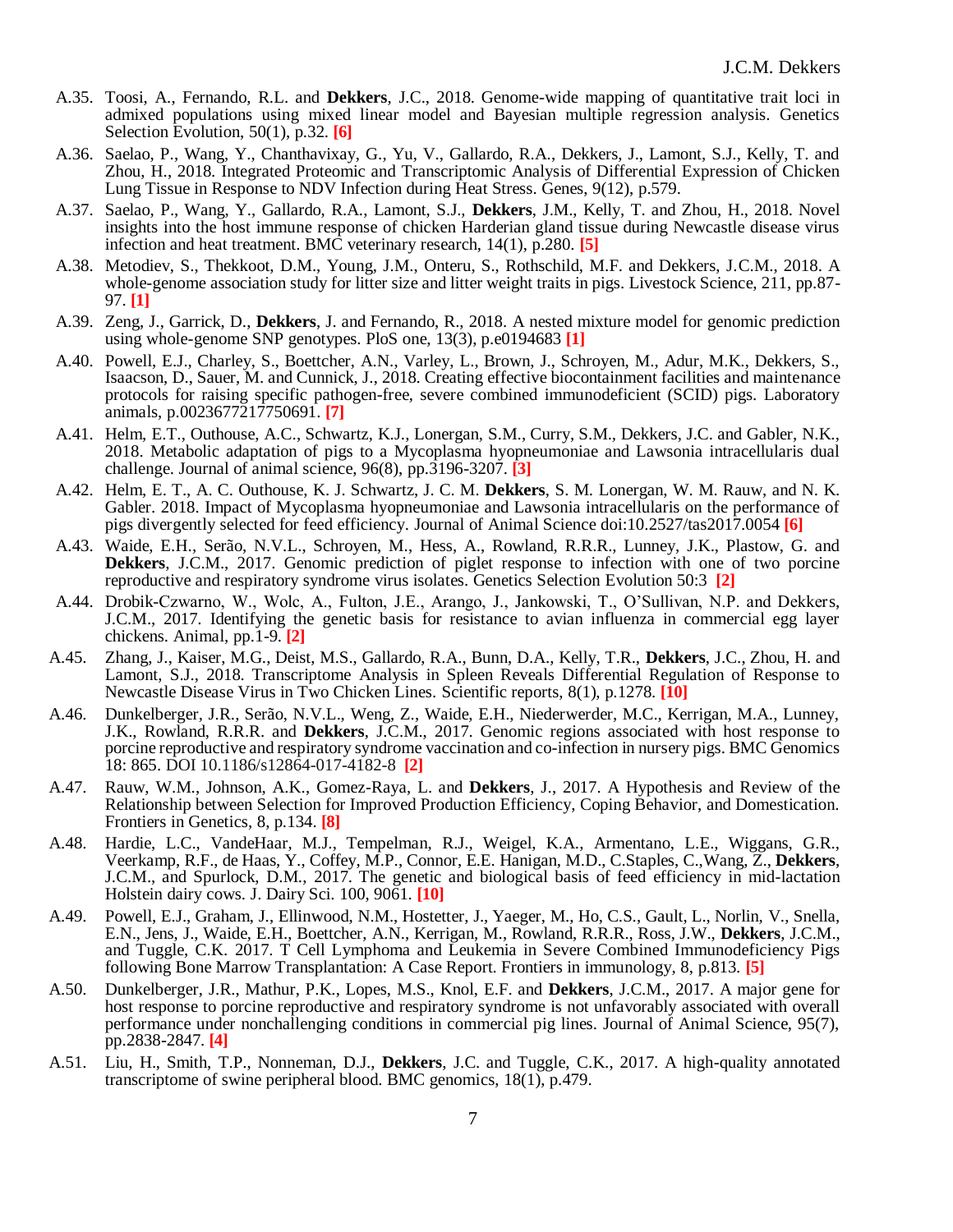- A.52. Fernando, R., Toosi, A., Wolc, A., Garrick, D. and **Dekkers**, J., 2017. Application of whole-genome prediction methods for genome-wide association studies: a Bayesian approach. Journal of Agricultural, Biological and Environmental Statistics, 22(2), pp.172-193. **(10]**
- A.53. Evans, A.B., Loyd, H., Dunkelberger, J.R., van Tol, S., Bolton, M.J., Dorman, K.S., **Dekkers**, J. and Carpenter, S., 2017. Antigenic and Biological Characterization of ORF2–6 Variants at Early Times Following PRRSV Infection. Viruses, 9(5), p.113. **[6]**
- A.54. Deist, M.S., Gallardo, R.A., Bunn, D.A., Kelly, T.R., **Dekkers**, J.C., Zhou, H. and Lamont, S.J., 2017. Novel mechanisms revealed in the trachea transcriptome of resistant and susceptible chicken lines following infection with Newcastle disease virus. Clinical and Vaccine Immunology, 24(5), pp.e00027-17. **[18]**
- A.55. Deist, M.S., Gallardo, R.A., Bunn, D.A., Dekkers, J.C., Zhou, H. and Lamont, S.J., 2017. Resistant and susceptible chicken lines show distinctive responses to Newcastle disease virus infection in the lung transcriptome. *BMC genomics*, *18*(1), p.989. **[16]**
- A.56. Lough, G., Rashidi, H., Kyriazakis, I., **Dekkers**, J.C., Hess, A., Hess, M., Deeb, N., Kause, A., Lunney, J.K., Rowland, R.R. Mulder, H.A., and Doeschl-Wilson, A.H., 2017. Use of multi-trait and random regression models to identify genetic variation in tolerance to porcine reproductive and respiratory syndrome virus. Genetics Selection Evolution, 49(1), p.37. **[6]**
- A.57. Rauw, W.M., Mayorga-Lozano, E.J., Lei, S.M., **Dekkers**, J., Patience, J.F., Gabler, N.K., Lonergan, S.M. and Baumgard, L.H., 2017. Effects of diet and genetics on growth performance of pigs in response to repeated exposure to heat stress. Frontiers in Genetics, 8, p.155. **[5]**
- A.58. Kommadath, A., Bao, H., Choi, I., Reecy, J.M., Koltes, J.E., Fritz-Waters, E., Eisley, C.J., Grant, J.R., Rowland, R.R., Tuggle, C.K. and **Dekkers**, J.C., 2017. Genetic architecture of gene expression underlying variation in host response to porcine reproductive and respiratory syndrome virus infection. Scientific Reports, 7. **[7]**
- A.59. Dunkelberger, J.R., Serão, N.V.L., Niederwerder, M.C., Kerrigan, M.A., Lunney, J.K., Rowland, R.R.R. and **Dekkers**, J.C.M., 2017. Effect of a major quantitative trait locus for porcine reproductive and respiratory syndrome (PRRS) resistance on response to coinfection with PRRS virus and porcine circovirus type 2b (PCV2b) in commercial pigs, with or without prior vaccination for PRRS. Journal of Animal Science, 95(2), pp.584-598. **[6]**
- A.60. **Dekkers**, J., Rowland, R.R.R., Lunney, J.K. and Plastow, G., 2017. Host genetics of response to porcine reproductive and respiratory syndrome in nursery pigs. Veterinary Microbiology. <https://doi.org/10.1016/j.vetmic.2017.03.026> **[5]**
- A.61. Rajao, D.S., Loving, C.L., Waide, E.H., Gauger, P.C., **Dekkers**, J.C., Tuggle, C.K. and Vincent, A.L., 2017. Pigs with Severe Combined Immunodeficiency Are Impaired in Controlling Influenza A Virus Infection. Journal of Innate Immunity, 9(2), pp.193-202. **[4]**
- A.62. Waide, E.H., Tuggle, C.K., Serão, N.V.L., Schroyen, M., Hess, A., Rowland, R.R.R., Lunney, J.K., Plastow, G. and **Dekkers**, J.C.M., 2017. Genomewide association of piglet responses to infection with one of two porcine reproductive and respiratory syndrome virus isolates. Journal of Animal Science, 95(1), pp.16-38. **[13]**
- A.63. Wolc, A., Arango, J., Settar, P., O'Sullivan, N.P. and **Dekkers**, J.C.M., 2017. Repeatability vs. multipletrait models to evaluate shell dynamic stiffness for layer chickens. Journal of Animal Science, 95(1), 9-15. **[1]**
- A.64. Lee, J., Cheng, H., Garrick, D., Golden, B., **Dekkers**, J., Park, K., Lee, D. and Fernando, R., 2017. Comparison of alternative approaches to single-trait genomic prediction using genotyped and non-genotyped Hanwoo beef cattle. Genetics Selection Evolution, 49:1 **[6]**
- A.65. Grubbs, J.K., J.C.M. **Dekkers**, E. Huff-Lonergan, C.K. Tuggle, and S.M. Lonergan. 2016. Identification of potential serum biomarkers to predict feed efficiency in young pigs. J. Animal Sci. 94:1482-1492. **[8]**
- A.66. Heidaritabar, M., Wolc, A., Arango, J., Zeng, J., Settar, P., Fulton, J.E., O'Sullivan, N.P., Bastiaansen, J.W., Fernando, R.L., Garrick, D.J. and **Dekkers**, J.C., 2016. Impact of fitting dominance and additive effects on accuracy of genomic prediction of breeding values in layers. Journal of Animal Breeding and Genetics, 133(5), pp.334-346. **[10]**
- A.67. Hess, A.S., Islam, Z., Hess, M.K., Rowland, R.R., Lunney, J.K., Doeschl-Wilson, A., Plastow, G.S. and **Dekkers**, J.C., 2016. Comparison of host genetic factors influencing pig response to infection with two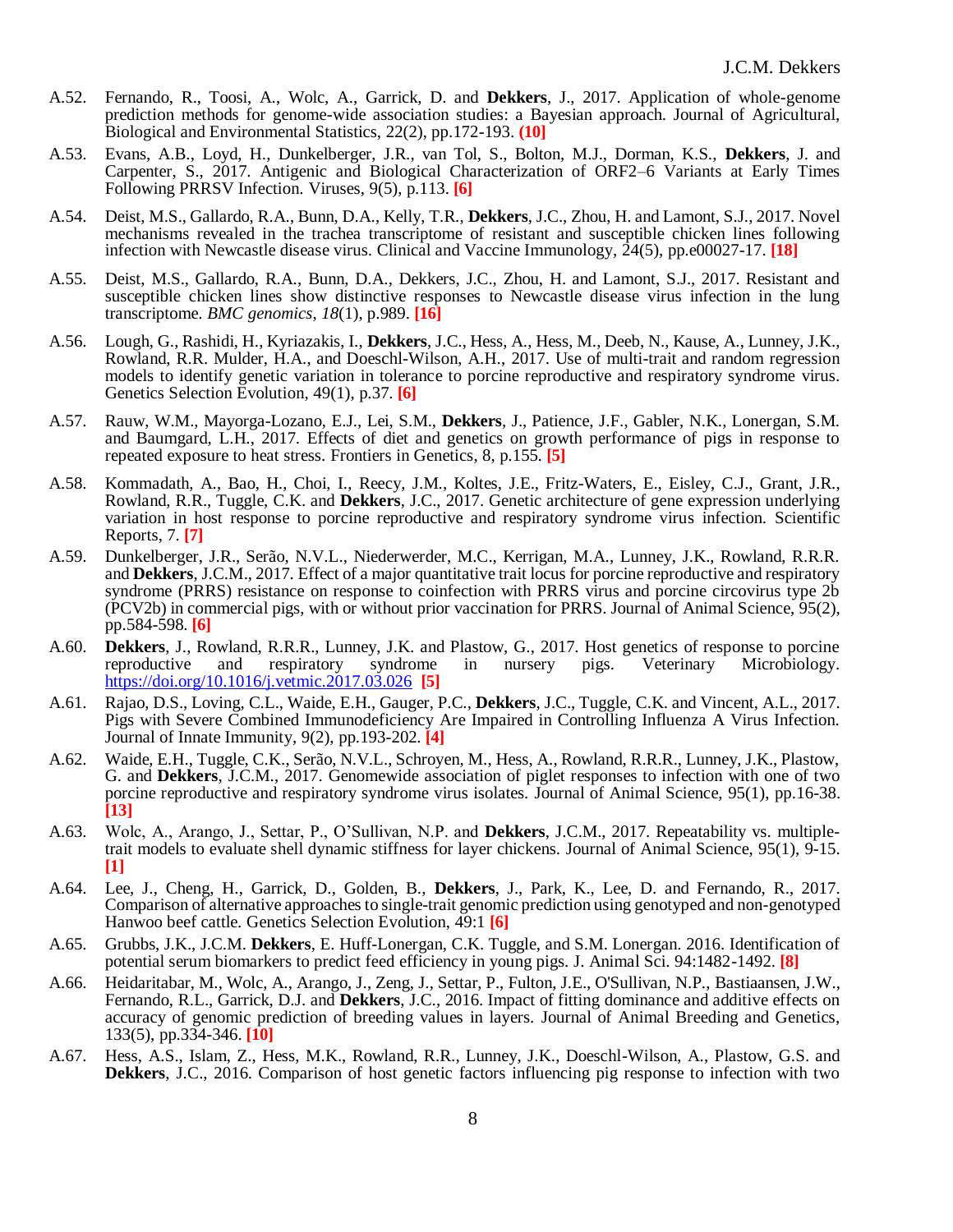North American isolates of porcine reproductive and respiratory syndrome virus. Genetics Selection Evolution, 48(1), p.43. **[20]**

- A.68. Liu, H., Nguyen, Y.T., Nettleton, D., **Dekkers**, J.C. and Tuggle, C.K., 2016. Post-weaning blood transcriptomic differences between Yorkshire pigs divergently selected for residual feed intake. BMC genomics, 17(1), p.73. **[11]**
- A.69. Powell, E.J., Cunnick, J.E., Knetter, S.M., Loving, C.L., Waide, E.H., **Dekkers**, J.C. and Tuggle, C.K., 2016. NK cells are intrinsically functional in pigs with Severe Combined Immunodeficiency (SCID) caused by spontaneous mutations in the Artemis gene. Veterinary immunology and immunopathology, 175, pp.1-6. **[10]**
- A.70. Sadler, L.J., Johnson, A.K., Nettleton, D., Lewis, C.R.G., Young, J.M., Lonergan, S.M. and **Dekkers**, J.C.M., 2016. The effect of selection for residual feed intake on scale-activity and scale-exit scores in Yorkshire gilts. Animal Production Science, 56(11), pp.1875-1881
- A.71. Ros-Freixedes, R., S. Gol, R.N. Pena, M. Tor, N. Ibáñez-Escriche, J.C.M. **Dekkers**, J. Estany. 2016. Genome-Wide Association Study Singles Out SCD and LEPR as the Two Main Loci Influencing Intramuscular Fat Content and Fatty Acid Composition in Duroc Pigs. PLoS ONE 11(3): e0152496. doi:10.1371/journal.pone.015249 **[32]**
- A.72. Schroyen, M., Eisley, C., Koltes, J.E., Fritz-Waters, E., Choi, I., Plastow, G.S., Guan, L., Stothard, P., Bao, H., Kommadath, A., Reecy, J.M., Lunney, J.K., Rowland, R.R, Dekkers, J.C.M., and Tuggle, C.K. 2016. Bioinformatic analyses in early host response to Porcine Reproductive and Respiratory Syndrome virus (PRRSV) reveals pathway differences between pigs with alternate genotypes for a major host response QTL. BMC genomics, 17(1), p.196. **[10]**
- A.73. Serão, N.V., Kemp, R.A., Mote, B.E., Willson, P., Harding, J.C., Bishop, S.C., Plastow, G.S. and **Dekkers**, J.C., 2016. Genetic and genomic basis of antibody response to porcine reproductive and respiratory syndrome (PRRS) in gilts and sows. Genetics Selection Evolution, 48(1), p.51. **[9]**
- A.74. Sun, X., Fernando, R. and **Dekkers**, J., 2016. Contributions of linkage disequilibrium and co-segregation information to the accuracy of genomic prediction. Genetics Selection Evolution, 48(1), p.77. **[6]**
- A.75. Thekkoot, D.M., Kemp, R.A., Rothschild, M.F., Plastow, G.S. and **Dekkers**, J.C.M., 2016. Estimation of genetic parameters for traits associated with reproduction, lactation, and efficiency in sows. Journal of Animal Science, 94(11), pp.4516-4529. **[3]**
- A.76. Thekkoot, D.M., Young, J.M., Rothschild, M.F. and **Dekkers**, J.C.M., 2016. Genomewide association analysis of sow lactation performance traits in lines of Yorkshire pigs divergently selected for residual feed intake during grow–finish phase. Journal of animal science, 94(6), pp.2317-2331. **[4]**
- A.77. Waide, E.H., Tuggle, C.K., Serão, N.V.L., Schroyen, M., Hess, A., Rowland, R.R.R., Lunney, J.K., Plastow, G. and **Dekkers**, J.C.M., 2016. Genomewide association of piglet responses to infection with one of two porcine reproductive and respiratory syndrome virus isolates. Journal of Animal Science 95:16-38.
- A.78. Weng, Z., Wolc, A., Shen, X., Fernando, R.L., **Dekkers**, J.C., Arango, J., Settar, P., Fulton, J.E., O'Sullivan, N.P. and Garrick, D.J., 2016. Effects of number of training generations on genomic prediction for various traits in a layer chicken population. Genetics Selection Evolution, 48(1), p.22. **[11]**
- A.79. Wolc A., Arango J., Settar P., Fulton J.E., O'Sullivan N.P., **Dekkers** J.C.M., Fernando R., Garrick D.J. 2016. Mixture models detect large effect QTL better than GBLUP and result in more accurate and persistent predictions. Journal of Animal Science and Biotechnology. 7:7. **[7]**
- A.80. Wolc, A., A. Kranis, J. Arango, P. Settar, J.E. Fulton, N.P. O'Sullivan, A. Avendano, K.A. Watson, J.M. Hickey, G. de los Campos, R.L. Fernando, D.J. Garrick, and J.C.M. **Dekkers**. 2016. Implementation of Genomic Selection in the Poultry Industry. Animal Frontiers 6:1 doi:10.2527/af.2016-0004
- A.81. Young, J.M., Bergsma, R., Knol, E.F., Patience, J.F. and Dekkers, J.C.M., 2016. Effect of selection for residual feed intake during the grow/finish phase of production on sow reproductive performance and lactation efficiency. Journal of Animal Science, 94(10), pp.4120-4132. **[10]**
- A.82. Schroyen, M., J.P. Steibel, J.E. Koltes, I. Choi, N.E. Raney, C. Eisley, E. Fritz-Waters, J.M. Reecy, J.C.M. **Dekkers**, R.R.R. Rowland, J.K. Lunney, C.W. Ernst, and C.K. Tuggle. 2015. Whole blood microarray analysis of pigs showing extreme phenotypes after a porcine reproductive and respiratory syndrome virus infection. BMC Genomics 16:516. [**12**]
- A.83. Niederwerder M.C., B. Bawa, N.V.L. Serão, B.R. Trible, M.A. Kerrigan, J.K. Lunney, J.C.M. **Dekkers**, and R.R.R. Rowland. 2015. Vaccination with a porcine and reproductive and respiratory syndrome (PRRS) modified live virus vaccine followed by challenge with PRRSV and porcine circovirus type 2 (PCV2)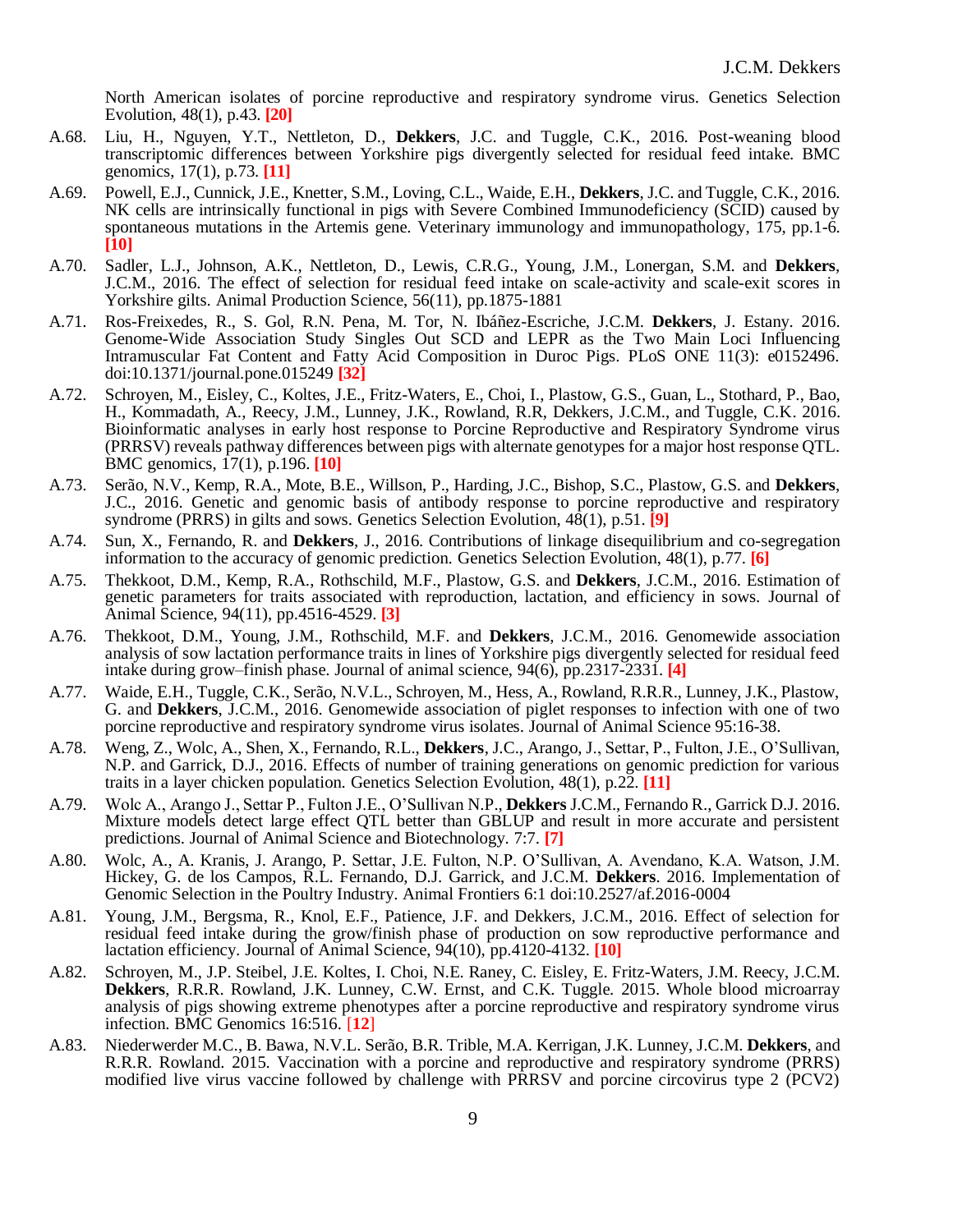protects against PRRS but enchances PCV2 replication and pathogenesis. Clinical and Vaccine Immunology 22: 1244-1254. [**15**]

- A.84. Waide, E.H., J.C.M. **Dekkers**, J.W. Ross, R.R.R. Rowland, C.R. Wyatt, C.L. Ewen, A.B. Evans, D.M. Thekkoot, N.J. Boddicker, N.V.L. Serão, N.M. Ellinwood, and C.K. Tuggle. 2015. Not all SCID pigs are created equally: Two independent mutations in the Artemis gene cause Severe Combined Immunodeficiency (SCID) in pigs. J Immunol 195: 3171-3179. [**21**]
- A.85. Wolc, A., Zhao, H.H., Arango, J., Settar, P., Fulton, J.E., O'Sullivan, N.P., Preisinger, R., Stricker, C., Habier, D., Fernando, R., Garrick, D.J., Lamont, S.J., **Dekkers**, J.C.M. 2015. Response and inbreeding from a genomic selection experiment in layer chickens. Genet Selec Evolution 47:59 [**33**]
- A.86. Dunkelberger, J.R., N.J. Boddicker, N.V.L. Serao, J.M. Young, R.R.R. Rowland, and J.C.M. **Dekkers**. 2015. Response of pigs divergently selected for residual feed intake to experimental infection with the PRRS virus. Livestock Sci. 177: 132-141. [**20**]
- A.87. Mpetile, Z., J.M. Young, N.K. Gabler, J.C.M. **Dekkers**, and C.K. Tuggle. 2015. Assessing peripheral blood cell profile of Yorkshire pigs divergently selected for residual feed intake. J. Animal Sci. 93:892-899. [**10**]
- A.88. Fu, W., J.C.M. **Dekkers**, W.R. Lee, and B. Abasht. 2015. Linkage disequilibrium in crossbred and pure line chickens. Genet Sel Evol. 47: 11. [**20**]
- A.89. Arkfeld, E.K., J.M. Young, R.C. Johnson, C.A. Fedler, K. Prusa, J.F. Patience, J.C.M. **Dekkers**, N.K. Gabler, S.M. Lonergan and E. Huff-Lonergan. 2015. Composition and quality characteristics of carcasses from pigs divergently selected for residual feed intake on high or low energy diets. [**10**]
- A.90. Ewen, C.L., A.G. Cino-Ozuna, H. He, M.A. Kerrigan, J.C.M. **Dekkers**, C.K. Tuggle, R.R.R. Rowland, C.R. Wyatt. 2015. Analysis of blood leukocytes in a naturally occurring immunodeficiency of pigs shows the defect is localized to B and T cells. Vet. Immun. Immunopath 162:174-179. [**7**]
- A.91. Koltes JE, E Fritz-Waters, CJ Eisley, I Choi, H Bao, A Kommadath, NVL Serão, NJ Boddicker, SM Abrams, M Schroyen, H Loyd, CK Tuggle, GS Plastow, L Guan, P Stothard, JK Lunney, P Liu, S Carpenter, RRR Rowland, JCM **Dekkers**, JM Reecy (2015) Identification of a putative quantitative trait nucleotide in Guanylate Binding Protein 5 (GBP5) for host response to Porcine Respiratory and Reproductive Syndrome (PRRS) virus infection. BMC Genomics, 16:412. [**43**]
- A.92. Grubbs, J.K., C.K. Tuggle, J.C.M. **Dekkers**, N.J. Boddicker, Y.T. Nguyen, E. Huff-Lonergan, D. Nettleton, and S.M. Lonergan. 2015. Investigation of the efficacy of albumin removal procedures on porcine serum proteome profile. J. Anim. Sci. 93: 1592-1598. [**2**]
- A.93. Chen, N., J.C.M. **Dekkers**, C.L. Ewen, R.R.R. Rowland. 2015. Porcine reproductive and respiratory syndrome virus replication and quasispecies evolution in pigs that lack adaptive immunity. Virus Research 195:246-249. [**7**]
- A.94. Serão, NVL, O Matika, RA Kemp, J Harding, SC Bishop, GS Plastow, JCM **Dekkers**. 2014. Genetic analysis of reproductive traits and antibody response in a PRRS outbreak herd. J. Animal Sci. 92: 2905- 2921. [**35**]
- A.95. Garrick, D., J. **Dekkers**, and R. Fernando. 2014. The evolution of methodologies for genomic prediction. Livestock Science 8: 2905-2921. [**10**]
- A.96. Wolc, A., J. Arango, T. Jankowski, P. Settar, J.E. Fulton, N.P. O'Sullivan, R. Preisinger, R. Fernando, D.J. Garrick and J.C.M **Dekkers**. 2014. Genome-wide association study for egg production and quality in layer chickens. J. Anim. Breed. Genet. 131: 173-182. [1**9**]
- A.97. Grubbs, J.K., E. Huff-Lonergan, N.K. Gabler, J.C.M. **Dekkers**, and S.M. Lonergan. 2014. Liver and skeletal muscle mitochondria proteomes are altered in pigs divergently selected for residual feed intake. J. Anim. Sci. 92: 1995-2007. [**11**]
- A.98. Fernando, R.L., J.C.M. **Dekkers** and D.J. Garrick. 2014. A class of Bayesian methods to combine large numbers of genotyped and non-genotyped animals for whole genome analyses. Genetics Selection Evolution 46: 50. [**59**]
- A.99. Abell CE, Dekkers JC, Rothschild MF, Mabry JW, Stalder KJ. 2014. Total cost estimation for implementing genome-enabled selection in a multi-level swine production system. Genetics Selection Evolution. 46:32. [**12**]
- A.100. Boddicker, N., A. Bjorquist, R.R.R. Rowland, J.K. Lunney, J.M. Reecy, and J.C.M. **Dekkers**. 2014. Genome-wide association and genomic prediction for host response to PRRSV infection. Genetics Selection Evolution. 46:18. [**40**]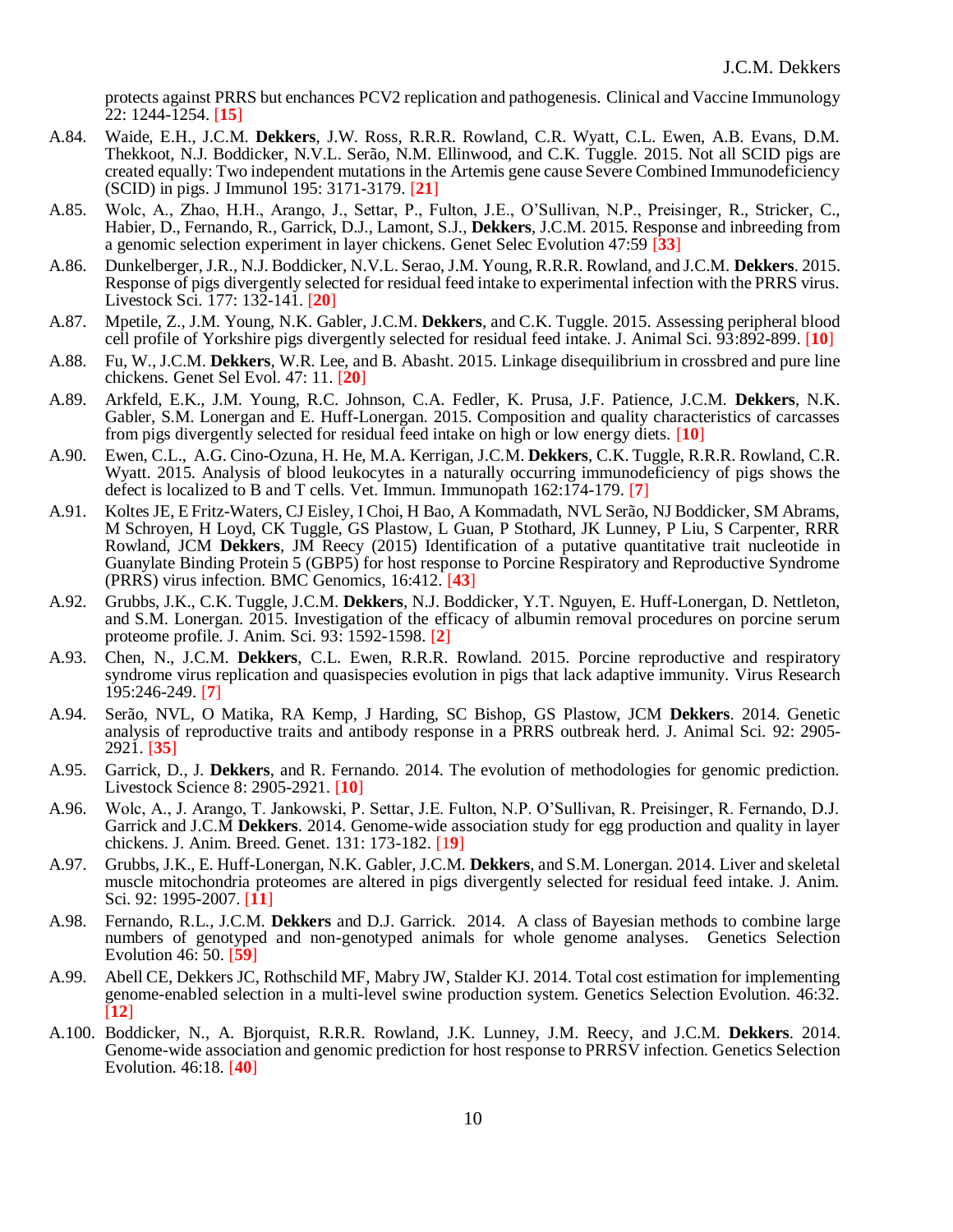- A.101. Ros-Freixedes, R., L.J. Sadler, S.K. Onteru, R.M. Smith, J.M. Young, A.K. Johnson, S.M. Lonergan, E. Huff-Lonergan, J.C.M. **Dekkers**, and M.F. Rothschild. 2014. Relationship between gilt behavior and meat quality using principal component analysis. Meat Sci. 96: 264-269. [**3**]
- A.102. Boddicker. N., D.J. Garrick, R.R.R. Rowland, J.K. Lunney, J.M. Reecy, and J.C.M. **Dekkers**. 2014. Validation and further characterization of a major quantitative trait locus associated with host response to experimental infection with porcine reproductive and respiratory syndrome virus. Animal Genetics. 45: 48- 58. [**40**]
- A.103. Kim, J.J. and J.C.M. **Dekkers**. 2013. A Least Squares Regression Model to Detect Quantitative Trait Loci with Polar Overdominance in a Cross of Outbred Breeds: Simulation. Asian-Austr. J. Anim. Sci. 26: 1536- 1544
- A.104. Van Eenennaam, A.L., K.A. Weigel, A.E. Young, M.A. Cleveland, and J.C.M. **Dekkers**. 2014. Applied animal genomics: results from the field. Ann. Review Animal Biosci. 2: 105-139. [**49**]
- A.105. Cheng, Y., S. Rachagani, A. Canovas, M.S. Mayes, G. Tait, J.C.M. **Dekkers** and J.M. Reecy. 2013. Body composition and gene expression QTL mapping in mice reveals imprinting and interaction effects. BMC Genetics 14:103. [**4**]
- A.106. Wolc, A., J. Arango, T. Jankowski, P. Settar, J.E. Fulton, N.P. O'Sullivan, R. Fernando, D.J. Garrick and J.C.M **Dekkers**. 2013. Genome-wide association study for Marek's disease mortality in layer chickens. Avian Diseases 57:395-400. [**7**]
- A.107. Onteru, S.K., D.M. Gorbach, J.M. Young, D.J. Garrick, J. **Dekkers**, and M.F. Rothschild. 2013. Whole Genome Association Studies of Residual Feed Intake and Related Traits in the Pig. PLOS One 8(6): e61756. [**65**]
- A.108. Nielsen, M. K., M. D. MacNeil, J. C. M. **Dekkers**, D. H. Crews, Jr., T. A. Rathje, R. M. Enns, and R. L. Weaber. 2013. Review: Life-cycle, total-industry genetic improvement of feed efficiency in beef cattle: Blueprint for the Beef Improvement Federation. Professional Animal Scientist. 2013; 29(6): p. 559-565. [**1**]
- A.109. Zeng, J., Toosi, A., Fernando, R.L., **Dekkers**, J.C.M., Garrick, D.J., 2013. Genomic selection of purebred animals for crossbred performance in the presence of dominant gene action. Genet. Sel. Evol. 45: 11. [**50**]
- A.110. Wang, C., Habier, D., Peiris, B.L., Wolc, A., Kranis, A., Watson, K.A., Avendano, S., Garrick, D.J., Fernando, R.L., Lamont, S.J., and **Dekkers**, J.C.M.. 2013. Accuracy of genomic prediction using an evenly spaced, low-density single nucleotide polymorphism panel in broiler chickens. Poultry Sci. 92: 1712-1723. [**16**]
- A.111. Wolc, A., Arango, J., Settar, P., Fulton, J.E., O'Sullivan, N.P., Preisinger, R., Fernando, R., Garrick, D.J., **Dekkers**, J.C.M. 2013. Analysis of egg production in layer chickens using a random regression model with genomic relationships. Poultry Sci. 92: 1486-1491. [**14**]
- A.112. Wolc, A., J. Arango, T. Jankowski, P. Settar, J.E. Fulton, N.P. O'Sullivan, R. Fernando, D.J. Garrick and J.C.M Dekkers. 2013. Pedigree and genomic analyses of feed consumption, feed conversion ratio and residual feed intake in laying hens. Poultry Science **92**:2270-2275. [**14**]
- A.113. Grubbs, J.K., Fritchen, A.N., Huff-Lonergan, E., **Dekkers**, J.C.M., Gabler, N.K., Lonergan, S.M. 2013. Divergent genetic selection for residual feed intake impacts mitochondria reactive oxygen species production in pigs. J. Anim. Sci. 91: 2133-2140. [**42**]
- A.114. Mani, V., Harris, A.J., Keating, A.,F., Weber, T.E., **Dekkers**, J.C.M., Gabler, N.K. 2013. Intestinal integrity, endotoxin transport and detoxification in pigs divergently selected for residual feed intake. J. Anim. Sci. 91: 2142-2150. [**41**]
- A.115. Cruzen SM, Harris AJ, Hollinger K, Punt RM, Grubbs JK, Selsby JT, **Dekkers** JC, Gabler NK, Lonergan SM, Huff-Lonergan E. 2013. Evidence of decreased muscle protein turnover in gilts selected for low residual feed intake. J. Animal Sci. 91:4007-4016. [**31**]
- A.116. Abell, C.E., Mabry, J.W., **Dekkers**, J.C.M., Stalder, K.J. 2013. Relationship between litters per sow per year sire breeding values and sire progeny means for farrowing rate, removal parity and lifetime born alive. J. Anim. Breed. Genet. 130: 64-71. [**2**]
- A.117. Harris, A. J., J. F. Patience, S. M. Lonergan, J. C. M. **Dekkers** and N. K. Gabler. 2012. Improved nutrient digestibility and retention partially explains feed efficiency gains in pigs selected for low residual feed intake. J Anim Sci 90: 164-166. [**32**]
- A.118. Rakhshandeh, A., J. C. M. **Dekkers**, B. J. Kerr, T. E. Weber, J. English and N. K. Gabler. 2012. Effect of immune system stimulation and divergent selection for residual feed intake on digestive capacity of the small intestine in growing pigs. J Anim Sci. 90 (Suppl. 4): 233-235. [**31**]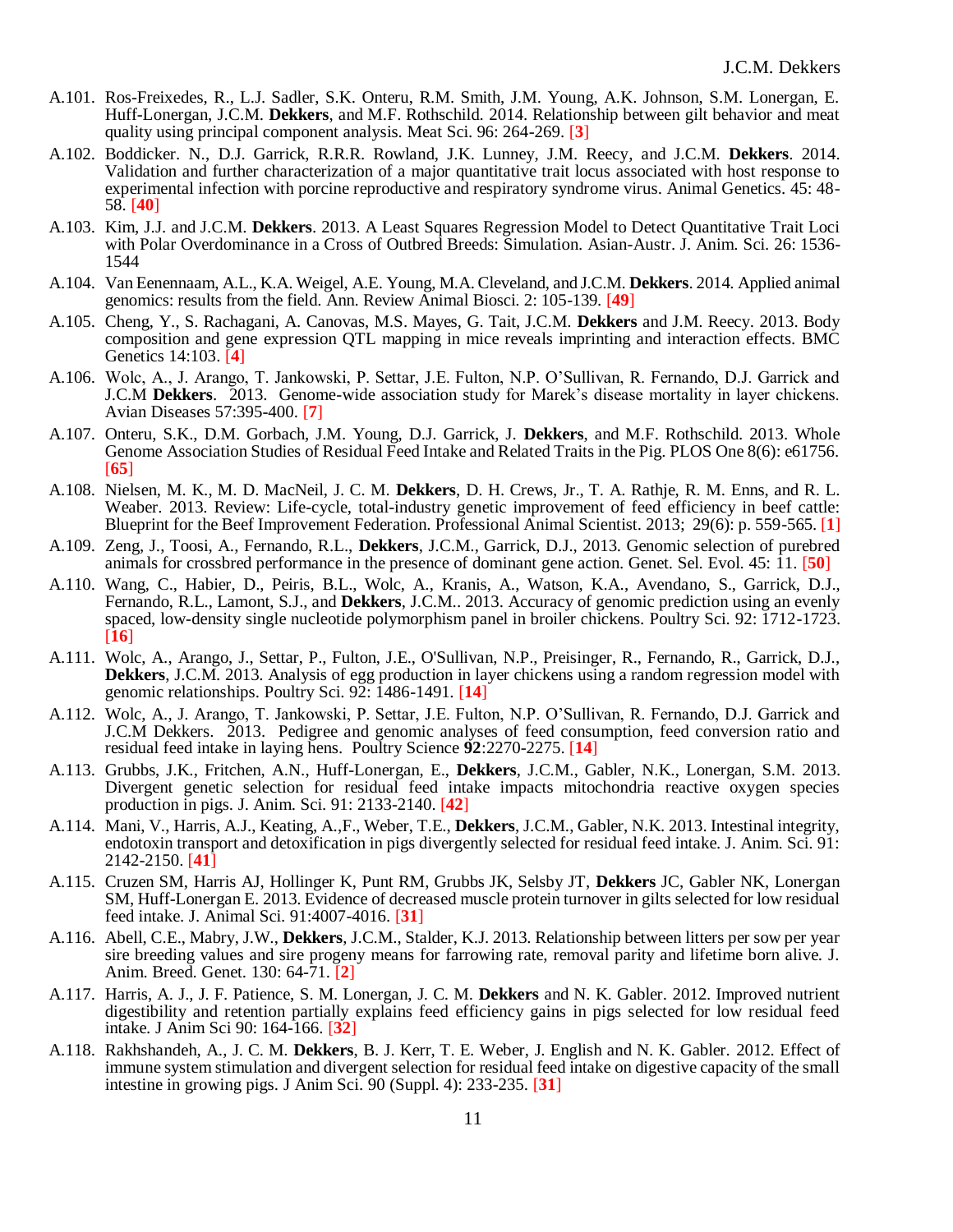- A.119. Rowland R, Lunney JK, **Dekkers** JCM. 2012 Control of porcine reproductive and respiratory syndrome (PRRS) through genetic improvements in disease resistance and tolerance. Frontiers in Livestock Genomics. http://www.frontiersin.org/Livestock\_Genomics/10.3389/fgene.2012.00260/
- A.120. Schurink, A., A. Wolc, B.J. Ducro, K. Frankena, D.J. Garrick, J.C.M. **Dekkers** and J.A.M. van Arendonk. 2012. Genome-wide association study of insect bite hypersensitivity in two horse populations in the Netherlands. Genetics Selection Evolution 44:31, doi:10.1186/1297-9686-44-31. [**25**]
- A.121. Wyatt, C.R, A.G. Cino Ozuna, R.R.R. Rowland, J. C. M. **Dekkers**, E.H. Waide, and C.K. Tuggle. 2013. Characterization of a naturally occurring Severe Combined Immunodeficiency in pigs. J. Immunology 190:141.24.
- A.122. Ozuna, A.G. Cino, R.R.R. Rowland, J.C. Nietfeld, J.C.M. **Dekkers**, and C.R. Wyatt. 2013. Preliminary findings of a previously unrecognized porcine primary immunodeficiency disorder. Veterinary Pathology 50: 144-146. [**14**]
- A.123. Spurlock, D. M.; **Dekkers**, J. C. M.; Fernando, R.; Koltes, D. A.; Wolc, A. 2012. Genetic parameters for energy balance, feed efficiency, and related traits in Holstein cattle. J. Dairy Sci. 95: 5393-5402. [**55**]
- A.124. Cai, W.; Kaiser, M. S.; **Dekkers**, J. C. M. 2012. Bayesian analysis of the effect of selection for residual feed intake on growth and feed intake curves in Yorkshire swine. J. Anim. Sci. 90: 127-141. [**10**]
- A.125. Wolc, A., J. Arango, P. Settar, J.E. Fulton, N.P. O'Sullivan, R. Preisinger, D. Habier, R. Fernando, D.J. Garrick, W.G. Hill and J.C.M. **Dekkers**. 2012. Genome-wide association analysis and genetic architecture of egg weight and egg uniformity in layer chickens. Animal Genetics 47: 87-96. [**64**]
- A.126. Basel, M.T., S. Balivada, A.P. Beck, M.A. Kerrigan, M.M. Pyle, J.C.M. **Dekkers**, C.R. Wyatt, R.R.R. Rowland, D.E. Anderson, S.H. Bossmann, and D.L. Troyer. 2012. Human Xenografts are not rejected in a naturally occurring immunodeficient porcine line: a human tumor model in pigs. BioResearch Open Access. 1: 63-68. [**26**]
- A.127. **Dekkers**, J.C.M., 2012. Application of genomics tools to animal breeding. Curr. Genomics 13: 207-212. [**39**]
- A.128. Piyasatian, N., R.L. Fernando, and J.C.M. **Dekkers**. 2012. QTL detection and marker-assisted composite line development. Livestock Sci. 143: 233-241. **[1]**
- A.129. Powell, J. E., Kranis, A., Floyd, J., **Dekkers**, J. C. M., Knott, S. and Haley, C. S. 2012. Optimal use of regression models in genome-wide association studies. Animal Genetics, 43: 133–143. [**6**]
- A.130. Wolc, A., J. Arango, P. Settar, N.P. O'Sullivan, V.E. Olori, I.M.S. White, W.G. Hill, and J.C.M. **Dekkers**. 2012. Genetic parameters of egg defects and egg quality in layer chickens. Poultry Sci. 91: 1292-1298. [**28**]
- A.131. Abell, C.E., J.W. Mabry, J.C.M. **Dekkers**, and K.J. Stalder. 2012. Genetic and phenotypic relationships among reproductive and post-weaning traits from a commercial swine breeding company. Livestock Science 145: 183-188. [**5**]
- A.132. Sun, X., Qu, L., Garrick, D.J., **Dekkers**, J.C.M., Fernando, R.L. 2012. A Fast EM Algorithm for BayesA-Like Prediction of Genomic Breeding Values. PLOS ONE 7:11 [**18**]
- A.133. Qu, L., D. Nettleton, and J.C.M. **Dekkers**. 2012. A Hierarchical Semiparametric Model for Incorporating Intergene Information for Analysis of Genomic Data. Biometrics 68: 1168-1177. [**1**]
- A.134. Qu, L., D. Nettleton, and J.C.M. **Dekkers**. 2012. Improved estimation of the noncentrality parameter distribution from a large number of t-statistics, with applications to false discovery rate estimation in microarray data analysis. Biometrics 68: 1178-1187. [**3**]
- A.135. Boddicker N, Waide EH, Rowland, RR, Lunney JK, Garrick DJ, Reecy JM, and **Dekkers** JCM. 2012. Evidence for a major QTL associated with host response to PPRS virus challenge. J. Anim.Sci, 90:1733- 1746 [**99**]
- A.136. Saatchi, M., M.C. McClure, S.D. McKay, M.M. Rolf, J.W. Kim, J.E. Decker, T.M. Taxis, R.H. Chapple, H.R. Ramey, S.L. Northcutt, S. Bauck, B. Woodward, J.C.M. **Dekkers**, R.L. Fernando, R.D. Schnable, D.J. Garrick, and J.F. Taylor. 2011. Accuracies of genomic breeding values in American Angus beef cattle using K-means clustering for cross-validation. Genet. Sel. Evol. 43:40. [**118**]
- A.137. Cai, W, M.S. Kaiser, and J.C.M. **Dekkers**. 2011. Genetic analysis of longitudinal measurements of performance traits in selection lines for residual feed intake in Yorkshire swine. J. Anim. Sci. 89: 1270-1280. [**12**]
- A.138. Uthe, J.J., Qu, L., Couture, O., Bearson, S.M.D., O'Connor, A.M., McKean, J.D., Nettleton, D., Torres, Y.R, **Dekkers**, J.C.M., Nettleton, D., Tuggle, C.K. 2011 Use of bioinformatic SNP predictions in differentially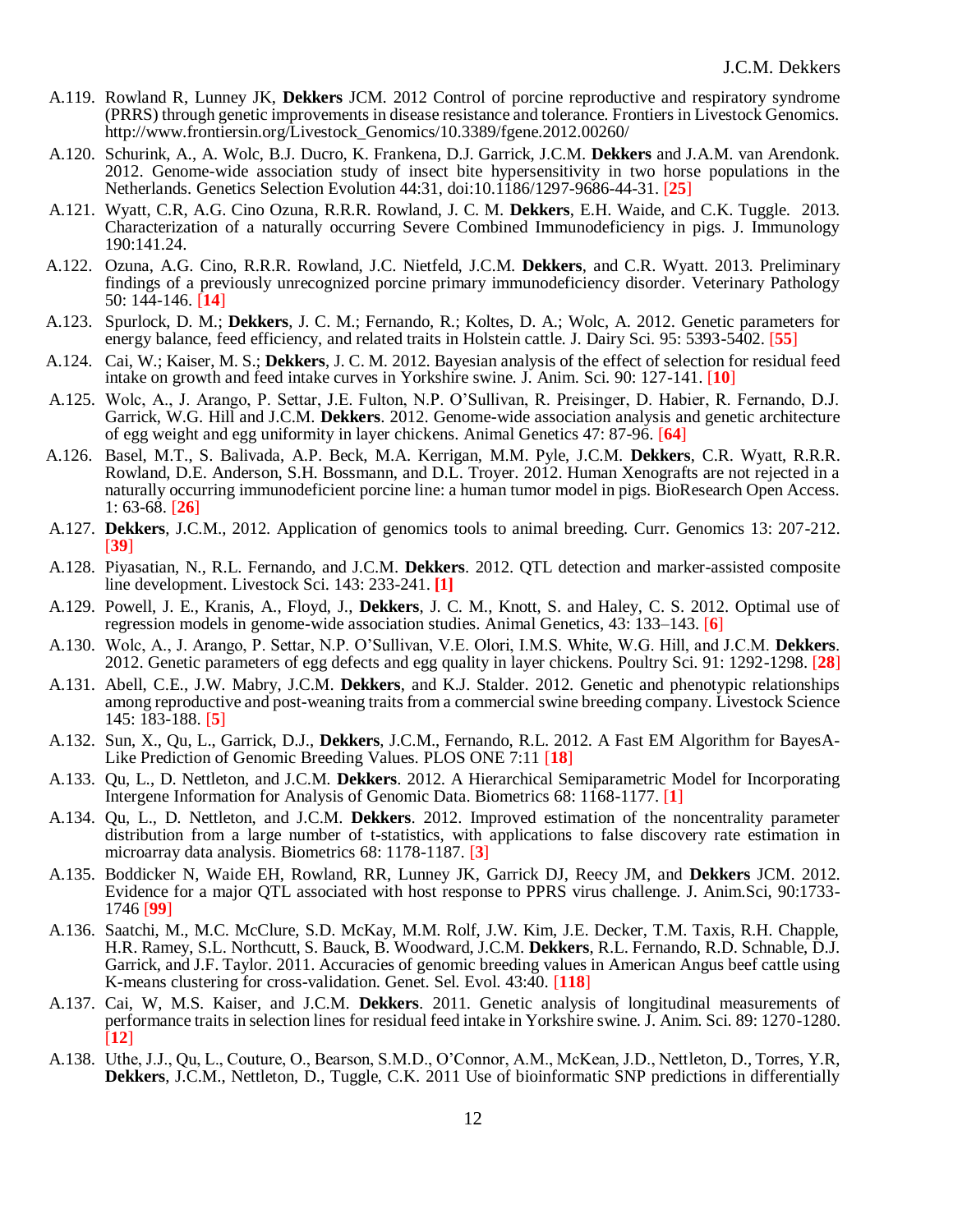expressed genes to find SNPs associated with Salmonella colonization in swine. J. Anim. Breed. Genet. 128: 354-365. [**7**]

- A.139. Wolc, A., J. Arango, P. Settar, J.E. Fulton, N.P. O'Sullivan, R. Preisinger, D. Habier, R. Fernando, D.J. Garrick, J.C.M. **Dekkers**. 2011. Persistence of accuracy of genomic estimated breeding values over generations in layer chickens. Genet. Sel. Evol. 43:23 DOI: 10.1186/1297-9686-43-23. [**58**]
- A.140. Boddicker, N., N.K. Gabler, M.E. Spurlock, D. Nettleton and J.C.M. **Dekkers**. 2011. Effects of ad libitum and restricted feed intake on early production performance and body composition of Yorkshire pigs selected for reduced residual feed intake. Animal 5: 1344-1353. [**28**]
- A.141. Cheng Y., S. Rachigani, J.C.M. **Dekkers**, M.S. Mayes, R. Tait, et al. 2011. Mapping genetic loci that interact with myostatin to affect growth traits. Heredity 107: 565-573. [**4**]
- A.142. Peiris, L., Ralph, J., Lamont, S.J. and **Dekkers**, J.C. 2011. Predicting allele frequencies in DNA pools using high density SNP genotyping data. Animal Genetics 42: 113-116. [**9**]
- A.143. Cai, W., H. Wu, and J.C.M. **Dekkers**. 2011. Longitudinal analysis of body weight and feed intake in selection lines for residual feed intake in pigs. Asian-Aust. J. Anim. Sci. 24: 17-27 [**8**]
- A.144. Uthe, J.J., Bearson, S.M.D., **Dekkers**, J.C.M., Qu, L., Nettleton, D., Rodriguez Torres, Y., O'Connor, A.M., McKean, J.D., Tuggle, C.K. 2011. Integrating comparative expression profiling data with association of SNPs to salmonella shedding for improved food safety and porcine disease resistance. Animal Genetics 42: 521-534. [**12**]
- A.145. Wolc, A., C. Stricker, J. Arango, P. Settar, J.E. Fulton, N.P. O'Sullivan, D. Habier, R. Fernando, D.J. Garrick, S.J. Lamont, J.C.M. **Dekkers**. 2011. Breeding value prediction for production traits in layers using pedigree or genomic relationships in a reduced animal model. Genet. Sel. Evol. 43:5 [**84**]
- A.146. Wolc, A., J. Arango, P. Settar, N.P. O'Sullivan, J.C.M. **Dekkers**. 2011. Evaluation of egg production in layers using random regression models. Poultry Sci. 90: 30-34 [**15**]
- A.147. Boddicker, N., N.K. Gabler, M.E. Spurlock, D. Nettleton and J.C.M. **Dekkers**. 2011. Effects of ad libitum and restricted feed intake on growth performance and body composition of Yorkshire pigs selected for reduced residual feed intake. J. Anim. Sci. 89: 40-51 [**30**]
- A.148. Sadler, L.J., A.K. Johnson, S.M. Lonergan, D. Nettleton, and J.C.M. **Dekkers**. 2011. The effect of selection for residual feed intake on general behavioral activity and the occurrence of lesions in Yorkshire gilts. J Anim. Sci. 89: 258-266. [**22**]
- A.149. Smith, R. M., N.K., Gabler, J.M., Young, W., Cai, N.J., Boddicker, Anderson, M.J., Huff-Lonergan, E., J.C., **Dekkers**, and S.M., Lonergan. 2011. Effects of selection for decreased residual feed intake on composition and quality of fresh pork. J Anim. Sci. 89: 192-200. [**39**]
- A.150. Young, J. M., W. Cai, and J.C.M. **Dekkers**. 2011. Effect of selection for residual feed intake on feeding behavior and daily feed intake patterns in Yorkshire swine. J Anim. Sci. 89: 639-647. [**48**]
- A.151. **Dekkers**, J.C.M. 2010. Use of high-density marker genotyping for genetic improvement of livestock by genomic selection. CAB Reviews: Perspectives in Agriculture, Veterinary Science, Nutrition and Natural Resources, 2010, 5, 037, 1-13. [**6**]
- A.152. Qu, L., D. Nettleton , J.C.M. **Dekkers**, N. Bacciu. 2010. Variance model selection with application to joint analysis of multiple microarray datasets under false discovery rate control. Statistics&Its Interface. 3:477–492. [**2**]
- A.153. He, W., R.L. Fernando, J.C.M. **Dekkers**, and H. Gilbert. 2010. A gene frequency model for QTL mapping using Bayesian inference. Genet. Sel. Evol. 42: 21 [**5**]
- A.154. Barb, C.R., G.J. Hausman, R. Rekaya, C.A. Lents, S. Lkhagvadorj, L. Qu, W. Cai, O. P. Couture, L.L. Anderson, J.C.M. **Dekkers**, and C.K. Tuggle. 2010. Gene expression in hypothalamus, liver, and adipose tissues and food intake response to melanocortin-4 receptor agonist in pigs expressing melanocortin-4 receptor mutations. Physiol. Genomics 41: 254-268 [**6**]
- A.155. Bunter, K.L., W. Cai, D.J. Johnston, and J.C.M. **Dekkers**. 2010. Selection to lower residual feed intake in pigs produces a correlated response in juvenile insulin-like growth factor-I (IGF-1) concentration. J. Anim. Sci. 88: 1973-1981 [**23**]
- A.156. Fan, B., S. Lkhagvadorj, W. Cai, J. Young, R. M. Smith, J.C.M. **Dekkers**, E. Huff-Lonergan, S.M. Lonergan, M.F. Rothschild. 2010. Identification of genetic markers associated with residual feed intake and meat quality traits in the pig. Meat Science 4: 645-650 [**65**]
- A.157. Toosi, A., R.L. Fernando, and J.C.M. **Dekkers**. 2010. Genomic Selection in admixed and crossbred populations. J. Anim. Sci. 88: 32-46. **[128]**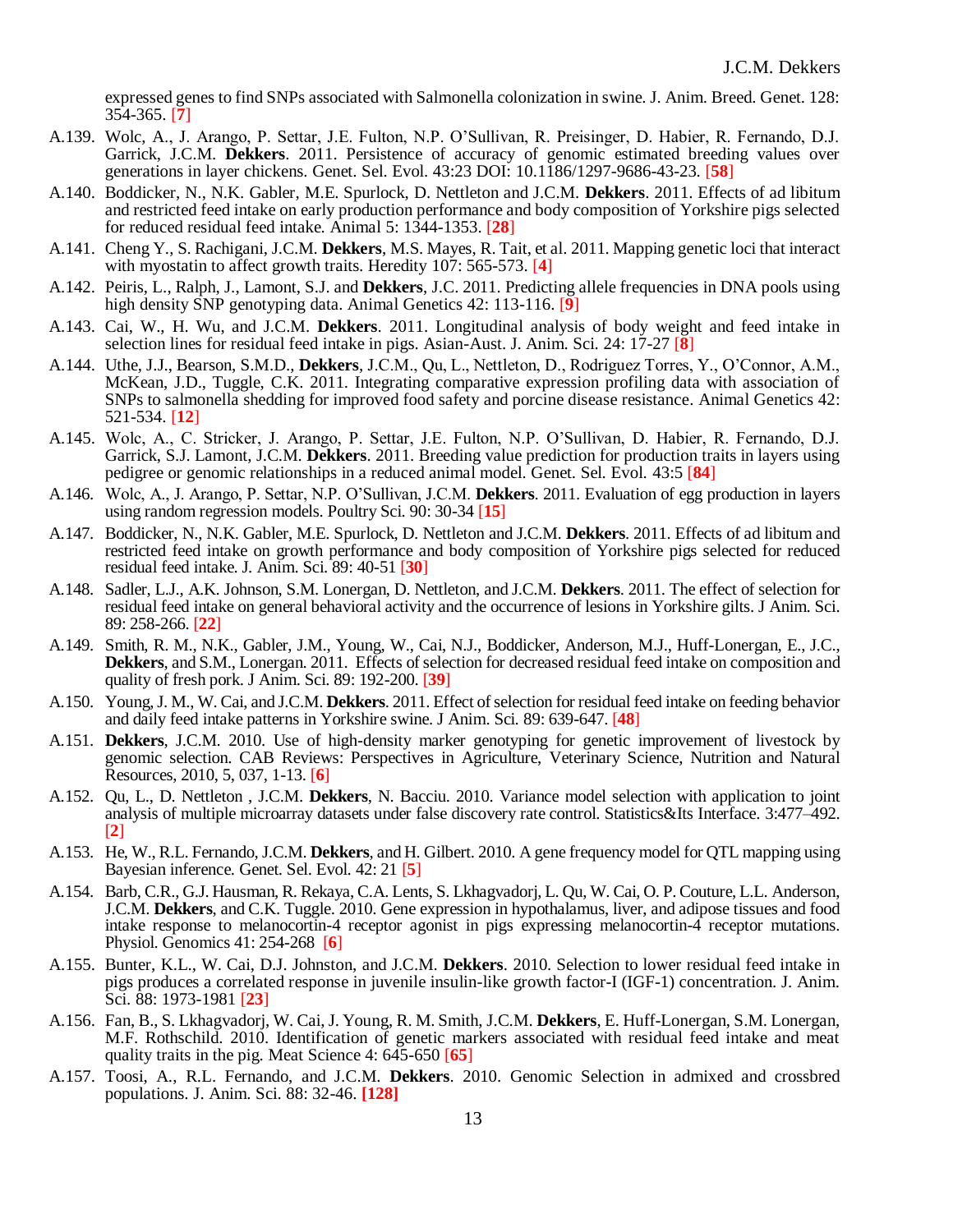- A.158. Couture, O., K. Callenberg, N. Koul, S. Pandit, R. Younes, Z.-L. Hu, J. **Dekkers**, J.M. Reecy, V. Honavar, C.K. Tuggle. 2009. ANEXdb: An Integrated Animal ANnotation and Microarray EXpression Database. Mammalian Genome 20: 768-777 [**24**]
- A.159. Lkhagvadorj, S., L. Qu, W. Cai, O.P. Couture, C.R. Barb, G.J. Hausman, D. Nettleton, L.L. Anderson, J.C.M. **Dekkers**, C.K. Tuggle. 2009. Gene expression profiling of the short-term adaptive response to acute caloric restriction in liver and adipose tissues of pigs differing in feed efficiency. American Journal of Physiology - Regulatory, Integrative and Comparative Physiology 298: R494-R507 [**57**]
- A.160. Alexander, L.S., A. Qu, S. A. Cutler, A. Mahajan, M. F. Rothschild, W. Cai, J. C. **Dekkers**, and C. H. Stahl. 2009. A calcitonin receptor (CALCR) single nucleotide polymorphism is associated with growth performance and bone integrity in response to dietary phosphorus deficiency. J. Anim.Sci. 87:868-875 [**7**]
- A.161. Habier, D., R.L Fernando, and J.C.M. **Dekkers**. 2009. Genomic selection using low-density marker panels. Genetics 182: 343-353 **[179]**
- A.162. Zhong, S.Q., J.C.M. **Dekkers**, R.L. Fernando, and J.L. Jannink. 2009. Factors affecting accuracy from genomic selection in populations derived from multiple inbred lines: a barley case study. Genetics 182: 355- 364 **[218]**
- A.163. Pyiasatian, N., R.L. Fernando, and J.C.M. **Dekkers**. 2009. Models for marker-assisted genetic evaluation with multiple QTL in a crossbred population. Livestock Sci. 125: 141-148. [**1**]
- A.164. Lkhagvadorj, S., L. Qu, W. Cai, O.P. Couture, C.R. Barb, G.J. Hausman, D. Nettleton, L.L. Anderson, J.C.M. **Dekkers**, C.K. Tuggle. 2009. Microarray gene expression profiles of fasting induced changes in liver and adipose tissues of pigs expressing the melanocortin-4 receptor D298N variant. Physiological Genomics 38: 98-111. **[32]**
- A.165. Abasht, B., Sandford, E., Arango, J., Settar, P., Fulton, J.E., O'Sullivan, N.P., Hassen, A., Habier, D., Fernando, R.L., **Dekkers**, J.C. and Lamont, S.J., 2009, July. Extent and consistency of linkage disequilibrium and identification of DNA markers for production and egg quality traits in commercial layer chicken populations. BMC genomics 10, No. 2, p. S2 **[36]**
- A.166. Coster, A., H.C.M. Heuven, R.L. Fernando, and J.C.M. Dekkers. 2009. Haplotype inference in crossbred populations without pedigree information. Genetics Selection Evolution. 41: 40. [**1**]
- A.167. Heifetz, E.M., J.E. Fulton, N.P. O'Sullivan, J.A. Arthur, H. Cheng, J. Wang, M. Soller, and J.C.M. **Dekkers**. 2009. Mapping QTL affecting resistance to Marek's disease in an F6 advanced intercross population of commercial layer chickens. BMC Genomics 10:20 **[28]**
- A.168. Ibanez-Escriche, N., R.L. Fernando, A. Toosi, and J.C.M. **Dekkers**. 2009. Genomic selection of purebreds for crossbred performance. Genet. Select. Evol. 41:12 **[109]**
- A.169. Cheng, H, M. Niikura, T. Kim, W. Mao, K.S. MacLea, H. Hunt, J. Dodgson, J. Burnside, R. Morgan, M. Ouyang, S. Lamont, J. **Dekkers**, J. Fulton, M. Soller, and W. Muir. 2008. Using integrative genomics to elucidate genetic resistance to Marek's disease in chickens. Dev. Biol. 132: 365-372. **[10]**
- A.170. Wang, Y., O.P Couture, L. Qu, J.J. Uthe, S.M.D. Bearson, D. Kuhar, J.K. Lunney, D. Nettleton, J.C.M. **Dekkers**, and C.K. Tuggle. 2008. Analysis of Porcine Transcriptional Response to Salmonella enterica serovar Choleraesuis suggests novel targets of NFkappaB are activated in the Mesenteric Lymph Node. BMC Genomics 9:437 **[38]**
- A.171. Hassen, A., S. Avendano, W.G. Hill, R.L. Fernando, S.J. Lamont, and J.C.M. Dekkers. 2008. The effect of heritability estimates on high-density SNP analyses with related animals. J. Anim. Sci. 87: 868-875 **[6]**
- A.172. Ibáñez-Escriche, N., Fernando, R.L. and Dekkers, J.C.M., 2008. Can crossbred animals be used for genomic selection? ITEA, 104(2), pp.155-159.
- A.173. Tuggle, C.K., Y.F. Wang, O.P. Couture, L. Qu, J.J. Uthe, D. Kuhar, J.K. Lunney, D. Nettleton, J.C. **Dekkers**, S.M. Bearson. 2008. Computational integration of structural and functional genomics data across species to develop information on the porcine inflammatory gene regulatory pathway. Developments in Biologicals (Basel). 132: 105-113 [**7**]
- A.174. Hasenstein, J.R., Hassen, A.T., **Dekkers**, J.C.M., Lamont, S.J. 2008. High Resolution, Advanced Intercross Mapping of Host Resistance to Salmonella Colonization. Developments in Biologicals (Basel). 132: 213- 218. [**9**]
- A.175. Li, Y., H.N. Kadarmideen, and J.C.M. **Dekkers**. 2008. Selection on Multiple QTL with Control of Gene Diversity and Inbreeding for Long-term Benefit. J. Anim. Breed. Genet. 125: 320-329 **[10]**
- A.176. Pyiasatian, N., R.L. Fernando, and J.C.M. **Dekkers**. 2008. Introgressing multiple QTL in breeding programs of limited size. J. Anim. Breed. Genet. 125: 50-56 [**6**]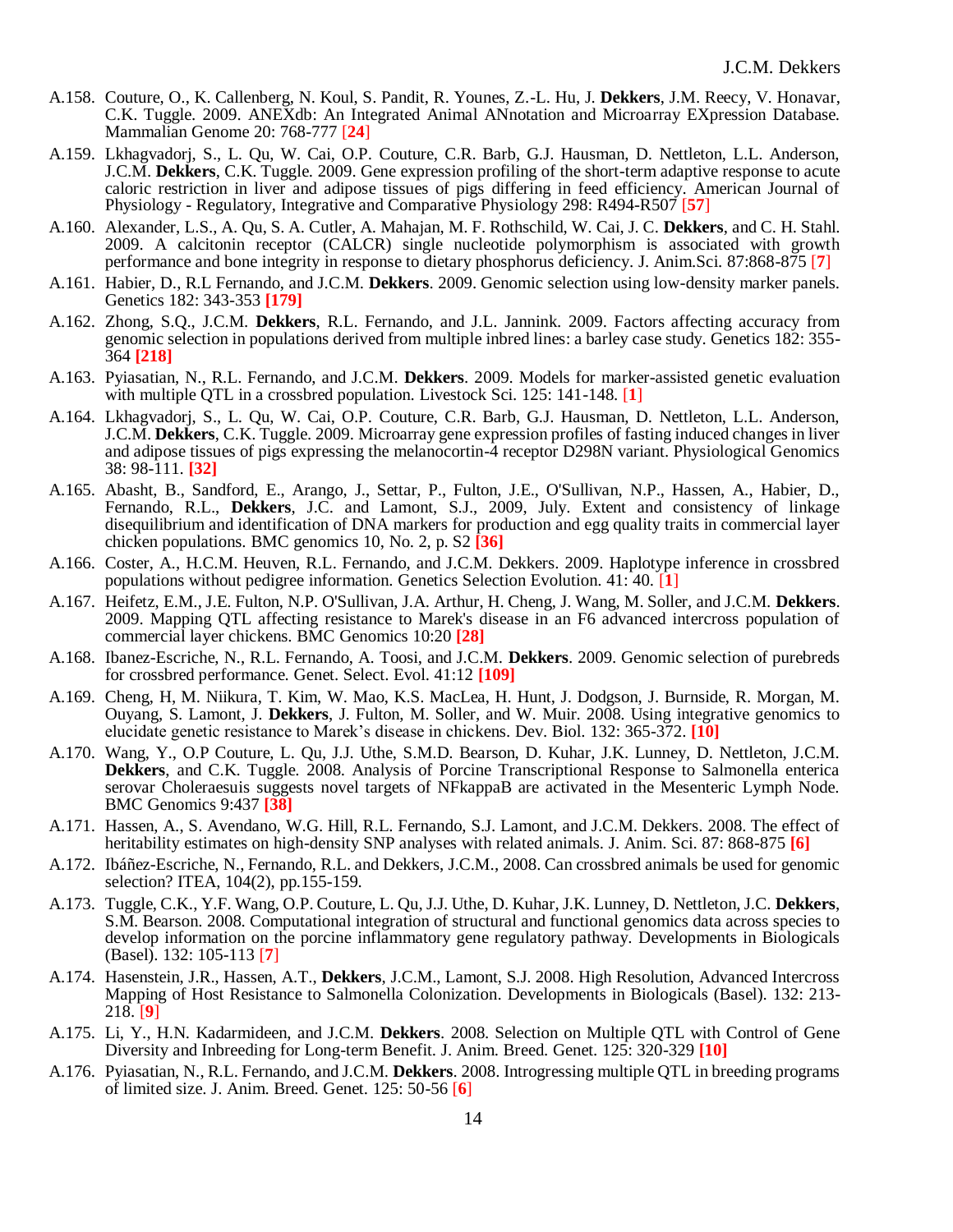- A.177. Cai, W., D.S. Casey, and J.C.M. **Dekkers**. 2008. Selection response and genetic parameters for residual feed intake in Yorkshire swine. J. Anim. Sci. 86:287-298 **[138]**
- A.178. Fernando, R.L., D. Habier, C. Stricker, J.C.M. **Dekkers**, L.R. Totir. 2007. Genomic selection. Acta Agric. Scand. Section A. 57: 192-195 **[41]**
- A.179. Wang, Y. L. Qu, J.J. Uthe, S.M. Bearson, D. Kuhar, J.K. Lunney, O.P. Couture, D. Nettleton, J.C.M. **Dekkers**, and C.K. Tuggle. 2007. Global transcriptional response of porcine mesenteric lymph nodes to Salmonella enterica serovar Typhimurium. Genomics 90:72-84 **[332]**
- A.180. Andreescu, C., S. Avendano, S. Brown, A. Hassen, S.J. Lamont, and J.C.M. **Dekkers**. 2007. Linkage disequilibrium in related breeding lines of chickens. Genetics 177: 2161–2169 **[70]**
- A.181. Habier, D., R.L. Fernando, J.C.M. **Dekkers**. 2007. The impact of relationship information genome-assisted breeding values. Genetics 177: 2389–2397 **[615]**
- A.182. Heifetz, E.M., J.E. Fulton, N.P. O'Sullivan, J.A. Arthur, J. Wang, J.C.M. **Dekkers**, and M. Soller. 2007. Mapping quantitative trait loci affecting susceptibility to Marek's disease virus in a backcross population of layer chickens. Genetics 177: 2417–2431. **[23]**
- A.183. **Dekkers**, J.C.M. 2007. Prediction of response to marker-assisted and genomic selection using selection index theory. J. Anim. Breed. Genet. 124: 331-341 **[198]**
- A.184. Wang, J., K. Koehler, and J.C.M. **Dekkers**. 2007. Interval mapping of quantitative trait loci with selective DNA pooling data. Genetics Selection Evolution 39: 685-709 **[10]**
- A.185. Pyiasatian, N., R.L. Fernando, and J.C.M. **Dekkers**. 2007. Genomic selection for marker-assisted improvement in line crosses. Theor. Appl. Genet. 115: 665-674. **[36]**
- A.186. **Dekkers**, J.C.M. 2007. Marker-assisted selection for commercial crossbred performance. J. Animal Sci. 85: 2104-2114 **[80]**
- A.187. Zhang, W., A. Carriquiry, D. Nettleton, and J.C.M. **Dekkers**. 2007. Pooling mRNA in microarray experiments and its effect on power. Bioinformatics 23: 1217-1224 **[36]**
- A.188. Zhao, H.H., D. Nettleton, and J.C.M. **Dekkers**. 2007. Evaluation of linkage disequilibrium measures between multi-allelic markers as predictors of linkage disequilibrium between single nucleotide polymorphisms. Genetical Research 89: 1-6. **[53]**
- A.189. Ewald, S.J., X. Ye, S. Avendano, S. McLeod, S.J. Lamont, S.J. and J.C.M. **Dekkers.** 2007. Associations of BF2 Alleles with antibody titers and production traits in commercial pure line broiler chickens. Animal Genetics 38: 174-176. **[14]**
- A.190. Livant, E.J., S. Avendano, S. McLeod, X. Ye., S.J. Lamont, J.C.M. **Dekkers**, and S.J. Ewald. 2007. Mx gene exon 13 polymorphisms in broiler breeder chickens and associations with commercial traits. Animal Genetics 38: 177-179. **[18]**
- A.191. Zhao, H.H., R.L. Fernando, and J.C.M. **Dekkers**. 2007. Power and precision of alternate methods for linkage disequilibrium mapping of QTL. Genetics: 175: 1975-1986. **[59]**
- A.192. Ye, X. S.R. Brown, K. Nones, L.L. Coutinho, J.C.M. **Dekkers**, and S.J. Lamont. 2007. Associations of myostatin gene polymorphisms with performance and mortality traits in broiler chickens. Genet. Sel. Evol. 39: 73-89. **[29]**
- A.193. Abasht, B., J.C.M. **Dekkers**, and S.J. Lamont. 2006. Review of quantitative trait loci identified in the chicken. Poultry Sci. 85: 2079-2096. **[108]**
- A.194. Soller, M., S. Weigend, M.N. Romanov, J.C.M. **Dekkers**, and S.J. Lamont. 2006. Strategies to Assess Structural Variation in the Chicken Genome and its Associations with Biodiversity and Biological Performance. Poultry Sci. 85: 2061-2078. **[35]**
- A.195. McElroy, J.P., W. Zhang, K.J. Koehler, S.J. Lamont, and J.C.M. **Dekkers**. 2006. Comparison of methods for analysis of selective genotyping survival data. Genet. Sel. Evol. 38: 637-655. **[10]**
- A.196. Ye, X., S. Avendano, D. J.C.M. **Dekkers**, and S. J. Lamont. 2006. Association of twelve immune-related genes with performance of three broiler lines in two different hygiene environments. Poultry Sci. 85: 1555- 1569. **[37]**
- A.197. Ye, X., S. McLeod, D. Elfick, J.C. **Dekkers**, and S.J. Lamont. 2006. Rapid Identification of Single Nucleotide Polymorphisms and Estimation of Allele Frequencies Using Sequence Traces from DNA Pools. Poultry Sci. 85: 1165-1168. **[6]**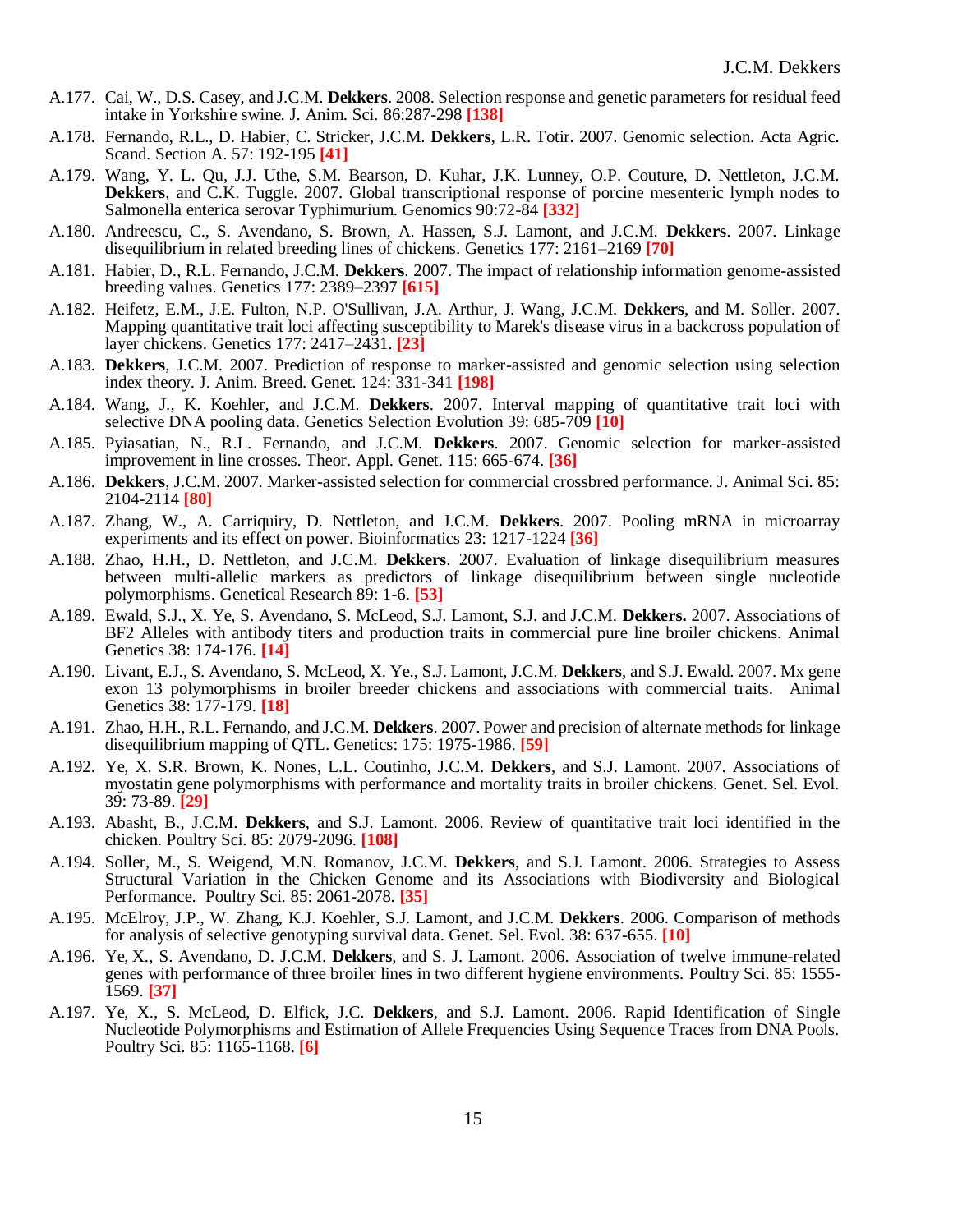- A.198. McElroy, J.P., J.-J. Kim, D.E. Harry, S.R. Brown, J.C.M. **Dekkers**, and S.J. Lamont. 2006 Identification of Trait Loci Affecting White Meat Percentage and Other Growth and Carcass Traits in Commercial Broiler Chickens. Poultry Sci. 85:593-605 **[47]**
- A.199. Grapes, L., M. Z. Firat, J.C.M. **Dekkers**, M.F. Rothschild, and R.L. Fernando. 2006. Optimal haplotype structure for linkage disequilibrium-based fine mapping of quantitative trait loci using identity-by-descent. Genetics 172: 1955-1965. **[31]**
- A.200. McElroy, J.P., J.C.M. **Dekkers**, J.E. Fulton, N.P. O'Sullivan, M. Soller, E. Lipkin, W. Zhang, K.J. Koehler, S.J. Lamont, and H.H. Cheng. 2006. Microsatellite markers associated with resistance to Marek's disease in commercial layer chickens. Poultry Sci. 84:1678-1688 **[25]**
- A.201. Tuggle, C.K., J.C.M. **Dekkers**, and J.M. Reecy. 2006. Integration of structural and functional genomics. Animal Genetics 37 Supplement 1:1-6 **[7]**
- A.202. Zhao, H., D. Nettleton, M. Soller, and J. C. M. **Dekkers**. 2005. Evaluation of linkage disequilibrium measures between multi-allelic markers as predictors of linkage disequilibrium between markers and QTL. Genet. Res. Camb. 86: 77-87 **[73]**
- A.203. Heifetz, E. M., J. E. Fulton, N. O'Sullivan, H. Zhao, J. C. M. **Dekkers**, and M. Soller. 2005. Extent and consistency across generations of linkage disequilibrium in commercial layer chicken breeding populations. Genetics 171: 1173-1181 **[59]**
- A.204. Kim, J.J., H.H. Zhao, H. Thomsen, M.F. Rothschild, and J.C.M. **Dekkers**. 2005. Combined line-cross and half-sib QTL analysis of crosses between outbred lines. Genet. Res. Camb. 85: 235-248 **[43]**
- A.205. Khatib, H., E. Heifetz, and J. C. M. **Dekkers**. 2005. Association of the Protease Inhibitor Gene with Production Traits in Holstein Dairy Cattle. J. Dairy Sci. 88: 1208-1213 **[29]**
- A.206. Kim, J.-J., M.F. Rothschild, J. Beever, S. Rodriguez-Zas, and J.C.M. **Dekkers**. 2005. Joint analysis of two breed cross populations in pigs to improve detection and characterization of quantitative trait loci. J. Anim Sci. 83: 1229-1240 **[36]**
- A.207. Casey, D.S., H.S. Stern, and J.C.M. **Dekkers**. 2005. Identifying errors and factors associated with errors in data from electronic swine feeders. J. Anim. Sci. 83: 969-982 **[30]**
- A.208. Kim, K.-S., H. Thomsen, J. Bastiaansen, N.T. Nguyen, J.C.M. **Dekkers**, G.S. Plastow, and M.F. Rothschild. 2004. Investigation of obesity candidate genes on porcine fat deposition quantitative trait loci regions. Obesity Research 12:1981–1994 **[66]**
- A.209. Villanueva, B., J.C.M. **Dekkers**, J. A. Woolliams, and P. Settar. 2004. Maximizing genetic gain over multiple generations with quantitative trait locus selection and control of inbreeding. J. Anim Sci. 82: 1305-1314 **[74]**
- A.210. Kim, K.S., J. J. Kim, J. C. M. **Dekkers** and M. F. Rothschild. 2004. Polar overdominant inheritance of a DLK1 polymorphism is associated with growth and fatness in pigs. Mamm. Genome 15:552-559 [**46**]
- A.211. Ciobanu, D.C., J.W.M. Bastiaansen, S.M. Lonergan, H. Thomsen, J.C.M. Dekkers, G.S. Plastow and M.F. Rothschild. 2004. New alleles in calpastatin gene are associated with meat quality traits in pigs. J. Animal Sci. 82:2829-2839 **[129]**
- A.212. Totir, L.R., R.L. Fernando, J.C.M. **Dekkers**, and S.A. Fernandez. 2004. A study on the minimum number of loci required for genetic evaluation using a finite locus model. Genet. Sel. Evol. 36 395-414. [**2**]
- A.213. **Dekkers**, J.C.M. 2004. Commercial application of marker- and gene-assisted selection in livestock: strategies and lessons. J. Anim. Sci. 82: E313-328E, http://jas.fass.org/content/82/13\_suppl/E313.long **[253]**
- A.214. Thomsen, H., J. C. M. **Dekkers**, H. K. Lee, and M. F. Rothschild 2004. Characterization of quantitative trait loci for growth and meat quality in a cross between commercial breeds of swine J. Anim. Sci. 82: 2213- 2228 **[98]**
- A.215. **Dekkers,** J.C.M., and R. Chakraborty. 2004. Optimizing purebred selection for crossbred performance using QTL. Genet. Sel. Evol. 36: 297-324 **[17]**
- A.216. Grapes, L., J.C.M. **Dekkers**, M.F. Rothschild, and R.L. Fernando. 2004. Comparing linkage disequilibriumbased methods for fine mapping quantitative trait loci. Genetics 166: 1561-1570 **[66]**
- A.217. Fernando, R.L., D. Nettleton, B.R. Southey, J.C.M. **Dekkers**, M.F. Rothschild, and M. Soller. 2004. Controlling the proportion of false positives in multiple dependent tests. Genetics 166: 611-619 **[118]**
- A.218. Totir, L.R., R.L. Fernando, J.C.M. **Dekkers**, S.A. Fernandez, and B. Guldbrandtsen. 2004. Effect of using approximate gametic variance covariance matrices on marker assisted selection by BLUP. Genet. Sel. Evol. 36:29-48 **[3]**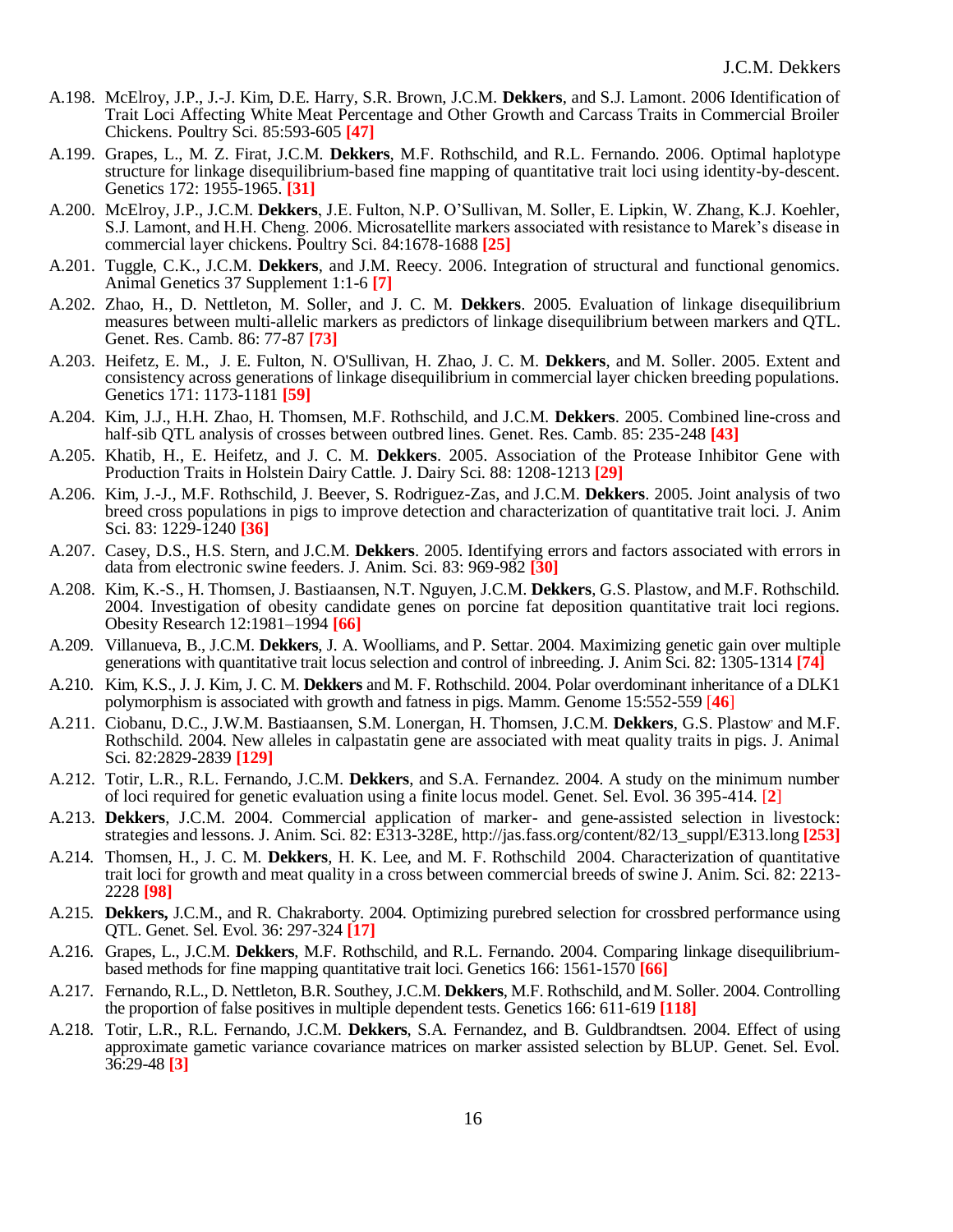- A.219. Totir, L.R., R.L. Fernando, J.C.M. **Dekkers**, S.A. Fernandez, and B Guldbrandtsen. 2003. A comparison of alternative methods to compute conditional genotype probabilities for genetic evaluation with finite locus models. Genet. Sel. Evol. 35:1-20 **[6]**
- A.220. Zhao, H., M. F. Rothschild, R.L. Fernando, and J.C.M. **Dekkers**. 2003. Tests of candidate genes in breed cross population for QTL mappping in livestock. Mammalian Genome 14: 472-482 **[29]**
- A.221. Chen, P., T.J. Baas, J.C.M. **Dekkers**, K.J. Koehler and J.W. Mabry J. 2003. Evaluation of strategies for selection for lean growth rate in pigs. J. Anim. Sci. 81:1150-1157 **[10]**
- A.222. **Dekkers**, J.C.M., and P. Settar. 2003. Long-term Selection with Known Quantitative Trait Loci. Plant Breeding Reviews. Wiley. Plant Breeding Reviews, Volume 24, Part 1, Long Term Selection: Maize. edited by Jules Janick. John Wiley&Sons, Inc. Pp: 311-336 (invited presentation) [**1**]
- A.223. Wagter, L.C., B.A. Mallard, B.N. Wilkie, K.E. Leslie, P.J. Boettcher, and J.C.M. **Dekkers**. 2003. The Relationship Between Milk Production and Antibody Response to Ovalbumin During the Peripartum Period. J. Dairy Sci. 86: 169-173 **[12]**
- A.224. Kulak, K., J. Wilton, G. Fox and J. **Dekkers**. 2003. Comparisons of economic values with and without risk for livestock trait improvement Livestock Production Science, 79: 183-191 **[13]**
- A.225. Chen, P., T.J. Baas, J.W. Mabry, K.J. Koehler, and J.C.M. **Dekkers**. 2003. Genetic parameters and trends for litter traits in U.S. Yorkshire, Duroc, Hampshire, and Landrace pigs. J. Animal Sci. 81:46-53 **[68]**
- A.226. Chen, P., T.J. Baas, J.W. Mabry, J.C.M. **Dekkers**, and K.J. Koehler, 2002. Genetic parameters and trends for lean growth rate and its components in U.S. Yorkshire, Duroc, Hampshire, and Landrace pigs. J. Animal Sci. 80: 2062-2070 **[63]**
- A.227. Lee, H.K., J.C.M. **Dekkers**, M. Soller, M. Malek, R.L. Fernando, and M.F. Rothschild, 2002. Application of the false discovery rate to QTL interval mapping with multiple traits. Genetics 161: 905-914 **[20]**
- A.228. Chakraborty, R., L. Moreau, and J.C.M. **Dekkers**. 2002. A method to optimize selection on multiple identified quantitative trait loci. Genet. Sel. Evol. 34: 145-170 **[22]**
- A.229. **Dekkers**, J.C.M, R. Chakraborty, and L. Moreau. 2002. Optimal selection on two quantitative trait loci with linkage. Genet. Sel. Evol. 34 171-192 **[12]**
- A.230. Huff-Lonergan E, T.J. Baas, M. Malek, J.C.M. **Dekkers**, K. Prusa, and M.F. Rothschild. 2002. Correlations among selected pork quality traits. J. Anim. Sci. 80: 617-627 **[246]**
- A.231. Luo, M. F., P. J. Boettcher, L. R. Schaeffer, and J.C.M. **Dekkers**. 2002. Estimation of genetic parameters of calving ease in first and second parities of Canadian Holsteins using Bayesian Methods. Livestock Production Science Livestock Production Science, 74: 175-184 **[32]**
- A.232. **Dekkers**, J.C.M., and F. Hospital. 2002. The use of molecular genetics in the genetic improvement of agricultural populations. Nature Reviews: Genetics 3: 22-32 **[398]**
- A.233. **Dekkers** J. C. M., and R. Chakraborty. 2001. Potential gain from optimizing multi-generation selection on an identified quantitative trait locus. J. Anim. Sci. 79:2975-2990 **[21]**
- A.234. Kadarmideen, H. N., and J. C.M. **Dekkers**. 2001. Generalized marker regression and interval QTL mapping methods for binary traits in half-sib family design. J. Anim. Breed. Genet. 118: 297-309 **[15]**
- A.235. Malek, M., J. C. M. **Dekkers**, H. K. Lee, T. J. Baas, and M. F. Rothschild. 2001. A molecular genome scan analysis to identify chromosomal regions influencing economic traits in the pig. I. Growth and body composition. Mammalian Genome 12:630-636 **[206]**
- A.236. Malek, M., J. C. M. **Dekkers**, H. K. Lee, T. J. Baas, and M. F. Rothschild 2001. A molecular genome scan analysis to identify chromosomal regions influencing economic traits in the pig. II. Meat and muscle composition. Mammalian Genome 12:637-645 **[246]**
- A.237. Chen, P., T. J. Baas, J. C. M. **Dekkers**, L. L. Christian. 2001. Selection for Lean Growth Rate and Correlated Responses in Litter Traits in a Synthetic Line of Yorkshire-Meishan Pigs. Can. J. Anim. Sci. 81: 205-214 **[7]**
- A.238. Luo, M. F., P. J. Boettcher, L. R. Schaeffer, and J.C.M. **Dekkers**. 2001. Bayesian Inference for Categorical Traits with an Application to Variance Component Estimation. J. Dairy Sci. 84: 694-704 **[59]**
- A.239. Kadarmideen, H.N., L.L.G. Janss, and J.C.M. **Dekkers**. 2000. Power of QTL mapping for polygenic binary traits using generalized and regression interval mapping in multi-family half-sib designs. Genet. Res. 76:305-317 **[29]**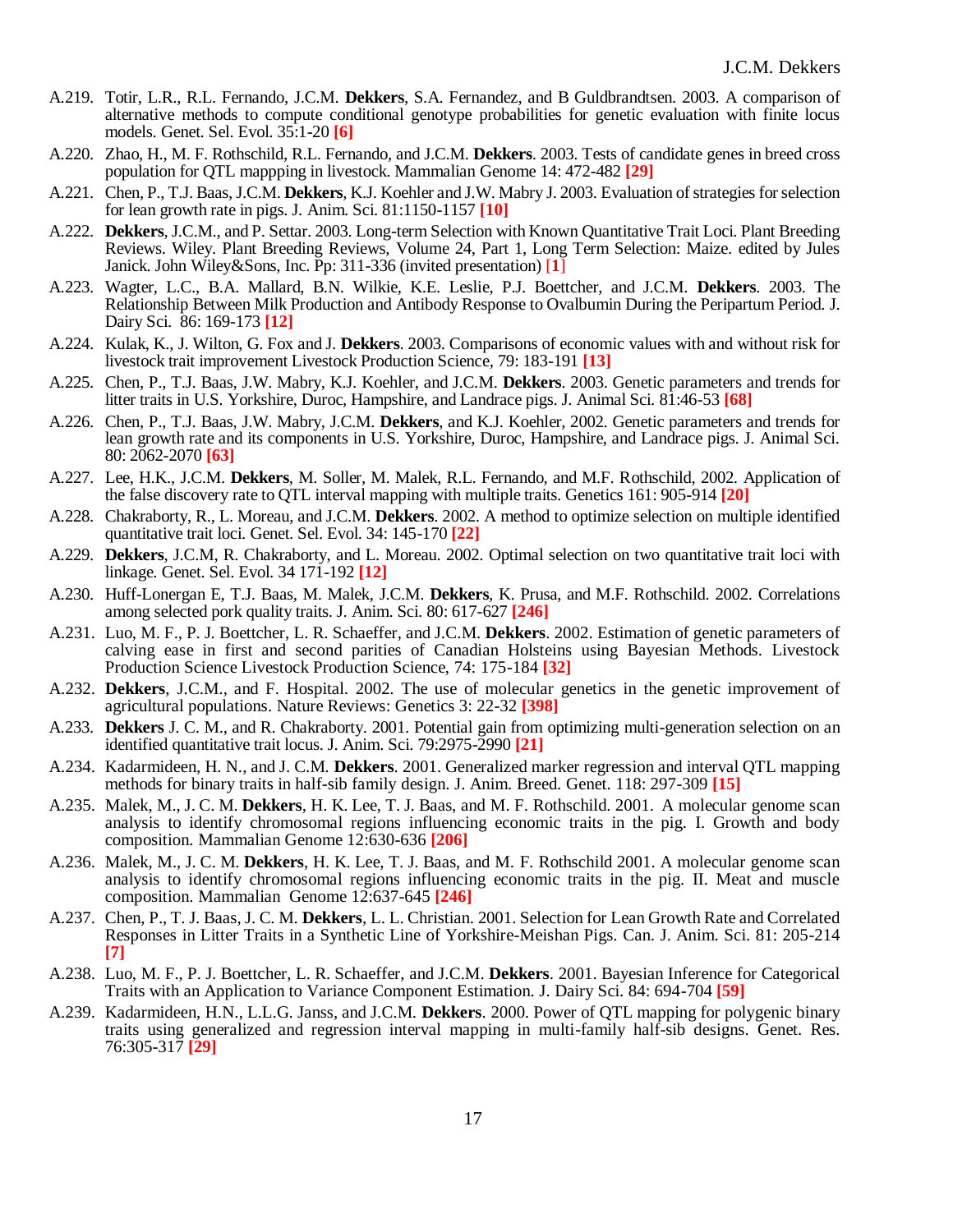- A.240. Collard, B.L., P.J. Boettcher, J.C.M. **Dekkers**, D. Petitclerc, and L.R. Schaeffer. 2000. Relationships Between Energy Balance and Health Traits of Dairy Cattle in Early Lactation. J. Dairy Sci. 83: 2683-2690 **[219]**
- A.241. Wagter, L.C., B.A. Mallard, B.N. Wilkie, K.E. Leslie, P.J. Boettcher, and J.C.M. **Dekkers**. 2000. A quantitative approach to classifying Holstein cows based on antibody responsiveness and its relationship to peripartum mastitis occurrence. J. Dairy Sci. 83:488-498 **[71]**
- A.242. **Dekkers**, J.C.M. 2000. Quantitative trait locus mapping based on selective DNA pooling. J. Anim. Breed. Genet. 117: 1-16 **[9]**
- A.243. **Dekkers**, J.C.M. 1999. Breeding values for identified quantitative trait loci under selection. Genet. Sel. Evol. 31: 421-436 **[12]**
- A.244. Kadarmideen, H.N., and J.C.M. **Dekkers**. 1999. Regression on markers with uncertain allele transmission for QTL mapping in half-sib designs. Genet., Selection, Evolution. 31: 437-455 **[8]**
- A.245. Parke, Jr., P., B.W. Kennedy, J.C.M. **Dekkers**, R.K. Moore, and L. Jairath. 1999. Genetic and phenotypic parameter estimates between production, feed intake, feed efficiency, body weight and linear type traits in first lactation Holsteins. Can. J. Anim. Sci. 79: 425–431 **[10]**
- A.246. Boettcher, P. J., L. K. Jairath, and J.C.M. **Dekkers**. 1999. Comparison of methods for genetic evaluation of sires for survival of their daughters in the first Three Lactations J. Dairy Sci. 82:1034-1044 **[53]**
- A.247. Luo, M. F., P. J. Boettcher, J.C.M. **Dekkers**, and L. R. Schaeffer. 1999. Bayesian analysis for estimation of genetic parameters of calving ease and stillbirth for Canadian Holsteins. J. Dairy Sci. 82: 1848 **[36]**
- A.248. Van Dorp, R.T.E., S.W. Martin, M.M. Shoukri, J.P.T.M. Noordhuizen, and J.C.M. **Dekkers**. 1999. An epidemiologic study of disease in 32 registered dairy herds in British Columbia, Canada. Can. J. Vet. Research 63: 185-192 **[40]**
- A.249. Sharif S., B.A. Mallard, B.N. Wilkie, J.M. Sargeant, H.M. Scott, J.C.M. **Dekkers**, and K.E. Leslie. 1999. Associations of the bovine major histocompatibility complex DRB3 (BoLA-DRB3) with production traits in Canadian dairy cattle. Anim Genet. 30(2):157-60 **[43]**
- A.250. Van Dorp, T.E., J.C.M. **Dekkers**, S.W. Martin, and J.P.T.M. Noordhuizen. 1998. Genetic parameters of health disorders, and relationships with 305-day milk yield and conformation traits of registered Holstein cows. J. Dairy Sci. 81:2264-2270 **[121]**
- A.251. Mathevon, M., M.M. Buhr, and J.C.M. **Dekkers**. 1998. Environmental, management and genetic factors affecting semen production in Holstein bulls. J. Dairy Sci. 81:3321-3330 **[109]**
- A.252. Sivanadian, B., M.M. Lohuis, and J.C.M. **Dekkers**. 1998. Expected genetic responses from selection indexes for Canadian dairy cattle under present and future milk pricing systems. Can. J. Anim. Sci. 78:157-166 **[2]**
- A.253. **Dekkers**, J.C.M., and J.A.M. van Arendonk. 1998. Optimum selection for quantitative traits with information on an identified locus in outbred populations. Genetical Research 71: 257-275 **[67]**
- A.254. Sharif, S. B.A. Mallard, B.N. Wilkie, J.M. Sargeant, H.M. Scott, J.C.M. **Dekkers**, and K.E. Leslie. 1998. Associations of the bovine major histocompatibility complex DRB3 (BoLA-DRB3) alleles with occurrence of disease and milk somatic cell score in Canadian dairy cattle. Animal Genetics 29: 185-193 **[155]**
- A.255. Boettcher, P.J., J.C.M. **Dekkers**, and B.W. Kolstad. 1998. Development of an udder health index for sire selection based on SSC, udder conformation and milking speed. J. Dairy Sci.81:1157-1168 **[101]**
- A.256. **Dekkers**, J.C.M., and J.P. Gibson. 1998. Applying breeding objectives to dairy cattle improvement. J. Dairy Sci. 81(2):19-35 (**Invited presentation**) **[35]**
- A.257. Mathevon, M., J.C.M. **Dekkers**, and M.M. Buhr. 1998. Environmental, management and genetic factors affecting semen production in French Montbeliard bulls. Livest. Prod. Sci. 55: 65-77 **[9]**
- A.258. Boettcher, P.J., J.C.M. **Dekkers**, L.D. Warnick, and S.J. Wells. 1998. Genetic Analysis of Clinical Lameness in Dairy Cattle. J. Dairy Sci. 81:1148-1156 **[72]**
- A.259. Jairath, L., J.C.M. **Dekkers**, L.R. Schaeffer, Z. Liu, E.B. Burnside, and B. Kolstad. 1998. Genetic evaluation for herd life in Canada. J. Dairy Sci. 81:550-562 **[105]**
- A.260. **Dekkers**, J.C.M., J.H. ten Hag, and A. Weersink. 1998. Economic aspects of persistency of lactation in dairy cattle. Livest. Prod. Sci. 53:237-252 **[110]**
- A.261. Mallard, B.A., J.C.M. **Dekkers**, M.J. Ireland, K.E. Leslie, S. Sharif, C. Lacey Vankampen, L.Wagter, and B.N. Wilkie. 1998. Alteration in immune responsiveness during the peripartum period and its ramification on dairy cow and calf health. J. Dairy Sci. 81:585-595 **[293]**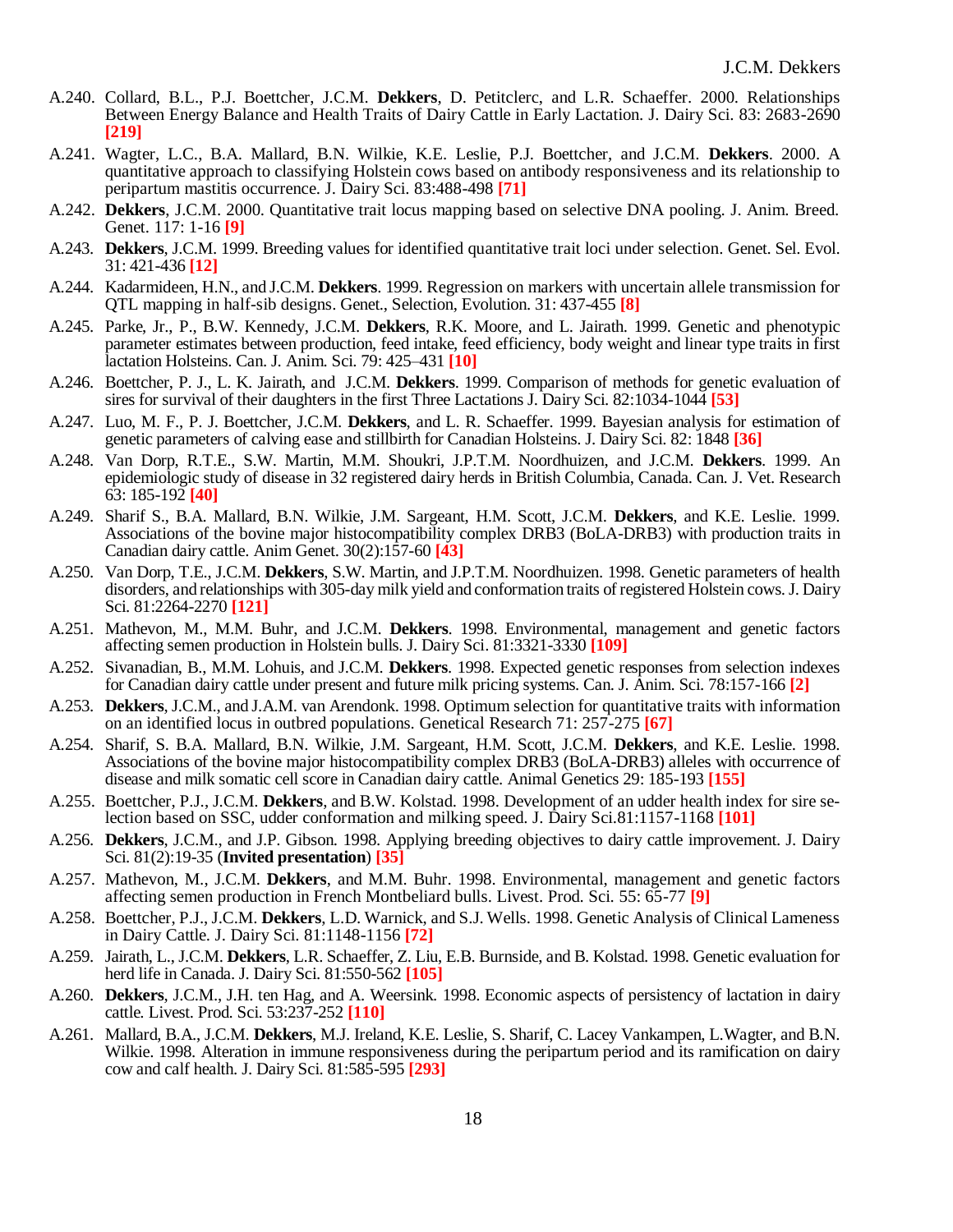- A.262. Liu, Z., and J.C.M. **Dekkers**. 1998. Least squares interval mapping of quantitative trait loci under the infinitesimal genetic model in outbred population. Genetics 148:495-505 **[16]**
- A.263. Plaizier, J.C.B., King, G.J., **Dekkers**, J.C.M. and Lissemore, K., 1998. Modelling the relationship between reproductive performance and net-revenue in dairy herds. Agric. Systems 56:305-322 **[13]**
- A.264. Boettcher, P.J., L.K. Jairath, K.R. Koots and J.C.M. **Dekkers**. 1997. Effects of interactions between type and milk production on survival traits of Canadian Holsteins, J. Dairy Sci. 80:2984-2995 **[29]**
- A.265. Mallard, B.A., L.C. Wagter, M.J. Ireland, and J.C.M. **Dekkers**. 1997. Effects of growth hormone, insulin-like growth factor I, and cortisol on periparturient antibody response profiles of dairy cattle. Vet. Immunol. Immunopath. 60:61 **[57]**
- A.266. Kulak, K.K., J.C.M. **Dekkers**, A.J. McAllister, and A.J. Lee. 1997. Lifetime profitability measures for dairy cows and their relationships to lifetime performance traits. Can. J. Anim. Sci. 77: 609-616 **[6]**
- A.267. Kulak, K.K., J.C.M. **Dekkers**, A.J. McAllister, and A.J. Lee. 1997. Relationships of early performance traits to lifetime profitability in Holstein cows. Can. J. Anim. Sci. 77: 617-624 **[3]**
- A.268. Plaizier, J.C.B., King, G.J., **Dekkers**, J.C.M. and Lissemore, K., 1997. Estimation of Economic Values of Indices for Reproductive Performance in Ontario Dairy Herds using Computer Simulation. J. Dairy Sci. 80:2775-2783 **[79]**
- A.269. Plaizier, J.C.B., King, G.J., **Dekkers**, J.C.M. and Lissemore, K., 1997. Economic Comparison of Rebreeding Policies using Computer Simulation in Ontario dairy herds. Can. J. Anim. Sci.. 77: 585-592.
- A.270. Jamrozik, J., Kistemaker, G.J., **Dekkers**, J.C.M., and Schaeffer, L.R., 1997. Comparison of possible co-variates for use in a random regression model for analyses of test day yields. J. Dairy Sci. 80:2550-2556 **[72]**
- A.271. Jamrozik, J., L.R. Schaeffer, and J.C.M. **Dekkers**. 1997. Genetic evaluation of dairy cattle using test day yields and a random regression model. J. Dairy Sci. 80:1217-1226 **[168]**
- A.272. Uimari, P., S. Kemp, J.C.M. **Dekkers**, A. Teale, and B.W. Kennedy. 1997. Sensitivity of segregation analysis to data structure and transformation: a case study of trypanotolerance in mice. Heredity 78:424-432 **[2]**
- A.273. **Dekkers**, J.C.M., G.E. VanderVoort, and E.B. Burnside. 1996. Optimal size of progeny groups for progenytesting programs by artificial insemination firms. J. Dairy Sci. 79:2056-2070 **[21]**
- A.274. Uimari, P., B.W. Kennedy and J.C.M. **Dekkers**. 1996. Power and sensitivity of some simple tests for detection of major genes in outbred populations. J. Anim. Breed. Genet. 113:17-28 **[3]**
- A.275. Uimari, P., J.C.M. **Dekkers**, and B.W. Kennedy. 1996. Power and parameter estimation of complex segregatio analysis under a finite locus model. Genet. Sel. Evol. 28:345-358 **[3]**
- A.276. **Dekkers**, J.C.M., T. van Erp and Y.H. Schukken. 1996. Economic benefits of reducing somatic cell count under Ontario's milk quality program. J. Dairy Sci. 79:396-401 **[27]**
- A.277. **Dekkers**, J.C.M.. 1995. Genetic improvement of dairy cattle for profitability. Pp.307-327 in: Animal Science Research and Development: Moving Toward a New Century (M. Ivan, ed.) CFAR, Agric. Agri-Food Canada, Ottawa (**invited presentation**). (not listed in ISI)
- A.278. Reents, R., J. Jamrozik, L.R. Schaeffer and J.C.M. **Dekkers**. 1995. Estimation of genetic parameters for test day somatic cell score. J. Dairy Sci. 78:2847-2857 **[86]**
- A.279. Reents, R., J.C.M. **Dekkers** and L.R. Schaeffer. 1995. Genetic evaluation for somatic cell score with a multiple lactation test day model. J. Dairy Sci. 78:2858-2870 **[57]**
- A.280. **Dekkers**, J.C.M., P.V. Birke and J.P. Gibson. 1995. Optimum linear selection indexes for multiple generation objectives with non-linear profit functions. Animal Science 65:165-175 **[19]**
- A.281. Mallard, B.A., K.E. Leslie, J.C.M. **Dekker**s, R. Hedge, M. Bauman & M.J. Stear. 1995. Differences in bovine lymphocyte antigen associations between immune responsiveness and risk of disease following intramammary infection with Staphylococcus aureus. J Dairy Sci. 78: 1937-1944 **[21]**
- A.282. Miglior, F., E. Burnside and J.C.M. **Dekkers**. 1995. Non-additive genetic effects and inbreeding depression for somatic cell counts of Holstein cattle. J. Dairy Sci. 78:1168-1173 **[35]**
- A.283. Lund, T., F. Miglior, J.C.M. **Dekkers** and E.B. Burnside. 1994. Genetic relationships between clinical mastitis, somatic cell count, and udder conformation in Danish Holsteins. Livest. Prod. Sci. 39:243-251 **[104]**
- A.284. **Dekkers**, J.C.M. 1994. Optimum breeding strategies for calving ease. J. Dairy Sci. 77:3341-3453 **[47]**
- A.285. **Dekkers**, J.C.M., L.K. Jairath, and B.H. Lawrence. 1994. Relationships between sire genetic evaluations for conformation and functional herd life of daughters. J. Dairy Sci. 77:844-854 **[39]**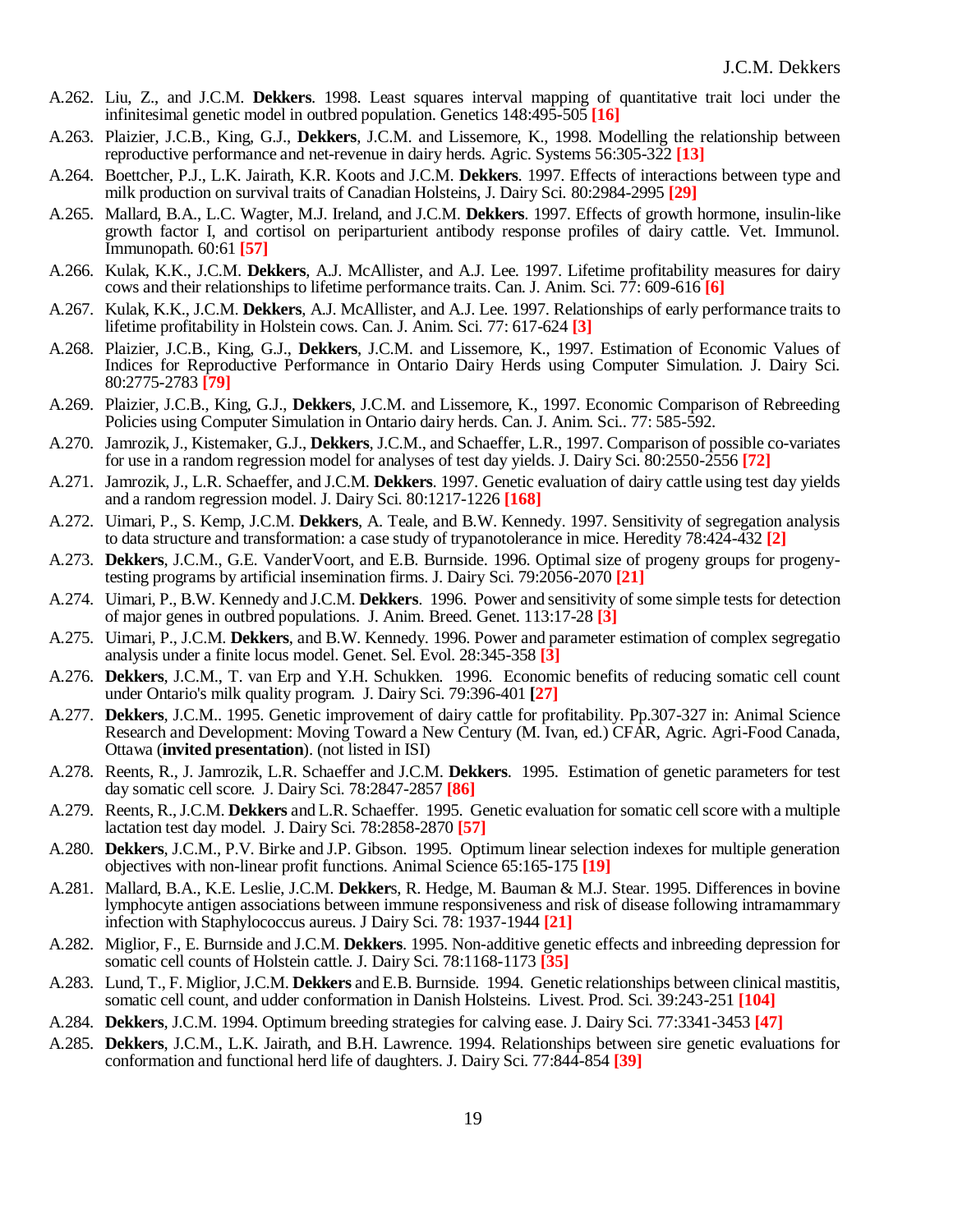- A.286. Koots, K.R., K.M. Wade, B.W. Kennedy, J.C.M. **Dekkers**, G.C. Smith and E.B. Burnside. 1994. Method and effect of adjustment for heterogeneous within-herd variance on Holstein conformation evaluations. J. Dairy Science 77:294-302 **[9]**
- A.287. **Dekkers**, J.C.M., B.A. Mallard and K.E. Leslie. 1994. Symposium on genetic improvement of resistance to mastitis in dairy cattle with special emphasis on somatic cell count. J. Dairy Sci. 77:616-618 **[4]**
- A.288. Schukken, Y.H., B.A. Mallard, J.C.M. **Dekkers**, K.E. Leslie and M.J. Stear. 1994. Genetic impact on the risk of intramammary infection after S.Aureus challenge. J. Dairy Sci. 77:639-647 **[59]**
- A.289. Zhang, W.C., J.C.M. **Dekkers**, G. Banos and E.B. Burnside. 1994. Adjustment factors and genetic evaluation for somatic cell score and relationships with other traits in Canadian Holsteins. J. Dairy Sci. 77:659-665 **[45]**
- A.290. Lohuis, M.M., C. Smith and J.C.M. **Dekkers**. 1994. MOET results from a dispersed hybrid nucleus program in dairy cattle. Anim. Prod. 57:369-378 **[18]**
- A.291. **Dekkers**, J.C.M. 1993. Theoretical aspects of genetic parameters of herd life. J.Dairy Sci. 76:1433-1443 **[44]**
- A.292. Lohuis, M.M, J.C.M. **Dekkers** and C. Smith. 1992. Probability of success of AI sires in progeny testing programs. J. Dairy Sci. 75:1660-1671 **[4]**
- A.293. Koopman, J.N.M., C. Smith and J.C.M. **Dekkers**. 1992. Effect of bull sire selection on competitiveness of dairy AI studs. Livest. Prod. Sci. 35:295-307.
- A.294. **Dekkers**, J.C.M. 1992. Structure of breeding programs to capitalize on reproductive technologies for genetic improvement. J. Dairy Sci. 75:2880-2891 (**invited presentation**) **[19]**
- A.295. **Dekkers**, J.C.M. 1992. Asymptotic response to selection on best linear unbiased predictors of breeding value. Animal Production 54:351-360 **[52]**
- A.296. Weersink, A., W. Howard, J.C.M. **Dekkers** and M. Lohuis. 1991. Sire selection decisions and farm profitability relationships for Ontario dairy farmers. J. Dairy Sci. 74:3994-4011 **[2]**
- A.297. **Dekkers**, J.C.M. 1991. Estimation of economic values for dairy cattle breeding goals: bias due to sub-optimal management policies. Livest. Prod. Sci. 29:131-149 **[63]**
- A.298. Kinghorn, B.P., C. Smith and J.C.M. **Dekkers**. 1991. Potential genetic gains in dairy cattle with gamete harvesting and in vitro fertilization. J. Dairy Sci. 74:611-622 **[19]**
- A.299. **Dekkers**, J.C.M., and M.R. Dentine. 1991. Quantitative genetic variance associated with chromosomal markers in segregating populations. Theor. Appl. Genetics 81:212-220 **[25]**
- A.300. **Dekkers**, J.C.M., and G.E. Shook. 1990. A semi-stochastic model for simulation of genetic improvement by commercial artificial insemination firms in a large dairy cattle population. J. Anim. Breed. Genetics. 107:321- 339 **[11]**
- A.301. **Dekkers**, J.C.M., and G.E. Shook. 1990. Economic evaluation of alternative breeding programs for commercial artificial insemination firms. J.Dairy Sci. 73:1902-1919 **[15]**
- A.302. **Dekkers**, J.C.M., and G.E. Shook. 1990. Genetic and economic evaluation of nucleus breeding schemes for commercial artificial insemination firms. J. Dairy Sci. 73:1920-1937 **[12]**

### **B.** *Books and Book Chapters*

#### **Books**

B.1. **Dekkers**, J.C.M., S.J. Lamont, and M.F. Rothschild (Editors). 1999. Proc. Int. Scientific Conference "From Jay Lush to Genomics: Visions for Animal Breeding and Genetics", Ames, IA, May 16-18**.** 

#### **Chapters in Books**

- B.2. **Dekkers**, J.C., 2018. The use of molecular genetic information in genetic improvement programmes for pigs. In Achieving sustainable production of pig meat Volume 2 (pp. 37-60). Burleigh Dodds Science Publishing.
- B.3. Lamont, S.J., J.C.M. **Dekkers**, and H. Zhou. 2013. Immunogenetics and mapping immunological functions. In: *Avian Immunology 2nd Ed.* Schat, K.A., Kaspers, B., and Kaiser, P. Elsevier, London, San Diego.
- B.4. Young, J.M., and J.C.M. **Dekkers**. 2012. The genetic and biological basis of residual feed intake as a measure of feed efficiency. Chapter 7, Pp. 153-166 *In*: J.F. Patience (Ed): Feed Efficiency in Swine. Wageningen Academic Publishers, Wageningen, The Netherlands.
- B.5. **Dekkers**, J.C.M., P.K. Mathur, and E.F. Knol. 2010. Genetic Improvement of the Pig. Chapter 16 *In*: A. Ruvinski and M.F. Rothschild (Eds): Genetics of the Pig. Ed. 2. Pp 390-425 CAB [**18**]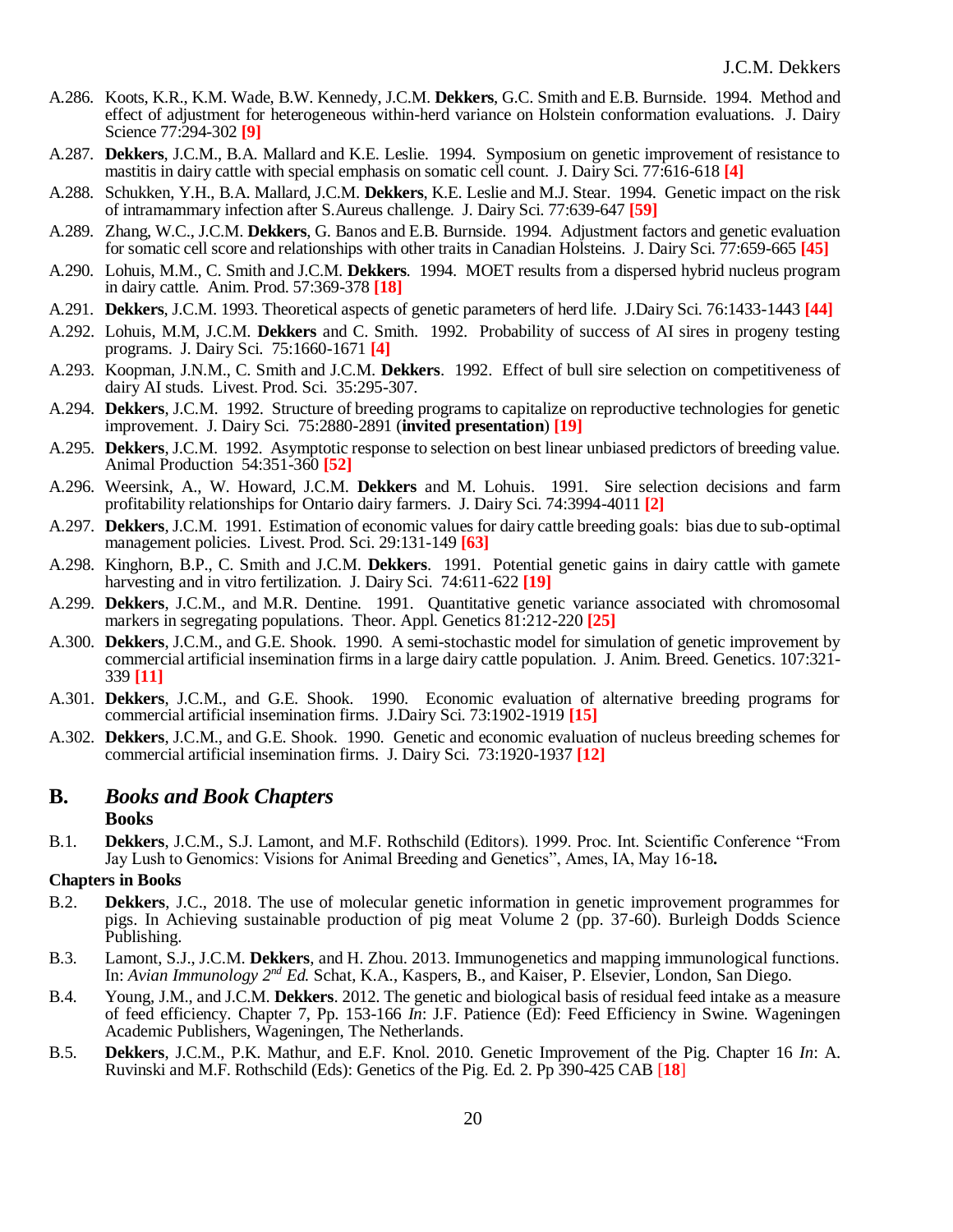- B.6. **Dekkers**, J.C.M., and J.H.J. van der Werf. 2007. Strategies, limitations, and opportunities for marker-assisted selection in livestock. *In*: E. Guimaraes, J. Ruane, B. Scherf, A. Sonnino, and J. Dargie (Eds): Marker-Assisted Selection. Current status and future perspectives in crops, livestock, forestry and fish: Current Status and the Way Forward. FAO, Rome, Italy. [**9**]
- B.7. Lamont, S.J., J.C.M. **Dekkers**, and J. Burnside. 2008. Immunogenetics and mapping immunological functions. In: *Avian Immunology.* Davison, F., Kaspers, B. & Schat, K.A., Elsevier, London, San Diego.

### **C.** *Patents*

Dekkers, J.C., Tuggle, C.K., Waide, E.H., Ross, J.W., Ellinwood, N.M. and Schroyen, M., Iowa State University Research Foundation, Inc., 2017. *Genetic test and genetic basis for SCID in pigs*. U.S. Patent 9,745,561.

### **D.** *Invited Presentations at (Inter)national Scientific Meetings*

- D.1. **Dekkers**, J.C.M. 2019. The impact of new technologies on livestock breeding; what's next? American Society of Animal Science Annual Meeting, Austin, TX.
- D.2. **Dekkers**, J.C.M. 2019. Genetic improvement of animal health. 2019. Plant and Animal Genome. San Diego.
- D.3. **Dekkers**, J.C.M. 2018. Using Genetics to Improve Animal Health. Agricultural Bioscience International Conference, Weifang, China.
- D.4. **Dekkers**, J.C.M. 2019. Genetic improvement of health in livestock. 2018. INIA, Madrid, Spain
- D.5. **Dekkers**, J.C.M. 2018. The use of genomics in animal breeding. 7<sup>th</sup> Annual Cornell University Plant Breeding Symposium, Cornell University
- D.6. **Dekkers**, J.C.M. 2018. The use of genomics in animal breeding. Phenotype Prediction Using Genomic Data Workshop, University of Florida
- D.7. **Dekkers**, J.C.M. 2018. Training the next generation of animal breeders in the genomics era. NRSP-8 Workshop, Plant and Animal Genome Meetings, San Diego.
- D.8. **Dekkers**, J.C.M. 2017. Using genetic selection and genomics to combat infectious disease. PRRS-NSIF International Symposium, Chicago.
- D.9. Dekkers, J.C.M. 2017. Genetic improvement of resistance to PRRS. Leman Conference, Minneapolis.
- D.10. **Dekkers**, J.C.M. 2017. Using animal breeding and genetic selection to combat infectious disease. XIVth International *Nidovirus* Symposium, Kansas City.
- D.11. Dekkers, J.C.M. 2017. Genetic improvement of health in livestock. GS Storer Speaker, Dept. Animal Sci. University of California, Davis.
- D.12. **Dekkers**, J.C.M. 2016. Update on the host genetics of resistance to porcine diseases. North American PRRS Symposium, Chicago, IL.
- D.13. **Dekkers**, J.C.M. 2016. Using Genetics to Improve Animal Health. Dept. Animal Science Seminar,
- D.14. **Dekkers**, J.C.M. 2016. Application of Genomics to Genetic Improvement of Livestock. 5<sup>th</sup> International Conference on Quantitative Genetics. Madison, WI.
- D.15. **Dekkers**, J.C.M. 2016. Using Genetics to Improve Animal Health. Agricultural Bioscience International Conference, Fargo, North Dakota
- D.16. **Dekkers**, J.C.M. 2016. Using Genetics to Improve Resistance to Disease. Feed the Future; Livestock Forum. FIRA, Barcelona, Spain.
- D.17. **Dekkers**, J.C.M. 2015. Genetics of host resistance to PRRS and PCV2. North American PRRS Symposium, Chicago, IL.
- D.18. **Dekkers**, J.C.M. 2015. Applied animal breeding in the genomics era. XI Brazilian Symposium of Animal Breeding. Santa Maria, Brazil.
- D.19. **Dekkers**, J.C.M. 2015. Genomic selection for crossbred performance in livestock. Genetics Society 2015 Spring Meeting, Roslin Institute, Edinburgh, Scotland.
- D.20. **Dekkers**, J.C.M. 2014. Genetics of host response to PRRS. North American PRRS Symposium, Chicago,  $\Pi$ .
- D.21. **Dekkers**, J.C.M. 2014. Genetic basis or host response to PRRS virus infection in Pigs. 23rd International Pig Veterinary Society Congress, Cancun, Mexico.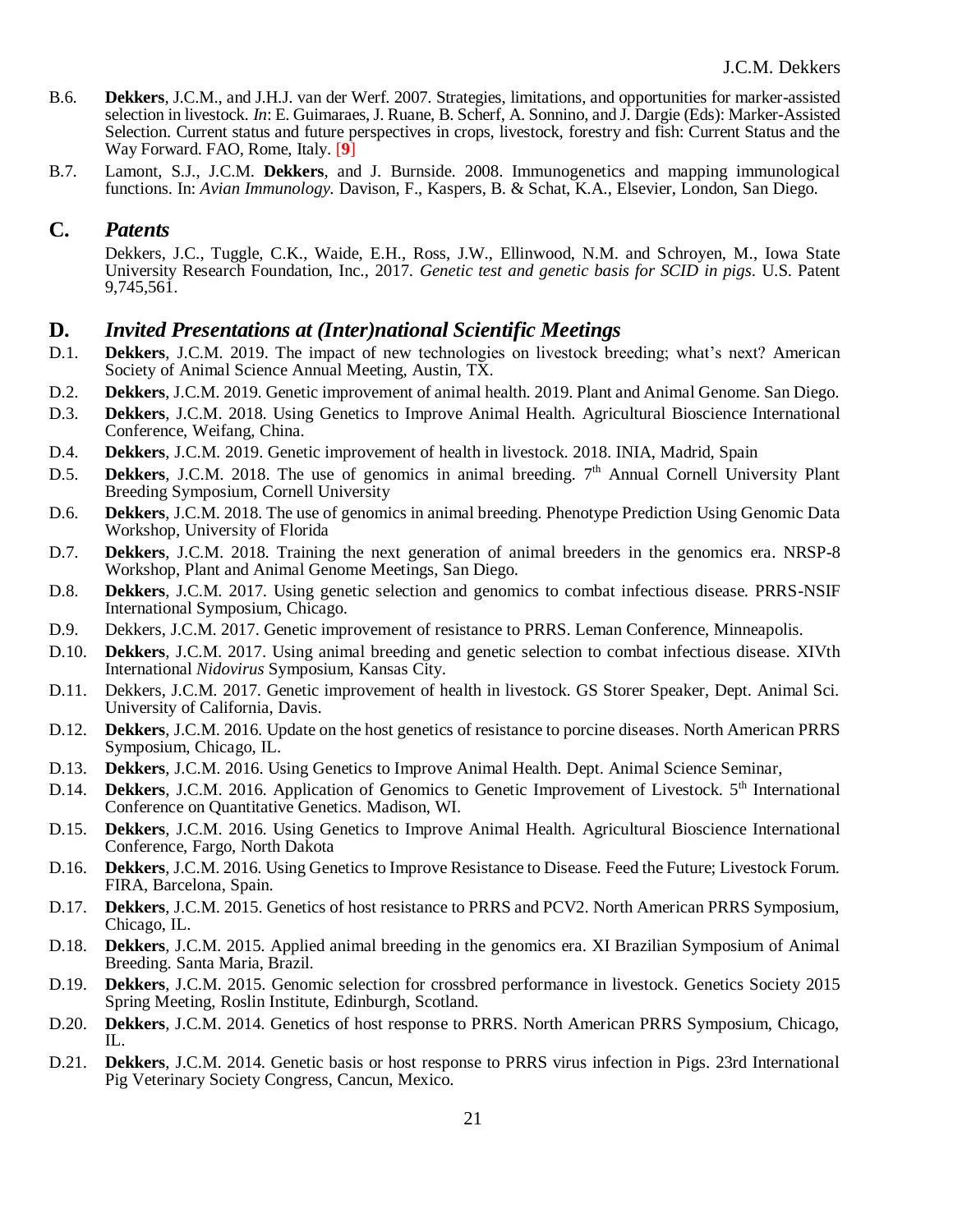- D.22. **Dekkers**, J.C.M., and J.H.J. van der Werf. 2014. Breeding goals and phenotyping programs for multi-trait improvement in the genomics era.  $10<sup>th</sup>$  World Congress on Genetics Applied to Livestock Production, Vancouver, Canada
- D.23. **Dekkers**, J.C.M. 2014. Genomic Prediction Strategy and Applications. W365 Plant and Animal Genome meetings, San Diego.
- D.24. Wolc A., Arango J., Settar P., Fulton J. E., O'Sullivan N. P., Preisinger R., Habier D., Fernando R., Garrick D. J., Lamont S. J., and **Dekkers** J. C .M. 2013. Genomic selection in layer chickens outperforms pedigreebased selection. ASAS/ADSA 45th Meeting Midwestern Sectional Scientific Sessions and Business Meeting. 11-13.03.2013 - Des Moines. USA
- D.25. **Dekkers**, J.C.M., N. Boddicker, E. Waide, J. Lunney, R.R.R. Rowland, J. Garrick, J. Reecy. 2012. Genomewide Association Study of Host Response to Experimental Infection with the PRRS Virus in Pigs. Plant and Animal Genome XX. W156. http://pag.confex.com/pag/xx/webprogram/Paper1677.html 115# 275943
- D.26. **Dekkers**, J.C.M., N. Boddicker, E. Waide, J. Lunney, R.R.R. Rowland, J. Garrick, J. Reecy. 2012. The genetic basis of host response to experimental infection with the PRRS virus in pigs. ADSA/ASAS annual meeting, Phoenix, AZ.
- D.27. **Dekkers**, J.C.M., D. Habier, and R. Fernando. 2011. Whole genome selection in livestock using 384 SNP panels. XIX International Plant and Animal Genome Conference. http://www.intlpanels. XIX International Plant and Animal Genome Conference. [http://www.intl](http://www.intl-pag.org/19/abstracts/W90_PAGXIX_557.html)[pag.org/19/abstracts/W90\\_PAGXIX\\_557.html](http://www.intl-pag.org/19/abstracts/W90_PAGXIX_557.html)
- D.28. **Dekkers**, J.C.M., and H. Gilbert. 2010. Genetic aspects of residual feed intake in pigs. 10 World Congress on Genetics Applied to Livestock Production. Leipzig, Germany
- D.29. **Dekkers**, J.C.M., W. Cai, S. Lkhagvadorj, O. Couture, C.K. Tuggle, D. Nettleton, and L. Anderson. 2008. Genetic aspects of Residual Feed Intake in pigs. Midwest Animal Science Meeting, Des Moines.
- D.30. **Dekkers**, J.C.M., and R.L. Fernando. 2008. Use of molecular data for genetic improvement of performance under field conditions. Symposium in honor of the launch of the Easter Bush Research Consortium, Edinburgh, Scotland.
- D.31. **Dekkers**, J.C.M., H.H. Zhao, and R.L. Fernando. 2006. Linkage disequilibrium mapping in livestock. 8<sup>th</sup> World Congress on Genetics Applied to Livestock Production. Belo Horizonte, Brazil.
- D.32. **Dekkers**, J.C.M. 2006. Strategies for the use of molecular information in breeding programs. British Society of Animal Science Annual Meeting, York, UK.
- D.33. **Dekkers**, J.C.M. 2005. Implications of functional genomics for animal breeding programs. Symposium on Using Functional Genomics for Animal Improvement, ASAS/ADSA Annual meeting, Cincinatti.
- D.34. **Dekkers**, J.C.M. 2005. Methods and strategies for QTL mapping. A.B. Chapman Lecture, University of Wisconsin, Madison
- D.35. **Dekkers**, J.C.M. 2005. Use of molecular genetics in breeding programs. A.B. Chapman Lecture, University of Wisconsin, Madison
- D.36. **Dekkers**, J.C.M. 2003. Marker-assisted selection in animal breeding programs. Quantitative Genetics meetings, INRA, France.
- D.37. **Dekkers**, J.C.M. 2003. Commercial application of marker-assisted selection. European Assoc. Animal Production Annual meeting, Rome, Italy .
- D.38. **Dekkers**, J.C.M. 2003. Commercial application of marker-assisted selection. Annual meeting Am. Soc. Anim. Sci. & Am. Dairy Sci. Assoc. Phoenix, AZ.
- D.39. **Dekkers**, J.C.M., J. Wang, K. Koehler, and M. Soller. 2003. Least squares interval mapping to detect QTL with selective DNA pooling. Statistical Genomics Workshop, Plant and Animal Genome XI, San Diego, CA.
- D.40. **Dekkers**, J.C.M. The use of molecular genetics in the improvement of agricultural populations. Symposium on animal and plant quantitative genetics and breeding. Dec. 16-18, 2002, Beijing, China
- D.41. **Dekkers**, J.C.M. Long-term selection with known QTL. Conference on "Long term selection: a celebration of 100 generations of selection for oil and protein in maize. June, 2002, Urbana, IL. (pub. A11).
- D.42. **Dekkers**, J.C.M. Mapping and use of QTL for marker-assisted improvement of meat quality. Swine workshop, Plant and Animal Genome X, San Diego, CA.
- D.43. **Dekkers**, J.C.M. Potential and application of marker assisted selection for meat quality traits.1st International Virtual Conference on Pork Quality. November, 2001, Embrapa, Brazil.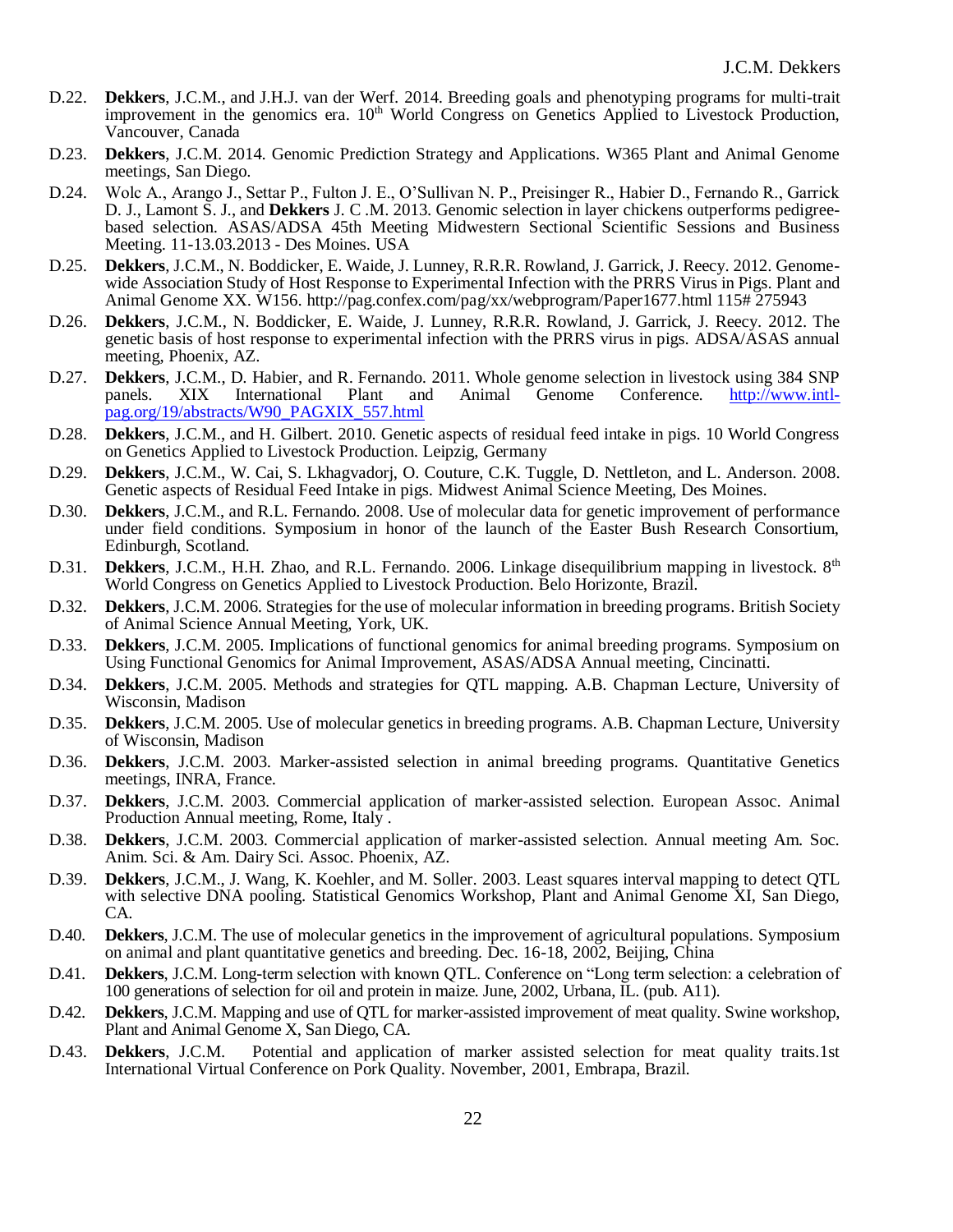- D.44. **Dekkers**, J.C.M. Optimizing selection on multiple QTL. Seminar on Quantitative Genomics, Wageningen Agricultural University, September 6, 2001.
- D.45. **Dekkers**, J.C.M. Breeding in the 21<sup>st</sup> century: application of molecular technology. Association for the Advancement of Animal Breeding and Genetics. July 4-7, 1999, Mandurah, WA, Australia.
- D.46. **Dekkers**, J.C.M. Enhancing genetic improvement programs for livestock through molecular genetics. Conference on Agricultural Genomics, Institute for International Research Conference. June 24-25, 1999, San Diego, CA.
- D.47. **Dekkers**, J.C.M. Optimizing strategies for selection on identified QTL. Gordon Conference on Quantitative Genetics and Biotechnology. Feb. 14-19, 1999, Ventura, CA.
- D.48. **Dekkers**, J.C.M. Optimizing strategies for marker-assisted selection. Plant and Animal Genome VII. Jan. 17- 21, 1999, San Diego, CA, .
- D.49. **Dekkers**, J.C.M., P.J. Boettcher, and B. Mallard. Genetic improvement of udder health. 6<sup>th</sup> Proc. 6<sup>th</sup> World Congress on Genetics Applied to Livestock Production, 1999, Armidale, Australia, Vol. 25: 3-10.
- D.50. **Dekkers**, J.C.M., and J.P. Gibson. Applying breeding objectives to dairy cattle improvement. American Dairy Science Association Symposium in Honor of Prof. Charles Smith: Breeding Objectives and Strategies. 1997, Guelph, Canada .
- D.51. **Dekkers**, J.C.M. Genetic improvement of dairy cattle for profitability. Canadian Society of Animal Science. 1995, Ottawa, Canada.
- D.52. **Dekkers**, J.C.M. and L.K. Jairath. Requirements and uses of genetic evaluations for conformation and herd life. Proc. 5<sup>th</sup> World Congr. Genetics Applied to Livestock Production, 1994, Guelph, Canada, Vol. 17:61-68.
- D.53. **Dekkers**, J.C.M. Structure of breeding programs to capitalize on reproductive technology for genetic improvement. A.D.S.A. August 13, 1991, Logan, Utah.

### **E***. Publications in non-refereed scientific conference proceedings*

- E.1. Botchway, P, E Amuzu-Aweh, A Naazi, G Aning, H Zhou, J Dekkers, S Lamont, R Gallardo, T Kelly, D Bunn, and B Kayang. 2018. Genotypic and phenotypic characterisation of three local chicken ecotypes of Ghana based on principal component analysis and body measurements. World Congress Genetics Applied<br>to Livestock Production, Auckland, New Zealand, to Livestock Production, Auckland, New Zealand, <https://icarinterbullwcgalp.zerista.com/event/member/453148>
- E.2. Muhairwa, A, and J Dekkers. 2018. Investigation of Genetic Resistance to Newcastle Disease in Local Chickens in Tanzania using Natural Challenge by Field Velogenic NDV Strains. World Congress Genetics Applied to Livestock Production, Auckland, New Zealand, <https://icarinterbullwcgalp.zerista.com/event/member/459714>
- **E.3.** Rowland, K, J Hsieh, C Ashwell, M Persia, M Rothschild, J Dekkers, C Schmidt, and S Lamont. 2018. Genomic analysis of egg quality, production, and blood chemistry traits in heat stressed white laying hens**.**  World Congress Genetics Applied to Livestock Production, Auckland, New Zealand, <https://icarinterbullwcgalp.zerista.com/event/member/453147>
- E.4. Ferring, CL, BE Mote, P Willson, JCS Harding, GS Plastow, JCM Dekkers, NVL Serao, and PigGen Canada. 2018. Genomic Analysis of Reproductive Traits in Health Challenged Commercial Sow Herds. Applied to Livestock Production, Auckland, New Zealand, <https://icarinterbullwcgalp.zerista.com/event/member/452695>
- E.5. Putz, AM, MK Dyck, PigGen Canada, JCS Harding, F Fortin, GS Plastow, and JCM Dekkers. 2018. Quantifying Resilience Utilizing Feed Intake Data in A Natural Challenge Model for Disease Resilience in Wean-to-Finish Pigs. Novel resilience phenotypes from a natural disease challenge model in wean-to-finish pigsWorld Congress Genetics Applied to Livestock Production, Auckland, New Zealand, <https://icarinterbullwcgalp.zerista.com/event/member/452758>
- E.6. Dong, Q, J Dekkers, R Rowland, J Lunney, J Reecy, C Tuggle, and Y Nguyen. 2018. The Effects of Vaccination and WUR Genotype on Blood Gene Expression Response to Co-infection with PRRSV and PCV2 in PigsWorld Congress Genetics Applied to Livestock Production, Auckland, New Zealand, <https://icarinterbullwcgalp.zerista.com/event/member/462428>
- E.7. Harris, A. J., J. K. Grubbs, S. M. Lonergan, J. F. Patience, J. C. M. **Dekkers** and N. K. Gabler. (2013) Divergent selection for residual feed intake alters whole body tissue accretion rate in growing pigs. In *Manipulating Pig Production XIV,* (Ed. J. Pluske) Australasian Pig Science Association: Werribee, Australia. Page 223.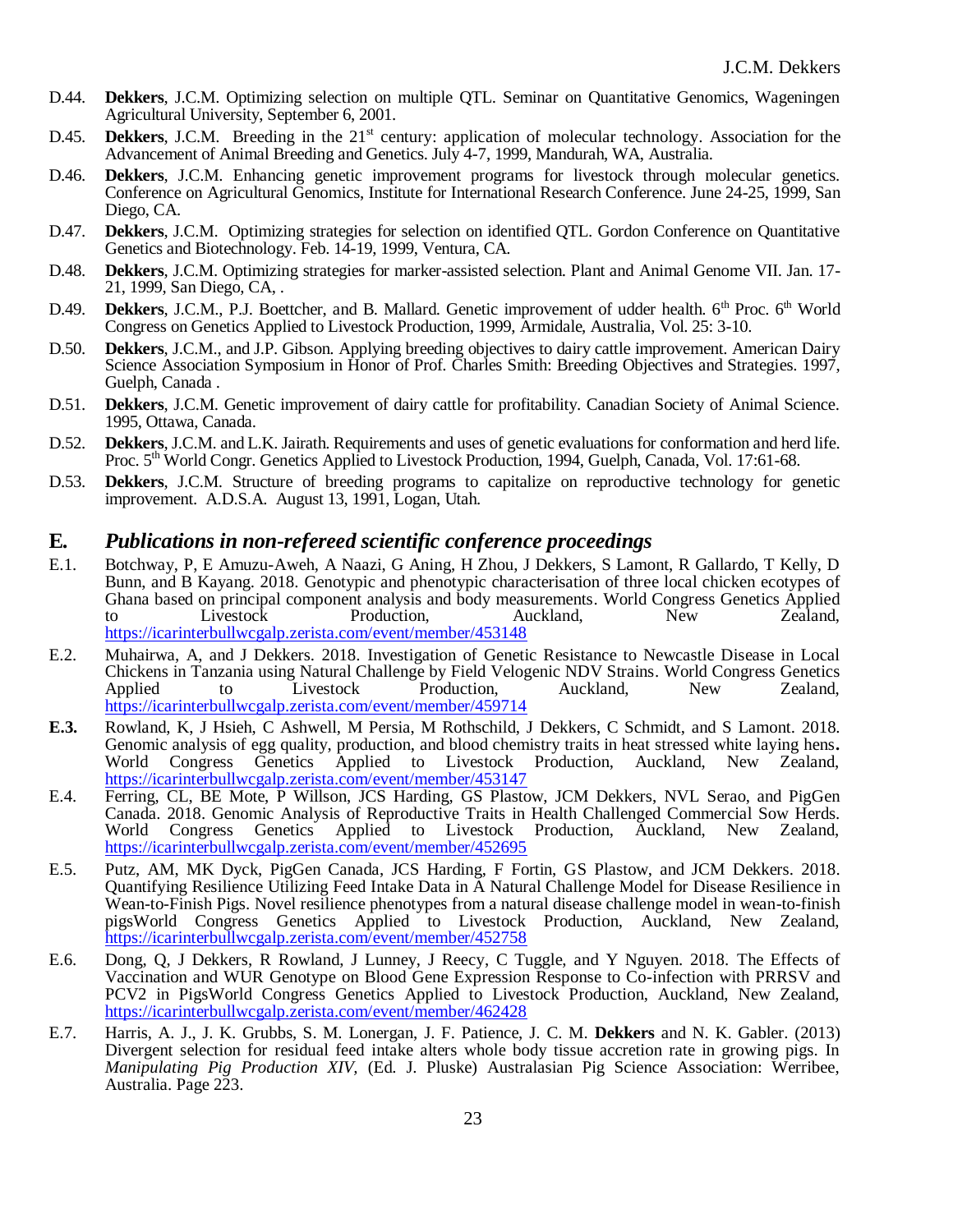- E.8. Dunkelberger, JR, NJ Boddicker, JM Young, RRR Rowland, JCM Dekkers. 2014. Pigs selected for increased feed efficiency are less affected by experimental infection with the PRRS virus. Proc. 45<sup>th</sup> Annual Meeting of the American Association of Swine Veterinarians. of the American Association of Swine Veterinarians. <https://www.aasv.org/library/swineinfo/item.php?17495>
- E.9. Hess, A, B Trible, Y Wang, N Boddicker, RRR Rowland, JK Lunney and JCM Dekkers. 2014. Factors associated with N-specific IgG response in piglets experimentally infected with porcine reproductive and respiratory syndrome virus. Proc.  $45<sup>th</sup>$  Annual Meeting of the American Association of Swine Veterinarians. <https://www.aasv.org/library/swineinfo/item.php?17496>
- E.10. Dekkers, JCM, RRR Rowland, J Lunney, G Plastow, J Harding, S Bishop, B Kemp. 2014. Genetic basis or host response to PRRS virus infection in Pigs. Pp. 85-89 in Volume 1, Proceeding 23<sup>rd</sup> International Pig Veterinary Society Congress. [http://en.engormix.com/MA-pig-industry/health/articles/genetic-basis-host](http://en.engormix.com/MA-pig-industry/health/articles/genetic-basis-host-response-t3199/165-p0.htm)[response-t3199/165-p0.htm](http://en.engormix.com/MA-pig-industry/health/articles/genetic-basis-host-response-t3199/165-p0.htm)
- E.11. Herrmann, MS, M Niederwerder, NVL Serão, M Kerrigan, RRR Rowland, JK Lunney, JCM Dekkers. 2014. SSC4 WUR Genotype and Vaccination Effect on Nursery Pigs Co-infected with PRRSV and PCV2b. Proc. 10<sup>th</sup> World Congress Genetics Applied to Livestock Production. Vancouver, Canada. [https://asas.org/docs/default-source/wcgalp-posters/530\\_paper\\_9163\\_manuscript\\_1012\\_0.pdf?sfvrsn=2](https://asas.org/docs/default-source/wcgalp-posters/530_paper_9163_manuscript_1012_0.pdf?sfvrsn=2)
- E.12. Serão, NVL, RA Kemp, BE Mote, JCS Harding, P Willson, SC Bishop, GS Plastow, JCM Dekkers. 2014. Whole-Genome Scan and Validation of Regions Previously Associated with PRRS Antibody Response and Growth Rate using Gilts Under Health Challenge in Commercial Settings. Proc.  $10<sup>th</sup>$  World Congress Genetics Applied to Livestock Production. Vancouver, Canada. [https://asas.org/docs/default-source/wcgalp](https://asas.org/docs/default-source/wcgalp-proceedings-oral/103_paper_9221_manuscript_812_0.pdf?sfvrsn=2)[proceedings-oral/103\\_paper\\_9221\\_manuscript\\_812\\_0.pdf?sfvrsn=2](https://asas.org/docs/default-source/wcgalp-proceedings-oral/103_paper_9221_manuscript_812_0.pdf?sfvrsn=2)
- E.13. Hess, AS, NJ Boddicker, RRR Rowland, JK Lunney, GS Plastow, JCM Dekkers. 2014. Genetic Parameters and Effects for a Major QTL of Piglets Experimentally Infected with a Second Porcine Reproductive and Respiratory Syndrome Virus. Proc. 10<sup>th</sup> World Congress Genetics Applied to Livestock Production.<br>Vancouver, Canada. https://asas.org/docs/default-source/wcgalp[https://asas.org/docs/default-source/wcgalp](https://asas.org/docs/default-source/wcgalp-posters/543_paper_9730_manuscript_882_0.pdf?sfvrsn=2)[posters/543\\_paper\\_9730\\_manuscript\\_882\\_0.pdf?sfvrsn=2](https://asas.org/docs/default-source/wcgalp-posters/543_paper_9730_manuscript_882_0.pdf?sfvrsn=2)
- E.14. Hardie, LC, NVL Serão, RRR Rowland, JF Patience, JCM Dekkers, NK Gabler. 2014. Genetic Basis of Digestibility in Nursery Pigs under PRRSv Infection. Proc. 10<sup>th</sup> World Congress Genetics Applied to Livestock Production. Vancouver, Canada. [https://asas.org/docs/default-source/wcgalp](https://asas.org/docs/default-source/wcgalp-posters/567_paper_9217_manuscript_506_0.pdf?sfvrsn=2)[posters/567\\_paper\\_9217\\_manuscript\\_506\\_0.pdf?sfvrsn=2](https://asas.org/docs/default-source/wcgalp-posters/567_paper_9217_manuscript_506_0.pdf?sfvrsn=2)
- E.15. Dunkelberger JR, CS Ho, AS Hess, NVL Serão, JK Lunney, and JCM Dekkers. Predicting MHC haplotypes from high-density SNP genotypes in pigs. 10<sup>th</sup> World Congress on Genetics Applied to Livestock Production. Vancouver, BC, Canada. https://asas.org/docs/default-source/wcgalp-Production. Vancouver, BC, Canada. [https://asas.org/docs/default-source/wcgalp](https://asas.org/docs/default-source/wcgalp-posters/532_paper_9222_manuscript_496_0.pdf?sfvrsn=2)[posters/532\\_paper\\_9222\\_manuscript\\_496\\_0.pdf?sfvrsn=2](https://asas.org/docs/default-source/wcgalp-posters/532_paper_9222_manuscript_496_0.pdf?sfvrsn=2)
- E.16. Rowland, K, A. Wolc, J. Arango, P. Settar, J.E. Fulton, N. O'Sullivan, J.C.M. **Dekkers**. 2014. Parameter Estimates of Average Daily Feed Consumption and Association with CCKAR Genotypes in White and Brown Egg-Type Laying Hens. 10<sup>th</sup> World Congress on Genetics Applied to Livestock Production. August 2014, Vancouver, Canada.
- E.17. Wolc, A., A. Kranis, J. Arango, P. Settar, J.E. Fulton, N. O'Sullivan, S. Avendaño, K.A. Watson, R. Preisinger, D. Habier, S.J. Lamont, R. Fernando, D.J. Garrick, J.C.M. **Dekkers**. 2014. Applications of Genomic Selection in Poultry. 10<sup>th</sup> World Congress on Genetics Applied to Livestock Production. August 2014, Vancouver, Canada.
- E.18. Weng, Z., A. Wolc, R. Fernando, J. C.M. Dekkers, J. Arango, P. Settar, J. E. Fulton, N. P. O'Sullivan and D. J. Garrick. 2014. Prediction Accuracy of Pedigree and Genomic Estimated Breeding Values over Generations in Layer Chickens. 10<sup>th</sup> World Congress on Genetics Applied to Livestock Production. August 2014, Vancouver, Canada.
- E.19. Fernando, R.L., D.J. Garrick, A. Toosi, and J.C.M. **Dekkers**. 2014. Application of Whole-Genome Prediction Methods for Genome-Wide Association Studies: a Bayesian Approach. 10<sup>th</sup> World Congress on Genetics Applied to Livestock Production. August 2014, Vancouver, Canada.
- E.20. Mauch, E.D., J.M. Young, J.F. Patience, N.K. Gabler, and J.C.M. **Dekkers**. 2014. Effect of a Low Energy, High Fiber Diet Challenge on Yorkshire Pigs Selected for Residual Feed Intake. 10<sup>th</sup> World Congress on Genetics Applied to Livestock Production. August 2014, Vancouver, Canada.
- E.21. **Dekkers**, J.C.M., and J.H.J. van der Werf. 2014. Breeding goals and phenotyping programs for multi-trait improvement in the genomics era. 10<sup>th</sup> World Congress on Genetics Applied to Livestock Production. August 2014, Vancouver, Canada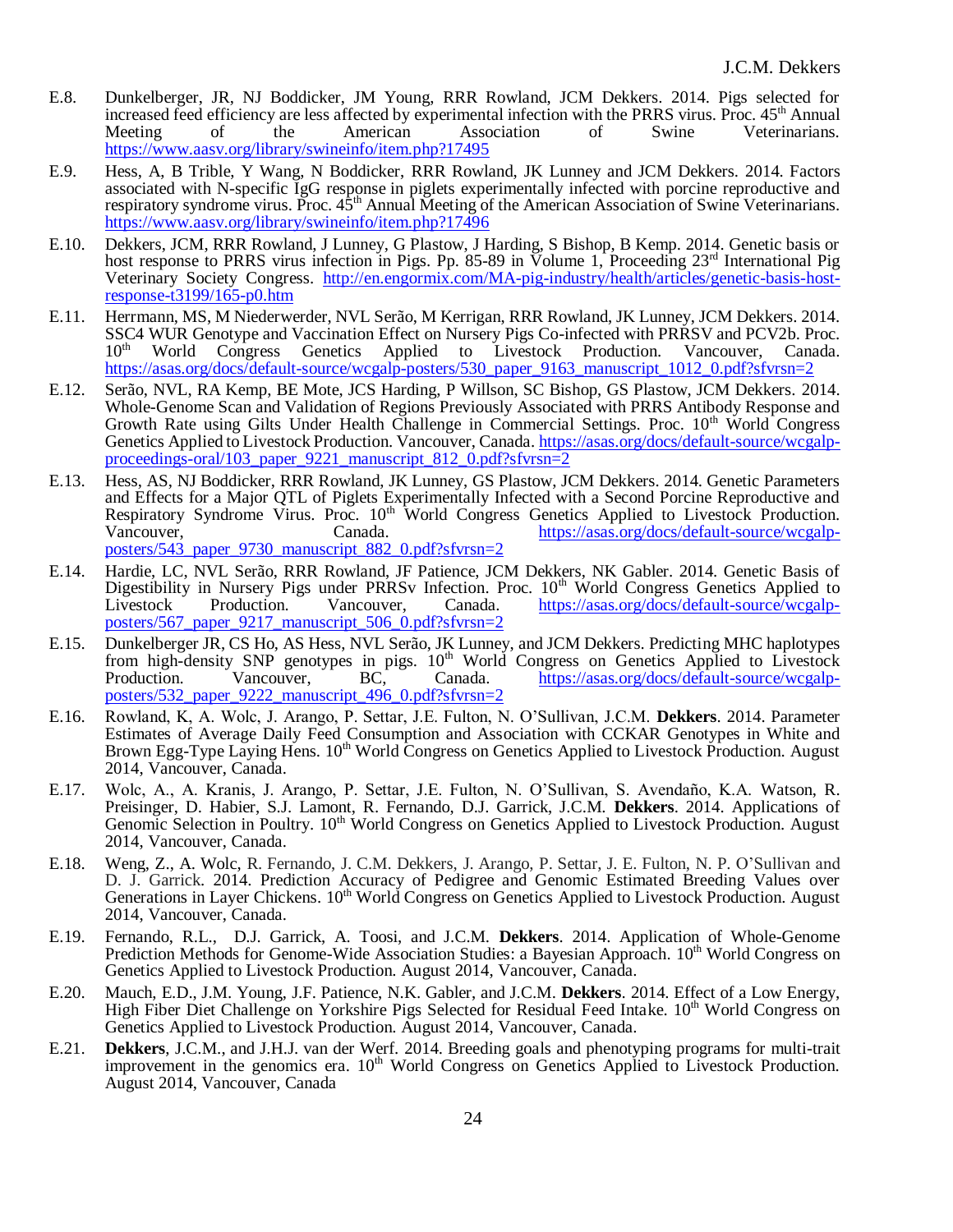- E.22. **Dekkers**, J., B Rowland, J Lunney, G Plastow, J Harding, S Bishop, B Kemp. 2014. Genetic basis of host response to PRRS virus infection in pigs. Pp. 85-89 in Volume 1, Proceeding 23<sup>rd</sup> International Pig Veterinary Society Congress.
- E.23. Zeng, J., M. Pszczola, A. Wolc, T. Strabel, R.L. Fernando, D.J. Garrick, and J.C.M. **Dekkers**. 2012. Genomic breeding value prediction and QTL mapping of QTLMAS2011 data using Bayesian and GBLUP methods. BMC Proceedings 6 (Suppl.2): S7.
- E.24. Sun, X., D Habier, R.L. Fernando, D.J. Garrick, and J.C.M. **Dekkers**. 2011. Genomic breeding value prediction and QTL mapping of QTLMAS2010 data using bayesian methods. BMC Proceedings 5 (Suppl 3):S1. [**11**]
- E.25. **Dekkers**, J.C.M. 2010. Animal genomics and genomic selection. Pp 67-71 In: Estany, J., Nogareda, C., and Rothschild, M. (Eds). Adapting animal production to changes for a growing human population. Int. Conference, Lleida, Spain.
- E.26. Wolc, A. , C. Stricker, J. Arango, P. Settar, J.E. Fulton, N. O'Sullivan, D. Habier, R.L. Fernando, D.J. Garrick, S.J. Lamont, J.C.M. **Dekkers**. 2010. Breeding Value Prediction For Production Traits In Layers Using Pedigree And Marker Based Methods. 9<sup>th</sup> World Congress on Genetics Applied to Livestock Production. http://www.kongressband.de/wcgalp2010/assets/html/0552.htm
- E.27. Dekkers, J.C.M., and H. Gilbert. 2010. Genetic aspects of residual feed intake in pigs. 9<sup>th</sup> World Congress on Genetics Applied to Livestock Production. http://www.kongressband.de/wcgalp2010/assets/html/0287.htm
- E.28. Gorbach, D, W. Cai, J. **Dekkers**, J. Young, D. Garrick, R. Fernando, M. Rothschild. 2010. Large-scale SNP association analyses of residual feed intake and its component traits in pigs. 9<sup>th</sup> World Congress on Genetics Applied to Livestock Production. http://www.kongressband.de/wcgalp2010/assets/html/0265.htm
- E.29. Young, J., R. Bergsma, E. Knol, J. Patience, J. **Dekkers**. 2010. Effect of selection for residual feed intake on sow reproductive performance and lactation efficiency. 9<sup>th</sup> World Congress on Genetics Applied to Livestock Production.<http://www.kongressband.de/wcgalp2010/assets/html/0223.htm>
- E.30. Boddicker, N., D. Nettleton, M. Spurlock, N. Gabler, J. **Dekkers**. 2010. Estimated energy utilization and maintenance energy requirements in pigs selected for reduced residual feed intake. 9<sup>th</sup> World Congress on Genetics Applied to Livestock Production.<http://www.kongressband.de/wcgalp2010/assets/html/0584.htm>
- E.31. Andreescu, C., D. Habier, R. Fernando, A. Kranis, K. Watson, S. Avendano, J. **Dekkers**. 2010. Accuracy of genomic predictions across breeding lines of chickens. 9<sup>th</sup> World Congress on Genetics Applied to Livestock Production. http://www.kongressband.de/wcgalp2010/assets/html/0956.htm
- E.32. Abasht, Behnam; Sandford, Erin; Arango, Jesus; Settar, Petek; Fulton, Janet E.; O'Sullivan, Neil P.; Hassen, Abebe; Habier, David; Fernando, Rohan L.; Dekkers, Jack C. M.; Lamont, Susan J. 2009. Extent and consistency of linkage disequilibrium and identification of DNA markers for production and egg quality traits in commercial layer chicken populations. BMC Genomics 10: S2 DOI: 10.1186/1471-2164-10-S2-S2 [22]
- E.33. Ibáñez-Escriche N., R. L . Fernando, J.C. M. **Dekkers**. 2008 Pueden usarse animals cruzados en selección genómica? XIV Reunión de Mejora genética animal Revista ITEA, vol 104(2), 155-159.
- E.34. Hasenstein, J.R., A.T. Hassen, J.C. **Dekkers**, and S.J. Lamont. 2008. High resolution, advanced intercross mapping of host resistance to Salmonella colonization. Dev. Biol. 132: 213-218 [**5**]
- E.35. Tuggle, C.K., Y.F. Wang, O.P. Couture, L. Qu, J.J. Uthe, D. Kuhar, J.K. Lunney, D. Nettleton, J.C. **Dekkers**, and S.M. Bearson. 2008. [Computational integration of structural and functional genomics data across species](http://www.biomedcentral.com/pubmed/18817292)  [to develop information on the porcine inflammatory gene regulatory pathway. Dev. Biol. 132: 105-113.](http://www.biomedcentral.com/pubmed/18817292)
- E.36. Bearson, S., J. Uthe, Y. Wang, L. Qu, **J. Dekkers**, D. Nettleton, and C. Tuggle. 2007. Associations of the porcine immune response and genetic polymorphisms with the shedding of *Salmonella enterica* serovar Typhimurium. Proc. Safepork, 7<sup>th</sup> Int. Symp. Epidemiology Control Foodborne Pathogens Pork. Verona, Italy.
- E.37. **Dekkers**, J.C.M., H.H. Zhao, and RL. Fernando. 2006. Linkage disequilibrium mapping in livestock. 8th World Congress on Genetics Applied to Livestock Production. Paper 21-05. Belo Horizonte, Brazil. **(***Invited presentation***)**
- E.38. Zhao, H.H., J.C.M. **Dekkers**, and R.L. Fernando. 2006. Power and precision of regression-based linkage disequilibrium mapping of QTL. 8<sup>th</sup> World Congress on Genetics Applied to Livestock Production. Paper 21-20. Belo Horizonte, Brazil [**1**]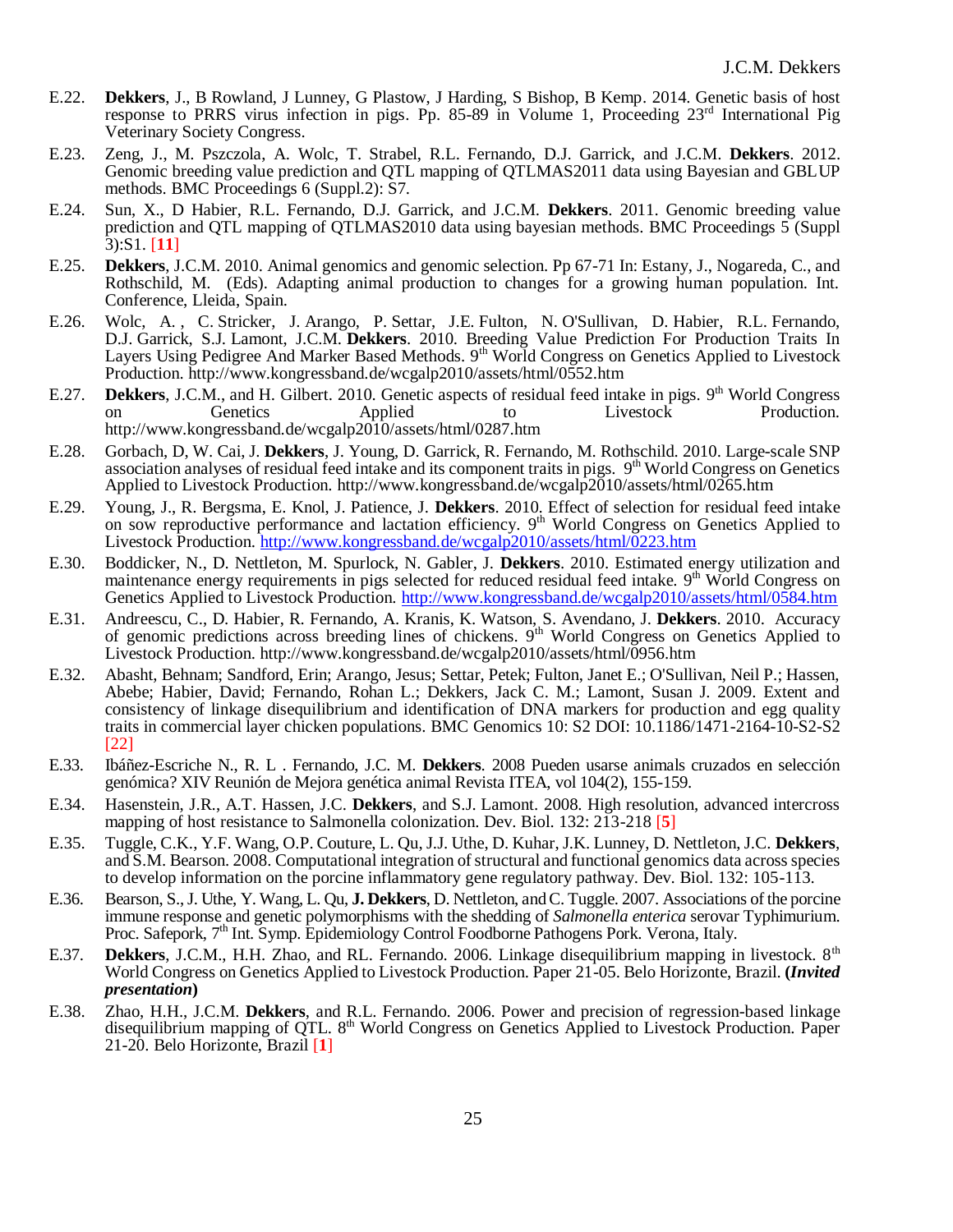- E.39. Piyasatian, N., R.L. Fernando, and J.C.M. **Dekkers.** 2006. Genomic selection for composite line development using low density marker maps. 8<sup>th</sup> World Congress on Genetics Applied to Livestock Production. Paper 22-65. Belo Horizonte, Brazil [**1**]
- E.40. Li, Y., H.N. Kadarmideen, and J.C.M **Dekkers**. 2006. Selection on multiple QTL with controlled gene diversity and inbreeding for long-term benefit. 8<sup>th</sup> World Congress on Genetics Applied to Livestock Production. Paper 22-17. Belo Horizonte, Brazil.
- E.41. Casey, D.S., and J.C.M. **Dekkers**. 2002. Performance of growing pigs fed using electronic versus commercial feeders. 7<sup>th</sup> World Congress on Genetics Applied to Livestock Production, Montpellier, France, 10:28.
- E.42. Chaiwong, N., J.C.M. **Dekkers**, R.L. Fernando, and M.F. Rothschild. 2002. Introgressing multiple QTL in backcross breeding programs of limited size. 7<sup>th</sup> World Congress on Genetics Applied to Livestock Production, Montpellier, France, 22:08.
- E.43. **Dekkers**, J.C.M., and R. Chakraborty. 2002. Purebred selection for crossbred performance using QTL. 7<sup>th</sup> World Congress on Genetics Applied to Livestock Production, Montpellier, France, 22:15.
- E.44. Fernando, R.L., J.C.M. **Dekkers**, and M. Soller. 2002. Controlling the proportion of false positive (PFP) in a multiple test genome scan for marker-QTL linkage. 7<sup>th</sup> World Congress on Genetics Applied to Livestock multiple test genome scan for marker-QTL linkage. 7<sup>th</sup> World Congress on Genetics Applied to Livestock Production, Montpellier, France, 21:37 [**3**]
- E.45. Grignola, F., A.C. Clutter, D.S. Casey, J.C.M. **Dekkers**, and X. Liu. 2002. Effects of feeding strategies using electronic feeders on data quality, feed intake, growth and feed efficiency of swine.  $7<sup>th</sup>$  World Congress on Genetics Applied to Livestock Production, Montpellier, France, 10:12.
- E.46. McElroy, J.P., D.E. Harry, J.C.M. **Dekkers**, and S.J. Lamont. 2002. Molecular markers associated with growth and carcass traits in meat-type chickens. 7<sup>th</sup> World Congress on Genetics Applied to Livestock Production, Montpellier, France, 04:04.
- E.47. Settar, P., J.C.M. **Dekkers**, and H.A.M. van der Steen. 2002. Control of QTL frequency in breeding populations. 7<sup>th</sup> World Congress on Genetics Applied to Livestock Production, Montpellier, France, 23:04.
- E.48. Thomsen, H., J.C.M. **Dekkers**, H.K. Lee, and M.F. Rothschild. 2002. Characterisation of quantitative loci for growth and meat quality in a breed cross in swine. 7<sup>th</sup> World Congress on Genetics Applied to Livestock Production, Montpellier, France, 15:05.
- E.49. Totir, L.R., R.L. Fernando, J.C.M. **Dekkers**, and S.A. Fernandez. 2002. A strategy to improve the computational efficiency of marker assisted genetic evaluation under finite locus models.  $7<sup>th</sup>$  World Congress on Genetics Applied to Livestock Production, Montpellier, France, 16:02.
- E.50. Villanueva, B., J.C.M. **Dekkers**, J.A. Woolliams, and P. Settar. 2002. Maximising genetic gain with QTL information and control of inbreeding. 7<sup>th</sup> World Congress on Genetics Applied to Livestock Production, Montpellier, France, 22:18.
- E.51. Wang, J., M. Soller, and J.C.M. **Dekkers**. 2002. Mapping QTL with selective DNA pooling by least squares interval mapping. 2002. 7<sup>th</sup> World Congress on Genetics Applied to Livestock Production, Montpellier, France, 21:08 [**6**]
- E.52. **Dekkers**, J.C.M., M.F. Rotschild, and M. Malek. 2001. Potential and application of marker assisted selection for meat quality traits.1st International Virtual Conference on Pork Quality. Embrapa, Brazil. (13 pp.) (*Invited presentation*)
- E.53. **Dekkers**, J.C.M. 1999. Enhancing genetic improvement programs for livestock through molecular genetics. Proc. Conference on Agricultural Genomics, Institute for International Research Conference. (14 pp.) (*Invited presentation*)
- E.54. **Dekkers**, J.C.M. 1999. Breeding in the 21<sup>st</sup> century: application of molecular technology. Proceedings of the Association for the Advancement of Animal Breeding and Genetics 13, 1-16 (*Invited presentation*).
- E.55. **Dekkers**, J. C. M., J. Wang, and R. Fernando. 1999. QTL mapping using selective DNA pooling data. Proceedings of the Association for the Advancement of Animal Breeding and Genetics 13, 123-126.
- E.56. Collard, B.L., P.J. Boettcher, J.C.M. **Dekkers**, L.R. Schaeffer, and D. Petitclerc. 1998. Relationships between energy balance and health traits of dairy cattle in early lactation. Proc. Int. Workshop Genet. Improv. of Functional Traits in Cattle, Edinburgh, Scotland.
- E.57. **Dekkers**, J.C.M., and J.A.M. van Arendonk. 1998. Optimum selection on identified quantitative loci. Proc. 6<sup>th</sup> World Congress on Genetics Applied to Livestock Production, Armidale, Australia. Vol. 26: 361-364.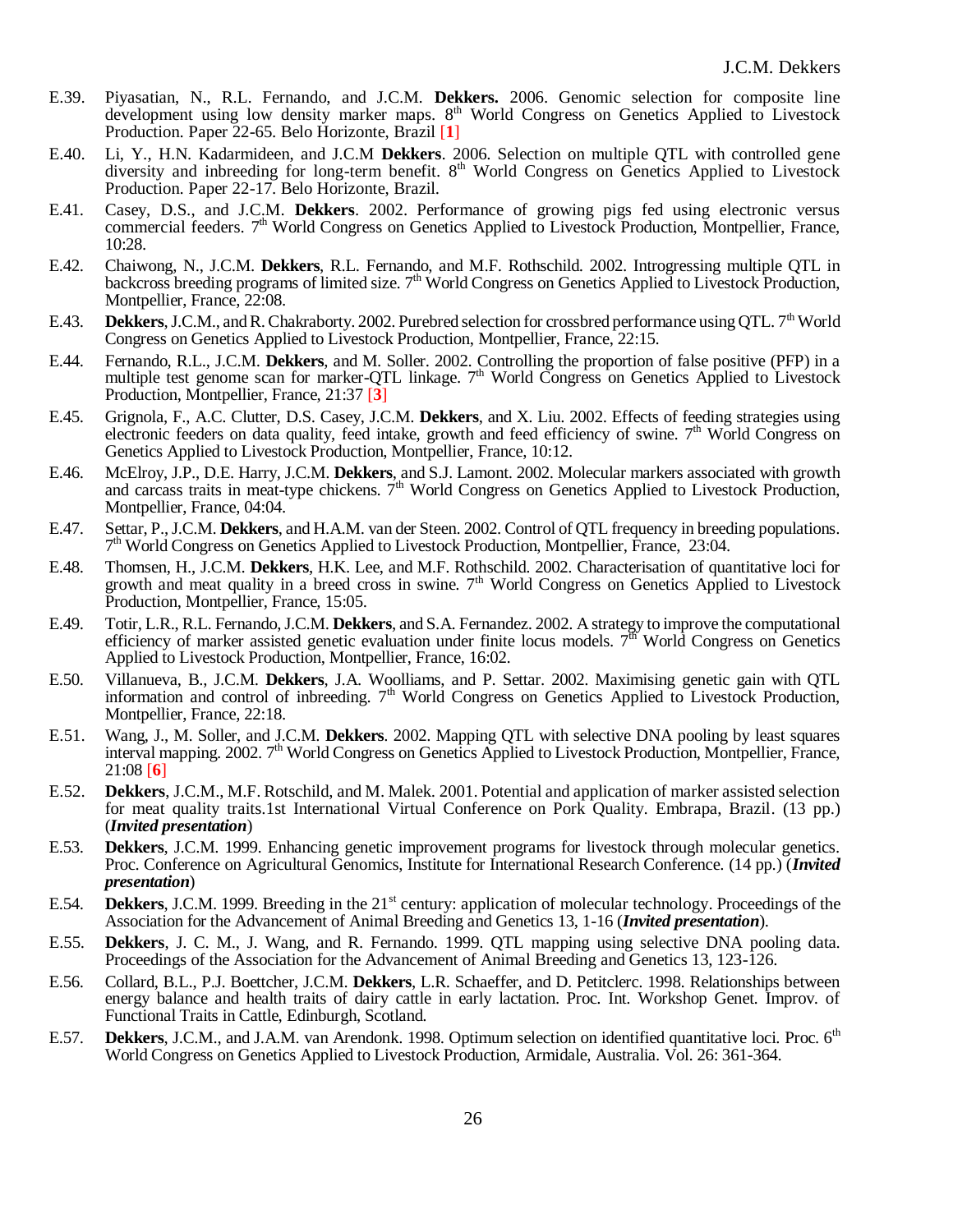- E.58. **Dekkers**, J.C.M., P.J. Boettcher, and B. Mallard. 1998. Genetic improvement of udder health. Proc. 6<sup>th</sup> World Congress on Genetics Applied to Livestock Production, Armidale, Australia, Vol. 25: 3-10 (*Invited presentation*).
- E.59. Boettcher, P.J., L.K. Jairath and J.C.M. **Dekkers**. 1998. Alternative methods for genetic evaluation of sires for survival of their daughters in the first three lactations. Proc.  $6<sup>th</sup>$  World Congress on Genetics Applied to Livestock Production, Armidale, Australia, Vol. 23:363-366.
- E.60. **Dekkers**, J.C.M. 1998. Design of breeding programs Chairman's summary. Proc. 6<sup>th</sup> World Congress on Genetics Applied to Livestock Production, Armidale, Australia, Vol. 25:405-406
- E.61. Lohuis, M.M., and J.C.M. Dekkers. 1998. Merits of borderless evaluations. Proc. 6<sup>th</sup> World Congress on Genetics Applied to Livestock Production, Armidale, Australia, Vol. 26:169-172
- E.62. Jamrozik, J., L.R. Schaeffer, and J.C.M. **Dekkers**. 1996. Random regression models for production traits in Canadian Holsteins. Proc. Open session Interbull Ann. Meeting. Veldhoven, The Netherlands. Interbull Bulletin 14:124-134.
- E.63. Jairath, L.K., J.C.M. **Dekkers**, L.R. Schaeffer, and Z. Liu. 1996. Genetic evaluation for herd life in Canada. Proc. Open session Interbull Ann. Meeting. Veldhoven, The Netherlands. Interbull Bulletin 14:172-179.
- E.64. **Dekkers,** J.C.M., J. Jamrozik, J.H. Ten Hag, L.R. Schaeffer, and A. Weersink. 1996. Genetic and economic evaluation of persistency. Proc. Int. Workshop Genet. Improvement of Functional Traits in Cattle, Gembloux, Belgium, Interbull Bulletin 12:97-102.
- E.65. **Dekkers,** J.C.M., P.V. Birke, and J.P. Gibson. 1996. Multiple generation selection for non linear profit functions. Proc. Int. Workshop Genet. Improvement of Functional Traits in Cattle, Gembloux, Belgium, Interbull Bulletin 12:215-220.
- E.66. Reents, R., J.C.M **Dekkers,** and L.R. Schaeffer. 1995. Genetic evaluation with a multiple lactation test day model for SCS and production traits. Proc. Open session Interbull Ann. Meeting. Prague, Czech Republic, Interbull Bulletin 11.
- E.67. **Dekkers**, J.C.M. and L.K. Jairath. Requirements and uses of genetic evaluations for conformation and herd life. Proc. 5<sup>th</sup> World Congress Genetics Applied to Livestock Production, 1994, Guelph, Canada, Vol. 17:61-68 (*Invited presentation*).
- E.68. **Dekkers,** J.C.M., P.V. Birke, and J.P. Gibson. 1994. Multiple generation selection for nonlinear profit functions. Proc. 5th World Congress on Genetics Applied to Livestock Production, Guelph, Canada. Vol. 18:209-212
- E.69. Harbers, A.G.F, M.M. Lohuis, and J.C.M. **Dekkers**. 1994. Correction for preferential treatment of MOET families by including an environmental correlation in genetic evaluations. Proc. 5th World Congr. Genet. Appl. Livest. Prod. 17:11-14.
- E.70. Zhang, W.C., L.R. Schaeffer, J.C.M. **Dekkers**, and H. de Boer. 1994. Pedigree indexing of young Holstein bulls based on animal model evaluations. Proc. 5th World Congr. Genet. Appl. Livest. Prod. 17:11-14.
- E.71. Leitch, H.W., J.P. Gibson, J.C.M. **Dekkers**, and E.B. Burnside. 1994. Maximizing utility when selecting sires globally. Proc. 5th World Congr. Genet. Appl. Livest. Prod. 17:50-53.
- E.72. Schaeffer, L.R. and J.C.M. **Dekkers**. 1994. Random regressions in animal models for test-day production in dairy cattle. Proc. 5th World Congr. Genet. Appl. Livest. Prod. 18:443-446 [**171**]
- E.73. Wang, Y., J.C.M. **Dekkers**, and J.P. Gibson. 1994. Effect of data structure on statistical power of designs for detecting marker-QTL associations in segregating populations. Proc. 5th World Congr. Genet. Appl. Livest. Prod. 21:252-255.
- E.74. Reents, R., J.C.M. **Dekkers**, and L.R. Schaeffer. 1994. Genetic parameters of test day somatic cell counts and production traits. Proc. 5th World Congr. Genet. Appl. Livest. Prod. 17:120-123 [**1**]
- E.75. Pagnacco, G, F. Miglior, W.C. Zhang, J.C.M. **Dekkers**, and E.B. Burnside. 1994. Genetic evaluation for somatic cell count and relationships with inbreeding in Canadian Holsteins. Proc. 5th World Congr. Genet. Appl. Livest. Prod. 17:93-96.
- E.76. Lohuis, M.M., J.C.M. **Dekkers**, C. Smith and L.R. Schaeffer. 1993. The effect of continuous evaluation on genetic response in progeny test programs. Proceedings symposium on continuous genetic evaluation in dairy cattle. Maryland, pp.2-18.
- E.77. **Dekkers**, J.C.M. 1990. Reduction of response to selection due to linkage disequilibrium with selection on best linear unbiased predictors. Proc. 4<sup>th</sup> World Congr. Genet. Appl. Livest. Prod. 13:277-281.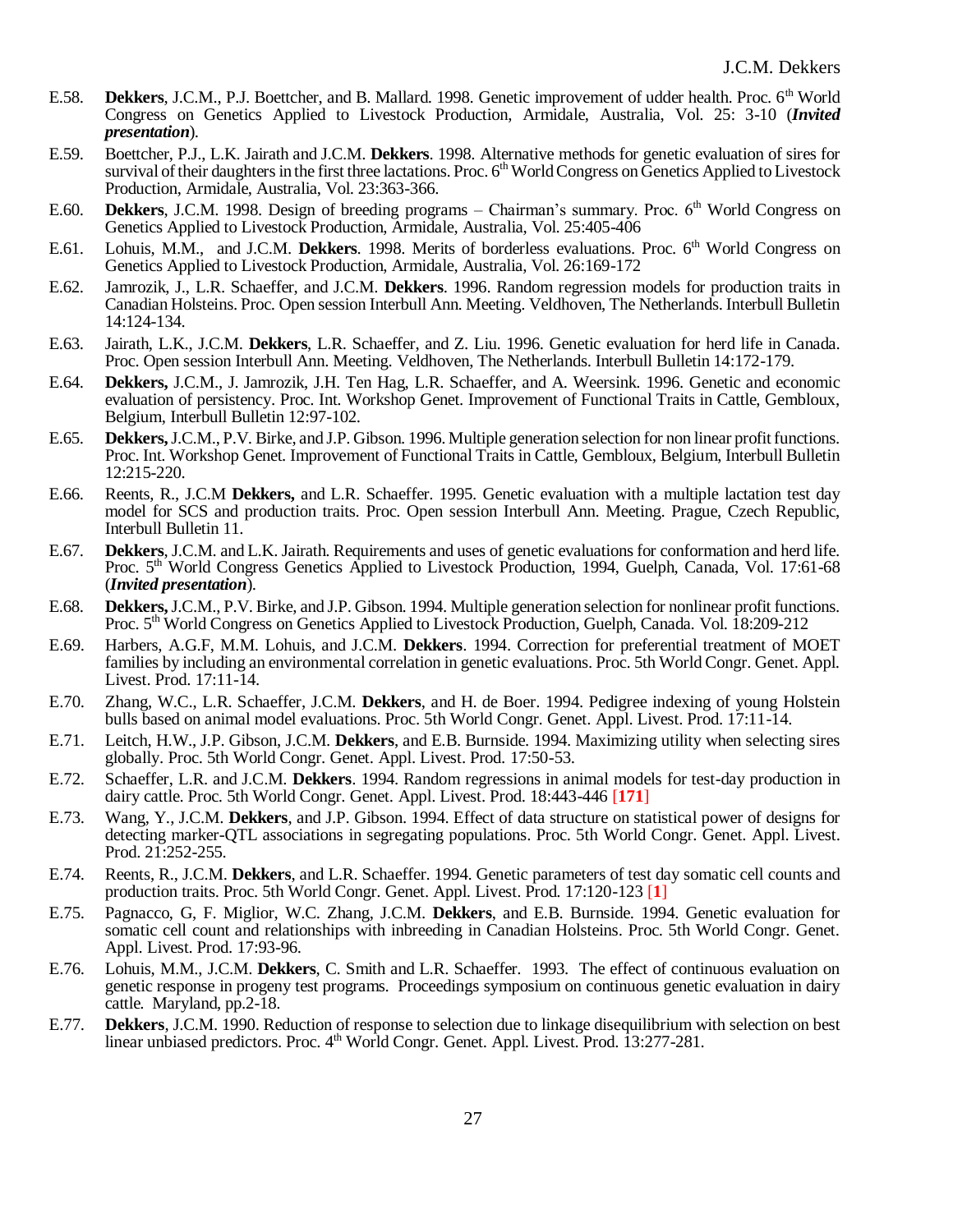# *F. Abstracts of presentations at scientific meetings*

- Jeon, R. L., A. M. Putz, J. Lunney, R.R.R. Rowland, J. C. S. Harding, M. K. Dyck, F. Fortin, G. S. Plastow, PigGen Canada, J. C. M. Dekkers. Effect of Genotype at a GBP5 Marker on Resilience to a Polymicrobial Natural Disease Challenge in Pigs. Plant and Animal Genome, 2020.
- F.2. Tuggle, C.K., and J.C.M. Dekkers. 2019 The Structure and Function of the Pig Genome: Application to PRRSV research. Proceedings of the North American PRRS Symposium. Chicago, IL p. 11, Abstract #S02.
- F.3. Lim, K.-S., Q, A. Putz, Q. Dong, C.K. Tuggle, M.K. Dyck, PigGen Canada, F. Fortin, J.C.S. Harding, G. Plastow, and J.C.M. Dekkers, 2020. Quantitative genetic analysis of the blood transcriptome of young healthy pigs to improve disease resilience. Plant and Animal Genome, 2020.
- F.4. Cheng, J., A. M. Putz, J. C. S. Harding, M. K. Dyck, F. Fortin, G. S. Plastow, and PigGen Canada, and J. C. M. Dekkers. Genetic parameters of the disease resilience traits in wean-to-finish pigs from a Natural Disease Challenge Model. Banff Swine Symposium, 2020.
- F.5. Chen, Y., S. Longergan, K.-S. Lim, A. Putz, C. Tuggle, M. Dyck, PigGen Canada, F. Fortin, J. Harding, G. Plastow, and J. Dekkers. Protein levels in blood of young healthy pigs as indicators of disease resilience. Plant and Animal Genome, 2020.
- F.6. Lim, K.S., X. Yan, J. Zhang, J.C.M Dekkers, C.K. Tuggle, and Y. Fang. 2019. Single-cell RNA-sequencing to identify transcriptional signatures in a PRRSV persistent cell line. Proc. of 2019 North American PRRS Symposium.
- F.7. Pasternak, J. A., MacPhee, D. J., Lunney, J. K., Rowland, R.R.R., PigGen Canada, Dyck, M. K., Fortin, F., Dekkers, J. C. M., Plastow, G. S., Harding, J. C. S., 2019. Thyroid hormone disruption in feeder pigs following experimental and natural PRRSV2 and polymicrobial infections. Proc. North American PRRS Symposium. Chicago, IL. November 1-2, 2019
- F.8. Schmied, J. D., Putz, A., Dekkers, J., Dyck, M., Fortin, F., Harding, J., Plastow, G., PigGen Canada, Mallard, B. A., 2019. Relationship between survivability and immune response of swine classified by the HIR<sup>TM</sup> technology when exposed to common pig pathogens using a Natural Disease Challenge Model. P056 Available at: <https://www.professionalabstracts.com/ivis2019/iplanner/#/presentation/209>
- F.9. Ziqi Yang, Frederic Fortin, John Harding, PigGen Canada, Michael Dyck, Jack Dekkers, Catherine Field, Graham Plastow. 2019. Investigation of the whole blood transcriptome using RNAseq to find biomarkers associated with resilience in a natural polymicrobial disease challenge model. 17<sup>th</sup> International Congress of Immunology, Beijing, China
- F.10. **Dekkers**, J.C.M. 2019. The impact of new technologies on livestock breeding; what's next? American Society of Animal Science Annual Meeting, Austin, TX.
- F.11. Chen, Y., Laura, L., Ashley, C., Putz, A.M., Lim, K.S., Dyck, M., Fortin, F., Plastow, G.S., Dekkers, J.C. and Harding, J.C., 2019. 59 The Genetic Basis of Natural Antibody Titers and Relationships with Disease Resilience in Pigs. Journal of Animal Science, 97(Supplement\_2), pp.35-36.
- F.12. Sanglard, L.P., Canada, P., Mote, B., Willson, P., Harding, J.C., Plastow, G.S., Dekkers, J.C. and Serão, N.V., 2019. 375 Identification of QTL associated with antibody response to common infectious diseases in commercial sows. Journal of Animal Science, 97(Supplement\_2), pp.33-34.
- F.13. Scanlan, C., Canada, P., Mote, B., Willson, P., Harding, J.C., Plastow, G.S., Dekkers, J.C. and Serão, N.V., 2019. PSIII-8 Genomic prediction of reproductive performance of commercial sows in health challenged herds. Journal of Animal Science, 97(Supplement\_2), pp.166-166.
- F.14. Zuber, E., Outhouse, A.C., Dekkers, J.C.M., Gabler, N.K., Huff-Lonergan, E. and Lonergan, S.M., 2019. Rate and Extent of Troponin-T Degradation in Loins from Pigs Selected for Low and High Residual Feed Intake. Meat and Muscle Biology, 1(3), pp.159-159.
- F.15. Patterson, B.M., Outhouse, A.C., Helm, E.T., Dekkers, J.C.M., Schwartz, K.J., Gabler, N.K., Lonergan, S.M. and Huff-Lonergan, E., 2019. Novel Observations of Peroxiredoxin-2 Profile and Protein Oxidation in Skeletal Muscle from Pigs that Differ In Residual Feed Intake and Health Status. Meat and Muscle Biology, 2(2), pp.171-171.
- F.16. Esfandyari, H., Thekkoot, D.M., Kemp, R.A., Plastow, G.S. and Dekkers, J.C., 2019. PSIII-13 Genetic parameters and the purebred–crossbred genetic correlation for growth, carcass, and meat quality traits in pigs. Journal of Animal Science, 97(Supplement\_2), pp.164-165.
- F.17. Chen, Y., Tibbs, L. E., Ashley, C., Putz, A., Lim, K. S., Dyck, M., PgGen Canada, Fortin, F., Plastow, G. S., Dekkers, J., Harding, J. C. S. 2018. The Genetic Basis of Natural Antibody Titers and Relationships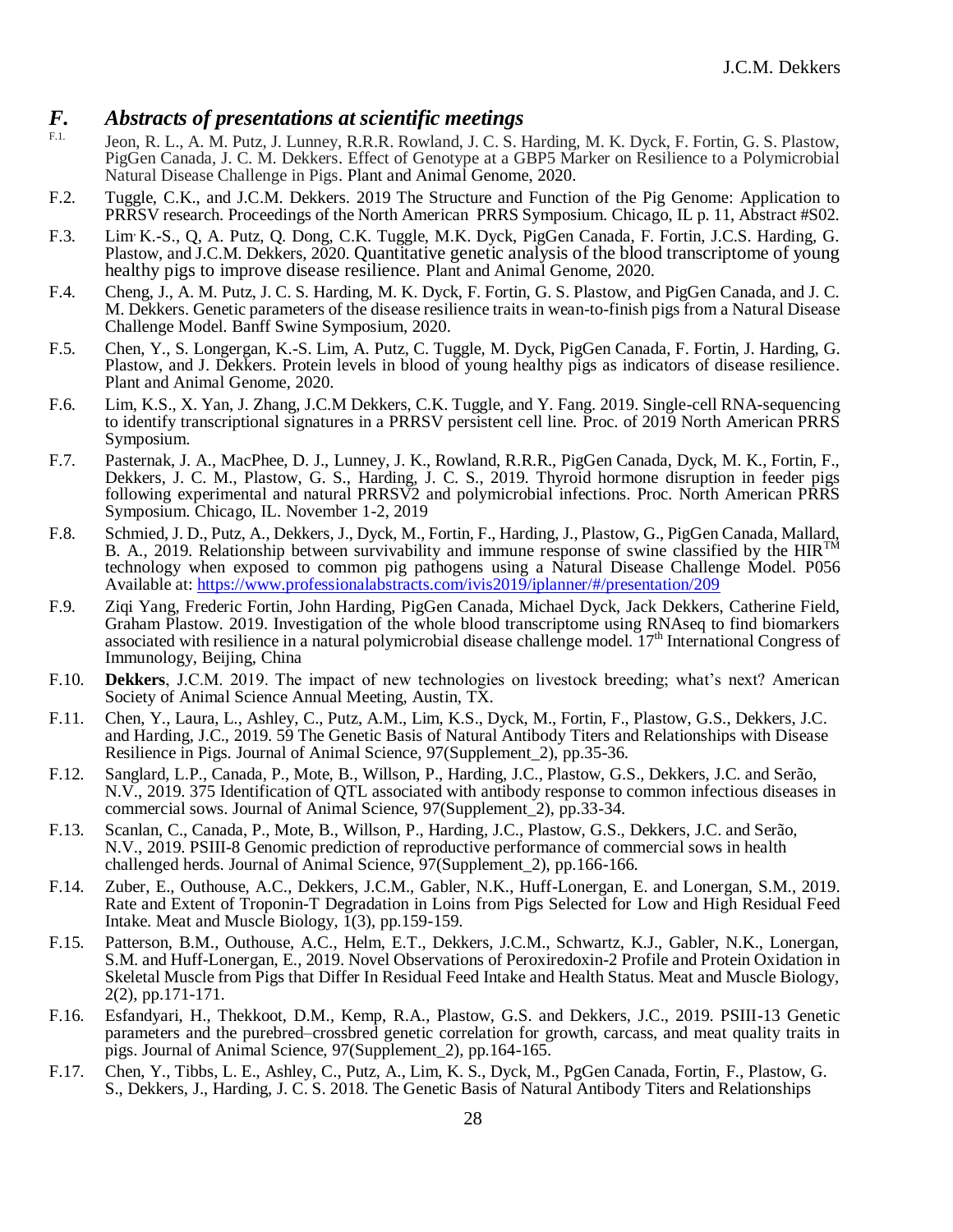with Disease Resilience in Pigs. Proc. North American PRRS Symposium. Chicago, IL. December 1-2, 2018

- F.18. Lunney, J.K., Q. Dong, Y. Nguyen, K. Walker, L. Hong, J. M. Reecy, J.R Dunkelberger, C.K. Tuggle, R.R.R. Rowland, Jack C.M. Dekkers. 2018. Pig Response to Co-infection with PRRSV and PCV2, with or without prior Vaccination for PRRS. Proceedings of the 6th European Veterinary Immunology Workshop (EVIW), Sept 5-7, 2018 Utrecht, The Netherlands. p.18.
- F.19. Su, H., Bijma, P., van der Werf, J. and Dekkers, J.C.M., 2018. Software Development for Deterministic Prediction of Selection Response in Livestock Breeding Programs Using Genomic Information. Journal of Animal Science, 96, pp.19-19.
- F.20. Lim, J., Yang, T., Bai, X., Yang, Z., Newell, M., Goruk, S., Harding, J.C.S., Fortin, F., Dyck, M.K., PigGen Canada, Dekkers, J.C.M., Field, C.J., Plastow, G.S. Hemotological based prediction of disease resilient pigs in a natural challenge model. Advances in Pork Production (2018) 29:Abstract#24
- F.21. Lim, K.-S., Q, A. Putz, Q. Dong, C.K. Tuggle, M.K. Dyck, PigGen Canada, F. Fortin, J.C.S. Harding, G. Plastow, and J.C.M. Dekkers, 2018. Blood transcriptome in healthy piglets as a potential biomarker to improve disease resilience. Proc. North American PRRS Symposium. Chicago, IL. December 1-2, 2018.
- F.22. Donnelly, C., J. Fulton, A. Wolc, W. Drobik-Czwarno, P. Digard, J. Smith. 2019. A matter of life and death; identifying host genomic factors that determine susceptibility of chickens to highly pathogenic avian influenza**. Plant and Animal Genome XXVII Conference**. San Diego US. January 2019.
- F.23. Pedersen-Macnab M.K., Seddon Y.M., J.C.S. Harding J.C.S., F. Fortin F., DekkersJ., Dyck M.K., Plastow G.S., PigGen Canada (2019) The effect of environmental enrichment on the immune response and measures of disease resilience and welfare in pigs Advances in Pork Production 30: Abstract 21
- F.24. Tibbs, L, C. Ashley, A Putz, KS Lim, M Dyck, F Fortin, GS Plastow, PigGen Canada, JCM Dekkers, J Harding. 2018. Selection for increased natural antibody levels to improve disease resilience in pigs. Plant and Animal Genome.<https://pag.confex.com/pag/xxvi/meetingapp.cgi/Paper/32331>
- F.25. Wang, Y, P Saelao, C Kern, K Chanthavixay, S Jin, RA Gallardo, DA Bunn, TR Kelly, JCM Dekkers, SJ Lamont, and H Zhou. 2018. Genomic Analysis of Responses to Heat Stress in Three Chicken Genetic Lines. Plant and Animal Genome.<http://www.intlpag.org/2018/images/pdf/PAGXXVI-abstracts-workshops.pdf>
- F.26. Dekkers, JCM. 2017. Training the next generation of animal breeders in the genomics era. 2018. Plant and Animal Genome. <http://www.intlpag.org/2018/images/pdf/PAGXXVI-abstracts-workshops.pdf>
- F.27. Lim, KS, Q Dong, P Moll, J Vitkovska, G Wiktorin, S Bannister, D Daujotyte, CK Tuggle, and JCM Dekkers. 2017. A Globin Blocker to Increase Sequencing Efficiency for QuantSeq 3' mRNA-Seq in Porcine Blood. P0447. Plant and Animal Genome. [http://www.intlpag.org/2018/images/pdf/PAGXXVI-abstracts](http://www.intlpag.org/2018/images/pdf/PAGXXVI-abstracts-posters.pdf)[posters.pdf](http://www.intlpag.org/2018/images/pdf/PAGXXVI-abstracts-posters.pdf)
- F.28. Boyer, P., M. Torremorell, and J. Dekkers. 2017. Principles and applications of genetics and genomics to improve animal health: An online class at destination of swine experts and professionals. PRRS-NSIF symposium,<https://www.vet.k-state.edu/na-prrs/docs/2017-proceedings.pdf>
- F.29. Dekkers, J.C.M. 2017. Using genetic selection and genomics to combat infectious disease. PRRS-NSIF symposium,<https://www.vet.k-state.edu/na-prrs/docs/2017-proceedings.pdf>
- F.30. Dunkelberger, JR, NVL Serão, M Niederwerder, M Kerrigan, M Schroyen, CK Tuggle, J Lunney, RRR Rowland, and JCM Dekkers. 2017. Genomic prediction of a PRRS-vaccinated training population to predict host response to PRRS virus-only or PRRS virus/PCV2b co-infection. PRRS-NSIF symposium, <https://www.vet.k-state.edu/na-prrs/docs/2017-proceedings.pdf>
- F.31. Dong, Q, JK Lunney, CK Tuggle, J Reecy, RRR Rowland, and JCM Dekkers. 2017. Piglet Blood Transcriptome Response to Co-infection with PRRSV and PCV2, with or without prior Vaccination for PRRS. PRRS-NSIF symposium,<https://www.vet.k-state.edu/na-prrs/docs/2017-proceedings.pdf>
- F.32. Putz, AM, MK Dyck, PigGen Canada, JCS Harding, F Fortin, GS Plastow, and JCM Dekkers. 2017. Quantifying Resilience Utilizing Feed Intake Data in A Natural Challenge Model for Disease Resilience in Wean-to-Finish Pigs. PRRS-NSIF symposium, https://www.vet.k-state.edu/na-prrs/docs/2017Pigs. PRRS-NSIF symposium, [https://www.vet.k-state.edu/na-prrs/docs/2017](https://www.vet.k-state.edu/na-prrs/docs/2017-proceedings.pdf) [proceedings.pdf](https://www.vet.k-state.edu/na-prrs/docs/2017-proceedings.pdf)
- F.33. Putz, A.M., Harding, J.C.S., Dyck, M.K., Canada, P., Fortin, F., Plastow, G.S. and Dekkers, J.C.M., 2018. 33 Quantifying Resilience from Individual Feed Intake Data in a Natural Disease Challenge Model for Growing Pigs. *Journal of Animal Science*, *96*(suppl\_2), pp.18-18.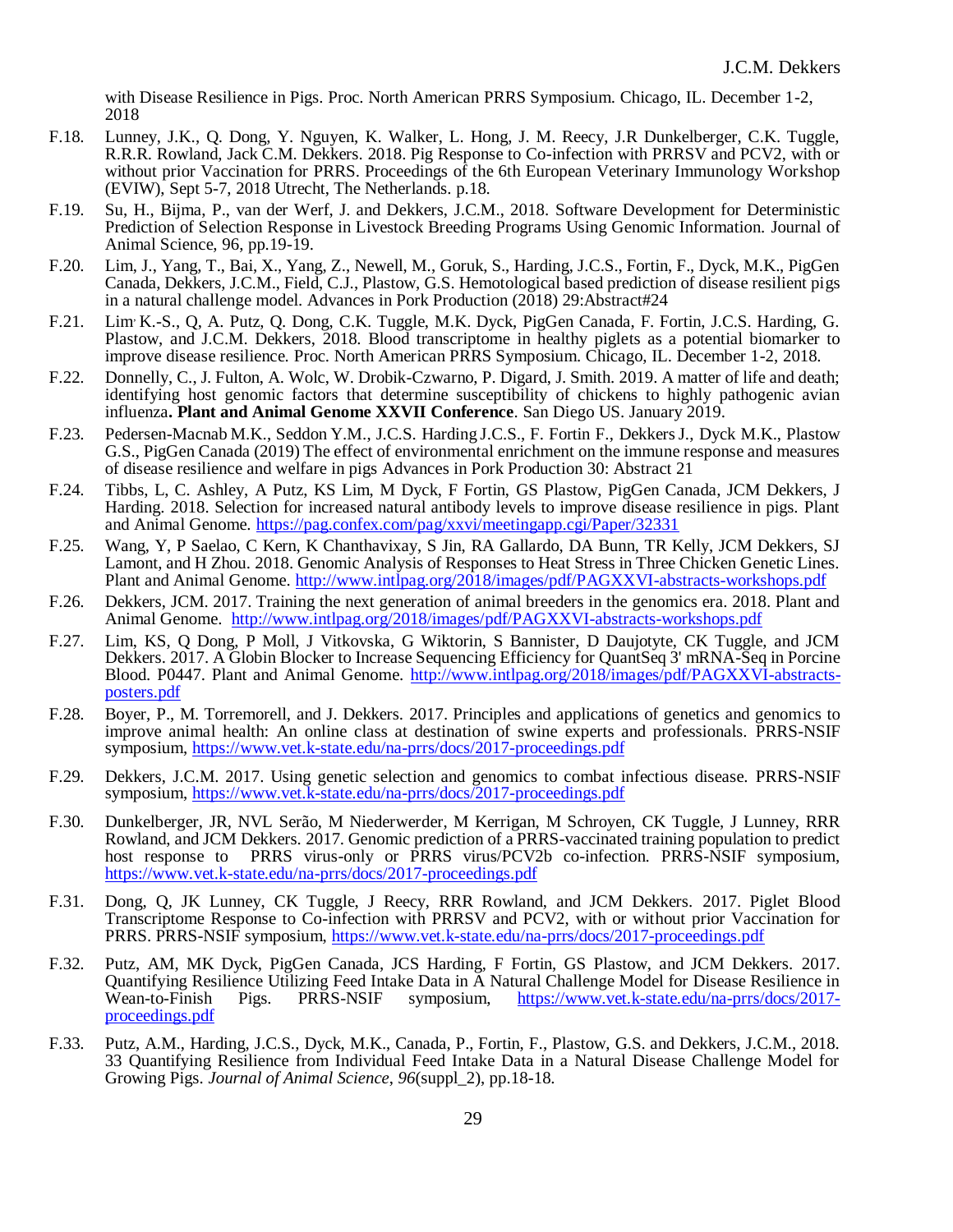- F.34. Mauch, ED, B Servin, H Gilbert, and JCM Dekkers. 2017. Genetic divergence and selection signatures in two selection experiments for residual feed intake. PRRS-NSIF symposium, [https://www.vet.k-state.edu/na](https://www.vet.k-state.edu/na-prrs/docs/2017-proceedings.pdf)[prrs/docs/2017-proceedings.pdf](https://www.vet.k-state.edu/na-prrs/docs/2017-proceedings.pdf)
- F.35. Ferring, CL, BE Mote, P Willson, JCS Harding, GS Plastow, JCM Dekkers, NVL Serao, and PigGen Canada. 2017. Genetic Analysis of Reproductive Traits in Commercial Sows in Health Challenged Herds. PRRS-NSIF symposium,<https://www.vet.k-state.edu/na-prrs/docs/2017-proceedings.pdf>
- F.36. Helm, E.T., Outhouse, A.C., Schwartz, K.J., Dekkers, J.C., Lonergan, S.M., Rauw, W.M. and Gabler, N.K., 2018. Impact of Mycoplasma hyopneumoniae and Lawsonia intracellularis on the performance of pigs divergently selected for feed efficiency. *Journal of animal science*, *96*(2), pp.462-472.
- F.37. Azarpajouh, S., Colpoys, J.D., Arkfeld, E.K., Dekkers, J.C.M., Gabler, N.K., Huff-Lonergan, E.J., Lonergan, S.M., Patience, J.F., Stalder, K.J. and Johnson, A.K., 2017. Behavior during human approach and novel object tests and associations with performance from barrows selected for residual feed intake. *Journal of Animal Science*, *95*(supplement4), pp.3-3.
- F.38. Walker, K., Hong, L., Reecy, J.M., Fritz-Waters, E., Dong, Q., Rowland, R.R., Ireland, D.D., Verthelyi, D., Tuggle, C.K., Dekkers, J.C. and Lunney, J.K., 2017. Probing host immune response to porcine reproductive and respiratory syndrome virus (PRRSV) infection using 3' RNAseq and NanoString arrays.
- F.39. Nascimento, M., Nascimento, A.C.C., Dekkers, J.C.M. and Serão, N.V., 2017. Estimation of genetic parameters, genetic trends, and growth curve parameters of pigs selected for residual feed intake using quantile regression. *Journal of Animal Science*, *95*(supplement2), pp.15-16.
- F.40. Stock, J.D., Mumm, J.M., Dekkers, J.C.M., Johnson, A.K., Azarpajouh, S., Stalder, K.J. and Diaz, J.A., 2017. 075 Changes in feet and leg joint angles during first gestation in gilts divergently selected for residual feed intake. *Journal of Animal Science*, *95*(supplement2), pp.35-35.
- F.41. Dunkelberger, J.R., Serão, N.V., Weng, Z.Q., Niederwerder, M.C., Waide, E.H., Kerrigan, M.A., Lunney, J.K., Rowland, R.R.R. and Dekkers, J.C.M., 2017. 034 Biological evidence for genomic regions associated with host response to co-infection with PRRS virus and PCV2b in commercial nursery pigs. *Journal of Animal Science*, *95*(supplement2), pp.16-16.
- F.42. Beiki, H. M. Schroyen, A. Rakhshandeh, N. Gabler, J. Dekkers, and C. Tuggle. 2017. Rewiring of porcine mRNA and miRNA networks in response to selection for residual feed intake. Proceedings of International Society of Animal Science meeting, Dublin, Ireland, #MT275, p.65
- F.43. Huang, J., M. Schroyen, N. Gabler, J. Dekkers, and C. Tuggle, Combining transcriptome and epigenetic analysis of H3K36me3 and H3K4me3 marks to explore mechanisms of liver-specific gene expression in pigs. 2017. Proceedings of International Society of Animal Science meeting, Dublin, Ireland, #WT70 p.79.
- F.44. Huang, J., M. Schroyen, Y. Nguyen, N. Gabler, D. Nettleton, J.C.M. Dekkers, C.K. Tuggle. 2017. Identifying tissue specific gene expression using RNAseq data from multiple porcine tissues.  $25<sup>F</sup>$ Plant and Animal Genomics Conference, 14-18 January, San Diego, CA, US. Abstract P1163.
- F.45. Putz, A.M., Harding, J.C.S., Fortin, F., Plastow, G. and Dekkers, J.C.M., 2017. A natural challenge model for disease resilience in wean-to-finish pigs. *Journal of Animal Science*, *95*(supplement2), pp.17-17.
- F.46. Helm, E., Outhouse, A.C., Schwartz, K., Dekkers, J.C.M., Lonergan, S.M. and Gabler, N.K., 2017. 330 Impact of Lawsonia intracellularis-Mycoplasma hyopneumoiae dual challenge on growth performance of pigs divergently selected for residual feed intake. *Journal of Animal Science*, *95*(supplement2), pp.160-160.
- F.47. Gomez-Raya, L., Dunkelberger, J.R., Lunney, J.K., Rowland, R.R.R., Rauw, W.M. and Dekkers, J.C.M., 2017. 044 Non-random distribution of runs of homozygosity across the genome of Landrace x Large White crossbreds. *Journal of Animal Science*, *95*(supplement2), pp.21-21.
- F.48. Rauw, W.M., Mayorga, E.J., Lei, S., Dekkers, J.C.M., Patience, J.F., Gabler, N.K., Lonergan, S.M. and Baumgard, L.H., 2017. 029 Effects of genetics on growth and feed intake in response to repeated exposure to heat stress. *Journal of Animal Science*, *95*(supplement2), pp.13-13.
- F.49. Dekkers, J., 2017, January. Response to Newcastle Disease Virus in Indigenous Chickens in Africa. In *Plant and Animal Genome XXV Conference*. Plant and Animal Genome.
- F.50. Zhang, J., Kaiser, M.G., Herrmann, M.S., Gallardo, R.A., Bunn, D.A., Kelly, T.R., Dekkers, J.C., Zhou, H. and Lamont, S.J., 2017, January. Transcriptome Analysis Reveals Distinct Immune Responses to Newcastle Disease Virus in Spleen Between Resistant and Susceptible Chicken Lines. In *Plant and Animal Genome XXV Conference*. Plant and Animal Genome.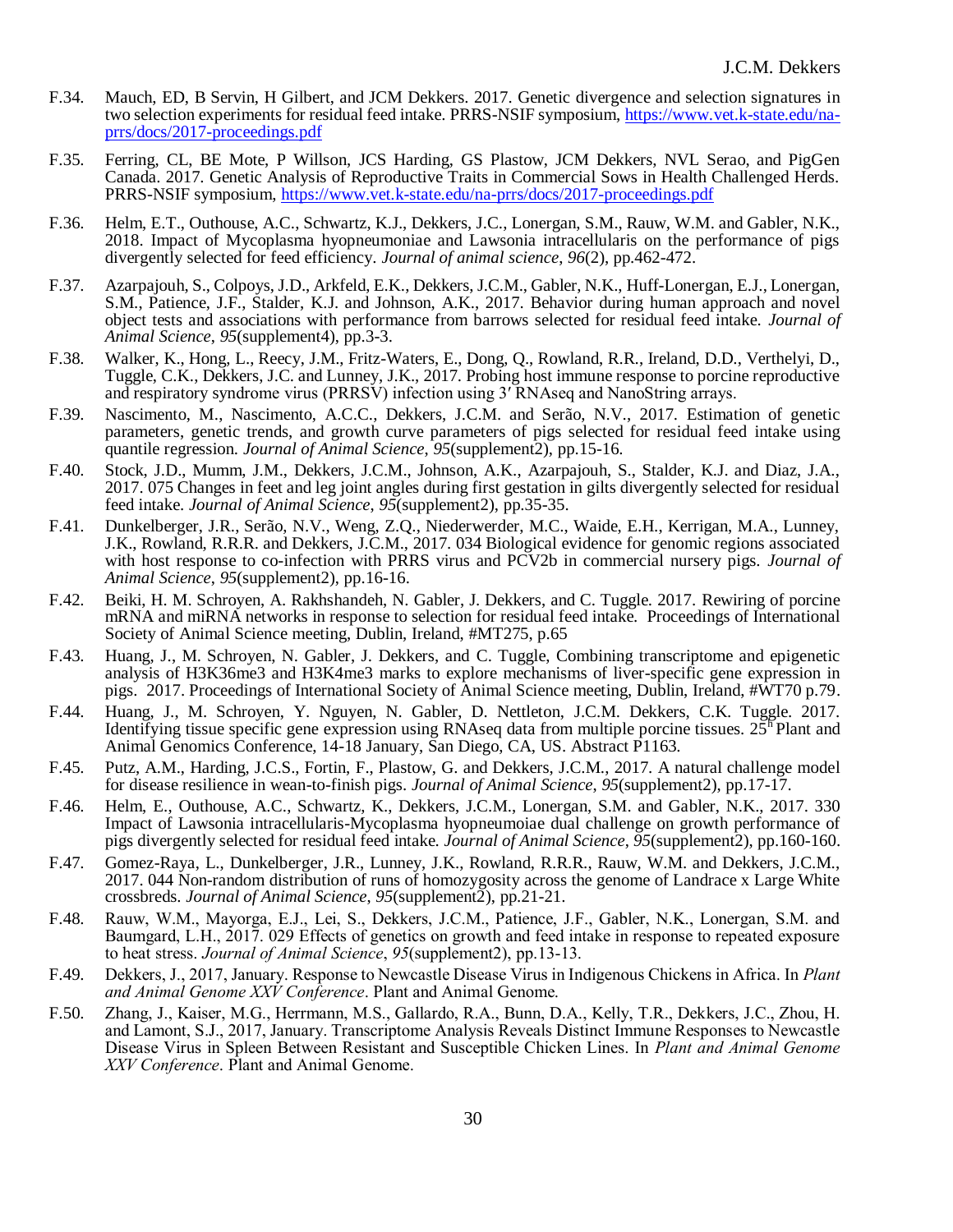- F.51. Zhang, J., Kaiser, M.G., Herrmann, M.S., Gallardo, R.A., Bunn, D.A., Kelly, T.R., Dekkers, J., Zhou, H. and Lamont, S.J., 2017. Different Genetic Resistance Resulted in Distinct Response to Newcastle Disease Virus. *Animal Industry Report*, *663*(1), p.51.
- F.52. Dong, Q., J. Dekkers. 2016. Construction of single-sample networks using transcriptomic and functional information for network QTL mapping. 5<sup>th</sup> International Conference on Quantitative Genetics. Madison, WI.
- F.53. Putz, A. M., C. R. Schwab, A. D. Sewell, and J. C. M. Dekkers. 2016. The effect of PRRS virus disesase outbreak on genetic parameters of reproductive performance in pigs. 5<sup>th</sup> International Conference on Quantitative Genetics. Madison, WI.
- F.54. Constance, L.A., B. Bloomberg, J.K. Lunney, J.C.M. Dekkers, R.R.R. Rowland, M.C. Niederwerder. 2016. Comparison of morbidity and mortality after challenge with two North American PRRS virus isolates shows marked variation in time course and prevalence of clinical disease between isolates. North American PRRS Symposium, Chicago, IL, USA, 2016.
- F.55. Dong, Q., J. Lunney, E. Fritz-Waters, Y. Nguyen, R.R.R. Rowland, A. Hess, J. Reecy1, J. Dekkers. 2016. The effect of PRRS viral level and isolate on tonsil gene expression 42 days after infection. North American PRRS Symposium, Chicago, IL, USA, 2016.
- F.56. Dunkelberger, J.R., P.K. Mathur, M.S. Lopes, E.F. Knol, J.C.M. Dekkers. 2016. A major gene for host response under PRRS challenge is not negatively associated with overall performance in commercial pig lines under non-challenged conditions. North American PRRS Symposium, Chicago, IL, USA, 2016.
- F.57. Serão, N.V.L., R.A. Kemp, B.E. Mote, J.C.S. Harding, P. Willson, S.C. Bishop, G.S. Plastow, J.C.M. Dekkers. 2016. Genetic variation for antibody response to a range of pathogens in commercial replacement gilts. North American PRRS Symposium, Chicago, IL, USA, 2016.
- F.58. Dekkers, J.C.M. 2016. Update on the host genetics of resistance to porcine diseases. North American PRRS Symposium, Chicago, IL, USA, 2016.
- F.59. Mauch, E.D., N.V. Serão, J.M. Young, J.F. Patience, N.K. Gabler, and J.C.M. Dekkers. 2016. Genomic regions associated with residual feed intake of divergently selected lines of Yorkshire pigs when fed a lowenergy, high-fiber diet. Journal of Animal Science 94, supplement 5: 189-189.
- F.60. Mumm, J.M., K.J. Stalder, J.D. Stock, J.C.M. Dekkers, and J.A. Calderon Diaz. 2016. Identification of the range of hock angles in replacement gilts. Journal of Animal Science 94, no. supplement 2: 37-37.
- F.61. Schroyen, M., K.M. Feye, Y.T. Nguyen, A. Rakhshandeh, N.K. Gabler, D. Nettleton, J.C.M. Dekkers, and C.K. Tuggle. 2016. Toward robust blood biomarkers for residual feed intake in pigs. Journal of Animal Science 94, supplement 4: 56-57.
- F.62. Liu, H., T.P.L. Smith, D.J. Nonneman, J.C.M. Dekkers, and C.K. Tuggle. 2016. A comprehensive porcine blood transcriptome. Journal of Animal Science 94, supplement 4: 69-69.
- F.63. Bao, H., A. Kommadath, I. Choi, J.K. Lunney, J.M. Reecy, E. Fritz-Waters, C.J. Eisley et al. 2016. Associations between-expression quantitative trait loci markers and host response to Porcine reproductive and respiratory syndrome virus infection. Journal of Animal Science 94, supplement 4: 165-166.
- F.64. Serão, N.V., E.D. Mauch, S.K. Onteru, M.F. Rothschild, and J.C.M. Dekkers. 2016. Genomewide association study for residual feed intake and component traits of feed efficiency in pigs divergently selected for residual feed intake. Journal of Animal Science 94, supplement 2: 12-13.
- F.65. Zhang, C., R.A. Kemp, N.J. Boddicker, J.C.M. Dekkers, Z. Wang, and G. Plastow. 2016. Use of genomics to simultaneously improve feed efficiency and meat quality in grow-finish pigs. Journal of Animal Science 94, supplement 4: 142-143.
- F.66. Hewitt, D.J., C.F.M. de Lange, T. Antonick, J.C.M. Dekkers, A.R. Pendleton, and A. Rakhshandeh. 2016. Effect of divergent selection for residual feed intake on whole body protein turnover in growing gilts fed either adequate or lysine deficient diets. Journal of Animal Science 94, supplement 2: 108-109.
- F.67. Lunney, J.K., I. Choi, H. Bao, A. Kommadath, L.L. Guan, G.S. Plastow, R.R.R. Rowland, S.M. Abrams, J.M. Reecy, C.K. Tuggle, J.C.M. Dekkers, P. Stothard. 2016. Probing Porcine Reproductive and Respiratory Syndrome Virus (PRRSV) Infection Control Mechanisms using Differential Gene Expression. W908, Plant and Animal Genome.
- F.68. Liu, H., N.T. Yet, D. Nettleton, J.C.M. Dekkers, C.K. Tuggle. 2016. Post-Weaning Blood Transcriptomic Differences Between Yorkshire Pigs Divergently Selected for Residual Feed Intake. W915. Plant and Animal Genome.
- F.69. Lough, G., H Rashidi, I Kyriazakis, N Deeb, JCM Dekkers, JK Lunney, R. Rowland, H Mulder, A Doeschl-Wilson. 2016. Can we select for both resistance and tolerance of pigs to PRRS? EAAP, Dublin. Ireland.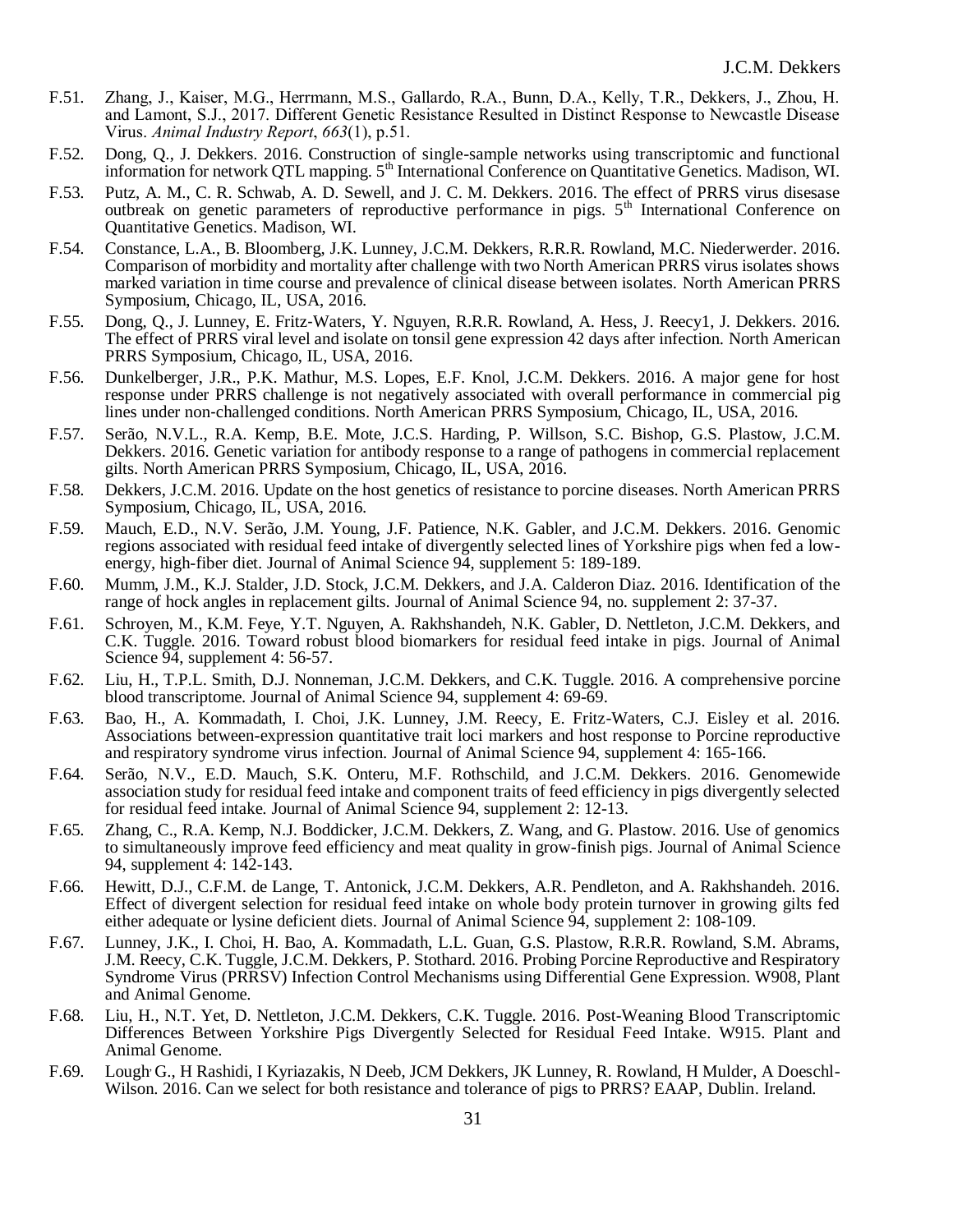- F.70. Mauch, E.D., J.M. Young, J.F. Patience, N.K. Gabler, and J.C.M. Dekkers. 2016. Effect of feeding low energy high fiber diets on genetic parameters for feed efficiency in pigs. EAAP, Dublin, Ireland.
- F.71. Bao H., A. Kommadath, I. Choi, J.M. Reecy, J.E. Koltes, E. Fritz-Waters, C.J. Eisley, R.R.R. Rowland, C.K. Tuggle, J.C.M. Dekkers, J.K. Lunney, L.L. Guan, P. Stothard, G.S. Plastow. 2016. Associations Between cis-expression Quantitative Trait Loci (cis-eQTL) Markers and Host Response to Porcine Reproductive and Respiratory Syndrome Virus (PRRSV) Infection. International Society of Animal Genetics, Salt Lake City
- F.72. Kommadath, A., H. Bao, A. I. Choi, J.M. Reecy, J.E. Koltes, E. Fritz-Waters, C.J. Eisley, R.R.R. Rowland, C.K. Tuggle, J.C.M. Dekkers, L.L. Guan, P. Stothard, G.S. Plastow, J.K. Lunney. 2016. Host Response to Porcine Reproductive and Respiratory Syndrome Virus (PRRSV) Infection: Evidence for cis-expression Quantitative Trait Loci (cis-eQTL) Markers. International Veterinary Immunology Symposium
- F.73. Dunkelberger, J.R., N.V.L. Serão, M.A. Kerrigan, J.K. Lunney, R.R.R. Rowland, and J.C.M. Dekkers. 2016. Effect of a Major Gene on Piglet Response to Co-Infection with PRRSV and PCV2b. 16th International Conference on Production Diseases in Farm Animals. Wageningen, The Netherlands
- F.74. Schroyen, M., Feye KM, Nguyen YT, Rakhshandeh A, Gabler NK, Nettleton D, Dekkers JCM, Tuggle CK. 2016. Towards robust blood biomarkers for residual feed intake in pigs. Infection. International Society of Animal Genetics, Salt Lake City
- F.75. Zhang, C., Kemp, R., Boddicker, N., Dekkers, J., Wang, Z. and Plastow, G. 2016. Genomic prediction of feed efficiency in Duroc pigs. Infection. International Society of Animal Genetics, Salt Lake City.
- F.76. Zhang, C., Kemp, R., Boddicker, N., Dekkers, J., Wang, Z. and Plastow, G. 2016. Use of genomics to simultaneously improve economically important traits for grow-finish pigs. Infection. International Society of Animal Genetics, Salt Lake City
- F.77. Wolc, A. M. Graczyk, P. Settar, J. Arango, N.P. O'Sullivan, T. Szwaczkowski, and J.C.M. Dekkers. 2015. Modified Wilmink curve for egg production analysis in layers. XXVII International Poultry Science Symposium, World Poultry Science Association.
- F.78. Mauch, E.D., N.K. Gabler, T.E. Weber, J.F. Patience, B.J. Kerr, and J.C.M. Dekkers. 2015. The effect of divergent selection for residual feed intake on digestibility of control and low energy, high fiber diets. ADSA®-ASAS Joint Midwest Meeting. Des Moines, IA. 16 March 2015.
- F.79. Serão, N.V.L., E.D. Mauch, W. Hsu, A. Wolc, M.F. Rothschild, and J.C.M. Dekkers. 2015. Genomic prediction accuracies of residual feed intake (RFI) and component traits of feed efficiency in pigs divergently selected for RFI. ADSA®- ASAS Joint Midwest Meeting. Des Moines, IA. 16 March 2015.
- F.80. Steckelberg, J.R., E.D. Mauch, A.M. Dannen, N.V.L. Serão, and J.C.M. Dekkers. 2015. Differences in feed efficiency during the nursery phase of pigs divergently selected for residual feed intake during growfinish phase. ADSA®- ASAS Joint Midwest Meeting. Des Moines, IA. 16 March 2015.
- F.81. Hsu, W.L., Fernando, R.L., Dekkers, J.C.M. Arango, J., Settar, P., Fulton, J.E., O'Sullivan, N.P. and Wolc, A. (2015), 'A simulation study on the effect of nested vs factorial mating on response to pedigree and genomic selection' *Proc. Midwest Meeting of ADSA and ASAS*, Des Moines, IA. Poster 242.
- F.82. Hsu, W., J.M. Young, E.D. Mauch, and J.C.M. Dekkers. 2015. Estimates of genetic parameters and response to 10 generations of selection for residual feed intake in Yorkshire pigs. ADSA®-ASAS Joint Midwest Meeting. Des Moines, IA. 16 March 2015.
- F.83. Dunkelberger, J. R., N. V. L. Serão, E. H. Waide, M. A. Kerrigan, J. K. Lunney, R. R. R. Rowland, and J. C. M. Dekkers. Genomic regions associated with PRRS vaccination and co-infection of commercial nursery pigs with PRRS and porcine circovirus type 2b (PCV2b) virus. 2015 North American PRRS Symposium, Chicago, IL, USA, 2015.
- F.84. Serão, NVL, RA Kemp, BE Mote, JCS Harding, P Willson, SC Bishop, GS Graham, JCM Dekkers (2015) Genomic relationship between number of mummified piglets during PRRS outbreak and antibody response. 2015 North American PRRS Symposium.
- F.85. Hess, A.S., Lunney, J.K., Abrams, S.M., Choi, I., Souza, C., Islam, Z., Rowland, R.R.R, Doeschl-Wilson, A., Dekkers, J.C.M. (2015) Identification of Factors Associated with Tonsil Virus Levels in Pigs Experimentally Infected with Porcine Reproductive and Respiratory Syndrom Virus In: 2015 North American PRRS Symposium Proceedings, ##. North American PRRS Symposium, Chicago, IL, USA.
- F.86. Waide, E.H., C.K. Tuggle, N.V.L. Serão, A. Hess, R.R.R. Rowland, J.K. Lunney, G. Plastow, J.C.M. Dekkers. Genome wide association analyses of piglet response to experimental infection with one of two isolates of the Porcine Reproductive and Respiratory Syndrome virus. *North American PRRS Symposium*, December 2015.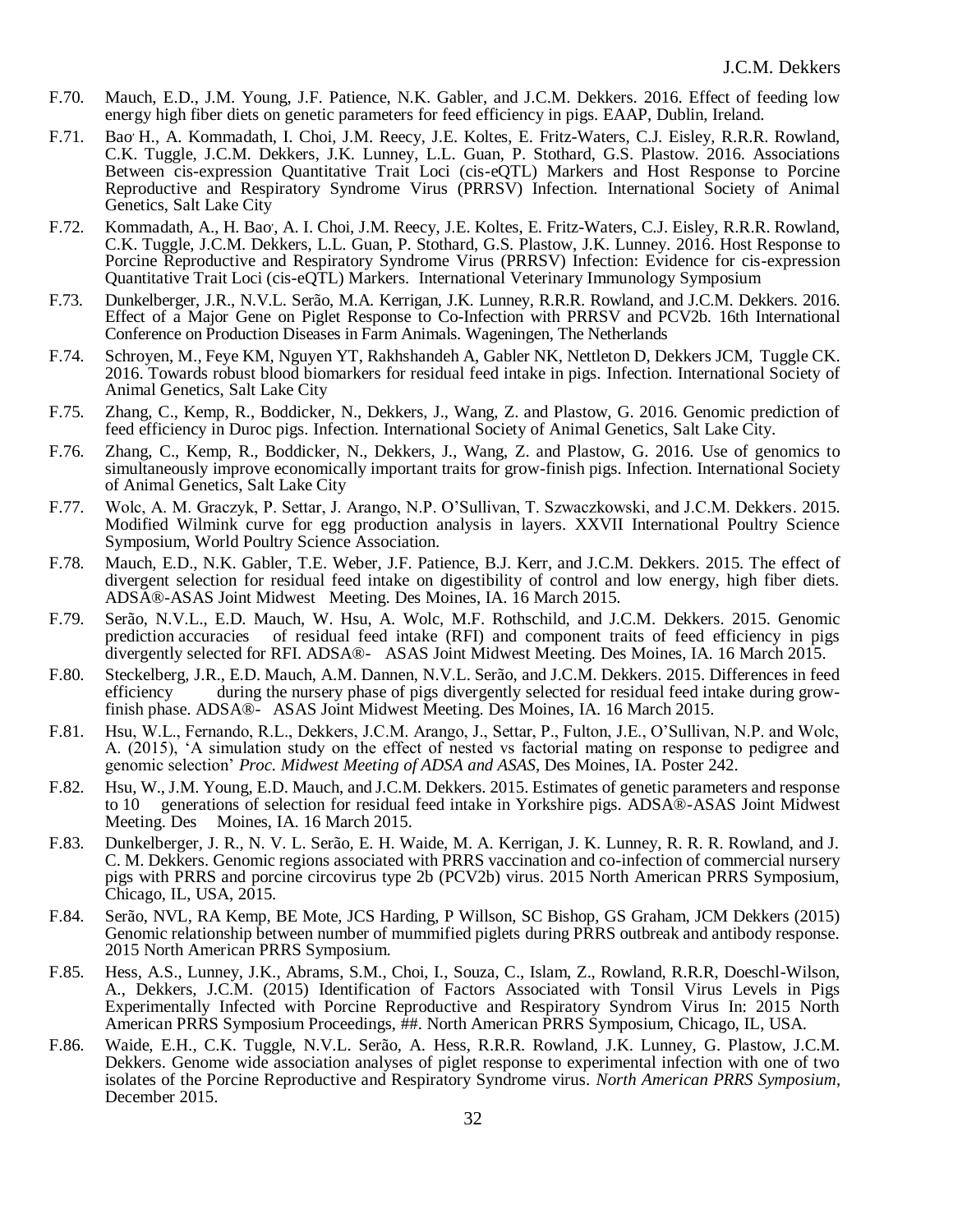- F.87. Waide, E.H., C.K. Tuggle, N.V.L. Serão, A. Hess, R.R.R. Rowland, J.K. Lunney, G. Plastow, J.C.M. Dekkers. Integration of genome-wide analyses and functional annotation extends our understanding of piglet response to Porcine Reproductive and Respiratory Syndrome (PRRS) virus. *Gathering on Functional Annotation of Animal Genomes Workshop,* October, 2015.
- F.88. Hess, A., Islam, Z., Rowland, R.R.R, Lunney, J.K., Doeschl-Wilson, A., Bishop, S.C., Plastow, G.S., Dekkers, J.C.M. "A comparison of viremia profiles between piglets infected with one of two isolates of porcine reproductive and respiratory syndrome virus." ADSA-ASAS 2015 Midwest Meeting. Asas, 2015.
- F.89. Dunkelberger, J. R., N. V. L. Serão, M. A. Kerrigan, J. K. Lunney, R. R. R. Rowland, and J. C. M. Dekkers. Genomic regions associated with response to PRRSV and PCV2b co-infection in nursery pigs. ADSA®- ASAS Joint Annual Meeting. Orlando, FL, USA, 2015.
- F.90. Serão, NVL, M Niederwerder, MS Herrmann, M Kerrigan, RRR Rowland, JK Lunney, JCM Dekkers. 2014. Response to PRRSV and PCV2b is Affected by Vaccination and WUR Genotype in Nursery Pigs. Late Breaking Abstract. American Society of Animal Science Joint Annual Meeting.
- F.91. Dunkelberger, J. R., E. H. Waide, N. V. L. Serão, J. K. Lunney, R. R. R. Rowland, and J. C. M. Dekkers. 2015. Genomic prediction of host response to co-infection with porcine reproductive and respiratory syndrome (PRRS) virus and porcine circovirus type 2b using a PRRS virus-only infected training population. In: *Journal of Animal Sciences*, 93(E-Suppl. 2):28. ADSA®-ASAS Joint Midwest Meeting. Des Moines, IA, USA, 2015.
- F.92. Lonergan, S.M., S.M. Cruzen, J.K. Grubbs, E. Huff Lonergan, J.C.M. **Dekkers**, and N.K. Gabler (2015) Mitochondrial and cellular metabolism in response to selection for residual feed intake in pigs. ASAS-ADAS Joint Annual Meeting, Orlando, FL. July 16-18, Abstract #668
- F.93. S. Azarpajouh, S., J. Colpoys, A. Rakhshandeh, J. **Dekkers**, C. Abell, N. Gabler and A. Johnson (2015) Residual feed intake selection: Effect on gilt behavior in response to a lipopolysaccharide challenge. ASAS-ADAS Joint Annual Meeting, Orlando, FL. July 16-18, Abstract #M25
- F.94. Niederwerder MC, B. Bawa, NVL Serão, B Trible, MA Kerrigan, JK Lunney, JCM Dekkers, RRR Rowland (2015) Vaccination with a PRRS modified live vaccine followed by challenge with PRRSV and PCV2 protects against PRRS but enhances PCV2 replication and pathogenesis. In: *2015 International PRRS Symposium Proceedings*, 47*.* International PRRS Symposium, Ghent, Belgium
- F.95. Niederwerder MC, NVL Serão, B Bawa, MS Herrmann, MA Kerrigan, JCM Dekkers, RRR Rowland (2015) Effects of porcine reproductive and respiratory syndrome (PRRS) modified live virus vaccine on the host response of nursery pigs to coinfection with PRRS virus and porcine circovirus type 2. In: *Proceedings of the 46th Annual Meeting of the American Association of Swine Veterinarians.* 46th Annual Meeting of the American Association of Swine Veterinarians, Orlando, FL, USA.
- F.96. Lunney JK, I Choi, H Bao, A Kommadath, SM Abrams, , JM Reecy, E Fritz-Waters, JE Koltes, C Eisley, CK Tuggle, M Schroyen, JCM Dekkers, RRR Rowland, L Guan, P Stothard, GS Plastow. 2015. Pursuing porcine reproductive and respiratory syndrome (PRRS) control alternatives with translational genomics. European Veterinary Immunology Workshop, Vienna Austria.
- F.97. Serão, NVL, RA Kemp, BE Mote, JCS Harding, P Willson, SC Bishop, GS Plastow, JCM Dekkers (2014) Antibody response during a Porcine Reproductive and Respiratory Syndrome (PRRS) outbreak can be predicted using high-density SNP genotypes. In: 2014 *NA PRRS Symposium Proceedings*, 81. North American PRRS Symposium, Chicago, IL, USA. (*Poster*)
- F.98. Serão, NVL, TE Burkey, G Gourley, TE Weber, M FitzSimmons, K Schwartz, C Sparks, J Odle, JCM Dekkers, NK Gabler (2014) Blood biomarkers for growth performance in gilts infected with Porcine Reproductive and Respiratory Syndrome (PRRS) virus. In: *2014 NA PRRS Symposium Proceedings*, 82. North American PRRS Symposium, Chicago, IL, USA.
- F.99. Waide, E.H., N.V.L. Serão, A. Hess, R.R.R. Rowland, J.K. Lunney, G. Plastow, and J.C.M. Dekkers. Genome-wide association and genomic prediction of response to infection for two isolates of Porcine Reproductive and Respiratory Syndrome virus. *Midwest American Society of Animal Science-American Dairy Science Association Joint Meetings,* Abstract #26, March 2015. <https://www.asas.org/docs/default-source/midwest/2015-midwest-abstract-book.pdf?sfvrsn=0>
- F.100. Lunney, J. K., R. R. R. Rowland, B. Trible, I. Choi, S. M. Abrams, J. M. Reecy, E. Fritz-Waters, J. E. Koltes, C. Eisley, C. K. Tuggle, M. Schroyen, A. Hess, J. R. Dunkelberger, J. C. M. Dekkers, N. J. Boddicker, J. P. Steibel, C. W. Ernst, L. Guan, H. Bao, A. Kommadath, P. Stothard, G. S. Plastow. Immunogenetic analyses of swine responses to viral diseases. Keystone Symposia on "Immunity to Veterinary Pathogens: Informing Vaccine Development". Keystone, Colorado, USA, 2015.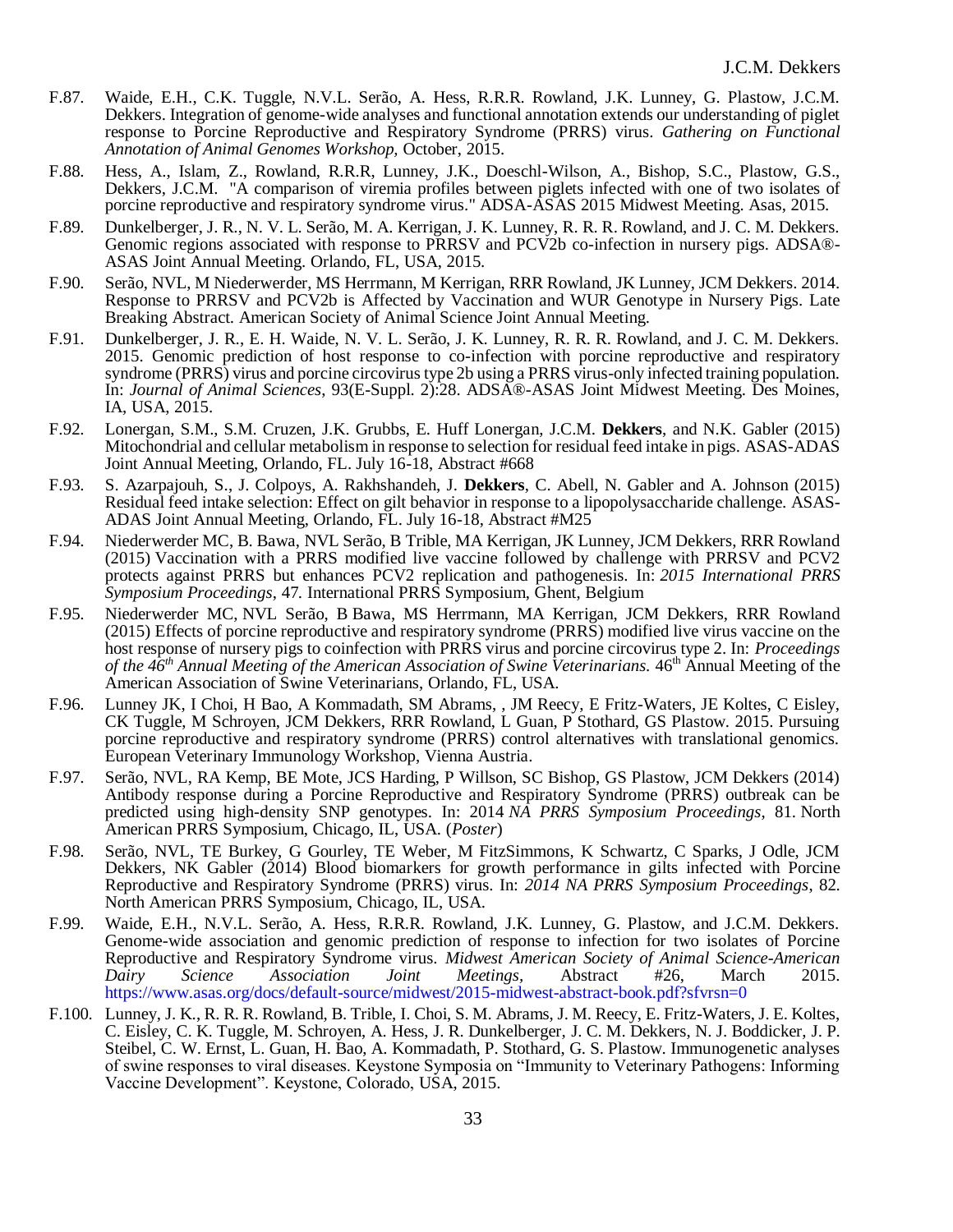- F.101. Tuggle, C.K., D. Rajao, C. Loving, P.C. Gauger, E.H. Waide, J.C.M. Dekkers, and A. Vincent. Inability of Severe Combined Immune Deficient (SCID) pigs to control IAV replication despite innate immune activation. *Keystone Symposium on Immunity to Veterinary Pathogens*, Abstract #3024, January 2015.
- F.102. Powell, E.J., J. Cunnick, S. Knetter, E.H. Waide, J.C.M. Dekkers, and C.K. Tuggle. Increased numbers of functional NK cells in pigs with Severe Combined Immune Deficiency (SCID) caused by natural mutations in the Artemis gene. *Keystone Symposium on Immunity to Veterinary Pathogens*, Abstract #3005, January 2015.
- F.103. Tuggle, C.K., E.J. Powell, D. Rajao, C. Loving, K. Feye, J. Cunnick, P.C. Gauger, A. Vincent, E.H. Waide, and J.C.M. Dekkers. Characterizing the Iowa State University Severe Combined Immune Deficient (SCID)<br>
Pig. Plant and Animal Genome XXIII, Abstract W832, January 2015. Pig. *Plant and Animal Genome XXIII*, Abstract W832, January 2015. <https://pag.confex.com/pag/xxiii/webprogram/Paper14535.html>
- F.104. Schroyen, M., M.S. Herrmann, E.J. Powell, E.H. Waide, J.C.M. Dekkers, and C.K. Tuggle. Can quantification of sjTRECs be used to distinguish between SCID and non-SCID piglets? *Plant and Animal Genome XXII*, Abstract, January 2014.<https://pag.confex.com/pag/xxii/webprogram/Paper11838.html>
- F.105. Powell, E., J. Cunnick, E.H. Waide, M. Schroyen, F.D. Goldman, J.W. Ross, N.M. Ellinwood, E. Snella, K. Esch, J.C.M. Dekkers, C.K. Tuggle. Toward humanization of the pig; boldly going where only mice have gone before. P582. 22nd International Plant and Animal Genome Meeting, San Diego, CA, USA, January 11-15, 2014.
- F.106. Waide, E.H., C.K. Tuggle, N.M. Ellinwood, J.W. Ross, J.C.M. Dekkers. Not All SCID Pigs Are Created Equally: Two Natural Mutations Cause Severe Combined Immunodeficiency (SCID) in Pigs. P598. 22nd International Plant and Animal Genome Meeting, San Diego, CA, USA, January 11-15, 2014.
- F.107. Schroyen, M., M.S. Herrmann, E.J. Powell, E.H. Waide, J.C.M. Dekkers, C.K. Tuggle. Can quantification of sjTRECs be used to distinguish between SCID and non-SCID piglets? P606. 22nd International Plant and Animal Genome Meeting, San Diego, CA, USA, January 11-15, 2014.
- F.108. Dunkelberger, J. R., N. V. L. Serão, M. A. Kerrigan, J. K. Lunney, R. R. R. Rowland, and J. C. M. Dekkers. Effect of WUR genotype and PRRS vaccination on pigs co-infected with PRRS and PCV2b. In: *Proceedings of the 2014 North American PRRS Symposium*. 2014 North American PRRS Symposium, Chicago, IL, USA, 2014.
- F.109. Niederwerder M, NVL Serão, B Bawa, MS Herrmann, MA Kerrigan, JCM Dekkers, RRR Rowland (2014) Effects of porcine reproductive and respiratory syndrome (PRRS) modified live virus vaccine on the host response of nursery pigs co-infected with PRRS virus and porcine circovirus type 2b. In: *2014 NA PRRS Symposium Proceedings*, 77. North American PRRS Symposium, Chicago, IL, USA.
- F.110. Hess, A.S., Boddicker, N.J., Rowland, R.R.R., Lunney, J.K., Plastow, G.S., Dekkers, J.C.M. (2014) A comparison of genetic parameters and effects for a major QTL between piglets infected with one of two isolates of porcine reproductive and respiratory syndrome virus. In: 2014 North American PRRS Symposium Proceedings, 68. North American PRRS Symposium, Chicago, IL, USA.
- F.111. Tuggle, C.K., D. Rajao, C. Loving, P. C. Gauger, E. Waide, J. Dekkers, A. Vincent. Inability of Severe Combined Immune Deficient (SCID) pigs to control IAV replication despite innate immune activation. Vaccines Against Antigenically Variable Viruses Jne 18-20, 2014, Ames, IA
- F.112. Lunney, J. K., R. R. R. Rowland, B. Trible, I. Choi, S. M. Abrams, C. Souza, J. M. Reecy, E. Fritz-Waters, J. E. Koltes, C. Eisley, C. K. Tuggle, A. Hess, **J. R. Dunkelberger**, J. C. M. Dekkers, N. J. Boddicker, J. P. Steibel, C. W. Ernst, L. L. Guan, H. Bao, A. Kommadath, P. Stothard, G. S. Plastow, C. Ashley, A. Ladinig, J. Harding. Exploring genetic control of swine responses to viral diseases. 34th International Society for Animal Genetics Conference. Xi'an, China, 2014.
- F.113. Dunkelberger, J. R., C. S. Ho, A. S. Hess, J. K. Lunney, and J. C. M. Dekkers. Predicting swine MHC haplotypes from high-density SNP genotypes. In: *Journal of Animal Sciences*, 92(E-Suppl. 2):94. ADSA®- ASAS Joint Midwest Meeting. Des Moines, IA, USA, 2014.
- F.114. Fritz-Waters, E., J. Koltes, I. Choi, N. Serao, M. Schroyen, J.K. Lunney, J.C.M. Dekkers, C.K. Tuggle, S. Carpenter, J.M. Reecy, 2014. Identification of a Putative Quantitative Trait Nucleotide (QTN) for Host Response to Porcine Respiratory and Reproductive Syndrome (PRRS) Virus Infection. P599, Plant and Animal Genome XXII.
- F.115. Dunkelberger, J.R., N. J. Boddicker, J. M. Young, R. R. R. Rowland, and J.C.M. Dekkers. Pigs selected for increased feed efficiency are less affected by experimental infection with the PRRS virus. American Association of Swine Veterinarians Annual Meeting, Dallas, TX, USA, 2014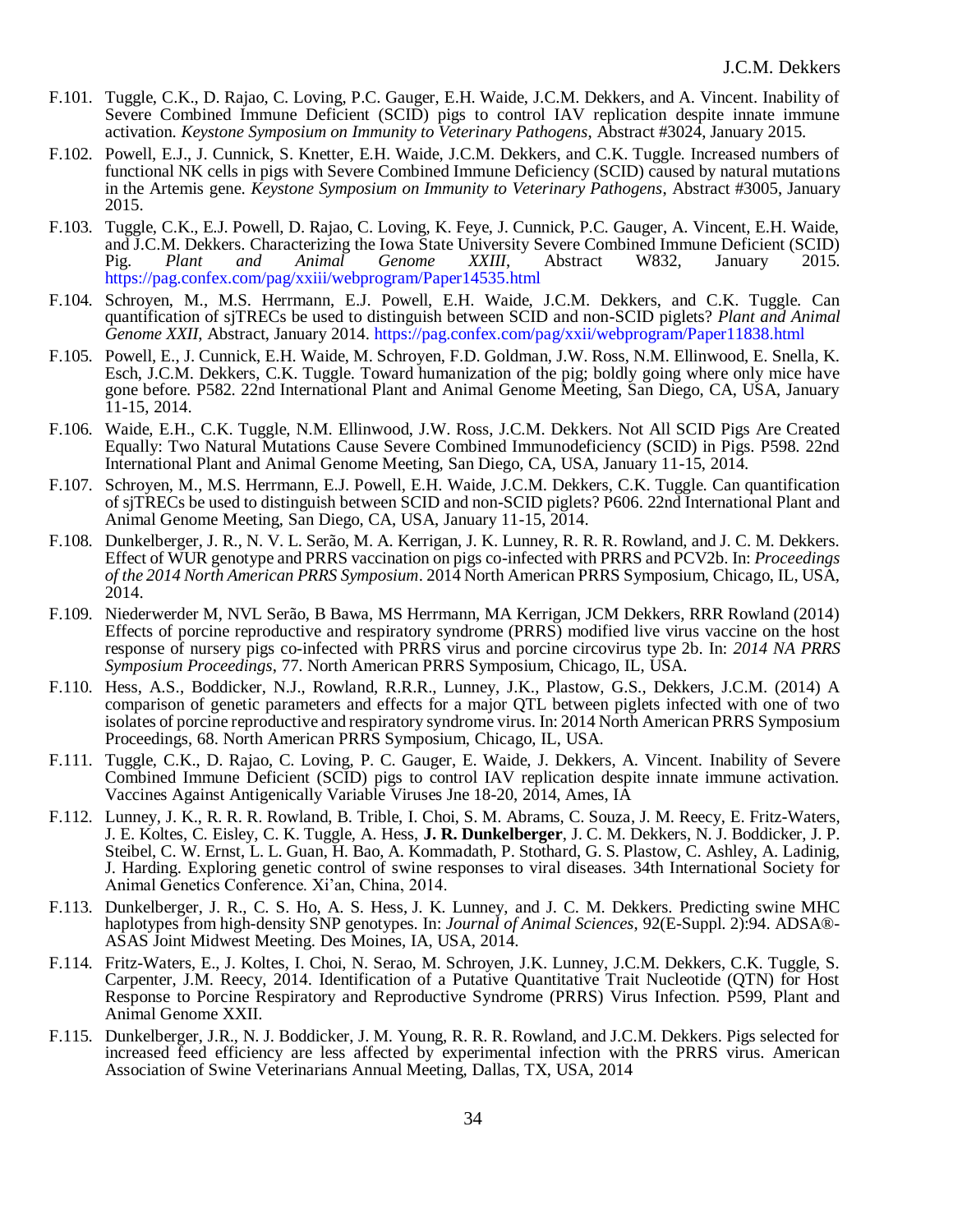- F.116. Sun, X., R. L.Fernando, D. J. Garrick, J. C. M. Dekkers. 2014. Improved Accuracy of Genomic Prediction for Traits with Rare QTL by Fitting Haplotypes. Submitted to 10th World Congress of Genetics Applied to Livestock Production.
- F.117. Colpoys, J.D., D.M. van Sambeek, L.L. Anderson, J.C.M. Dekkers, A.K. Johnson, F.R. Dunshea and N.K. Gabler. 2014. Response of swine divergently selected for feed efficiency to a glucose tolerance test. Midwest ASAS meetings
- F.118. Serão, NVL, TE Burkey, G Gourley, TE Weber, M FitzSimmons, K Schwartz, C Sparks, J Odle, NK Gabler, JCM Dekkers. 2014. Characterization of PRRS progression in growing gilts using metabolic, cytokine and complete blood count data. Midwest ASAS meetings
- F.119. Hardie, L.C.N., V.L. Serão, R.R.R. Rowland, J.F. Patience, J.C.M. Dekkers and N.K. Gabler. 2014. Factors Associated with Digestibility in Nursery Pigs under PRRS Infection. Midwest ASAS meetings.
- F.120. Mauch, E.D., J.M. Young, J.F. Patience, N.K. Gabler and J.C.M. Dekkers. 2014. Effect of Low Energy, High Fiber Diets on Divergent Residual Feed Intake Lines in Swine. Midwest ASAS meetings
- F.121. Arkfeld, E.K., J.E. Berger, E.R. Hamman, J.M. Young, R.C. Johnson, J.F. Patience, J.C.M. Dekkers, N.K. Gabler, S.M. Lonergan and E. Huff-Lonergan. 2014. Pork quality characteristics of loins from pigs divergently selected for residual feed intake on high or low energy diets. Midwest ASAS meetings
- F.122. Hess, A., N. Boddicker, R.R.R. Rowland, J.K. Lunney and J.C.M. Dekkers. 2014. Validation of the Effects of a SNP on SSC4 Associated with Viral Load and Weight Gain in Piglets Experimentally Infected with PRRS virus. Midwest ASAS meetings. J. Anim Sci. 92 (E-Suppl. 2) (2014). 10 (Abstract #024).
- F.123. Thekkoot, D.M., R.A. Kemp, M.F. Rothschild, G. Plastow and J.C.M. Dekkers. 2014. Identification of Genomic Regions Associated With Sow Lactation Performance in Yorkshire Pigs. Midwest ASAS meetings
- F.124. Mauch, E.D., J.M. Young, J.F. Patience, N. K. Gabler, J. C.M. Dekkers. 2014. Effect of Low Energy, High Fiber Diets on Divergent Residual Feed Intake Lines in Swine. P607, Plant and Animal Genome Meetings, January, 2014.
- F.125. Wolc A., Arango J., Settar P., Fulton J.E., O'Sullivan N.P., Preisinger R., Fernando R., Garrick D.J., Dekkers J.C.M. 2013. Application of a weighted genomic relationship matrix to breeding value prediction for egg production in laying hens. XXI International Plant & Animal Genome.12-16.01. 2013 San Diego, USA
- F.126. Wolc A., Arango J., Settar P., Fulton J.E., O'Sullivan N.P., Preisinger R., Habier D., Fernando R., Garrick D.J., Lamont S.J., and Dekkers J.C.M. 2013. Genomic selection implemented in layers. European Poultry Genetics Symposium. 25-27.09.2013 Venice. Italy.
- F.127. Dunkelberger, J. R., N. J. Boddicker, J. M. Young, R. R. R. Rowland, and J. C. M. Dekkers. 2013. Pigs Selected for Increased Feed Efficiency are less affected by experimental infection with the PRRSv. 2013 PRRS Symposium, Dec. 2013.
- F.128. Eisley, C., E. Fritz-Waters, I. Choi, J.E. Koltes, N. Boddicker, J. Reecy, J.K. Lunney, S. Carpenter, C.K. Tuggle, P. Liu, J.C.M. Dekkers. 2013. Analysis of gene expression in a region associated with host response to porcine reproductive and respiratory syndrome virus challenge. 2013 PRRS Symposium, Dec. 2013.
- F.129. Gilbert, H, and J.C.M. Dekkers. 2013. Improvement of feed efficiency: lessons from residual feed intake studies in pigs: part 1. European Assoc. Animal Production Annual meeting. Invited presentation.
- F.130. Sun, X., R.L. Fernando, D. J. Garrick, J. C. M. Dekkers. 2013. Accurate prediction of genomic breeding values across families combining linkage disequilibrium and co-segregation. Annual meeting Midwest Animal Science, Abstract O181
- F.131. Lunney JK, Choi I, Souza CJ, Araujo KPC, Abrams S, Steibel JP, Arceo M, Ernst CW, Reecy J, Fritz E, Dekkers JCM, Boddicker N, Waide EH, Zhao X, Rothschild M, Plastow GS, Guan L, Bao H, Stothard P, Kemp RA, Kerrigan M, Trible B, Rowland RRR. 2013. Genetics of host resistance to PRRSV infection: Progress of the PRRS Host Genetics Consortium, 2013 International PRRS Symposium, Beijing, China, May 20 - 22, 2013.
- F.132. Souza CJH, Choi I, Araujo KPC, Abrams SM, Kerrigan M, Rowland RRR , Lunney JK. 2013. Comparative serum immune responses of pigs after a challenge with porcine reproductive and respiratory syndrome virus (PRRSV). 10th IVIS International Veterinary Immunology Symposium, Milan, Italy. August 28-Sept.1, 2013.
- F.133. Rowland RRR, Lunney JK, Dekkers JCM. 2013. The role of host genetics in the pathogenesis of porcine reproductive and respiratory syndrome: implications for disease-resistant pigs and vaccine development. Proceedings 7th Leipziger Tierärztekongress (Leipzig Veterinary Congress), January 16- 18, 2014, Leipzig, Germany.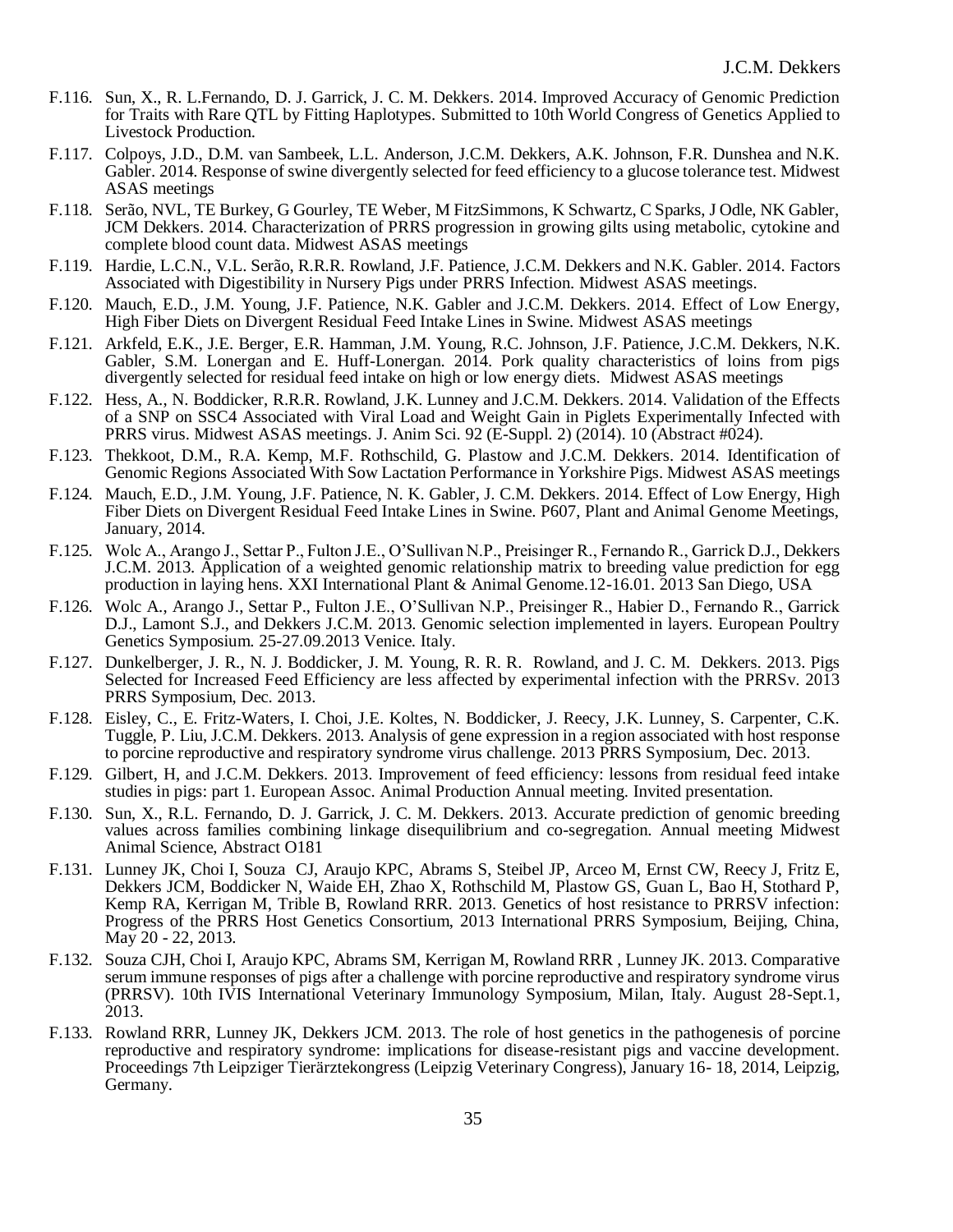- F.134. Waide, E., C.K. Tuggle, N.M. Ellinwood, J.W. Ross, D.M. Thekkoot, N. Boddicker, J.M. Young, E. Snella, C.S. Ho, R.R.R. Rowland, C.R. Wyatt, H. He, J.C.M. Dekkers. 2013. Discovery Of a Natural Mutation Causing Severe Combined Immuno Deficiency (SCID) In Pigs. Plant and Animal Genome, W757. https://pag.confex.com/pag/xxi/webprogram/Paper5732.html.
- F.135. Wyatt, C.R, A.G. Cino Ozuna, R.R.R. Rowland, J. C. M. Dekkers, E.H. Waide, and C.K. Tuggle. Characterization of a naturally occurring Severe Combined Immunodeficiency in pigs. American Association of Immunologists meeting, Honolulu, HI, May 3-7, 2013.
- F.136. Trible, B.R., Popescu, L.N., Wang, Y., Kerrigan, M.A., Rowland, R.R.R. Characterizing the antibody response following experimental PRRSV infection in a large population of pigs. November 29-30, 2012. International PRRS symposium, Kansas City MO.
- F.137. Trible, B.R., Popescu, L.N., Kerrigan, M.A., Rowland, R.R.R. Characterizing the neutralizing antibody (nAb) response following infection with porcine reproductive and respiratory syndrome virus. March 5, 2013. Phi Zeta Research Day, Manhattan KS.
- F.138. Trible, B.R., Popescu, L.N., Wang, Y., Kerrigan, M.A., Rowland, R.R.R. Evaluating the Antibody Response Following Experimental Infection with Porcine Reproductive and Respiratory Syndrome Virus (PRRSV). April 4-6, 2013. Annual Meeting of the American Society for Microbiology-Missouri Valley Branch, Tulsa OK.
- F.139. Trible, BR, AS Hess, Y Wang, NJ Boddicker, MA Kerrigan, JCM Dekkers, RRR Rowland. Evidence for a broadly neutralizing antibody response to PRRSV. May 20-22, 2013. International PRRS symposium. Beijing, China.
- F.140. Onteru, S.K., D.M. Gorbach, J.M. Young, D.J. Garrick, J. Dekkers, and M.F. Rothschild. 2013. Whole Genome Association Studies of Residual Feed Intake and Related Traits in the Pig. Plant and Animal Genome XXI, Abstract, January 2013.
- F.141. J. K. Lunney, I. Choi, C. J. Souza, K. P. C. Araujo, S. M. Abrams, J. P. Steibel, M. Arceo, C. W. Ernst, J. M. Reecy, E. Fritz, J. C. M. Dekkers, N. J. Boddicker, E. H. Waide, X, Zhao, M. F. Rothschild, G. S. Plastow, R. A. Kemp, J. C. S. Harding, M. Kerrigan, B. Trible, R. R. R. Rowland. Genetic control of swine responses to PRRSV infection: Progress of the PRRS Host Genetics Consortium. Plant and Animal Genome XXI, Abstract, January 2013.
- F.142. Boddicker, N. J., J. K. Lunney, R. R. R. Rowland, D. J. Garrick, J. M. Reecy, and J. C. M. Dekkers. Genetic basis of host response to PRRSV infection. Midwest American Society of Animal Science-American Dairy Science Association Joint Meetings, Abstract, March 2013.
- F.143. Hess, A., B. Trible, N. Boddicker, R. Rowland, J. Lunney, S. Carpenter, J. C. M. Dekkers. Factors associated with neutralizing antibody response in piglets after experimental infection with Porcine Reproductive and Respiratory Syndrome Virus. Midwest American Society of Animal Science-American Dairy Science Association Joint Meetings, Abstract, March 2013.
- F.144. Mastromano, G., T. E. Burkey, A. Rakhshandeh, G. Gourley, T. E. Weber, M. Fitzsimmons, K. Schwartz, J. C. M. Dekkers, C. Sparks, J. Odle and N. K. Gabler. (2013) The effects of porcine reproductive syndrome virus (PRRSV) on immune biomarkers. ASAS-ADAS Midwestern Sectional Meeting, Des Moines, IA. March 10-13, Abstract # O138.
- F.145. Rakhshandeh, A., T. E. Burkey, T. E. Weber, M. Fitzsimmons, K. Schwartz, J. C. M. Dekkers, C. Sparks, J. Odle and N. K. Gabler and G. Gourley. (2013) Measures of immune function as biomarkers in serum of pigs infected with porcine reproductive and respiratory syndrome virus. ASAS-ADAS Midwestern Sectional Meeting, Des Moines, IA. March 10-13, Abstract # O139.
- F.146. Loyd, H., A. Bennett, S. M. Knetter, N. Boddicker, D. G. McLaren, J. C. M. Dekkers, and S. Carpenter. The effect of host genetic background on PRRSV replication in vitro. Keystone Symposia on Molecular and Cellular Biology: Positive Strand RNA Viruses. Abstract, April 2013.
- F.147. Wolc A, Arango J, Settar P, Fulton JE, O'Sullivan NP, Preisinger R, Habier D, Fernando RL, Garrick DJ, Lamont SJ, Dekkers JCM. 2013. Genomic selection in layer chickens outperforms pedigree-based selection. Midwest Animal Science meeting abstract # 0071. https://www.asas.org/docs/midwest/midwest\_abstracts\_final2-21-13.pdf
- F.148. Adamic, B.M., A. Rakhshandeh, J.M. Young, D.M. Thekkoot, T.E.Weber, J.C.M. **Dekkers**, and N.K. Gabler. 2012. Effect of selection for residual feed intake on sow performance I: lactation efficiency and reproductive performance. Midwest Animal Science, abstract # 3012P. performance. Midwest Animal Science, abstract <http://adsa.asas.org/midwest/2012/MW2012Abstracts.pdf>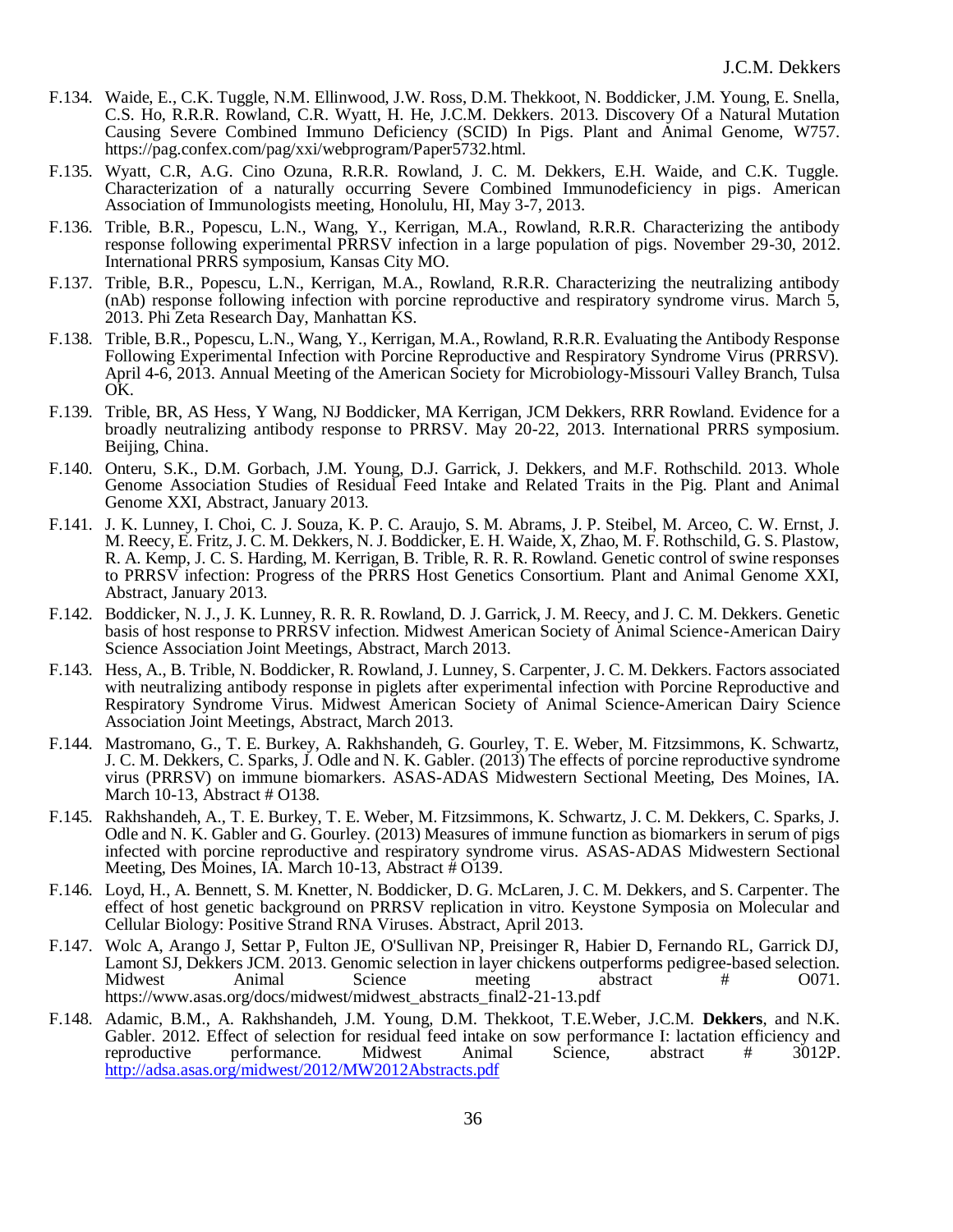- F.149. Wolc A., Arango J., Settar P., Fulton J.E., O'Sullivan N.P., Preisinger R., Habier D., Fernando R., Garrick D.J., and Dekkers J.C.M. 2012. Analysis of egg production using a random regression model with genomic relationships in layer chickens. ADSA-AMPA-ASAS-CSAS-WSASAS Joined Annual Meeting. 15- 19.07.2012. Phoenix. USA
- F.150. Waide, E., C.K. Tuggle, D.M. Thekkoot, N. Boddicker, R.R.R. Rowland, C.R. Wyatt, N. M. Ellinwood, J. W. Ross, D. Troyer, J.C.M. Dekkers SCID pigs: a large animal model for immune and cancer research. Holden Comprehensive Cancer Center Research Retreat, University of Iowa, Iowa City, IA June 2012.
- F.151. Waide, E., C.K. Tuggle, D.M. Thekkoot, N. Boddicker, R.R.R. Rowland, C.R. Wyatt, N. M. Ellinwood, J. W. Ross, D. Troyer, J.C.M. Dekkers. Identification of a genomic region associated with severe combined immunodeficiency in pigs. Annual Meeting, ASAS, Phoenix, AZ, July 15-19, 2012.
- F.152. Ellinwood, N.M., E. H. Waide, D.M. Thekkoot, N. Boddicker, R.R.R. Rowland, E. Snella, J. Jens, C.R. Wyatt, J. W. Ross, D. Troyer, C.K. Tuggle J.C.M. Dekkers. A novel pig model of SCID: A tool for cancer and immune research. American Society of Human Genetics annual meeting, San Francisco, CA, November 6-10, 2012.
- F.153. Rakhshandeh, A., B.M. Adamic, J.M. Young, D.M. Thekkoot, T.E. Weber, J.C.M. **Dekkers**, M.A. McGuire, and N.K. Gabler. 2012. Effect of selection for residual feed intake on sow performance II: Milk composition. Midwest Animal Science, abstract #44.<http://adsa.asas.org/midwest/2012/MW2012Abstracts.pdf>
- F.154. Wolc, A., J. Arango, P. Settar, J.E. Fulton, N.P.O'Sullivan, and J.C.M. **Dekkers**. 2012. Genetic parameters for feed consumption, feed conversion ratio and residual feed intake in laying hens. Midwest Animal Science, abstract # 57.<http://adsa.asas.org/midwest/2012/MW2012Abstracts.pdf>
- F.155. Boddicker, N.J., D.J. Garrick, J.M. Reecy, R.R.R. Rowland, J.K. Lunney, and J.C.M. **Dekkers**. 2012. Genetic architecture of response to experimental porcine reproductive and respiratory syndrome virus infection. Midwest Animal Science, abstract # 58. infection. Midwest Animal Science, abstract # 58. <http://adsa.asas.org/midwest/2012/MW2012Abstracts.pdf>
- F.156. Harris, A.J., J.F. Patience, S.M. Lonergan, J.C.M. Dekkers, N.K. Gabler. (2012) Improved nutrient digestibility and retention partially explains feed efficiency gains in pigs selected for low residual feed intake. 12<sup>th</sup> International Symposium on the Digestive Physiology of Pigs Symposium, May 28-30, Keystone, CO.
- F.157. Rakhshandeh, A., T.E. Weber, J.C.M. Dekkers, B.J. Kerr, J. English and N.K. Gabler. (2012) Effect of immune system stimulation and divergent selection for residual feed intake on digestive capacity of the small intestine in growing pigs. Presented at the  $12<sup>th</sup>$  International Symposium on the Digestive Physiology of Pigs Symposium, May 28-30, Keystone, CO.
- F.158. Wang, C., D. Habier, L. Peiris, A. Wolc, A. Kranis, K.A. Watson, S. Avendano, D.J. Garrick, R.L. Fernando, S.J. Lamont, and J.C.M. **Dekkers**. 2012. Identification of genomic regions affecting body weight and hen house production using genomic prediction methods in broiler chickens. Midwest Animal Science, abstract # 60.<http://adsa.asas.org/midwest/2012/MW2012Abstracts.pdf>
- F.159. Thekkoot, D.M., R.A. Kemp, and J.C.M. **Dekkers**. 2012. Genetic parameters for growth performance and residual feed intake in a commercial line of Duroc pigs. Midwest Animal Science, abstract # 61. <http://adsa.asas.org/midwest/2012/MW2012Abstracts.pdf>
- F.160. Waide, E.H., N. Boddicker, Z. Jiang, J.J. Michal, R. Rowland, J.K. Lunney, and J.C.M. **Dekkers**. 2012. Analysis of candidate gene SNP on piglet response to experimental infection with PRRSv. Midwest Animal Science, abstract # 65.<http://adsa.asas.org/midwest/2012/MW2012Abstracts.pdf>
- F.161. Arkfeld, E.K., E.R. Benedict, R.C. Johnson, J.M. Young, D.M. Thekkoot, J.K. Grubbs, S.M. Cruzen, N. K. Gabler, J.C.M. **Dekkers**, S.M. Lonergan, E. Huff-Lonergan. 2012. Composition and quality of carcasses from pigs selected for divergent residual feed intake. Reciprocal Meat Conference.
- F.162. Lunney J.K., I. Choi, C.J. Souza, K.P.C. Araujo, S. Abrams, J.P. Steibel, M. Arceo, C. Ernst, J.M. Reecy, E. Fritz, J.C.M. **Dekkers**, N.J. Boddicker, E. Waide, X. Zhao, M. Rothschild, G. Plastow, R.A. Kemp, J.C.S. Harding, M. Kerrigan, B. Trible, R.R.R. Rowland. 2012. Genetic control of swine responses to PRRSV infection: Progress of the PRRS Host Genetics Consortium. Abstract for the 33rd Conference of the International Society of Animal Genetics, Cairns, Australia on July 15-20th, 2012
- F.163. Waide, E.H., N. Boddicker, B. Rowland, J.K. Lunney, and J.C.M. **Dekkers**. 2011. Analysis of two genomic regions shown to be associated with response to experimental infection with PRRS virus in piglets. Abstract  $\#20$  in Proc. 2011 International PRRS Symposium, Chicago, IL. Symposium, Chicago, http://www.prrssymposium.org/Documents/Proceedings/PrrsSymposiumProceedings2011.PDF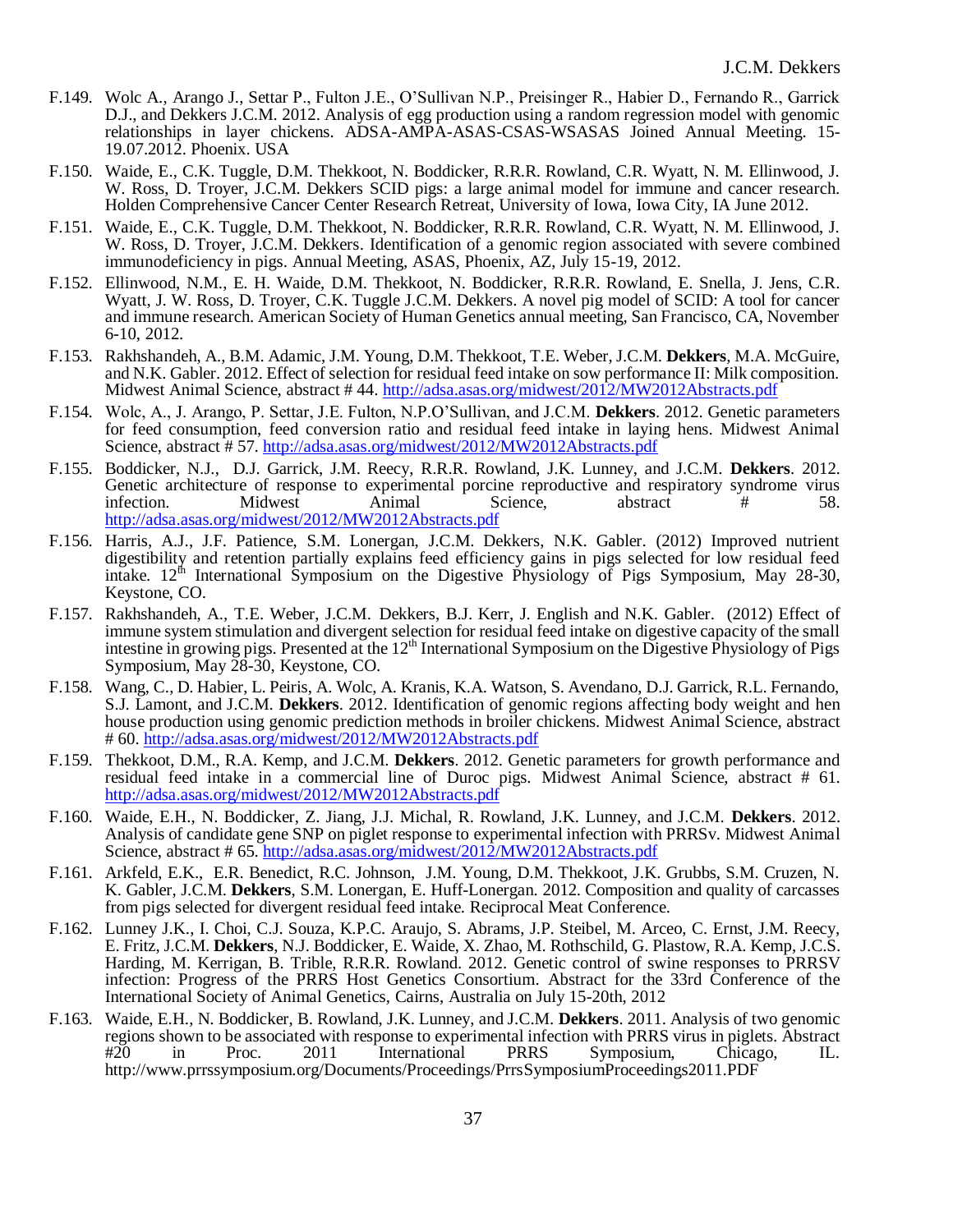- F.164. Lunney, J., S. Abrams, I. Choi, J. P. Steibel, M. Arceo, C. Ernst, J. Reecy, E. Fritz, J. **Dekkers**, N. Boddicker, M.F. Rothschild, M. Kerrigan, B. R. Trible and R. R. R. Rowland. Genetic control of swine responses to porcine reproductive and respiratory syndrome (PRRS) virus infection; Progress of the PRRS Host Genetics Consortium. The International Plant & Animal Genome XX Conference. January 14-18, 2012, San Diego, California. P637.
- F.165. Onteru, S.K., D.M. Gorbach, J.M. Young, D.J. Garrick, J. **Dekkers** and M.F. Rothschild. 2012. Validation of whole genome association analyses for residual feed intake in the pig. The International Plant & Animal Genome XX Conference. January 14-18, 2012, San Diego, California. P624.
- F.166. Wolc, J. Arango, P. Settar, J.E. Fulton, N.P. O'Sullivan, R. Preisinger, D. Habier, R. Fernando, D.J. Garrick, and J.C.M. **Dekkers**. 2012. Genome wide association study for egg defects in layer chickens. PAG, 2012
- F.167. Boddicker, N, DJ Garrick, JM Reecy, R Rowland, MF Rothschild, JP Steibel, JK Lunney, JCM **Dekkers**. 2011. A major QTL for response to porcine reproductive and respiratory syndrome virus in pigs. J. Anim.<br>
Sci. Vol. 89, E-Suppl. 1/J. Dairy Sci. Vol. 94, E-Suppl. 1:335. Sci. Vol. 89, E-Suppl. 1/J. Dairy Sci. Vol. 94, E-Suppl. 1:335. http://www.jtmtg.org/2011/abstracts/0420.PDF
- F.168. Boddicker, N, DJ Garrick, MF Rothschild, JM Reecy, R Rowland, JK Lunney, JCM **Dekkers**. 2011. Validation of a major quantitative trait locus associated with host response to experimental infection with<br>PRRS virus. Proceedings of 2011 International PRRS Symposium. 56. PRRS virus. Proceedings of 2011 International PRRS Symposium, 56. http://www.prrssymposium.org/Documents/Proceedings/PrrsSymposiumProceedings2011.PDF
- F.169. Gorbach, D.M., W. Cai, J.C.M. **Dekkers**, J.M. Young, D.J. Garrick, R.L. Fernando, and M.F. Rothschild. 2011. Genome-wide association study to determine the genetics underlying residual feed intake and related traits in swine. Gordon Research Conference on Quantitative Genetics and Genomics, Galveston, TX, Feb 20-25.
- F.170. Li, H., Z-Q. Du, X. Zhao, D.M. Thekkoot, J. **Dekkers** and M.F. Rothschild. 2012. Genome-wide association analyses for scrotal hernia in pigs. The International Plant & Animal Genome XX Conference. January 14- 18, 2012, San Diego, California. P639
- F.171. Spurlock, D.M., Wolc, A., Koltes, D., Scalese, E., **Dekkers**, J., and R. Fernando. 2011. Genetic analysis of dry matter intake in Holstein cows. J Dairy Sci. 94:(E-Supplement1)Abstr. 337.
- F.172. Sun, X, RL Fernando, DJ Garrick, JCM **Dekkers**. 2011. An iterative approach for efficient calculation of breeding values and genome-wide association analysis using weighted genomic BLUP. J. Anim. Sci. 89, E Suppl.2: 28[. http://www.asas.org/abstracts/ASAS\\_2011\\_Sect\\_ABS\\_E-Supplement-2.pdf.](http://www.asas.org/abstracts/ASAS_2011_Sect_ABS_E-Supplement-2.pdf)
- F.173. Boddicker, N., D.J. Garrick, J.M. Reecy, R.R.R. Rowland, M.F. Rothschild, J.P. Steibel, J.K. Lunney, and J.C.M. **Dekkers**. 2011. Genetic parameters and markers associated with viremia and growth in pigs infected with Porcine Reproductive and Respiratory virus. J. Anim. Sci. 89, E Suppl.2: 112. [http://www.asas.org/abstracts/ASAS\\_2011\\_Sect\\_ABS\\_E-Supplement-2.pdf](http://www.asas.org/abstracts/ASAS_2011_Sect_ABS_E-Supplement-2.pdf)
- F.174. Boddicker, N., D.J. Garrick, J.M. Reecy, R.R.R. Rowland, M.F. Rothschild, J.P. Steibel, J.K. Lunney, and J.C.M. **Dekkers**. 2011. Genetic parameters and markers associated with viremia and growth in pigs infected with Porcine Reproductive and Respiratory virus. XIX International Plant and Animal Genome Conference. [http://www.intl-pag.org/19/abstracts/P05n\\_PAGXIX\\_588.html](http://www.intl-pag.org/19/abstracts/P05n_PAGXIX_588.html)
- F.175. Bowerman, N., Habier D., Wolc A., Arango J., Settar P., Fulton J.E., O'Sulllivan N.P., Preisinger R., **Dekkers** J.C.M. 2011. Linkage maps using high-density SNP data. XIX International Plant and Animal Genome Conference. http://www.intl-pag.org/19/abstracts/P05m\_PAGXIX\_574.html
- F.176. Cino Ozuna, A.G., R.R. Rowland, J.C. Nietfeld, J.C. **Dekkers**, 2011. Suspected primary immune-deficiency in pigs. ACVP Annual meeting, Tennessee.
- F.177. **Dekkers**, J.C.M., D. Habier, and R. Fernando. 2011. Whole genome selection in livestock using 384 SNP panels. XIX International Plant and Animal Genome Conference. [http://www.intl](http://www.intl-pag.org/19/abstracts/W90_PAGXIX_557.html)[pag.org/19/abstracts/W90\\_PAGXIX\\_557.html](http://www.intl-pag.org/19/abstracts/W90_PAGXIX_557.html)
- F.178. Deng, X., J. Arango, K. Kizilkaya, J. Zeng, W. Cai, J. Fulton, L. Peiris, C. Wang, X. Sun, P. Settar, N.P. O'Sullivan, S.J. Lamont, and J.C.M. **Dekkers**. 2011. Whole genome association analysis of Idiopathic Eosinophilic Enteritis in Brown Egg Layers. XIX International Plant and Animal Genome Conference. [http://www.intl-pag.org/19/abstracts/P05m\\_PAGXIX\\_569.html](http://www.intl-pag.org/19/abstracts/P05m_PAGXIX_569.html)
- F.179. Lunney, J.K., N. Boddicker, J.C.M. **Dekkers**, D.J. Garrick, S. Abrams, J.P. Steibel, J.M. Reecy, E. Fritz, M. Rothschild, M. Kerrigan, B. Trible, and R.R.R. Rowland. 2011. PRRS host genetics consortium: bacground and current progress. J. Anim. Sci. 89, E Suppl.2: 44. [http://www.asas.org/abstracts/ASAS\\_2011\\_Sect\\_ABS\\_E-Supplement-2.pdf](http://www.asas.org/abstracts/ASAS_2011_Sect_ABS_E-Supplement-2.pdf)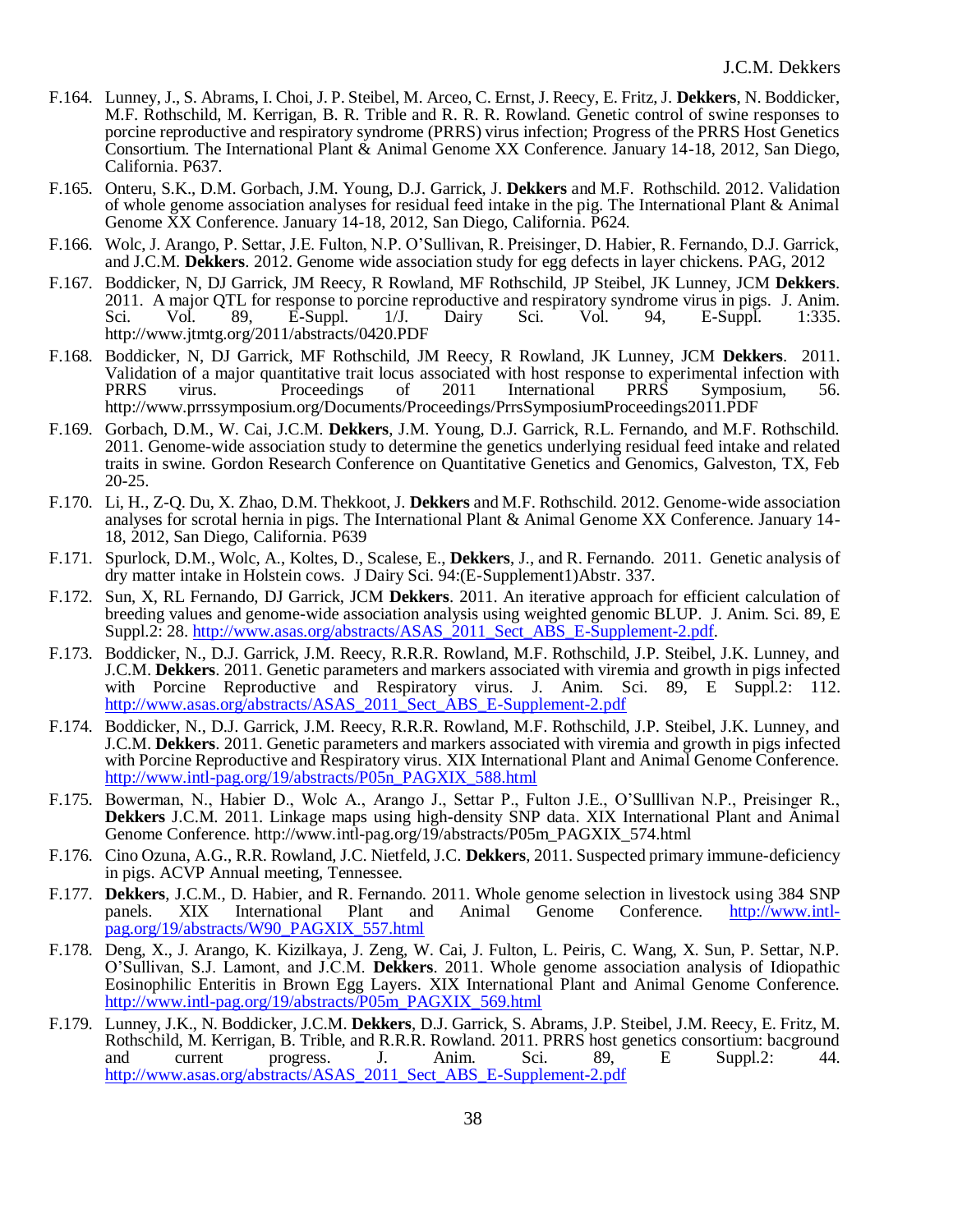- F.180. Sun, X., R.L. Fernando, D.J.Garrick, and J.C.M. **Dekkers**. 2011. An iterative approach for efficient calculation of breeding values and genome-wide association analysis using weighted genomic BLUP. J. Anim. Sci. 89, E Suppl.2: 28. http://www.asas.org/abstracts/ASAS\_2011\_Sect\_ABS\_E-Supplement-2.pdf
- F.181. Wang, C., D. Habier, A. Kranis, K. Watson, S. Avendano, D. Garrick, R. Fernando, S. Lamont, and J. **Dekkers**. 2011. Accuracy of genomic EBV using an evenly spaced low density SNP panel in broiler chickens. J. Anim. Sci. 89, E Suppl.2: 30. http://www.asas.org/abstracts/ASAS\_2011\_Sect\_ABS\_E-Supplement-2.pdf
- F.182. Wang, C., D. Habier, A. Kranis, K. Watson, S. Avendano, D. Garrick, R. Fernando, S. Lamont, and J. **Dekkers**. 2011. Accuracy of genomic EBV using an evenly spaced low density SNP panel in broiler chickens. XIX International Plant and Animal Genome Conference. http://www.intlpag.org/19/abstracts/P05m\_PAGXIX\_580.html
- F.183. Wang, C., D. Habier, A. Wolc, A. Kranis, K.A. Watson, S. Avendano, D.J. Garrick, R. Fernando, S.J. Lamont, and J.C.M. **Dekkers**. 2011. Accuracy of genomic EBV using an evenly-spaced, low-density, 384- SNP panel in broiler chickens. P73 in: Proceeding 7<sup>th</sup> European Symposium on Poultry Genetics. <http://www.roslin.ed.ac.uk/7espg/assets/7espg-edited-proceedings.pdf>
- F.184. Wolc A., Habier D., Bowerman N., Arango J., Settar P., Fulton J.E., O'Sullivan N.P., Preisinger R., **Dekkers** J.C.M. 2011. Efficiency of an evenly spaced low density SNP panel for predicting genomic breeding values in laying hens. XIX International Plant and Animal Genome Conference. 15-19.01.2011 - San Diego. USA. p.566.
- F.185. Wolc, A, Arango J., Settar P., Fulton J.E., O'Sullivan N.P., Preisinger R., Habier D., Fernando R., Garrick D.J., Lamont S.J., **Dekkers** J.C.M. 2011 Estimated breeding values accuracy and persistency in layers using marker and pedigree based relationship matrices. J. Anim. Sci. 89, E Suppl.2: 57. http://www.asas.org/abstracts/ASAS\_2011\_Sect\_ABS\_E-Supplement-2.pdf
- F.186. Wolc, A., J. Arango, P. Settar, J. Fulton, N. O'Sullivan, R. Preisinger, D. Habier, D. Garric, R. Fernando, S. Lamont, and J. **Dekkers**. 2011. Persistence of accuracy of estimated breeding values in layers using marker and pedigree based relationship matrices. J. Anim. Sci. 89, E Suppl.2: 29. http://www.asas.org/abstracts/ASAS\_2011\_Sect\_ABS\_E-Supplement-2.pdf
- F.187. Wolc, A., J. Arango, P. Settar, J. Fulton, N. O'Sullivan, R. Preisinger, D. Habier, D. Garric, R. Fernando, S. Lamont, and J. **Dekkers**. 2011. Persistence of accuracy of estimated breeding values in layers using marker and pedigree based relationship matrices. XIX International Plant and Animal Genome Conference. http://www.intl-pag.org/19/abstracts/P05m\_PAGXIX\_566.html.
- F.188. Wolc, A., J. Arango, P. Settar, J.E. Fulton, N.P. O'Sullivan, R. Preisinger, D. Habier, R. Fernando, D.J. Garrick, C. Wang, and J.C.M. **Dekkers**. 2011. Accuracy of imputation with low density SNP genotyping of selection candidates and multiple generations of low density genotyped dams. P75 in: Proceeding  $7<sup>th</sup>$ European Symposium on Poultry Genetics. http://www.roslin.ed.ac.uk/7espg/assets/7espg-editedproceedings.pdf
- F.189. Wolc, A., J.M. Hickey, M. Sargolzaei, J. Arango, P. Settar, J.E. Fulton, N.P. O'Sullivan, R. Preisinger, D. Habier, R. Fernando, D.J. Garrick, C. Wang, and J.C.M. **Dekkers**. 2011. Comparison of the accuracy of genotype imputation using different methods. P76 in: Proceeding 7<sup>th</sup> European Symposium on Poultry Genetics. http://www.roslin.ed.ac.uk/7espg/assets/7espg-edited-proceedings.pdf
- F.190. Young, J.M., D.M. Gorbach, M.F. Rothschild, and J.C.M. **Dekkers**. 2011. High density SNP analysis of serum IGF-I concentration in Yorkshire pigs selected for residual feed intake. XIX International Plant and Animal Genome Conference. http://www.intl-pag.org/19/abstracts/P03e\_PAGXIX\_199.html
- F.191. Zeng, J., A. Toosi, R.L. Fernando, J.C.M. **Dekkers**, and D.J. Garrick. 2011. Genomic selection of purebred animals for crossbred performance under dominance. P82 in: Proceeding 7<sup>th</sup> European Symposium on Poultry Genetics. http://www.roslin.ed.ac.uk/7espg/assets/7espg-edited-proceedings.pdf
- F.192. Zeng, J., A. toosi, RlL. Fernando, J.C.M. **Dekkers**, and D. Garrick. 2011. Genomic selection of purebred animals for crossbred performance under dominance. XIX International Plant and Animal Genome Conference. http://www.intl-pag.org/19/abstracts/P05r\_PAGXIX\_688.html
- F.193. Boddicker, N., D.J. Garrick, J. Reecy, B. Rowland, M.F. Rothschild, J.P. Steibel, J.K. Lunney, J.C.M. **Dekkers**. 2010. International PRRS Symposium. P. 37 at http://www.prrssymposium.org/Documents/Proceedings/PrrsSymposiumProceedings2010.PDF
- F.194. Sadler, L.J., A.K. Johnson, S.M. Lonergan, D. Nettleton, J.C.M. **Dekkers**. 2010. The effect of selection for residual feed intake on general behavioral activity in Yorkshire gilts. Midwest ADSA/ASAS Meeting, Des Moines. Abstract # 3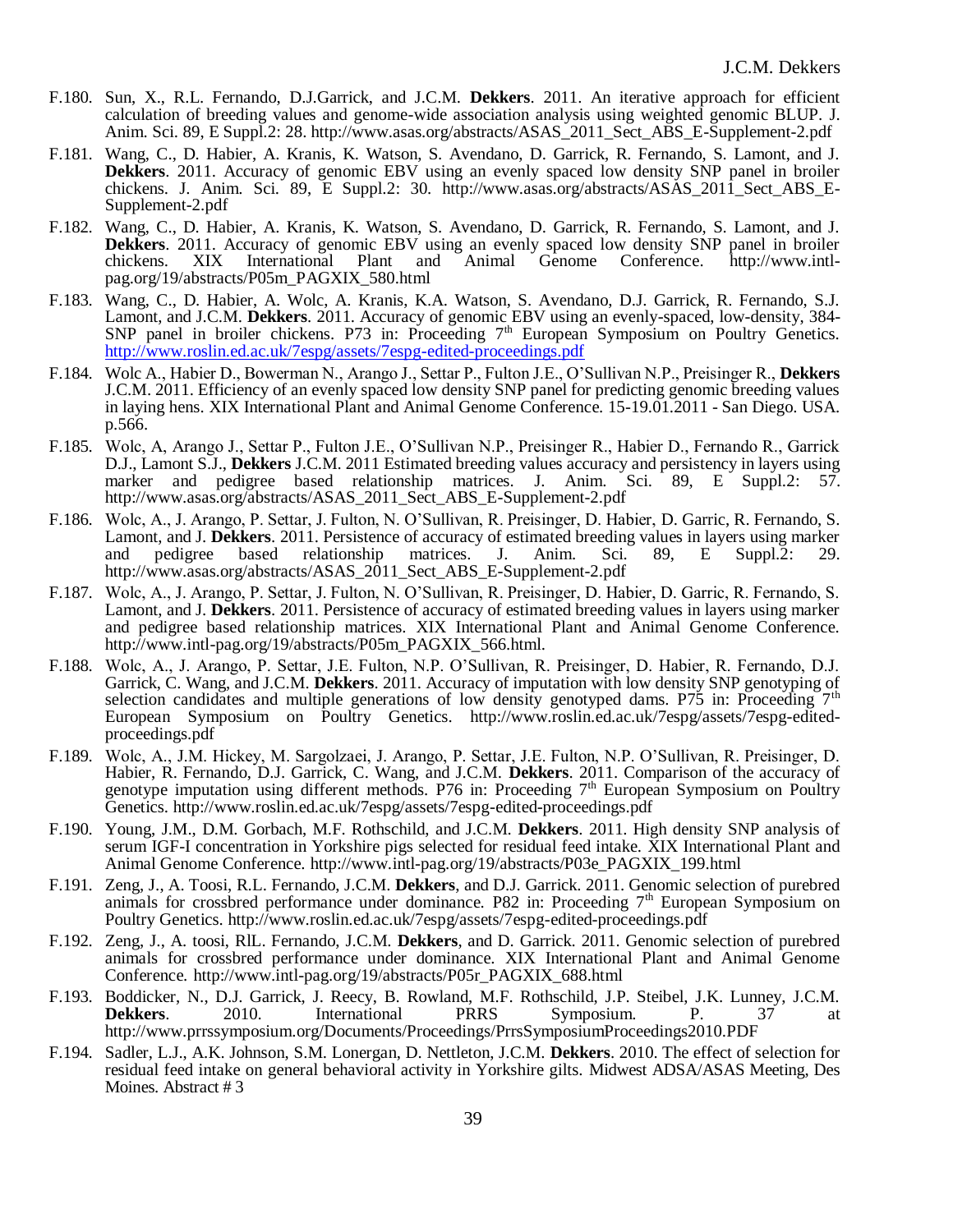- F.195. Boddicker, N., N. Gabler, M. Spurlock, D. Nettleton, J.C.M. **Dekkers**. 2010. Estimates of energy utilization and maintenance requirements of pigs selected for residual feed intake. Midwest ADSA/ASAS Meeting, Des Moines. Abstract #78.
- F.196. Young, J.M., R. Bergsma, E. Knol, J.F. Patience, J.C.M. **Dekkers**. 2010. Effect of selection for residual feed intake on sow reproductive performance and efficiency. Midwest ADSA/ASAS Meeting, Des Moines. Abstract #89.
- F.197. Sun, X., and J.C.M. **Dekkers**. 2010. Genomic estimated breeding values and QTL positions: Common dataset of QTL-MAS 2010 Workshop. Book of abstracts of the 14<sup>th</sup> QTL-MAS workshop, Poznan, Poland. <http://jay.up.poznan.pl/qtlmas2010/>
- F.198. Rothschild, M.F., D.M. Gorbach, B. Fan, S.K. Onteru, Z.-Q. Du, D.J. Garrick, R.L. Fernando, K.J. Stalder, and J.C.M. **Dekkers**. 2010. Applications of new porcine genomic tools to trait discovery and understanding genomic architecture. Plant & Animal Genomes XVIII Conference, W493. http://www.intlpag.org/18/abstracts/W86\_PAGXVIII\_614.html
- F.199. Gorbach, D.M., W. Cai, J.C.M. **Dekkers,** J.M. Young, D.J. Garrick, R.L. Fernando, and M.F. Rothschild. 2010. Genetic Analysis Of Residual Feed Intake And Its Components Based On The PorcineSNP60 BeadChip. Plant & Animal Genomes XVIII Conference, P614. http://www.intlpag.org/18/abstracts/P05n\_PAGXVIII\_614.html
- F.200. **Dekkers**, J.C.M, C. Stricker, R.L. Fernando, D.J. Garrick, S.J. Lamont, N.P. O'Sullivan, J.E. Fulton, J. Arango, P. Settar, A. Kranis, J. McKay, A. Koerhuis, and R. Preisinger. 2010. Implementation of genomic selection in egg layer chickens. Plant & Animal Genomes XVIII Conference, W493. http://www.intlpag.org/18/abstracts/W68\_PAGXVIII\_493.html
- F.201. Gorbach, D.M., W. Cai, J.C.M. **Dekkers,** J.M. Young, D.J. Garrick, R.L. Fernando, and M.F. Rothschild. 2009. Whole-genome analyses for genes associated with residual feed intake and related traits utilizing the PorcineSNP60 BeadChip. Pig Genome III Conference, United Kingdom
- F.202. **Dekkers**, J. C. M., H. H. Zhao, D. Habier, and R. L. Fernando. 2009. Opportunities for genomic selection with redesign of breeding programs. ADSA/ASAS annual meeting. Abstract # 275.
- F.203. **Dekkers**, J.C.M, C. Stricker, R.L. Fernando, D.J. Garrick, S.J. Lamont, N.P. O'Sullivan, J.E. Fulton, J. Arango, P. Settar, A. Kranis, J. McKay, A. Koerhuis, and R. Preisinger. 2010. Implementation of genomic selection in egg layer chickens. ADSA/ASAS annual meeting. Late breaking Abstract # LB6. J. Anim. Sci. 87 E Suppl. 2. http://adsa.asas.org/meetings/2009/abstracts/toc.htm
- F.204. Boddicker, N., D. Nettleton, N. Gabler, M. Spurlock, and J. C. M. **Dekkers**. 2009. Performance and carcass composition of pigs selected for residual feed intake on restricted and ad libitum diets. ADSA/ASAS annual meeting. Abstract # 410
- F.205. Young J. M., W. Cai, and J. C. M. **Dekkers**. 2009. Effect of selection for residual feed intake on feeding behavior and daily feeding patterns in pigs. ADSA/ASAS annual meeting. Abstract # 411
- F.206. Cai W., H. Wu, and J. C. M. **Dekkers**. 2009. Longitudinal random regression analysis of growth and feed intake in selection lines for residual feed intake in Yorkshire swine. ADSA/ASAS annual meeting. Abstract # 412
- F.207. Peiris, B. L., S. J. Lamont, K. A. Watson, and J. C. M. **Dekkers**. 2009. Comparison of Chi-square, ANOVA, and MANOVA for analysis of high-density SNP data from case-control pools. Statistical Genetics of Livestock for the Post-Genomic Era Symposium, University of Wisconsin.<http://dysci.wisc.edu/sglpge/posters.html>
- F.208. Toosi, A., R. L. Fernando, and J. C. M. **Dekkers**. 2009. Comparison of the pattern of linkage disequilibrium in purebred, crossbred and admixed populations. Statistical Genetics of Livestock for the Post-Genomic Era Symposium, University of Wisconsin.<http://dysci.wisc.edu/sglpge/posters.html>
- F.209. Qu, L., D. Nettleton, and J. C. M. **Dekkers**. 2009. Effect of pooling test statistics across genes in permutation analysis of microarray data. Statistical Genetics of Livestock for the Post-Genomic Era Symposium, University of Wisconsin.<http://dysci.wisc.edu/sglpge/posters.html>
- F.210. Peiris, B. L., J. Ralph, S. J. Lamont, and J. C. M. **Dekkers**. 2009. Predicting allele frequencies in DNA pools using Illumina high density SNP genotyping data. Midwest ADSA/ASAS Meeting, Des Moines, Abstr # 40.
- F.211. Boddicker, N., N. Gabler, M. Spurlock, and J. C. M. **Dekkers**. 2009. Growth and Efficiency of Pigs Selected for Residual Feed Intake on Restricted and Ad Libitum Diets. Midwest ADSA/ASAS Meeting, Des Moines.
- F.212. Cai, W., H. Wu, J. C.M. **Dekkers**. 2009. Longitudinal Analysis of Body Weight and Feed Intake in Selection Lines for Residual Feed Intake in Pigs. Midwest ADSA/ASAS Meeting, Des Moines.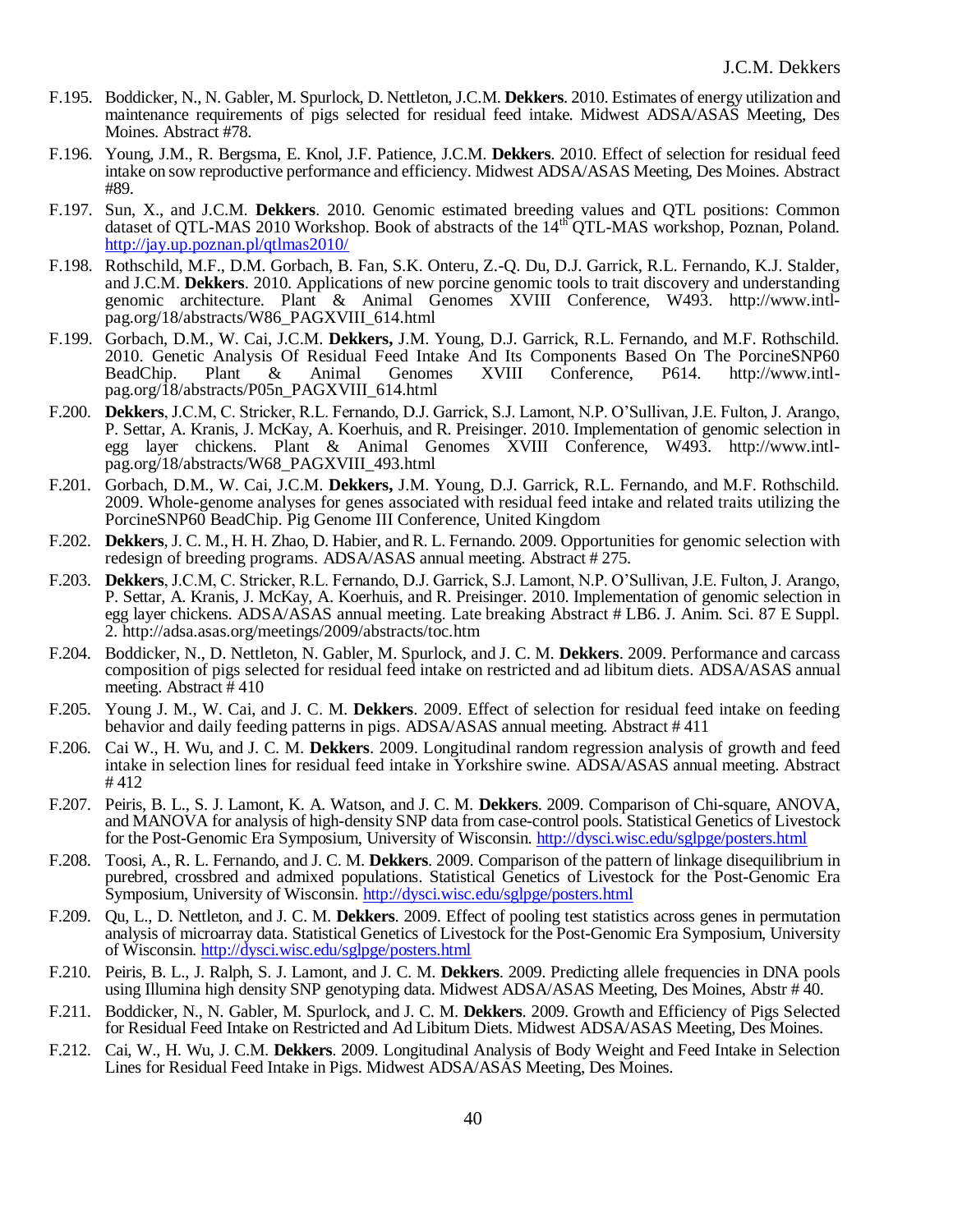- F.213. Lkhagvadorj, S., L. Qu, W. Cai, O.P. Couture, C.R. Barb, G.J. Hausman, D. Nettleton, L.L. Anderson, J.C.M. **Dekkers**, C.K. Tuggle. 2009 Leptin mediates discriminate response to feed restriction in feed efficient pigs. Experimental Biology Meeting.
- F.214. Smith, R.M., J.M. Young, M.J. Anderson, R.C. Johnson, E. Huff-Lonergan, J. **Dekkers**, S.M. Lonergan. 2009 Influence of selection for reduced residual feed intake on pork quality. Midwest ADSA/ASAS Meeting, Des Moines.
- F.215. Young, J.M., W. Cai, and J.C.M. **Dekkers**. 2009. Effect of selection for residual feed intake on feeding behavior in pigs. Midwest ADSA/ASAS Meeting, Des Moines.
- **F.216.** Uthe, J.J., S.M.D. Bearson, J.C. **Dekkers**, A.M. O'Connor, J.D. McKean, K.M. Steffensmeier, and C.K. Tuggle. 2009. Identifying Genetic Polymorphisms Associated with *Salmonella* Shedding for Improved Food Safety and Porcine Disease Resistance. Plant and Animal Genome, San Diego, January, 2009
- F.217. Ibáñez-Escriche N., R. L. Fernando, J. C. M. Dekkers. 2008. Genomic selection of purebreds for crossbred performance using a model with breed-specific SNP effects. 58th Annual meeting of the European association for animal production. Vilnius, Lituania.
- F.218. Habier, D., R. L. Fernando and J. C. M. Dekkers. 2008. A Mixture Genetic Model for whole-genome analyses. 59th Annual meeting of the European Association of Animal Production, Vilnius, Lithuania. 2008.
- F.219. Abasht, B., Beach, E., Arango, J.A., Settar, P., Fulton, J.E., O'Sullivan, N.P., Fernando, R.L., Dekkers,J.C.M., and Lamont, S.J. 2008. SNP Markers for production and egg quality QTLs in layer lines. Proc. Conf Avian Genomics, Mississippi State Univ, Starkville, MS
- F.220. He, W., R.L. Fernando, J.C.M. **Dekkers**, and D. Gianola. 2008. A gene frequency model to map QTL using bayesian inference. Abstract T35. ASAS/ADSA annual meeting, Indianapolis.
- F.221. Toosi, A., R. Fernando, J.C.M. **Dekkers**, and R.L. Quaas. 2008. Genomic selection of purebreds using data from admixed populations. Abstract 407. ASAS/ADSA annual meeting, Indianapolis.
- F.222. Habier, D., J.C.M. **Dekkers**, and R.L. Fernando. 2008. Genomic selection using low-density SNPs. Abstract 521. ASAS/ADSA annual meeting, Indianapolis.
- F.223. Qu, L., N. Bacciu, D. Nettleton, and J.C.M. **Dekkers**. 2008. Model selection in gene-specific mixed linear models for microarray data with application to joint analysis of multiple experiments. Abstract 527. ASAS/ADSA annual meeting, Indianapolis.
- F.224. Habier, D., J.C.M. **Dekkers**, and R.L. Fernando. 2008. Genomic selection using low-density SNPs. QTL-MAS workshop. Uppsala, Sweden.
- F.225. Qu L., Nettleton D., **Dekkers** J.C.M., 2008. Improved Estimation of False Discovery Rates Based on Subsampling with Applications to Microarray Data. Spring Meeting of Eastern Eastern North American Region/International Biometric Society. Arlington, Virginia, USA
- F.226. Lkhagvadorj S., Qu L., Cai W., Couture O.P., Wang Y., Barb C.R., Hausman G.J., Rekaya R., Anderson L.L., **Dekkers** J.C.M., Nettleton D.S., C.d Tuggle. 2008. Sterol Regulatory Transcription Factor-1: Key regulator of Fasting Response in the Adipose Tissue in Pigs?. Experimental Biology Meeting, San Diego, CA. Abstract # 8249
- F.227. Young, J.M., H. Zhao, R.L. Fernando, D. Habier, and J.C.M. **Dekkers**. 2008. Responses to genomic selection in livestock. Abstract 35, Midwest Animal Science Meeting, Des Moines.
- F.228. Qu, L., D. Nettleton, and J.C.M. **Dekkers**. 2008. A novel estimator for the proportion of true null hypotheses based on subsampling with applications to microarray data. Abstract 37, Midwest Animal Science Meeting, Des Moines.
- F.229. Uthe, J.J., Y. Wang, S.M.D. Bearson, A.M. O'Connor, J. McKean, D. Nettleton, J.C. **Dekkers**, and C.K. Tuggle. 2008. Identifying genes associated with bacterial shedding through transcriptional profiling. Abstract 41, Midwest Animal Science Meeting, Des Moines.
- F.230. **Dekkers**, J.C.M., W. Cai, S. Lkhagvadorj, O. Couture, C.K. Tuggle, D. Nettleton, and L. Anderson. 2008. Genetic aspects of Residual Feed Intake in pigs. Abstract 46, Midwest Animal Science Meeting, Des Moines.
- F.231. Lkhagvadorj, S., L. Qu, O. Couture, J. **Dekkers**, and C. Tuggle. 2008. Use of transcriptional profiling to understand genetic mechanisms responding to fasting in pigs. Abstract 113, Midwest Animal Science Meeting, Des Moines.
- F.232. Beach, E., Andreescu, C., Abasht, B., Lamont, S.J., Fulton, J., O'Sullivan, N. and **Dekkers**, J.C.M. 2008. Level and consistency of linkage disequilibrium in commercial layer chicken populations. Proc. Plant & Animal Genome XVI, San Diego, CA.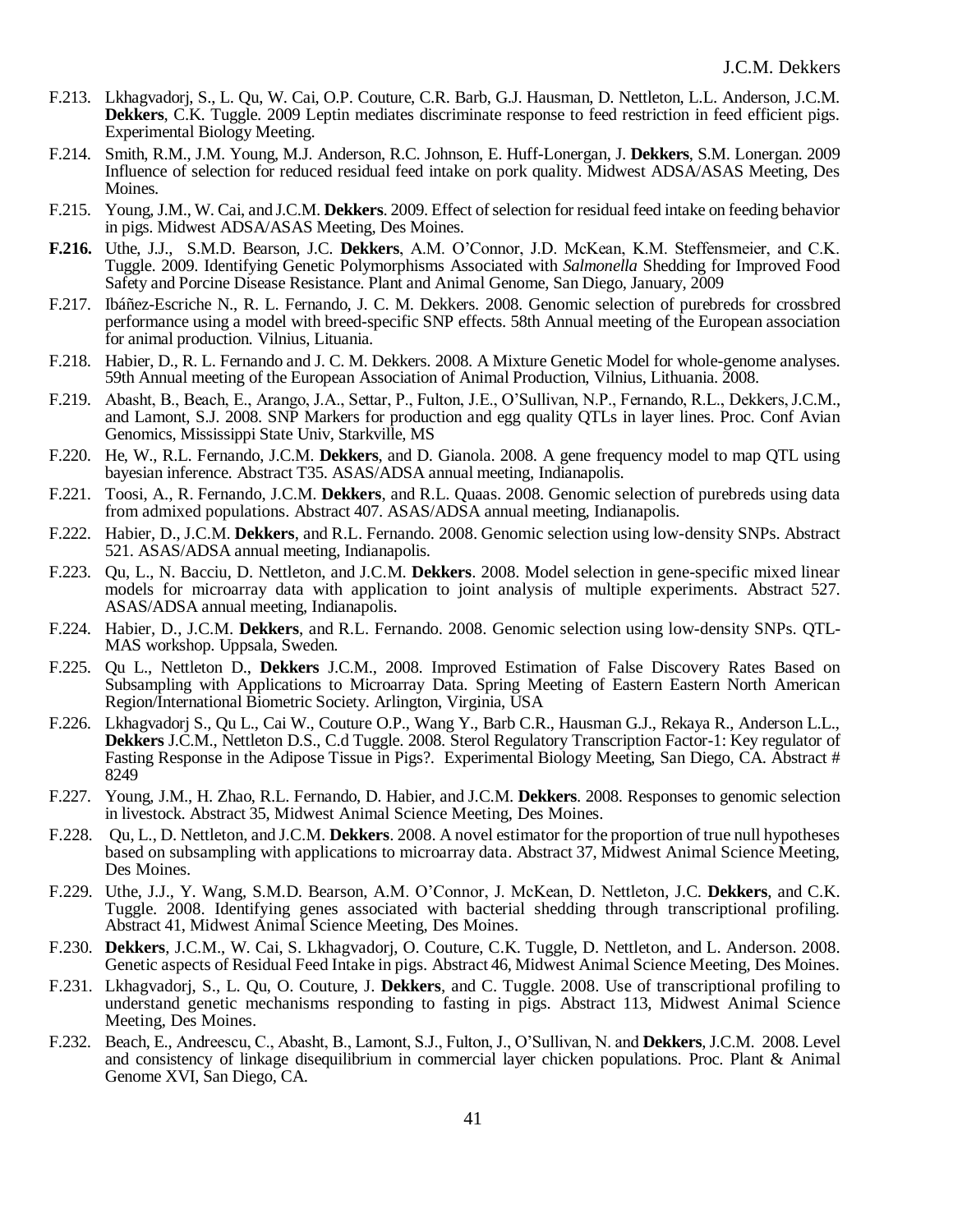- F.233. Hasenstein, J.R., Hassen, A., Dekkers, J.C.M., and Lamont, S.J. 2008. Whole-genome QTL analysis of response to *Salmonella* in advanced intercross line chicks. Proc. Plant & Animal Genome XVI, San Diego, CA.
- F.234. **Dekkers**, J.C.M., H.H. Zhao, and R.L. Fernando. 2007. Marker-assisted selection for commercial crossbred performance. QTL-MAS workshop. March 22-23 Toulouse, France.
- F.235. Hasenstein, J., Hassen, A., Dekkers, J.C.M, and Lamont, S.J. 2007 High-density SNP analysis of chromosome 3 associations with Salmonella burden in two advanced intercross chicken lines P563. Proc. Plant & Animal Genome XV, San Diego, CA.
- F.236. Hasenstein, J.R., Hassen, A.T., Dekkers, J.C.M., and Lamont, S.J. 2007. High resolution, advanced intercross mapping of host resistance to Salmonella colonization. Proc. Animal Genomics for Animal Health Symp., October 23-25, 2007, Paris, OIE
- F.237. Hasenstein, J.R., A.T. Hassen, J.C.M. Dekkers, and S.J. Lamont. 2007. High resolution, advanced intercross mapping of host resistance to Salmonella colonization. International Symposium on Animal Genomics for Animal Health. Paris.
- F.238. Lunney, J.K., S.M.D. Bearson, Y.F. Wang, J.J. Uthe, L.Qu, O.P. Couture, S.H. Zhao, D. Kuhar, D. Nettleton, J.C.M. Dekkers, and C.K. Tuggle. 2007. Comparing the porcine response to infection with *Salmonella enterica* serovars of food safety (Typhimurium) and animal health (Choleraesuis) importance. International Symposium on Animal Genomics for Animal Health. Paris.
- F.239. Qu, L., D. Nettleton, and J.C.M. **Dekkers**. 2007. An A-optimal statistical design for post-hybridization washing procedures in Affymetrix microarray experiments. Midwest Animal Science Meeting, Des Moines.
- F.240. Andreescu, C., J.H. Ralph, A. Hassen, S.J. Lamont, and J.C.M. **Dekkers**. 2007. Correspondence of relationships between breeding lines based on marker allele frequencies and marker-marker linkage disequilibrium. Midwest Animal Science Meeting, Des Moines.
- F.241. Zhao, H.H., R.L. Fernando, and J.C.M. **Dekkers**. 2007. Effects of population structure on power and precision of regression-based linkage disequilibrium mapping of QTL. Midwest Animal Science Meeting, Des Moines.
- F.242. Hassen, A., s. Avendano, S.J. Lamont, W.G. Hill, and J.C.M. **Dekkers**. 2007. The effect of heritability estimates on high-density SNP analyses with related animals. Midwest Animal Science Meeting, Des Moines.
- F.243. Bunter, K.L., W. Cai, and J.C.M. **Dekkers**. 2007. Relationship of juvenile IGF-I with performance traits in lines selected for residual feed intake. Midwest Animal Science Meeting, Des Moines.
- F.244. Hasenstein, J.R., J.C.M. **Dekkers**, and S.J. Lamont. 2006. Chromosomal Linkage Disequilibrium in Two Advanced Intercross Lines of Poultry Designed for Disease Resistance Genetic Studies*. In: Proc* Stadler Genetics Symposium, Columbia, MO. Oct. 2-4, 2006.
- F.245. Lkhagvadorj, S., L. Qu, W. Cai, O. Couture, Y. Wang, R. Barb, G. Hausman, R. Rekaya, L. Anderson, J. **Dekkers**, D. Nettleton, and C. Tuggle. 2006. Use of Transcriptional Profiling to Understand Genetic Mechanisms Controlling Feed Intake and Efficiency in Pigs. Abstract presented at ISAG, Brazil, August 2006.
- F.246. Tuggle, C., L. Qu, Y. Wang, O. Couture, D. Nettleton, J. **Dekkers**, S. Zhao, J. Uthe, and S. Bearson. 2006. Using a First-Generation Porcine Affymetrix Genechip® to Investigate the Functional Genomics of Immune Response and Reproductive Biology. Plant and Animal Genome XIV Abstract W242, page 61.
- F.247. Cai, W., D. Casey, B. Mote, and J. **Dekkers**. 2006. Phenotypic evaluation of selection lines for residual feed intake in Yorkshire swine. Midwest Animal Science Meeting, Des Moines.
- F.248. Qu, L., D. Nettleton, and J. C. M. **Dekkers**. 2006. The effect of single nucleotide polymorphisms on onestep Tukey's biweight estimates from affymetrix microarray data. Midwest Animal Science Meeting, Des Moines.
- F.249. Qu, L., D. Nettleton, and J.C.M. **Dekkers**. 2006. Evaluation of common Affymetrix GeneChip preprocessing methods based on performance in statistical tests and the validity of benchmarking datasets. Abstract presented at the 2<sup>nd</sup> International Symposium on Animal Functional Genomics, Michigan State University, May, 2006
- F.250. Zhao, H., R. Fernando, and J. **Dekkers**. 2006. Power and precision of linkage disequilibrium mapping of QTL in outbred populations. Midwest Animal Science Meeting, Des Moines.
- F.251. Piyasatian, N., L.R. Totir, R.L. Fernando, and J.C.M. **Dekkers**. 2006. QTL detection and marker-assisted composite line development. Midwest Animal Science Meeting, Des Moines.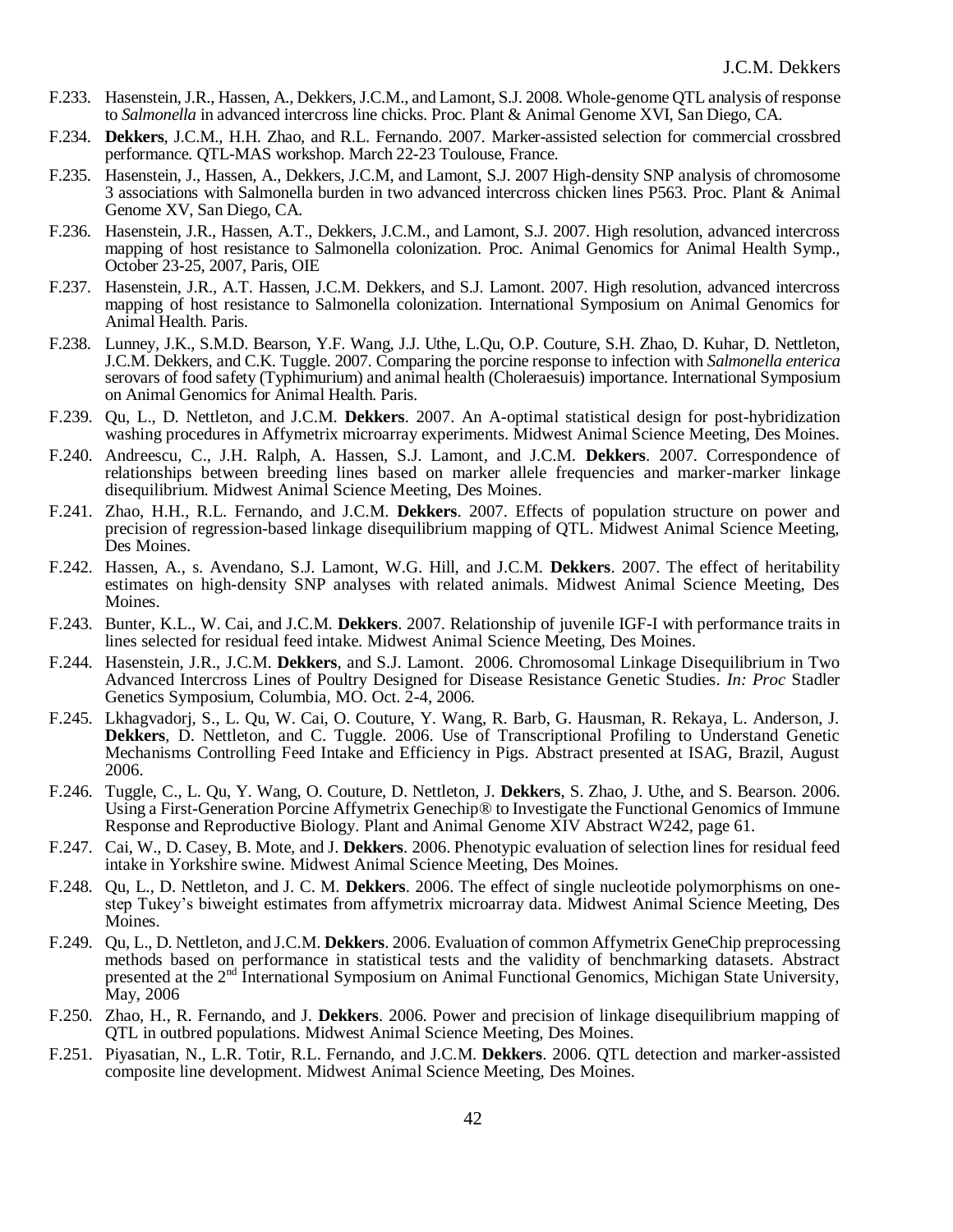- F.252. Zhang, W., A. Carriquiry, D. Nettleton, and J.C.M. **Dekkers**. 2006. Estimation of correlations between phenotype and gene expression in microarray experiments with non-random pooling. Midwest Animal Science Meeting, Des Moines.
- F.253. Ye, X., S. Avendano, J.C.M. **Dekkers**, and S.J. Lamont. 2006. Variation in immune genes associated with body weight and feed conversion in elite commercial broiler lines. Proc. Plant & Animal Genome XIV, San Diego, CA.
- F.254. Ye, X., S. Avendano, J. **Dekkers**, and S.J. Lamont. 2005. Immune-Related Gene Polymorphisms and Mortality in Broiler Chickens. Proc. Third Int. Symposium on Genetics of Animal Health, July 13-14, Iowa State University.
- F.255. Heifetz, E.M, J.C.M. **Dekkers**, J.E. Fulton, N. O'Sullivan, and H. Cheng. 2005. Candidate Genes for Resistance to Marek's Disease in Chickens. Proc. Third Int. Symposium on Genetics of Animal Health, July 13-14, Iowa State University.
- F.256. Zhao, H.H., R.L. Fernando, and J.C.M. **Dekkers**. 2005. Power and precision of linkage disequilibrium mapping of quantitative trait loci in outbred populations. Proc. Integration of Structural and Functional Genomics conference, Sept. 22-25, Iowa State University.
- F.257. Zhang, W., A. Carriquiry, D. Nettleton, and J. **Dekkers**. 2005. The effect of pooling mRNA in microarray experiments on power. Proc. Integration of Structural and Functional Genomics conference, Sept. 22-25, Iowa State University.
- F.258. Kim, J.-J., K.S. Kim, M. Rothschild, J. beever, S. Rodriguez-Zas, and J.C.M. **Dekkers**. 2005. Joint analysis of two breed-cross populations in pigs to detect polar overdominance QTL. Proc. Integration of Structural and Functional Genomics conference, Sept. 22-25, Iowa State University.
- F.259. Cai, W., D. Casey, B. Mote, and J. **Dekkers**. 2005. Selection lines for residual feed intake in Yorkshire swine. Abstract presented at the 2005 Midwest Animal Science meeting, J. Anim. Sci. 83 (Suppl. 1).
- F.260. Zhao, H., H. Gilbert, and J.C.M. **Dekkers**. 2005 Discriminant analysis for multitrait quantitative trait loci detection in a Berkshire x Yorkshire F2 population. Abstract presented at the 2005 Midwest Animal Science meeting, J. Anim. Sci. 83 (Suppl. 1).
- F.261. Heifetz, E.M., J.E. Fulton, N. O'Sullivan, M. Soller, and J.C.M. **Dekkers**. 2005. Interval mapping of QTL for Marek's disease resistance with selective DNA pooling in crosses of commercial layer chicken lines. Abstract presented at the 2005 Midwest Animal Science meeting, J. Anim. Sci. 83 (Suppl. 1).
- F.262. Heifetz, E.M., J.E. Fulton, N. O'Sullivan, H. Zhao, J.C.M. **Dekkers**, and M. Soller. 2005. Marker to marker linkage disequilibrium in commercial chicken breeding populations. Abstract presented at the 2005 Midwest Animal Science meeting, J. Anim. Sci. 83 (Suppl. 1).
- F.263. Piyasatian, N., L.R. Totir, R.L. Fernando, and J.C.M. **Dekkers**. 2005. Marker-assisted selection on multiple QTL in a crossbred population. Abstract presented at the 2005 Midwest Animal Science meeting, J. Anim. Sci. 83 (Suppl. 1).
- F.264. Gilbert, H., M.Z. Firat, L.R. Totir, J.C.M. **Dekkers**, and R.L. Fernando. 2004. A new method to map a quantitative trait locus using linkage disequilibrium. J. Anim Sci. 82 (Suppl. 1) p.415.
- F.265. Gilbert, H., M.Z. Firat, L.R. Totir, J.C.M. **Dekkers**, and R.L. Fernando. 2004. A new method to fine mapping quantitative trait locus using linkage disequilibrium. 55<sup>th</sup> EAAP Conference, Bled, Slovenia.
- F.266. Piyasatian, N, R. Fernando, and J. **Dekkers**, 2004. Efficiency of selection on multiple QTL in a crossbred population. J. Anim Sci. 82 (Suppl. 1) p.377.
- F.267. Kim, J.-J. and J.C.M. **Dekkers**. 2004. A combined line-cross and halfsib model to detect and characterize QTL in an F2 outbred cross population. J. Anim Sci. 82 (Suppl. 1) p.415
- F.268. Zhao, H., J.-J. Kim , M. Perez-Enciso, and J.C.M. **Dekkers**. 2004. Detection of quantitative trait loci segregation within pure breeds in a Berkshire x Yorkshire F2 population. J. Anim Sci. 82 (Suppl. 1) p.454
- F.269. Zhao, H., D. Nettleton, M. Soller, and J.C.M. **Dekkers**. 2004. Linkage disequilibrium measures between markers as predictors of linkage disequilibrium between markers and QTL. J. Anim Sci. 82 (Suppl. 2) p.40.
- F.270. Grapes, L., M.Z. Firat, J.C.M. **Dekkers**, M.F. Rothschild, and R.L. Fernando. 2004. Optimal haplotype structure for linkage disequilibrium-based mapping of quantitative trait loci. J. Anim. Sci. 82 (Suppl.2) p.41
- F.271. Heifetz, E.M., H. Khatib, A. Nave, D. Heller, Y. Eitan, J.C.M. **Dekkers**, and M. Soller. 2004. The Jerusalem resource population: a multigeneration quasi-full-sib intercross population for high power and high resolution QTL mapping in poultry; initial QTL mapping results. J. Anim. Sci. 82 (Suppl.2) p.41.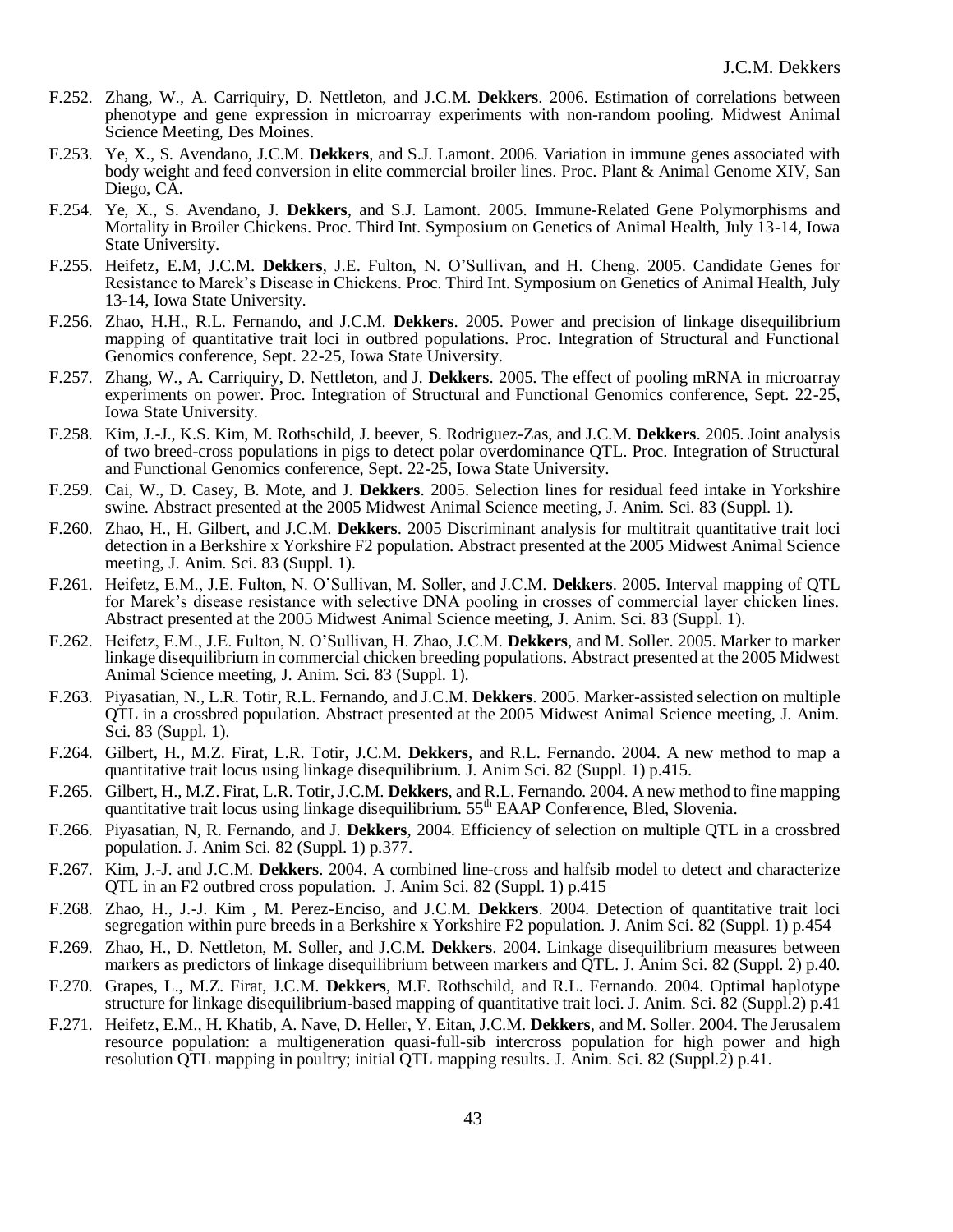- F.272. Firat, M.Z., F.V.C. Pita, H. Gilbert, L.R. Totir, R.L. Fernando, and J.C.M. **Dekkers**. 2004. A strategy to improve the computational efficiency of mapping quantitative trait loci by the identity by descent method. J. Anim. Sci. 82 (Suppl.2) p.41
- F.273. J.-J. Kim, J.-J., H.-H. Zhao, H. Thomsen, M.F. Rothschild, and J.C.M. **Dekkers**. 2004. Detection of QTL for meat quality in an F2 cross in swine using combined line-cross and half-sib analysis. J. Anim. Sci. 82 (Suppl.2) p.42
- F.274. Kim, J.-J., H. Thomsen, K.-S. Kim, M.F. Rothschild, and J.C.M. **Dekkers**. 2004. A linear regression model to detect QTL with polar overdominance inheritance in a cross of outbred breeds. J. Anim. Sci. 82 (Suppl.2) p.42
- F.275. Gilbert, H., M.Z. Firat, L.R. Totir, J.C.M. **Dekkers**, and R.L. Fernando. 2004. A new method to map a quantitative trait locus using linkage disequilibrium. J. Anim Sci. 82 (Suppl. 1) p.415
- F.276. K.S. Kim, J.J. Kim, J.C.M. **Dekkers**, and M.F. Rothschild. 2004. Polar overdominance imprinting is associated with growth and fat deposition in pigs. PAG XII p240
- F.277. **Dekkers**, J.C.M. 2003. Commercial application of marker-assisted selection: strategies and lessons. J. Anim. Sci. 81 (Suppl. 1): 5
- F.278. **Dekkers**, J.C.M. 2003. Commercial application of marker-assisted selection: strategies and lessons. Eur. Assoc. Anim. Prod.
- F.279. Totir, L.R., R. L. Fernando, and J.C.M. **Dekkers**. 2003. Response to selection by marker assisted BLUP with use of approximate gametic variance covariance matrices. J. Anim. Sci. 81 (Suppl. 1)
- F.280. Spike, P.L., R.R. Benson, R.L. Fernando, J.C.M. **Dekkers**, P.J. Berger, and B.R. Skaar. 2003. A simulation program using .nite loci with infinite possibilities, FLIP. J. Anim. Sci. 81 (Suppl. 1): 113
- F.281. McElroy, J.P., H.H. Cheng, J. Fulton, M. Soller, E. Lipkin, J.C.M. **Dekkers**, and S.J. Lamont. 2003. Markers associated with Marek's Disease survival in commercial layers. Poultry Sci. (Suppl. 1): 22
- F.282. Wang, J., J. Fulton, and J. **Dekkers**, 2003 Mapping quantitative trait loci affecting economic traits in layers. Poultry Sci. (Suppl. 1):49.
- F.283. Crock, A.M., D.S. Casey, and J.C.M. **Dekkers**. 2003. Feeding behavior of finishing boars and gilts on electronic feeders. J. Anim. Sci. 81 (Suppl. 2):
- F.284. Wang, J., J. Fulton, and J. **Dekkers**. 2003. Accuracy of detecting quantitative trait loci by selective DNA pooling. J. Anim. Sci. 81 (Suppl. 2):
- F.285. Wang, J., K. Koehler, M. Soller, and J.C.M. **Dekkers**. 2003. Least squares interval mapping to detect QTL with selective DNA pooling. Plant and Animal Genome XI: 69.
- F.286. Kim, K.S., H. Thomsen, J. Bastiaansen, Y. Zhang, J.C.M. **Dekkers**, G.S. Plastow, and M.F. Rothschild. 2002. Investigation of candidate genes for the growth and fatness QTL on pig chromosomes 1, 7, and 13 in a Berkshire x Yorkshire family and commercial populations. Proceedings of International Society of Animal **Genetics**
- F.287. Wang, J., and J. **Dekkers**. 2002. Power of least squares interval mapping compared to single marker analyses to detect QTL with selective DNA pooling. J. Anim. Sci. 80 (Suppl. 2):40.
- F.288. Thomsen, H., M. Malek, J.C.M. **Dekkers**, and M.F. Rothschild. 2002. Extended analysis of a Berkshire x Yorkshire cross to detect QTL for growth and meat quality traits. J. Anim. Sci. 80 (Suppl. 2): 41.
- F.289. Totir, L.R., R.L. Fernando, and J.C.M. **Dekkers**. 2002. Effect of using approximate gametic variance matrices on marker assisted selection by BLUP. J. Anim. Sci. 80 (Suppl. 2):41.
- F.290. Zhao, H.H., J.C.M. **Dekkers**, and M.F. Rothschild. 2002. Tests of candidate genes in QTL mapping populations. J. Anim. Sci. 80 (Suppl. 2):41.
- F.291. Chaiwong, N., and J. **Dekkers**. 2002. Introgression of multiple QTL with limited population size in livestock. J. Anim. Sci. 80 (Suppl. 2):45.
- F.292. Casey, D.S., and J.C.M. **Dekkers**. 2002. Differences in performance between growing pigs fed using electronic versus commercial feeders. J. Anim. Sci. 80 (Suppl. 2):46.
- F.293. Zhao, H.H., J. Wang, and J.C.M. Dekkers. 2001. Comparison of selective DNA pooling with selective genotyping for QTL mapping. J. Anim. Sci. 79 (Suppl. 2):39.
- F.294. Lee, H. K., J. C. M. **Dekkers**, R. L. Fernando, and M. F. Rothschild. 2001. Evaluation of statistical models and permutation tests for detecting gametic imprinting in QTL scans. J. Anim. Sci. 79 (Suppl. 1):190.
- F.295. Lee, H. K., J. C. M. **Dekkers**, R. L. Fernando, and M. F. Rothschild. 2001. Evidence of paternally imprinted QTL around IGF2 in a Berkshire-Yorkshire cross. J. Anim. Sci. 79 (Suppl. 1):340.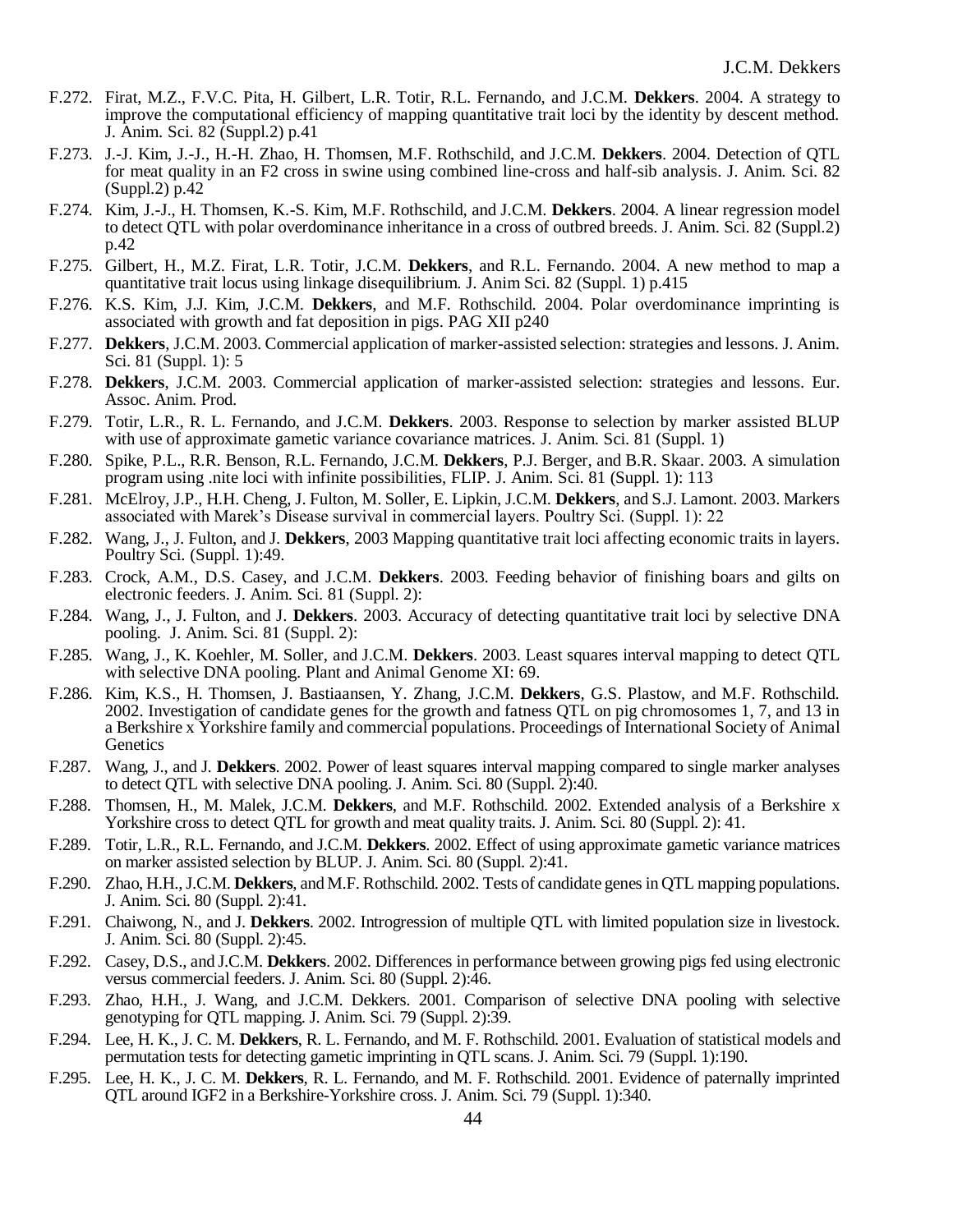- F.296. Casey, D.S. and J.C.M. **Dekkers**. 2001. Methods for editing and adjusting feed intake data from electronic swine feeders. J. Anim. Sci. 79(Suppl. 2):37.
- F.297. Casey, D.S. and J.C.M. **Dekkers**. 2001. A comparison of methods of editing and adjusting feed intake data from electronic swine feeders. J. Anim. Sci. 79 (Suppl. 1):184
- F.298. Huff-Lonergan, E., T. J. Baas, M. Malek, J. **Dekkers**, K. Prusa, and M. F. Rothschild. 2000. Correlations among selected pork quality traits in a Berkshire by Yorkshire F2 population. J. Anim. Sci. 78(Suppl. 1):160.
- F.299. **Dekkers**, J.C.M., and Chakraborty, R. 2000. Optimizing marker-assisted selection in crossbreeding programs. P. 4 in: J.A.M. Van Arendonk (Ed.), Book of abstracts of the51th Annual Meeting of the European Association for Animal Production. Wageningen Pers, Wageningen, The Netherlands.
- F.300. Wang, J., M. Soller, and J.C.M. **Dekkers**. 2000. Power of least squares interval mapping of QTL with selective DNA pooling. P. 4 in: J.A.M. Van Arendonk (Ed.), Book of abstracts of the 51th Annual Meeting of the European Association for Animal Production. Wageningen Pers, Wageningen, The Netherlands.
- F.301. Malek, M., **Dekkers**, J.C.M., Lee, H.K., Baas, T.J., Prusa, K., Huff-Lonergan, E., and Rothschild, M.F. 2000a. P. 89 in: J.A.M. Van Arendonk (Ed.), Book of abstracts of the 51<sup>th</sup> Annual Meeting of European Assoc Animal Prod. Wageningen Pers, Wageningen, The Netherlands.
- F.302. Chakraborty, R., and **Dekkers**, J.C.M. 2000. Maximizing cumulative discounted response with selection on an identified QTL. J. Anim. Sci. 78 (Suppl. 1):77.
- F.303. **Dekkers**, J.C.M., and Chakraborty, R. 2000. Optimizing marker-assisted selection in crossbreeding programs. J. Anim. Sci. 78 (Suppl. 1):63.
- F.304. Malek, M., **Dekkers**, J.C.M., Lee, H.K., Baas, T.J., Prusa, K.P., Huff-Lonergan, E., and Rothschild, M.F. 2000b. Identification of quantitative trait loci affecting meat quality in a Berkshire by Yorkshire 3 generation family. J. Anim. Sci. 78 (Suppl. 1):77.
- F.305. McElroy, J.P., H. Zhou, J.C.M. **Dekkers**, and S.J. Lamont. 2000. Accuracy of DNA pooling to estimate microsatellite allele frequency. J. Anim. Sci. 78 (Suppl. 1):77.
- F.306. Lee, H.K., **Dekkers**, J.C.M., Malek, M., Soller, M., Fernando, R.L., and Rothschild, M.F. 2000. Comparison of approaches for determining significance threshold values for QTL detection. J. Anim. Sci. 78 (Suppl. 1):78.
- F.307. Chen, P., K. Koehler, T.J. Baas, and J.C.M. **Dekkers**. 2000. Modeling the probability of purchasing pork with specific quality traits. J. Anim. Sci. 78 (Suppl. 1):158.
- F.308. Chen, P., T.J. Baas, and J.C.M. **Dekkers**. 2000. Selection for lean growth rate in a synthetic line of Yorkshire-Meishan pigs 1. Selection pressure applied and direct response. Midwest ASAS meetings: 3.
- F.309. Chen, P., T.J. Baas, and J.C.M. **Dekkers**. 2000. Selection for lean growth rate in a synthetic line of Yorkshire-Meishan pigs 2. Correlated responses in litter traits. Midwest ASAS meetings: 7.
- F.310. Wang, J., and J.C.M. **Dekkers**, 2000. A least squares model for mapping QTL based on selective DNA pooling data. Midwest ASAS meetings: 1.
- F.311. Malek, M., and J. C. M. **Dekkers**, 1999. Evaluation of optimal strategies for selection on a known major gene for a quantitative trait. Proceedings Plant Animal Genome VII (Pg. 129).
- F.312. Malek, M., and J. C. M. **Dekkers**, 1999. Evaluation of optimal strategies for selection on a known major gene for a quantitative trait. Midwest Animal Science meetings (p. 2).
- F.313. **Dekkers**, J. C. M., 1999. Optimizing strategies for marker-assisted selection (Invited presentation). Proceedings Plant Animal Genome VII (Pg. 29).
- F.314. Chen, P., J. C. M. **Dekkers**, L. L. Christian, and T. J. Baas, 1999. Economic values for meat quality traits. Midwest Animal Science meetings (p. 7).
- F.315. **Dekkers**, J. C. M., J. Wang, and R. L. Fernando, 1999. Quantitative trait locus mapping using selective DNA pooling data. P. 165 in: From Jay Lush to Genomics: Visions for Animal Breeding and Genetics (Conference Proceedings). Iowa State Univ, May 16-18.
- F.316. Liu, H. H., H. S. Stern, and J. C. M. **Dekkers**, 1999. Parameterization of random regression models to enhance Gibbs sampler convergence. P. 184 in: From Jay Lush to Genomics: Visions for Animal Breeding and Genetics. Iowa State Univ., May 16-18.
- F.317. Luo, M. F., P. J. Boettcher, L. R. Schaeffer, and J. C. M. **Dekkers**. 1999. Models for variance component estimation of categorical traits using Bayesian analysis. J. Dairy Sci. 82 Suppl. 1, 25
- F.318. Luo, M. F., P. J. Boettcher, L. R. Schaeffer, and J. C. M. **Dekkers**. 1999. Genetic parameter estimation for calving ease in first and second parities of Canadian Holsteins using Bayesian analysis. J. Dairy Sci. 82 Suppl. 1, 116.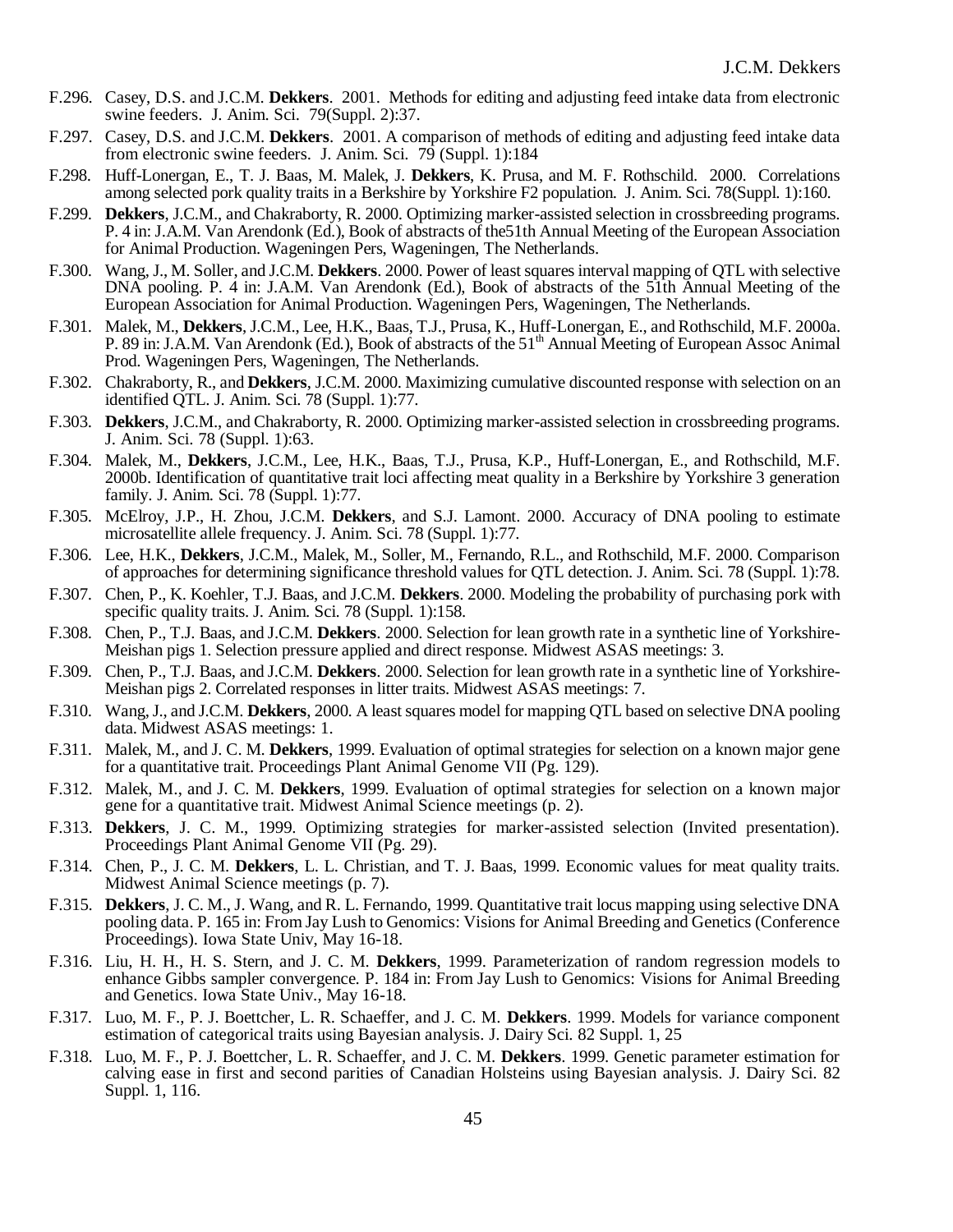- F.319. Malek, M. and J.C.M. **Dekkers**. 1999. Evaluation of optimal strategies for selection on a known major for a quantitative trait. Plant and Animal Genome VII, p.129.
- F.320. Kadarmideen, H.N., L.L.G. Janss, J.C.M. **Dekkers**, and J.A.M. van Arendonk. 1998. Quantitative trait loci mapping for disease traits in multi-family half-sib designs. J. Dairy Sci. 81, Suppl. 1: 54.
- F.321. Luo, M.F., P.J. Boettcher, J.C.M. **Dekkers**, and L.R. Schaeffer. 1998. Variance component estimation of calving ease and stillbirth of Canadian Holstein using Bayesian analysis. J. Dairy Sci. 81, Suppl. 1: 66
- F.322. Malek, M. and J.C.M. **Dekkers**. 1998. A simulation study to evaluate optimal strategies for selection on a quantitative trait using major gene information. J. Dairy Sci. 81, Suppl. 1: 72.
- F.323. Luo, M.F., P.J. Boettcher, and J.C.M. **Dekkers**. 1998. Factors influencing calving difficulty and stillbirth of Canadian Holstein. J. Dairy Sci. 81, Suppl. 1: 84
- F.324. Muir, L., P.J. Boettcher, J.C.M. **Dekkers**, L.R. Schaeffer, B.W. McBride, and D. Petitclerc. 1998. Relationships of energy balance in early lactation with health and reproductive traits in Holstein cattle. J. Dairy Sci. 81, Suppl. 1: 85
- F.325. Plaizier, J.C.B., G.J. King, J.C.M **Dekkers**, and K. Lissemore. 1997. Comparison of Rebreeding Policies for Ontario dairy herds. J. Dairy Sci. 80, Suppl. 1:149.
- F.326. Wagter, L.C., B.A. Mallard, J.C.M. **Dekkers**, K.E. Leslie, and B.N. Wilkie. 1997 Phenotypic variation of immune response profiles and disease occurrence during the peripartum period. J. Dairy Sci. 80, Suppl. 1:194
- F.327. Sharif, S., B.A. Mallard, J. Sargeant, J.C.M. **Dekkers**, K.E. Leslie, and B.N. Wilkie. 1997. Constuction of a novel vector for expressing bovine MHC (BoLA) class II genes. J. Dairy Sci. 80, Suppl. 1:194
- F.328. Sivanadian, B., M. Lohuis, and J.C.M. **Dekkers**. 1997. Expected genetic responses from Canadian selection indexes under alternative milk pricing systems. J. Dairy Sci. 80, Suppl. 1:196
- F.329. Van Dorp, T.E., S.W. Martin, J.C.M. **Dekkers**, J.P.T.M. Noordhuizen, L. Vanderwekken, R. Vanderwal, and K. Wiersma. 1997. An epidemiologic study of disease occurrence and their effects on 31 registered dairy herds in British Columbia, Canada. J. Dairy Sci. 80, Suppl. 1: 200
- F.330. Kadarmideen, H.N. and J.C.M. **Dekkers**. 1997. Regression of phenotype on marker genotype for QTL mapping in half-sib designs. J. Dairy Sci. 80, Suppl. 1: 228
- F.331. Van Dorp, T.E., J.C.M. **Dekkers**, S.W. Martin, J.P.T.M. Noordhuizen, L. Vanderwekken, R. Vanderwal, and K. Wiersma. 1997. Genetic parameters of health disorders based on data from a herd health program. J. Dairy Sci. 80, Suppl. 1: 254
- F.332. Boettcher, P.J. and J.C.M. **Dekkers**. 1997. Development of an udder health index for Canadian dairy sires. J. Dairy Sci. 80, Suppl. 1: 254
- F.333. **Dekkers**, J.C.M., G.E. VanderVoort, and E.B. Burnside. 1996. Optimum progeny group size for artificial insemination progeny testing programs. Proc.  $47<sup>th</sup>$  EAAP, Lillehammer, Norway, p.50
- F.334. Kulak, K.K., J.C.M. **Dekkers**, A.J. McAllister, and A.J. Lee. 1996.Relationships of early performance traits to lifetime profitability in Holstein cows. Proc.  $47<sup>th</sup>$  EAAP, Lillehammer, Norway, p.193
- F.335. Liu, Z.T. and J.C.M. **Dekkers**. 1996. Mapping QTL in outbred populations under the infinitesimal genetic model. Proc. 47<sup>th</sup> EAAP, Lillehammer, Norway, p.312
- F.336. Wang, Y., J.C.M. **Dekkers**, and J.P. Gibson. 1995. Least squares interval mapping of quantitative trait loci by within family analysis. Genetics Society of Canada. Guelph.
- F.337. Mallard, B.A., S. Sharif, J. Sargeant, M. Scott, J.C.M. **Dekkers**, and K. Leslie. 1995. Genetic selection for enhanced immune response and disease resistance in Canadian Holstein cattle. Proc. 3rd Int. Mastitis Seminar. Tel Aviv, Israel.
- F.338. Reents, R., J.C.M. **Dekkers**, and L.R. Schaeffer. 1995. Genetic evaluation for SCC with a multiple-lactation test-day model. J. Dairy Sci. 78: 155 (Suppl. 1).
- F.339. Jairath, L., and J.C.M. **Dekkers**. 1995. Operational model for genetic evaluation of functional herdlife of Canadian Holsteins. J. Dairy Sci. 78: 157 (Suppl. 1).
- F.340. Liu, Z. and J.C.M. **Dekkers**. 1995. Statistical tests with marker assisted complex segregation analysis under the infinitesimal genetic model. J. Dairy Sci. 78: 194 (Suppl. 1).
- F.341. Jamrozik, J., L.R. Schaeffer, and J.C.M. **Dekkers**. 1995. Genetic evaluation of dairy cattle using test day yields and a random regression model. J. Dairy Sci. 78: 249 (Suppl. 1).
- F.342. Jairath, L. and J.C.M. **Dekkers**. 1994. Genetic parameters of functional and true lactational survival, and relationships with milk production and conformation in registered Canadian Holsteins. J. Dairy Sci. 77:146 (Suppl. 1)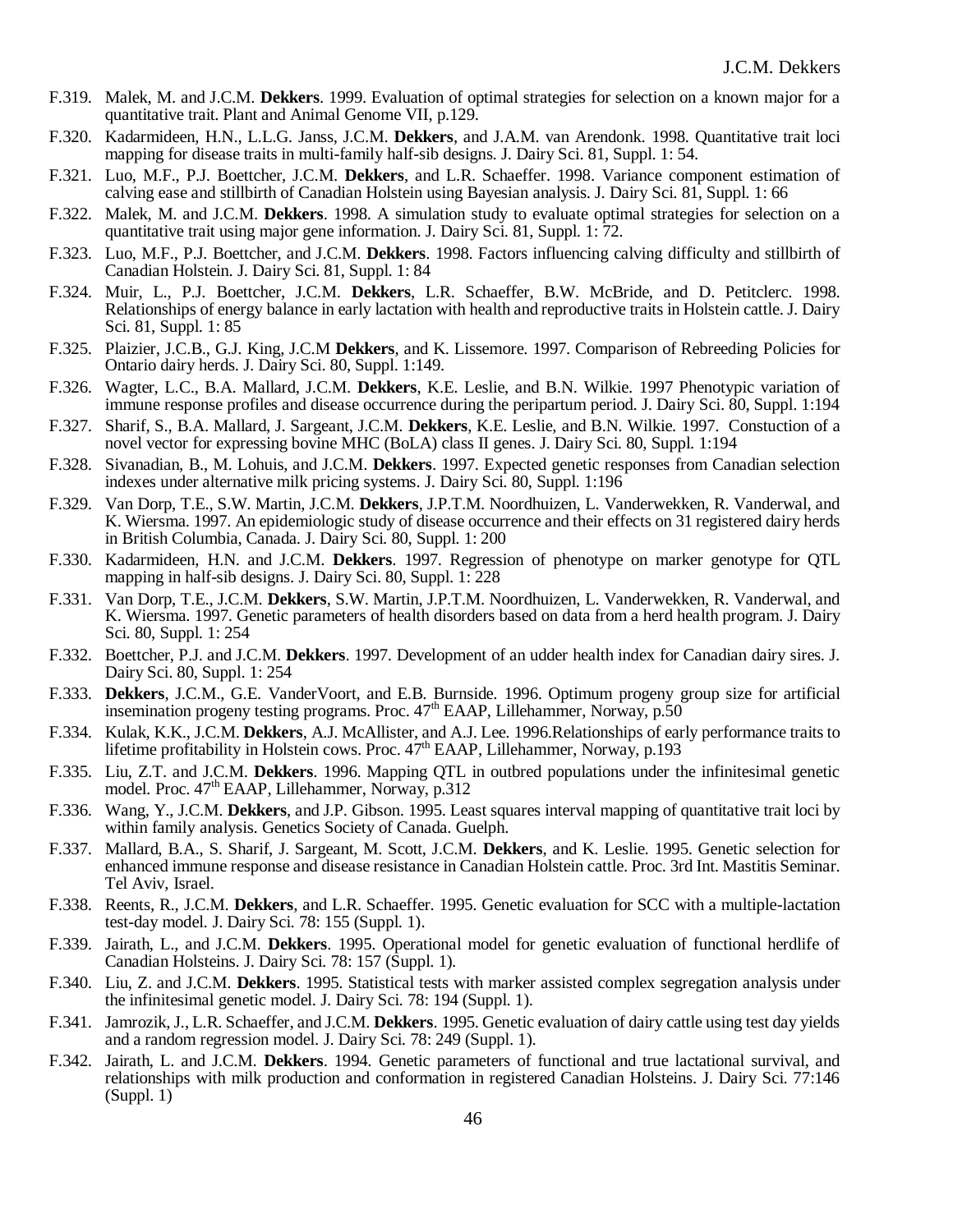- F.343. Reents, R., J.C.M. **Dekkers**, and L.R. Schaeffer. 1994. Analysis of test day somatic cell scores from dairy cows. J. Dairy Sci. 77:267 (Suppl. 1)
- F.344. Kulak, K.K., J.C.M. **Dekkers**, J.A. McAllister, A.J. Lee, W.H. Howard, and E.B. Burnside. 1994. Evaluation of dairy cow profitability measures. J. Dairy Sci. 77:369 (Suppl. 1)
- F.345. Van Erp, T., J.C.M. **Dekkers**, and Y.H. Schukken. 1994. Targets for and economic benefits of reducing bulk milk somatic cell count under Ontario's milk quality program. J. Dairy Sci. 77:380 (Suppl. 1)
- F.346. Kolstad, B.W. and J.C.M. **Dekkers**. 1994. Incorporation of mastitis and somatic cell score into breeding strategies of dairy cattle. J. Dairy Sci. 77:369 (Suppl. 1)
- F.347. Leitch, H.W., J.C.M. **Dekkers**, C. Smith and M. Quinton. 1993. Deterministic modelling of selection response and inbreeding in small nucleus dairy breeding programs. J. Dairy Sci. 76:191(Suppl.1).
- F.348. Lohuis, M.M., J.C.M. **Dekkers** and C. Smith. 1993. Genetic response from optimized dispersed hybrid MOET nucleus schemes. J. Dairy Sci. 76:193(Suppl.1).
- F.349. **Dekkers**, J.C.M. 1993. Calving ease; sire genetic evaluation and breeding strategies. J. Dairy Sci.:76(Suppl.1).
- F.350. Jairath, L. and J.C.M. **Dekkers**. 1993. Heritability estimates of true and functional first lactation survival in Canadian Holsteins using an animal model. J. Dairy Sci.:76:(Suppl.1).
- F.351. Shannon, J.J., D.L. Hodges and J.C.M. **Dekkers**. 1993. Objective measurements for the evaluation of dairy cattle conformation. J. Dairy Sci.:76(Suppl.1).
- F.352. Miglior, F., E.B. Burnside, J.C.M. **Dekkers** and B. Szkotnicki. 1993. Inbreeding levels and somatic cell counts in Ontario Holsteins. J. Dairy Sci. 76:238(Suppl.1).
- F.353. VanderVoort, G., J.C.M. **Dekkers**, E.B. Burnside and W. Howard. 1992. The effect of number of bulls sampled and progeny group size on A.I. firm returns. J. Dairy Sci. 75:153(Suppl.1).
- F.354. Lohuis, M.M., J.C.M. **Dekkers** and C. Smith. 1992. Probability of success and predicted returns of sires in progeny test programs. J. Dairy Sci. 75:153(Suppl.1).
- F.355. Zhang, W.C., J.C.M. **Dekkers**, G. Banos and E.B. Burnside. 1992. Sire evaluations for somatic cell count and relationships to other traits. J. Dairy Sci. 75:247(Suppl.1).
- F.356. Wade, K.M., J. Jamrozik, J.C.M. **Dekkers** and E.B. Burnside. 1992. Comparison of stayability parameters using a threshold and linear model. Annual Meeting, Eur. Assoc. Anim. Prod.
- F.357. **Dekkers**, J.C.M. 1992. Theoretical basis for genetic parameters of herdlife in dairy cattle. Annual Meeting, Eur. Assoc. Anim. Prod.
- F.358. **Dekkers**, J.C.M. 1991. Structure of breeding programs to capitalize on reproductive technology for genetic improvement. J. Dairy Sci. 74:197 (Suppl. 1).
- F.359. Leitch, H.W., C. Smith, J.C.M. **Dekkers**, and E.B. Burnside. 1991. Selection response in closed nucleus breeding schemes with increased reproduction rates. J. Dairy Sci. 74:157 (Suppl. 1).
- F.360. Leitch, H.W., C. Smith, J.C.M. **Dekkers**, G.J. Jeon and E.B. Burnside. 1991. Optimum dairy cattle breeding strategies with in vitro embryo production. J. Dairy Sci. 74:157 (Suppl.1).
- F.361. **Dekkers**, J.C.M. and G.E. Shook. 1989. Economic evaluation of nucleus breeding schemes for commercial artificial insemination studs. J. Dairy Sci. 72:66 (Suppl. 1).
- F.362. **Dekkers**, J.C.M. and G.E. Shook, 1987. Comparison of alternative designs for concluding a selection experiment with a repeat mating design. J. Dairy Sci. 70:127 (Suppl. 1).

### *G. Presentations at Industry Conferences*

- G.1. Dekkers J, Waide E, Hess A, Rowland B, Lunney J, Plastow G. 2016. Genetics of host response to PRRS in growing pigs. Banff Pork Seminar Proceedings.
- G.2. Dekkers, J.C.M. 2017. Using genetic selection and genomics to combat infectious disease. PRRS-NSIF International Symposium.
- G.3. Dekkers, J.C.M. 2017. Genetic improvement of resistance to PRRS. Leman Conference, Minneapolis.
- G.4. Dekkers, J.C.M. 2016. Update on the host genetics of resistance to porcine diseases. North American PRRS Symposium,
- G.5. Dekkers, J.C.M. 2015. Genetics of host resistance to PRRS and PCV2. North American PRRS Symposium, Chicago, IL.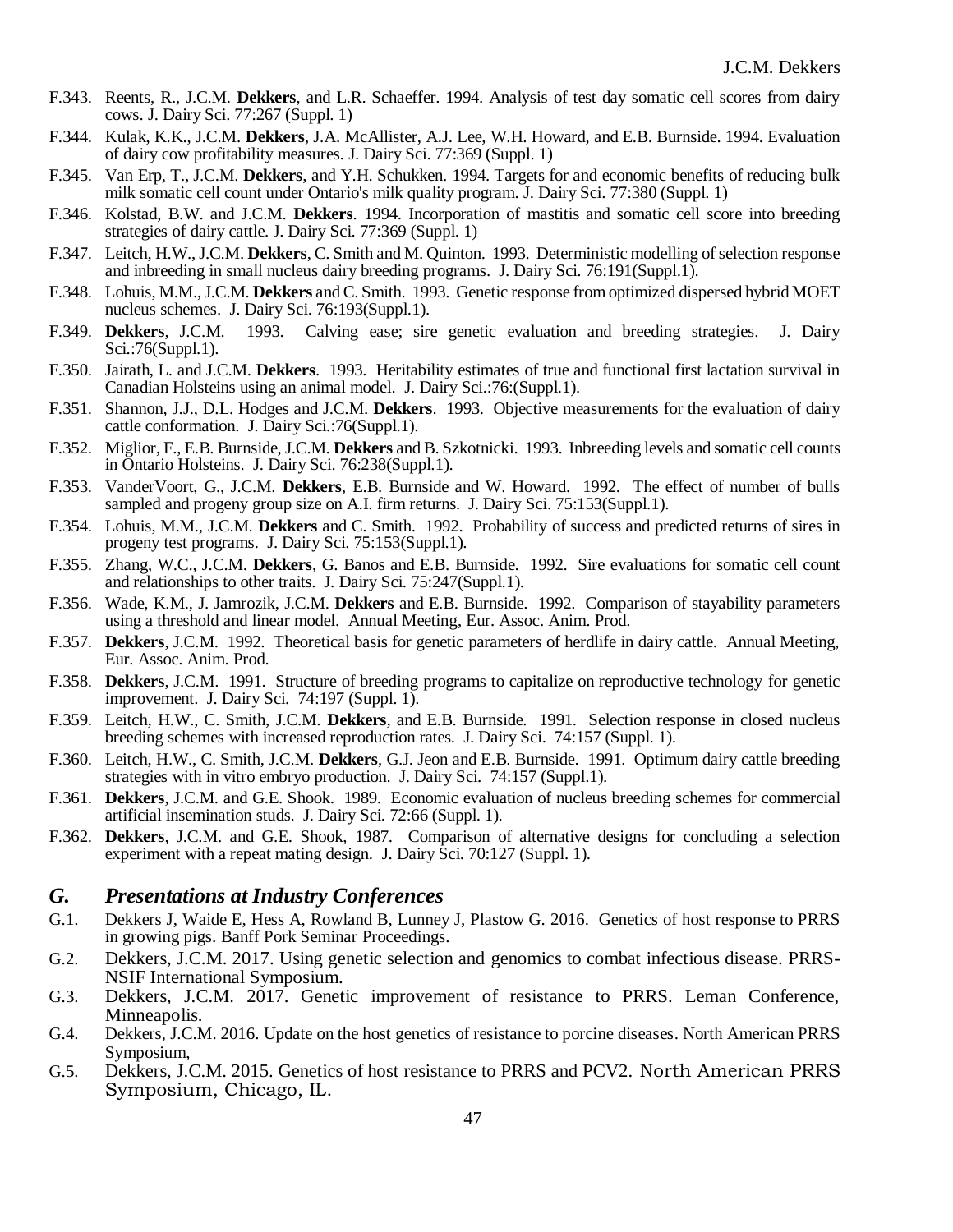- G.6. Serão, NVL, RA Kemp, BE Mote, P Willson, JCS Harding, SC Bishop, GS Plastow, JCM Dekkers. 2015. Genetic Improvement of Sow and Gilt Reproductive Performance via PRRS Immunity. Banff Pork Seminar https://www.banffpork.ca/proceedings/search/#sthash.DSVbVKdO.dpuf
- G.7. Serao, N.V.L., J.C.M. Dekkers. 2015. Genetic Improvement of Sow and Gilt Immunity. National Swine Improvement Annual Meeting. Nashville, TN.
- G.8. Dekkers, J.C.M. 2015. The genetics of selecting for feed efficiency based on RFI. International Conference on Feed Efficiency in Swine. Omaha, NE.
- G.9. Dekkers, J.C.M. 2015. The genetic basis and responses to selection for RFI in pigs: Integrated results from the RFI selection lines at Iowa State University and INRA, France. International Conference on Feed Efficiency in Swine. Omaha, NE.
- G.10. Dekkers, J.C.M. 2015. The genomics of RFI in pigs: Integrated results from the RFI selection lines at Iowa State University and INRA, France. International Conference on Feed Efficiency in Swine. Omaha, NE.
- G.11. Dekkers, J.C.M. 2014. The genetic basis of host response to PRRS in pigs. Leman Pre-conference reproduction conference, Minneapolis, MN.
- G.12. Dekkers, J.C.M. 2014. The genetic basis of host response to PRRS in pigs. Iowa Veterinary Medical Association's Winter Conference, Ames, IA
- G.13. Dekkers, J.C.M. 2013. Discovery and use of SCID pigs. Iowa Branch AALAS fall meeting, Oct  $6<sup>th</sup>$ , Cedar Falls, IA.
- G.14. Mote, B.; Willson, P.; Charagu, P.; Dion, N.; Godbout, D.; Kemp, R. A.; Mathur, P.; Riek, T.; Riese, P.; Sullivan, B.; Plastow, G. S.; Bishop, S. C.; Dekkers, J. C. M. 2013. Enhancing sow health through genomic selection. Banff Pork Seminar Proceedings, Banff, Alberta, Canada, 15-17 January 2013
- G.15. Dekkers, J.C.M. 2013. What do SCID, RFI, and PRRS have in common? Poultry Breeders Roundtable. May, 2013, St. Louis.
- G.16. **Dekkers,** J.C.M. 2012. Advancements in Genetic Resistance to PRRS. Iowa State University Swine Disease Conference, Ames, IA.
- G.17. **Dekkers,** J.C.M. 2012. Genomic Advances to Combat PRRS. Western Canadian Association of Swine Veterinarians, Saskatoon, Saskatchewan, Canada.
- G.18. **Dekkers,** J.C.M. 2012. Implications of Genomics for Pig Health. Canadian Swine Health Board Forum, Winnipeg, Manitoba, Canada.
- G.19. **Dekkers,** J.C.M. 2012. Implications of Genomics for Genetic Improvement Programs Genetic. Banff Pork Seminar. Bannf, Alberta, Canada.
- G.20. **Dekkers**, J.C.M. 2012. Genetic Improvement of Feed Efficiency in Pigs. Beef Improvement Federation Workshop, Houston, TX.
- G.21. **Dekkers,** J.C.M. 2011. Genetic and Biological basis of Residual Feed Intake. International conference on feed efficiency in swine. Omaha, NE.
- G.22. **Dekkers,** J.C.M. 2011. Genetic and Biological basis for differences in Feed Efficiency between lines selected for Residual Feed Intake. Leman Swine Conference, St. Paul, MN.
- G.23. **Dekkers**, J.C.M., 2010. Current Utilization of Genomics Information in Dairy, Pigs and Poultry. NCBEC symposium, Kansas City.
- G.24. **Dekkers**, J.C.M., 2010. Implementation of Genomic Selection in Pig Breeding Programs. National Swine Improvement Federation annual meeting, Kansas City.
- G.25. **Dekkers**, J.C.M., 2010. Genomic selection. Illinois Corn Breeding School. Champagne-Urbana, ILL.
- G.26. **Dekkers**, J.C.M., 2009. Geneticists perspective on improvement of feed efficiency. National Swine Improvement Federation, Nashville, TN.
- G.27. **Dekkers**, J.C.M. 2009. Genomic selection for commercial crossbred performance. European Poultry Genetics Symposium, Poznan, Poland
- G.28. **Dekkers**, J.C.M., and D. Garrick 2009. On the eve of a revolution in animal breeding and genetics. HyLine Technical School, Dallas Center, IA
- G.29. **Dekkers**, J.C.M., 2008. Genetic and biological aspects of residual feed intake. National Swine Improvement Federation, Nashville, TN.
- G.30. **Dekkers**, J.C.M. 2007. Methods and Strategies to Map the QTL Landscape. National Poultry Breeders Roundtable. St. Louis, MO.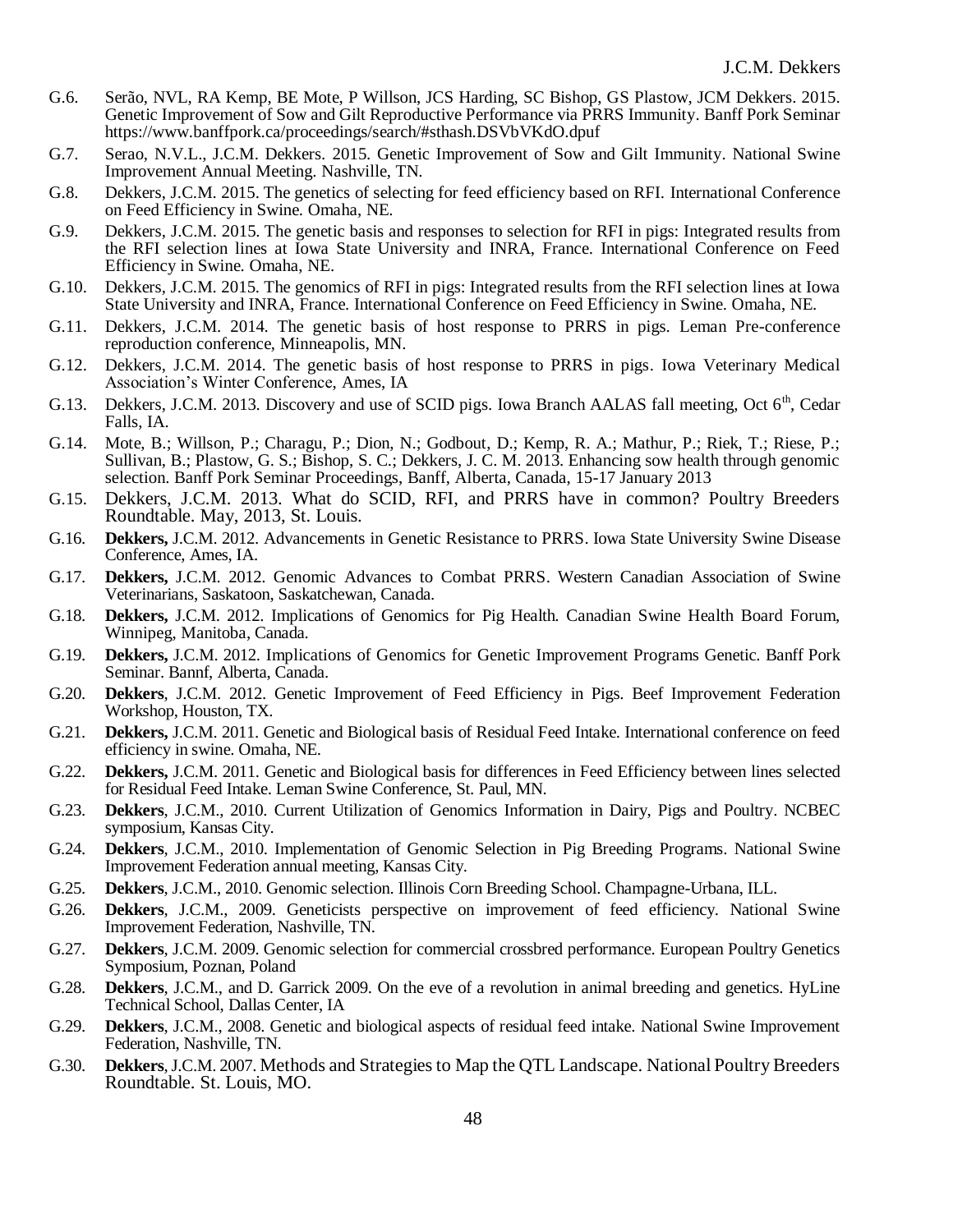- G.31. **Dekkers**, J.C.M., and M.F. Rothschild. 2007. New tools to make genetic improvement. London Swine Conference, London, ON, Canada.
- G.32. Cai, W., D. Casey, and J.C.M. **Dekkers**. 2006. Selection lines for residual feed intake in Yorkshire pigs. National Swine Improvement Federation, Nashville, TN.
- G.33. Cai, W., D. Casey, and J.C.M. **Dekkers**. 2006. Selection lines for residual feed intake in Yorkshire pigs. Beef Improvement Federation, Kansas City.
- G.34. **Dekkers**, J.C.M. 2005. Integration of Molecular Genetic Technology with Quantitative Genetic Technology for Maximizing the Speed of Genetic Improvement. Ensminger School, Guangzhou, China.
- G.35. **Dekkers**, J.C.M., 2004. Use of Marker Assisted Selection in Industry Breeding Programs. Molecular Genetics Working Group, Canadian Center for Swine Improvement, March 4, 2004, Ottawa, Canada.
- G.36. **Dekkers**, J.C.M., 2004. Training Course on QTL Mapping and Marker Assisted Selection, Molecular Genetics Working Group, Canadian Center for Swine Improvement, March 4, 5 2004, Ottawa, Canada.
- G.37. **Dekkers**, J.C.M., 2003. Marker- and gene-assisted selection in livestock. Beef Improvement Federation Annual Meeting. Dec. 6, Kansas City.
- G.38. **Dekkers**, J.C.M. 2003. Principles of QTL Mapping. USDA-IFAFS molecular genetics industry workshop and National Swine Improvement Federation Annual Meeting, Dec, 5,6, Des Moines.
- G.39. **Dekkers**, J.C.M., J.J. Kim, M. Malek, H. Thomsen, H.K. Lee, H.H. Zhao, and M. Rothschild. 2003. A genome scan to detect QTL affecting growth, composition, and meat quality trait in a Berkshire x Yorkshire cross. USDA-IFAFS molecular genetics industry workshop and National Swine Improvement Federation Annual Meeting, Dec, 5,6, Des Moines.
- G.40. **Dekkers**, J.C.M., J.J. Kim, J., S. Rodriguez-Zas, J. Beever, and M. Rothschild. 2003. Joint analysis of the Berkshire x Yorkshire and Berkshire x Duroc crosses for QTL detection. USDA-IFAFS molecular genetics industry workshop and National Swine Improvement Federation Annual Meeting, Dec, 5,6, Des Moines.
- G.41. **Dekkers**, J.C.M., H. Thomsen, H.K. Lee, M. Malek, and M. Rothschild. 2003. Detection of imprinted QTL in the Berkshire x Yorkshire cross. USDA-IFAFS molecular genetics industry workshop and National Swine Improvement Federation Annual Meeting, Dec, 5,6, Des Moines.
- G.42. **Dekkers**, J.C.M., 2003. Marker-assisted Selection. USDA-IFAFS molecular genetics industry workshop and National Swine Improvement Federation Annual Meeting, Dec, 5,6, Des Moines.
- G.43. Reecy, J., and J.C.M. **Dekkers**. 2002. Mining the beef gene map. Friday Brown Bagger Molecular to Management.
- G.44. **Dekkers**, J.C.M. 2002. Integration of QTL Information with Traditional Animal Breeding Programs. National Poultry Breeders Roundtable. May 2-3. St. Louis, Mo.
- G.45. **Dekkers**, J.C.M. 2000. Selection and Biotechnology: the best of both worlds. Proceedings Canadian Centre for Swine Improvement workshop. Canmore, AB, Canada
- G.46. **Dekkers**, J.C.M. 1999. New technologies in animal breeding. National Swine Improvement Federation, Des Moines, November 16-17.
- G.47. **Dekkers**, J.C.M. 1998. National dairy genetics workshop conference summary and wrap-up. Orlando FL, March 29-31.
- G.48. **Dekkers**, J.C.M. 1998. Optimizing Strategies for Selection on Major Genes. National Poultry Breeders Roundtable. St. Louis, May
- G.49. **Dekkers**, J.C.M., and P.J. Boettcher. 1997. Genetic improvement of feed efficiency. Canadian Dairy Cattle Breeding workshop. Montreal
- G.50. **Dekkers**, J.C.M.1997. Genetic improvement of health. Canadian Dairy Cattle Breeding workshop. Montreal
- G.51. **Dekkers**, J.C.M., L.K. Jairath, Z. Liu, R. Reents, and L.R. Schaeffer. Genetic evaluations for somatic cell count and herd life and their incorporation into the LPI. Canadian Dairy Cattle Breeding Workshop '95. Guelph, March, 1995.
- G.52. **Dekkers**, J.C.M. Breeding for lifetime profitability of dairy cows. Dairy Farmers of Ontario University of Guelph Seminars. Guelph, June, 1995.
- G.53. **Dekkers**, J.C.M. Canada's Lifetime Profit Index. Presentation to German Herdbook representatives. Guelph, July 26, 1994.
- G.54. **Dekkers**, J.C.M. The Lifetime Profit Index: possible revisions. Cattle Breeding Research Committee Workshop. Guelph, April 7, 1994.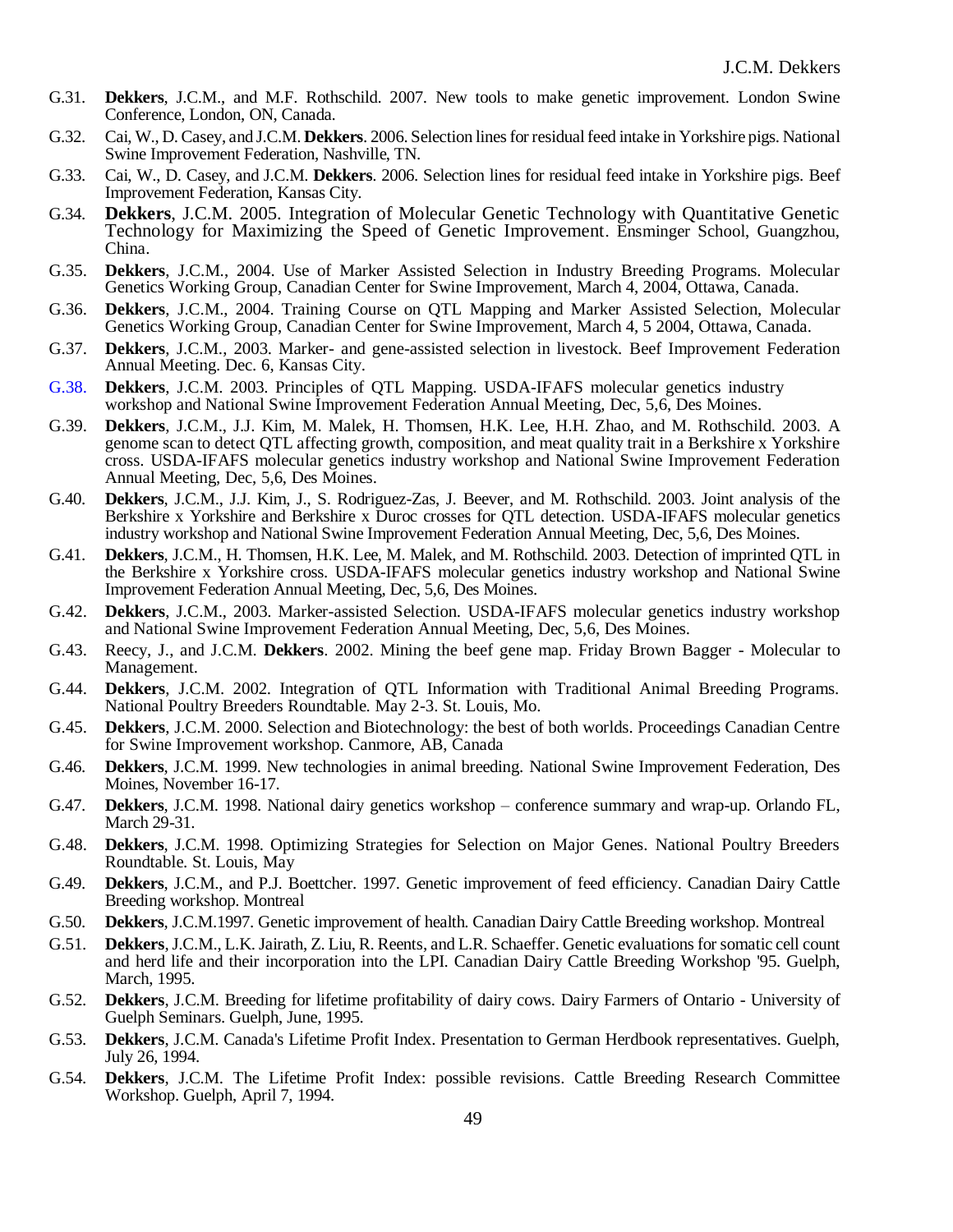- G.55. **Dekkers**, J.C.M. Breeding for dairy cow profitability: the Canadian experience. British Cattle Breeders Club. Cambridge, UK, January 12, 1994
- G.56. **Dekkers**, J.C.M. Pedigree indexing in Canada. Pedigree indexing workshop, Ottawa, May, 1993.
- G.57. **Dekkers**, J.C.M. Breeding for cow profitability. Dufferin Dairy Day, January 7, 1993.
- G.58. **Dekkers**, J.C.M. Breeding for cow profitability: fine tuning genetic evaluation programs. B.C. Workshops. December 1992.
- G.59. **Dekkers**, J.C.M. Utilizing new technology in animal breeding. Semex U.K. International Dairy Conference. Prestwick, U.K., January 13, 1992.
- G.60. **Dekkers**, J.C.M. Use of population data in animal breeding. Department of Population Medicine, O.V.C., April 10, 1992.
- G.61. **Dekkers**, J.C.M. Lifetime profitability and sire selection. Canadian Association of Animal Breeders, Annual Convention, Niagara-on-the-Lake, Ontario, September 5, 1991.
- G.62. **Dekkers**, J.C.M. Herdlife: economic importance and relationship to culling for production. O.M.M.B. University of Guelph Workshop, Guelph, May 16, 1991.
- G.63. **Dekkers**, J.C.M. Sire selection strategies for optimum genetic improvement. Milk 2000--Meeting the Challenge. NAGDAI Workshop. Ottawa, May 6, 1991.
- G.64. **Dekkers**, J.C.M. Future breeding strategies for optimum genetic improvement. Western Ontario Winter Workshops. March 1991. (5 presentations).
- G.65. **Dekkers**, J.C.M. Genetic mating programs opportunities/possibilities/challenges. Genetic Mating Workshop. Hull, Quebec, May 29, 1990.
- G.66. **Dekkers**, J.C.M. Returns from genetic improvement. CAAB Sire Analyst Conference. Calgary, Alberta, April 19, 1990.
- G.67. **Dekkers**, J.C.M. MOET What is it and does it compete with a traditional AI program. CAAB Sire Analyst Conference. Pewaukee, Wisconsin, May 12, 1989.

### **H***. Papers or Abstracts in Industry Conference Proceedings*

- H.1. Trible, B.R., Popescu, L.N., **Dekkers**, J., Lunney, J., Rowland, RRR., 2013. Broadly neutralizing antibodies to porcine reproductive and respiratory syndrome virus. September 14-16. Allen D. Leman Swine Conference, St. Paul, MN.
- H.2. Lunney JK, Abrams S, Choi I, Steibel JP, Arceo M, Ernst CW, Reecy J, Fritz E, **Dekkers** JCM, Boddicker N, Rothschild M, Jiang Z, Pogranichniy R, Kerrigan M, Trible B, Rowland RRR. 2013. PRRS CAP Host genetics: Characterization of host factors that contribute to PRRS disease resistance and susceptibility. Invited talk at Porcine Reproductive and Respiratory Syndrome (PRRS) Coordinated Agricultural Project (CAP) Wrap-Up Scientific Advisory Board meeting at the National Pork Board June 26, 2013.
- H.3. Abell, C. E., J. C. M. **Dekkers**, and K. J. Stalder. 2013. Understanding genome-enabled selection. Proc. A. D. Leman Swine Conference. University of Minnesota, College of Veterinary Medicine, Minneapolis, MN (p237).
- H.4. Boddicker, N. J., J. K. Lunney, R. R. R. Rowland, J. M. Reecy, N. V. L. Serão, and J. C. M. **Dekkers**. 2013. A Major Gene for Host Response to PRRSv Infection. Proc. A. D. Leman Swine Conference. University of Minnesota, College of Veterinary Medicine, Minneapolis, MN (p181).
- H.5. Dunkelberger, J. R., N. J. Boddicker, J. M. Young, R. R. R. Rowland, and J. C. M. **Dekkers**. 2013. Pigs Selected for Increased Feed Efficiency are less affected by experimental infection with the PRRSv. Proc. A. D. Leman Swine Conference. University of Minnesota, College of Veterinary Medicine, Minneapolis, MN (p186).
- H.6. Hess, A. S., B. R. Trible, Y. Wang, N. J. Boddicker, R. R. R. Rowland, J. K. Lunney, and J. C. M. **Dekkers** 2013. Factors associated with N-specific IgG response in Piglets experimentally infected with PRRSv. Proc. A. D. Leman Swine Conference. University of Minnesota, College of Veterinary Medicine, Minneapolis, MN (p183).
- H.7. Dekkers, J.C.M. 2013. What do SCID, RFI, and PRRS have in common? Poultry Breeders Roundtable. May, 2013, St. Louis.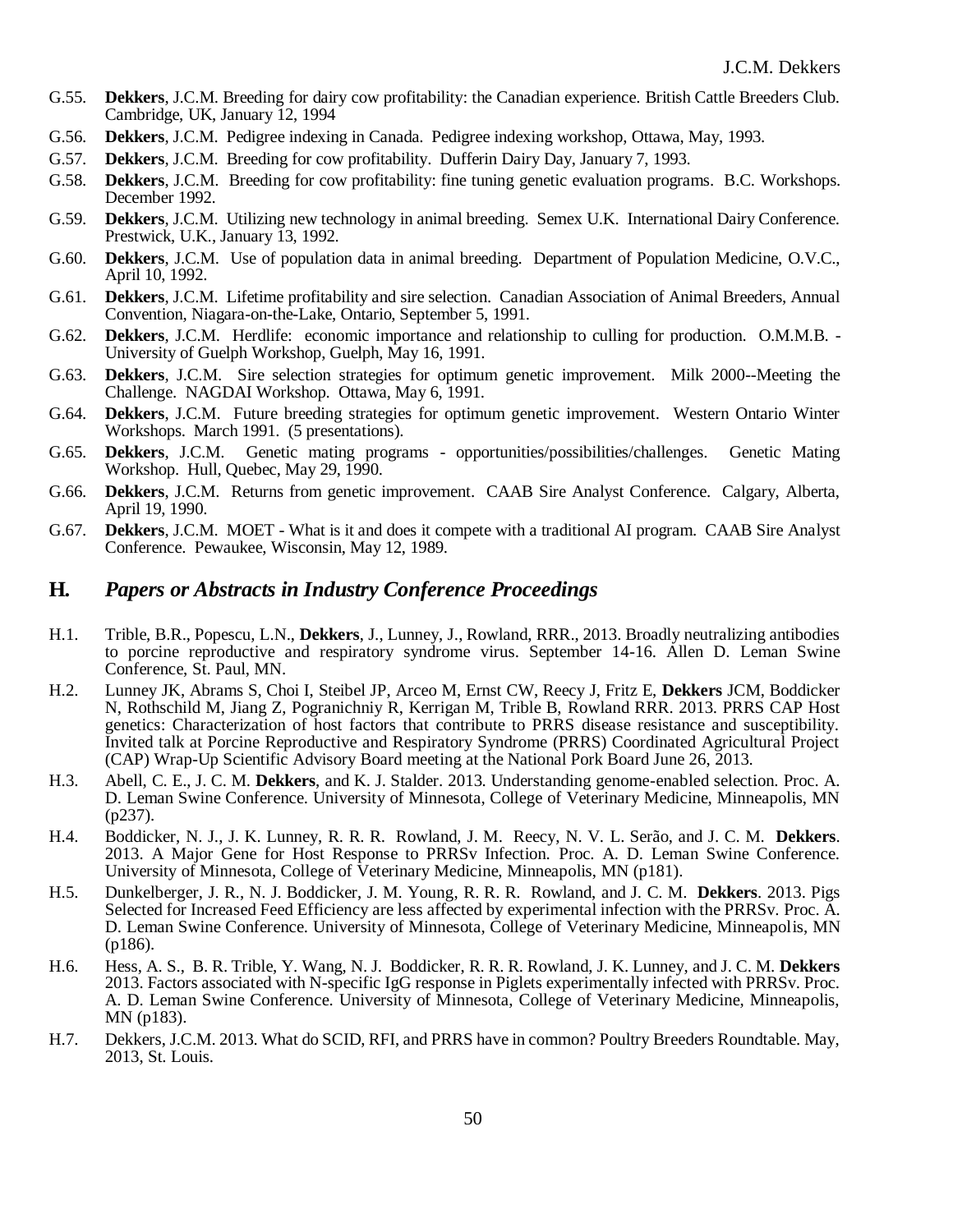- H.8. Serão, N. V. L., O. Matika, R. A. Kemp, J. Harding, S. C. Bishop, G. S. Plastow, and J. C. M. **Dekkers**. 2013. GWAS for Reproduction Traits and Antibody Response in PRRSv infected Sows. Proc. A. D. Leman Swine Conference. University of Minnesota, College of Veterinary Medicine, Minneapolis, MN (p185).
- H.9. **Dekkers**, J.C.M. 2007. Methods and Strategies to Map the QTL Landscape. National Poultry Breeders Roundtable. St. Louis, MO.
- H.10. **Dekkers**, J.C.M., and M.F. Rothschild. 2007. New tools to make genetic improvement. London Swine Conference, London, ON, Canada.<http://www.londonswineconference.ca/proceedings.htm>
- H.11. Cai, W., D. Casey, and J.C.M. **Dekkers**. 2006. Selection lines for residual feed intake in Yorkshire pigs. Proc. National Swine Improvement Federation annual meeting.
- H.12. **Dekkers, J.C.M.** 2005. Integration of Molecular Genetic Technology with Quantitative Genetic Technology for Maximizing the Speed of Genetic Improvement. Ensminger School, Guangzhou, China.
- H.13. **Dekkers**, J.C.M., 2003. Marker- and gene-assisted selection in livestock. Proc. Beef Improvement Federation Annual Meeting, 9 pp.
- H.14. **Dekkers**, J.C.M. 2003. Principles of QTL Mapping. Proc. National Swine Improvement Federation Annual Meeting, 14 pp.
- H.15. **Dekkers**, J.C.M., J.J. Kim, M. Malek, H. Thomsen, H.K. Lee, H.H. Zhao, and M. Rothschild. 2003. A genome scan to detect QTL affecting growth, composition, and meat quality trait in a Berkshire x Yorkshire cross. Proc. National Swine Improvement Federation Annual Meeting, 21 pp.
- H.16. Kim, J.-J., J. **Dekkers**, S. Rodriguez-Zas, J. Beever, and M. Rothschild. 2003. Joint analysis of the Berkshire x Yorkshire and Berkshire x Duroc crosses for QTL detection. Proc. National Swine Improvement Federation Annual Meeting, 5 pp.
- H.17. **Dekkers**, J.C.M., H. Thomsen, H.K. Lee, M. Malek, and M. Rothschild. 2003. Detection of imprinted QTL in the Berkshire x Yorkshire cross. Proc. National Swine Improvement Federation Annual Meeting, 17 pp.
- H.18. Rothschild, M.F., Daniel Ciobanu, S. Lonergan, J. **Dekkers**, and K. Stalder. 2003. Identification of Genes for Carcass Merit and Meat Quality in the Pig. Proc. National Swine Improvement Federation Annual Meeting, 5 pp.
- H.19. **Dekkers**, J.C.M., 2003. Marker-assisted Selection. Proc. National Swine Improvement Federation Annual Meeting. 28 pp.
- H.20. **Dekkers**, J.C.M. 2002. Integration of QTL Information with Traditional Animal Breeding Programs. National Poultry Breeders Roundtable. St. Louis, May, 1998 (9 pp.)
- H.21. **Dekkers**, J.C.M. 2000. Selection and Biotechnology: the best of both worlds. Proceedings Canadian Centre for Swine Improvement workshop. Canmore, AB, Canada (5 pp.)
- H.22. **Dekkers**, J.C.M. 1999. New technologies in animal breeding. Proceedings National Swine Improvement Federation, Des Moines, November 16-17 (6 pp).
- H.23. **Dekkers**, J.C.M. 1998. Optimizing Strategies for Selection on Major Genes. National Poultry Breeders Roundtable. St. Louis, May, 1998 (7 pp.)
- H.24. **Dekkers**, J.C.M., L.K. Jairath, Z. Liu, R. Reents, and L.R. Schaeffer. March 1995. Genetic evaluations for somatic cell count and herd life and their incorporation into the LPI. Pp. 195-117 in: Proc. Canadian Dairy Cattle Breeding Workshop '95.
- H.25. **Dekkers**, J.C.M. 1994. Breeding for dairy cow profitability: the Canadian experience. British Cattle Breeders Club. Cambridge, UK, January 12, 1994.
- H.26. **Dekkers**, J.C.M. 1992. Utilizing new technology in cattle breeding. Semex U.K. International Dairy Farming Conference.

#### **I.** *Technical Reports and Industry Articles*

- I.1. Predictability pays of in genomic research. Genome Alberta Livestock Blog, (Geoff Geddes), May 1, 2019 <http://genomealberta.ca/livestock/predictability-pays-off-in-genomic-research.aspx>
- I.2. Protecting Pork: Harnessing genomics to improve livestock resilience. Retaking the Field, SoaR4 <https://supportagresearch.org/our-projects/retaking-the-field/retaking-the-field-volume-4>
- I.3. Deist, M.S., Gallardo, R.A., Bunn, D.A., Kelly, T.R., Dekkers, J., Zhou, H. and Lamont, S.J., 2018. More MHC-like Class IY mRNA Detected in Relatively Resistant Fayoumis than Susceptible Leghorns. Animal Industry Report, 664(1), p.49.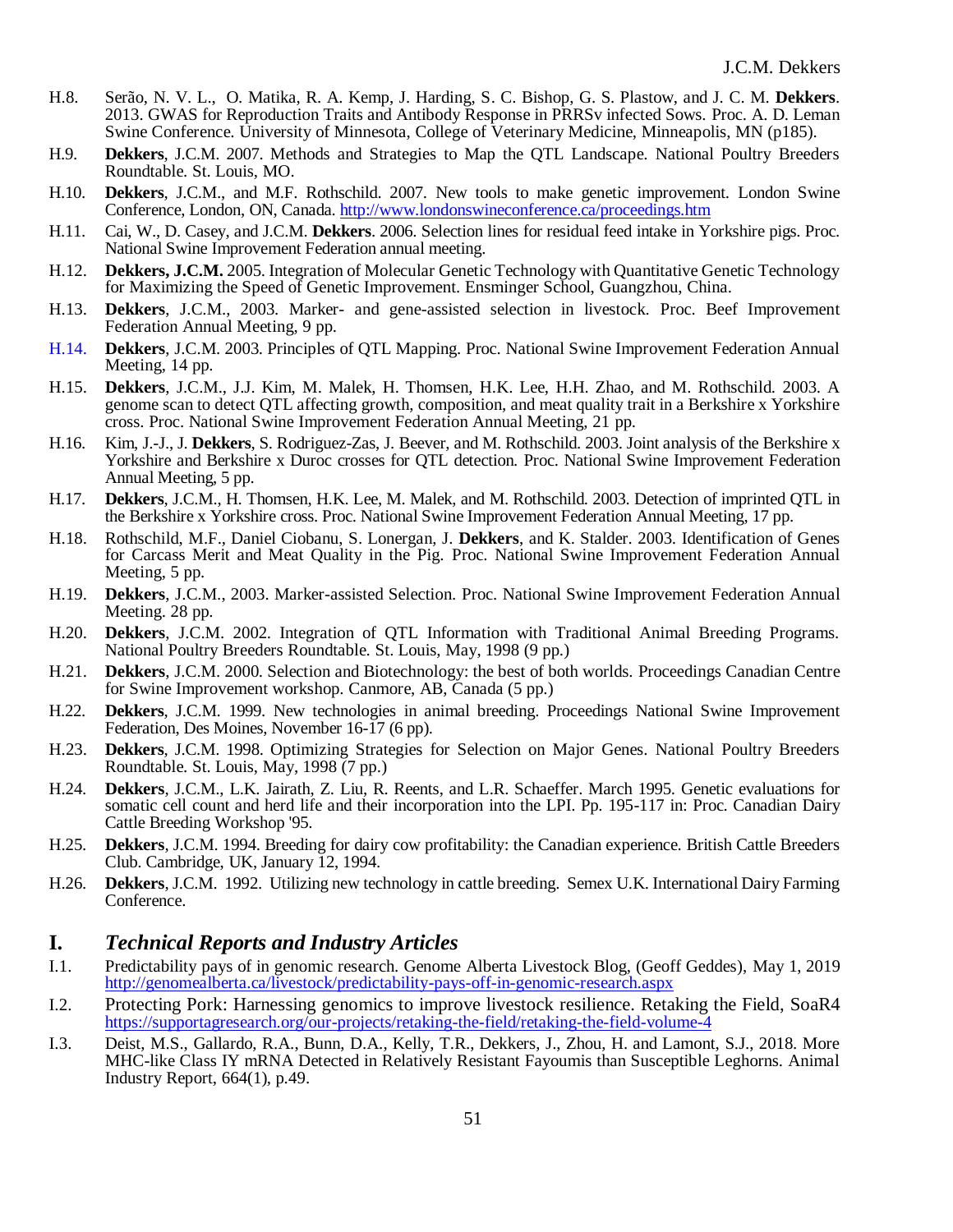- I.4. Amuzu-Aweh, E.N., Walugembe, M., Kayang, B.B. and Muhairwa, A.P., 2018. Genetic Parameters and Genomic Regions Associated with Growth Rate and Response to Newcastle Disease in Local Chicken Ecotypes in Ghana and Tanzania. *Animal Industry Report*, *664*(1), p.58.
- I.5. Azarpajouh, S., Colpoys, J., Dekkers, J., Gabler, N., Huff-Lonergan, E., Lonergan, S., Patience, J.F. and Johnson, A.K., 2017. How has selection for residual feed intake (RFI) affected nursery and finisher pig's feeding behavior and performance? Animal Science Fact Sheets, [https://lib.dr.iastate.edu/ans\\_whitepapers/9/](https://lib.dr.iastate.edu/ans_whitepapers/9/)
- I.6. Azarpajouh, S., Colpoys, J., Arkfeld, E., Gabler, N., Johnson, A., Dekkers, J., Huff-Lonergan, E., Lonergan, S., Patience, J. and Stalder, K., 2018. Behavioral Associations during a Novel Object Test and Performance of Barrows Divergently Selected for ResidualFeed Intake. *Animal Industry Report*, *664*(1), p.64.
- I.7. Azarpajouh, S., Colpoys, J., Arkfeld, E., Gabler, N., Johnson, A., Dekkers, J., Huff-Lonergan, E., Lonergan, S., Patience, J. and Stalder, K., 2018. Behavioral Associations during a Human Approach Test and Performance of Barrows Divergently Selected for ResidualFeed Intake. *Animal Industry Report*, *664*(1), p.63.
- I.8. Lim, K.S., Dong, Q., Moll, P., Vitkovska, J., Wiktorin, G., Bannister, S., Daujotyte, D., Tuggle, C.K. and Dekkers, J., 2018. A Globin Blocker to Increase Sequencing Efficiency for QuantSeq 3'mRNA-Seq in Porcine Blood. *Animal Industry Report*, *664*(1), p.73.
- I.9. Mauch, E., Servin, B., Gilbert, H. and Dekkers, J., 2018. Signatures of Selection in Two Independent Populations of Pigs Divergently Selected for Feed Efficiency. *Animal Industry Report*, *664*(1), p.72.
- I.10. Dong, Q., Lunney, J., Nguyen, Y., Tuggle, C., Rowland, B., Reecy, J. and Dekkers, J., 2018. The Effect of PRRSV Vaccination and WUR Genotype on the Gene Expression Profile in Blood of Nursery Pigs Following Co-infection with PRRSV and PCV2b. *Animal Industry Report*, *664*(1), p.70.
- I.11. Putz, A.M., Harding, J., Dyck, M.K., Fontin, F., Plastow, G.S. and Dekkers, J., 2018. Novel Resilience Phenotypes from a Natural Disease Challenge Model for Wean-to-Finish Pigs. *Animal Industry Report*, *664*(1), p.71.
- I.12. Tibbs, L.E., Ashley, C., Putz, A., Lim, K.S., Dyck, M.K., Fontin, F., Plastow, G.S., Dekkers, J. and Harding, J., 2018. Selection for Increased Natural Antibody Levels to Improve Disease Resilience in Pigs. *Animal Industry Report*, *664*(1), p.69.
- I.13. Rauw, W., Mayorga Lozano, J., Lei, S., Patience, J., Gabler, N., Lonergan, S., Dekkers, J. and Baumgard, L., 2017. Effects of Diet and Genetics on Production Traits in Response to Repeated Exposure to Heat Stress in Pigs. Animal Industry Report, 663(1), p.67.
- I.14. Rowland, K., Zhou, H., Gallardo, R., Kelly, T., Dekkers, J., & Lamont, S. J. (2017). Commercial Layer-type Chickens and Newcastle Disease Virus Infection: Toward Genetic Selection of More Resilient Chickens. Animal Industry Report, 663(1), 50.
- I.15. Gomez-Raya, L., Dunkelberger, J., Lunney, J., Rowland, R.R.R. and Dekkers, J., 2017. Evaluation of Serum Viremia of Pigs with Alternate Genotypes for a Major Gene after Natural PRRSV Infection on a Commercial Farm. Animal Industry Report, 663(1), p.68.
- I.16. Drobik-Czwarno, W., Fulton, J., Arango, J., Settar, P., Wolc, A. and Dekkers, J., 2017. Genetic Basis of Resistance to Avian Influenza. Animal Industry Report, 663(1), p.43.
- I.17. Dunkelberger, J., Mathur, P.K., Lopes, M.S., Knol, E.F. and Dekkers, J., 2017. Pigs Can Be Selected forIncreased Natural Resistance to PRRS Without Affecting Overall Economic Value in the Absence of PRRS. Animal Industry Report, 663(1), p.65. [http://lib.dr.iastate.edu/ans\\_air/vol663/iss1/65/](http://lib.dr.iastate.edu/ans_air/vol663/iss1/65/)
- I.18. Wolc, A., Arango, J., Settar, P., O'Sullivan, N.P. and Dekkers, J., 2017. Egg Shell Quality Assessment–Do We Need Multiple Records?. Animal Industry Report, 663(1), p.44.
- I.19. Amuzu-Aweh, E.N., Kayang, B.B., Muhairwa, A.P., Zhou, H., Gallardo, R., Kelly, T., Lamont, S.J. and Dekkers, J., 2017. Estimating Genetic Parameters for Growth and Response to Infection with La Sota lentogenic Newcastle Disease Virus Strain in Local Chicken Breeds in Ghana and Tanzania. Animal Industry Report, 663(1), p.53.
- I.20. Dong, Q., Lunney, J., Fritz-Waters, E., Nguyen, Y., Rowland, B., Hess, A., Reecy, J. and Dekkers, J., 2017. The Effect of PRRS Viral Level and Isolate on Tonsil Gene Expression. Animal Industry Report, 663(1), p.66. [http://lib.dr.iastate.edu/ans\\_air/vol663/iss1/66/](http://lib.dr.iastate.edu/ans_air/vol663/iss1/66/)
- I.21. Mauch, E., Serão, N., Young, J., Patience, J., Gabler, N. and Dekkers, J., 2017. Diet by Genotype Interaction in Yorkshire Pigs Divergently Selected for Feed Efficiency. Animal Industry Report, 663(1), p.57.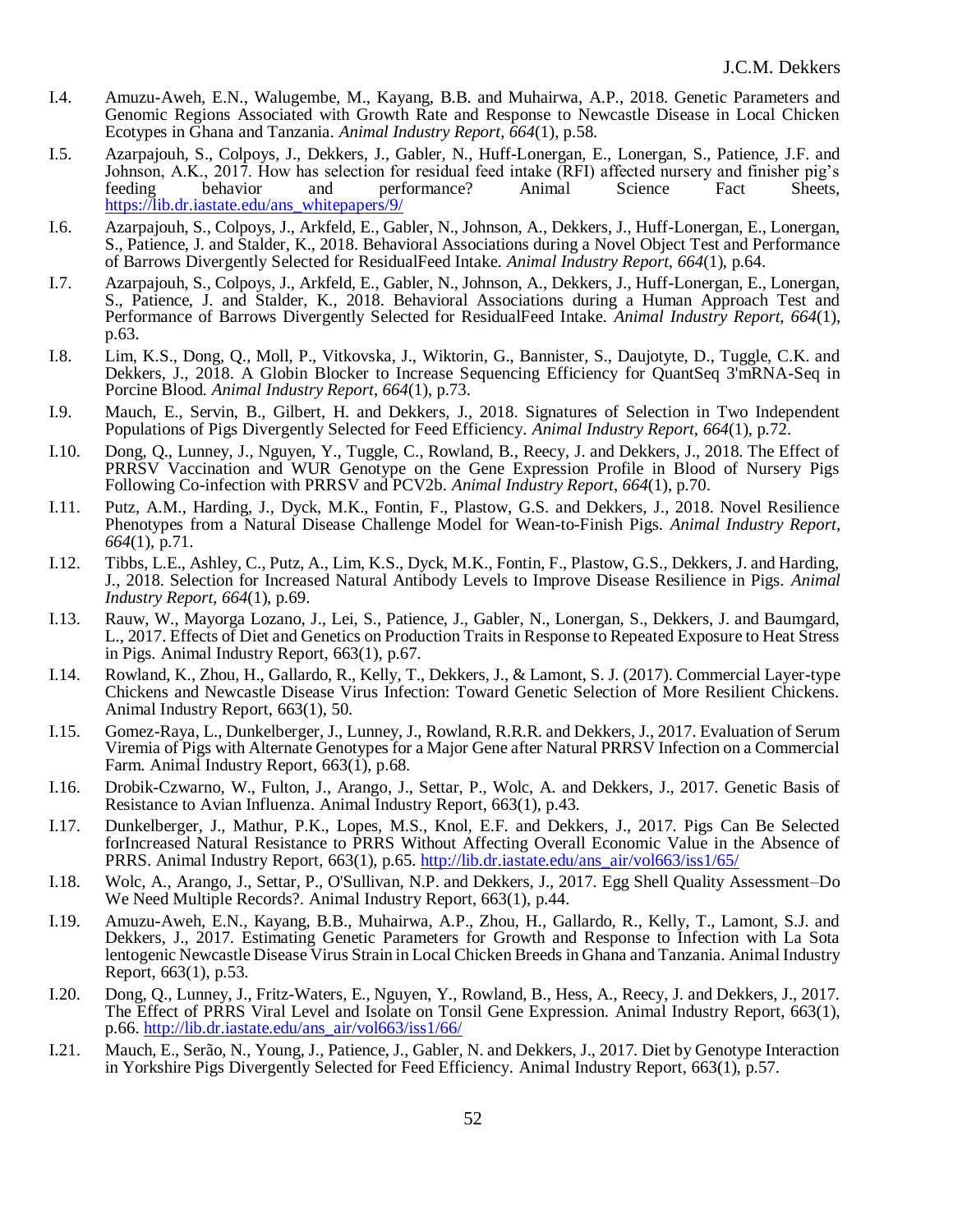- I.22. Stock, J.D., Calderón Díaz, J.A., Mumm, J.M., Azarpajouh, S., Johnson, A.K., Dekkers, J. and Stalder, K.J., 2017. Changes in Feet and Leg Joint Angles in Gilts Divergently Selected for Residual Feed Intake during their First Gestation. Animal Industry Report, 663(1), p.74.
- I.23. Herrmann, M.S., Gallardo, R.A., Bunn, D.A., Kelly, T.R. and Dekkers, J., 2017. Does Gener Impact the Immune Response of Chicks?. Animal Industry Report, 663(1), p.48.
- I.24. Putz, A.M., Schwab, C.R., Sewell, A.D., Serao, N., Holtkamp, D. and Zimmerman, J., 2017. The Effect of PRRS Virus Outbreak on Genetic Parameters of Reproductive Performance in Pigs. Animal Industry Report, 663(1), p.70. [http://lib.dr.iastate.edu/cgi/viewcontent.cgi?article=2310&context=ans\\_air](http://lib.dr.iastate.edu/cgi/viewcontent.cgi?article=2310&context=ans_air)
- I.25. Azarpajouh, S., J. Colpoys, J. Dekkers, N. Gabler, J. Patience, A. Johnson. Blueprint: Selection for feed efficiency helps pigs adapt to stressors. National Hog Farmer, April, 2016.
- I.26. Azarpajouh, S., J. Colpoys, J. Dekkers, N. Gabler, J. Patience, A. Johnson. Feed efficient pigs deal better with stress. Pig Progress, September, 2016.
- I.27. Azarpajouh, S., J. Colpoys, J. Dekkers, N. Gabler, J. Patience, A. Johnson. How has selection for residual feed intake (RFI) affected the grow-finish pig's ability to cope with stress? 2016. Pork Information Gateway Factsheet.
- I.28. Thekkoot, D., G. Plasow, R. Kemp, N. Boddicker, J. Dekkers, M. Rothschild. Blueprint: Improving sow lactation performance. National Hog Farmer. April, 2016.
- I.29. Dekkers, J. Blueprint: Breeding for resistance to infectious disease. National Hog Farmer, April, 2016.
- I.30. Jian Zeng, Dorian J. Garrick, Jack C. Dekkers, and Rohan L. Fernando. 2016. A Nested Mixture Model for [Genomic Prediction Using Whole-Genome SNP Genotypes.](http://lib.dr.iastate.edu/ans_air/vol662/iss1/21) Animal Industry Report (ASL R3060), Iowa State University
- I.31. Samaneh Azarpajouh, Jessica D. Colpoys, Nicholas K. Gabler, Anna Johnson, Jack Dekkers, Anoosh Rakhshandeh, and Caitlyn Abell. 2016. <u>Effect on Gilt Behavior and Postures when Selected for Residual</u><br>Feed Intake Selection in Response to a Lipopolysaccharide Challenge [Feed Intake Selection in Response to a Lipopolysaccharide Challenge](http://lib.dr.iastate.edu/ans_air/vol662/iss1/71) Animal Industry Report (ASL R3110), Iowa State University
- I.32. Jenelle R. Dunkelberger, Nick V. L. Serão, Maureen Kerrigan, Joan Lunney, Bob Rowland, and Jack Dekkers. 2016. Genetic Parameters and Effect of WUR Genotype on Piglet Response to Co-Infection with<br>PRRS and PCV2b, with or without Vaccination for PRRS Vaccination **Vaccination** Animal Industry Report (ASL R3113), Iowa State University
- I.33. Emily D. Mauch, Nick V. L. Serão, Anna Wolc, Kim Bunter, and Jack Dekkers. 2016. [Juvenile IGF-I: An](http://lib.dr.iastate.edu/ans_air/vol662/iss1/78)  [Early Bio-marker for Feed Efficiency in Pigs.](http://lib.dr.iastate.edu/ans_air/vol662/iss1/78) Animal Industry Report (ASL R3117), Iowa State University.
- I.34. Dekkers, J.C.M., A.S. Hess, R.R.R. Rowland, J.K. Lunney, G.S. Plastow, L.L. Guan, P. Stothard. 2015 Research Review: Genetic marker may show PRRSV promise. National Hogfarmer.
- I.35. Wolc, A., A. Kranis, J. Arango, P. Settar, J.E. Fulton, N.P. O'Sullivan, S. Avendano, K.A. Watson, R. Preisinger, D. Habier, S.J. Lamont, R.L. Fernando, D.J. Garrick, and J.C.M. Dekkers. 2015. Genomic selection in layer and broiler breeding. Lohmann Information 49: 1.
- I.36. Haibo Liu, Yet T. Nguyen, Daniel S. Nettleton, Jack C. M. Dekkers, and Christopher K. Tuggle (ASL R3014) Differentially Expressed Genes in Blood from Young Pigs between Two Swine Lines Divergently [Selected for Feed Efficiency: Potential Biomarkers for Improving Feed Efficiency.](http://lib.dr.iastate.edu/ans_air/vol661/iss1/77) Animal Science Industry Report.
- I.37. Martine Schroyen, Juan Pedro Steibel, Igseo Choi, James E. Koltes, Christopher J. Eisley, Eric R. Fritz-Waters, James M. Reecy, Jack C. M. Dekkers, Bob R. R. Rowland, Joan K. Lunney, Catherine W. Ernst, and Christopher K. Tuggle (ASL R3015) Identifying Molecular Differences in Pigs with Extreme [Phenotypes for Weight Gain and Viral Load in Response to PRRS.](http://lib.dr.iastate.edu/ans_air/vol661/iss1/78) Animal Science Industry Report.
- I.38. Xiaochen Sun, Rohan L. Fernando, Dorian J. Garrick, and Jack C. M. Dekkers (ASL R3023) [Improved](http://lib.dr.iastate.edu/ans_air/vol661/iss1/86)  [Accuracy of Genomic Prediction for Traits with Rare QTL by Fitting Haplotypes.](http://lib.dr.iastate.edu/ans_air/vol661/iss1/86) Animal Science Industry Report.
- I.39. Andrew S. Hess, Nicholas Boddicker, Bob Rowland, Joan Lunney, Graham Plastow, and Jack C. M. Dekkers (ASL R3030) [A Comparison of the Genetic Factors Influencing Host Response to Infection with One of](http://lib.dr.iastate.edu/ans_air/vol661/iss1/93)  [Two Isolates of Porcine Reproductive and Respiratory Syndrome Virus.](http://lib.dr.iastate.edu/ans_air/vol661/iss1/93) Animal Science Industry Report.
- I.40. Dunkelberger, J. R., Serão, N. V. L., Kerrigan, M. A., Lunney, J. K., Rowland, R. R. R., and Dekkers, J. C. M. (2015) "Effect of WUR Genotype and PRRS Vaccination on Pigs Co-Infected with PRRS and PCV2b," Animal Industry Report: ASL R3031. [http://lib.dr.iastate.edu/ans\\_air/vol661/iss1/94](http://lib.dr.iastate.edu/ans_air/vol661/iss1/94)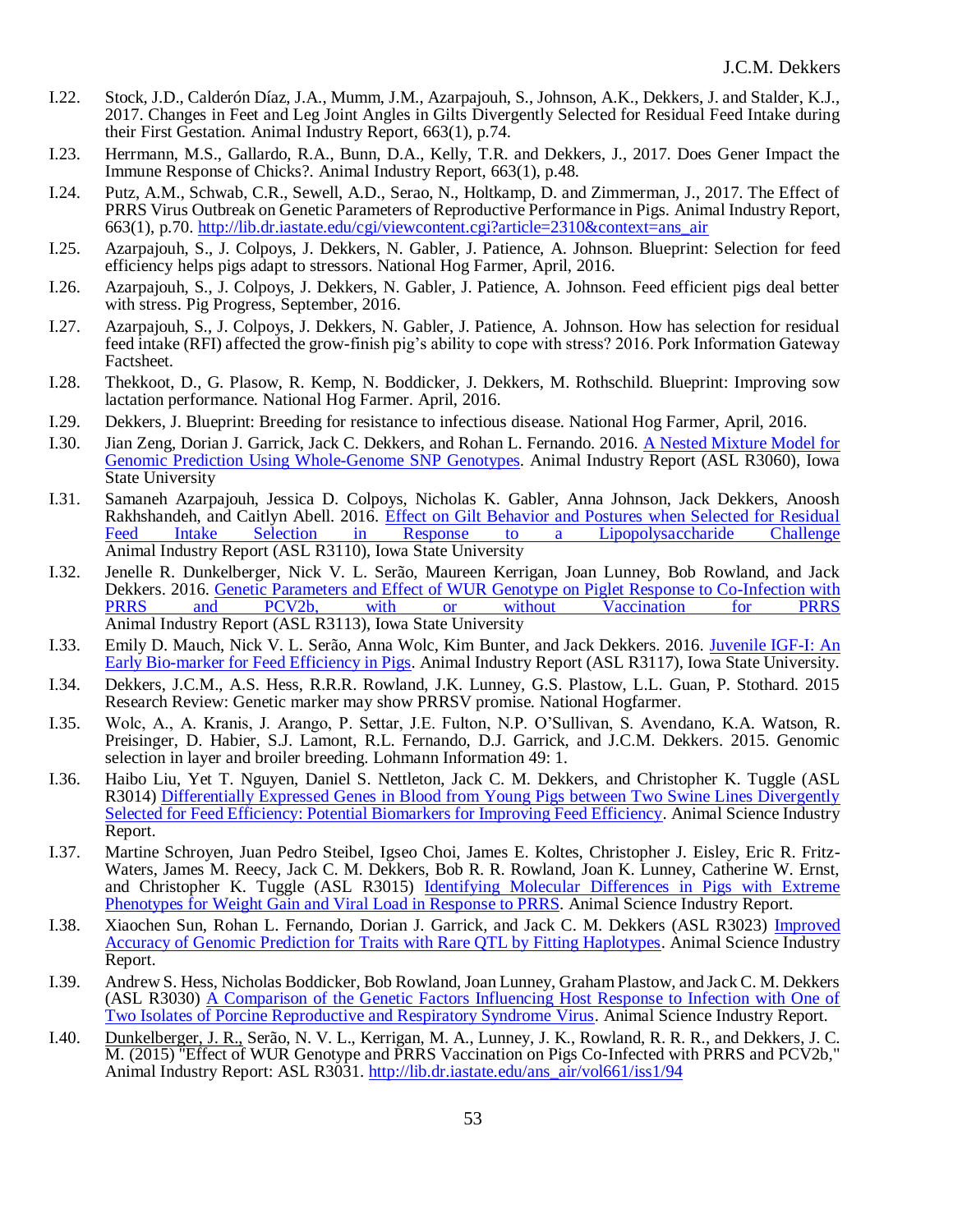- I.41. Wan-Ling Hsu, Jennifer Young, Emily D. Mauch, and Jack C. M. Dekkers (ASL R3032) [Analysis of](http://lib.dr.iastate.edu/ans_air/vol661/iss1/95) Ten [Generations of Selection for Residual Feed Intake in Yorkshire Pigs.](http://lib.dr.iastate.edu/ans_air/vol661/iss1/95) Animal Science Industry Report.
- I.42. Emily D. Mauch, Nicholas Gabler, Nick V. L. Serão, Thomas E. Weber, John F. Patience, Brian Kerr, and Jack C. M. Dekkers (ASL R3033) Effect of Low Energy, High Fiber Diets on Digestibility Traits in Pigs [Selected for Residual Feed Intake](http://lib.dr.iastate.edu/ans_air/vol661/iss1/96) . Animal Science Industry Report.
- I.43. Nick V. L. Serão, Bob Kemp, Benny Mote, Philip Willson, John Harding, Steve Bishop, Graham Plastow, and Jack C. M. Dekkers (ASL R3036) [Accuracy of Genomic Prediction for PRRS Antibody Response](http://lib.dr.iastate.edu/ans_air/vol661/iss1/99)
- I.44. Dinesh M. Thekkoot, Bob Kemp, Max F. Rothschild, Graham Plastow, and Jack C. M. Dekkers (ASL R3037) [Accuracies of Genomic Prediction of Traits Associated with Lactation and Reproduction in](http://lib.dr.iastate.edu/ans_air/vol661/iss1/100)  [Yorkshire and Landrace Sows.](http://lib.dr.iastate.edu/ans_air/vol661/iss1/100) Animal Science Industry Report.
- I.45. Wolc, A., J. Arango, P. Settar, J. E. Fulton, N. P. O'Sullivan, R. Preisinger, R. Fernando, D. J. Garrick, J. C.M. Dekkers. 2013. Genetics of Feed Efficiency in Laying Hens. Iowa State University Animal Science Industry reports. AS-Leaflet-R2894
- I.46. AS-Leaflet-R2897 Prediction Accuracy of Pedigree and Genomic Estimated Breeding Values over Generations in Layer Chickens (Authors: Ziqing Weng, Anna Wolc, Rohan Fernando, Jack Dekkers, Dorian Garrick)
- I.47. Wolc, A., J. Arango, P. Settar, J. E. Fulton, N. P. O'Sullivan, R. Preisinger, R. Fernando, D. J. Garrick, J. C.M. Dekkers. 2013. Application of Genomic Information to Longitudinal Traits. Iowa State University Animal Science Industry reports. AS-Leaflet-R2901
- I.48. Wolc A., Szwaczkowski T., Dekkers J. 2013. Nowe perspektywy genetycznego doskonalenia drobiu. (New perspectives of genetic improvement in poultry) Polskie Drobiarstwo 8:8-10
- I.49. **Dunkelberger, J. R.,** Boddicker, N. J., Young, J. M., Thekkoot, D. M., Rowland, R. R. R., and Dekkers, J. C. M. (2014) "Pigs Selected for Increased Feed Efficiency Are Less Affected by Experimental Infection with the PRRS Virus," *Animal Industry Report*: AS 660, ASL R2902.
- I.50. **[AS-Leaflet-R2905](http://www.ans.iastate.edu/report/air/2014pdf/R2905.pdf)** Diets Differing in Energy and Fiber Content Affected Adipose Tissue Quality of Carcasses from Pigs Divergently Selected for Residual Feed Intake (Authors: Emily Arkfeld, Emily Hamman, Jordy Berger, Roger Johnson, Jennifer Young, John Patience, Jack Dekkers, Nicholas Gabler, Steven Lonergan, Elisabeth Huff-Lonergan)
- I.51. **[AS-Leaflet-R2906](http://www.ans.iastate.edu/report/air/2014pdf/R2906.pdf)** Divergent Selection for Residual Feed Intake Impacts Carcass Composition of Pigs on High or Low Energy Diets (Authors: Emily Arkfeld, Emily Hamman, Jordy Berger, Roger Johnson, Jennifer Young, John Patience, Jack Dekkers, Nicholas Gabler, Steven Lonergan, Elisabeth Huff-Lonergan)
- I.52. **[AS-Leaflet-R2907](http://www.ans.iastate.edu/report/air/2014pdf/R2907.pdf)** The Impact of Divergent Selection for Residual Feed Intake on Meat Quality Traits of Loins from Pigs on High or Low Energy Diets (Authors: Emily Arkfeld, Emily Hamman, Jordy Berger, Roger Johnson, Jennifer Young, Chris Fedler, Ken Prusa, John Patience, Jack Dekkers, Nicholas Gabler, Steven Lonergan, Elisabeth Huff-Lonergan)
- I.53. **[AS-Leaflet-R2917](http://www.ans.iastate.edu/report/air/2014pdf/R2917.pdf)** Effect of Low Energy, High Fiber Diets on Pigs Selected for Residual Feed Intake (Authors: Emily Mauch, Jennifer Young, John Patience, Nicholas Gabler, Jack Dekkers)
- I.54. **[AS-Leaflet-R2918](http://www.ans.iastate.edu/report/air/2014pdf/R2918.pdf)** EIdentification of Genomic Regions Associated With Lactation Performance in Yorkshire Sows (Authors: Dinesh M. Thekkoot, Bob Kemp, Max F. Rothschild, Graham Plastow, Jack C. M. Dekkers)
- I.55. Eisley, C., E. Fritz-Waters, I. Choi, J. Koltes, N. Boddicker, J. Reecy, J. Lunney, S. Carpenter, C. Tuggle, P. Liu, J. Dekkers □□. Analysis of Gene Expression in a Region Associated with Host Response to Porcine Reproductive and Respiratory Syndrome Virus Challenge. Animal Science Industry Report, **AS-Leaflet-R2919**, Iowa State University.
- I.56. **[AS-Leaflet-R2920](http://www.ans.iastate.edu/report/air/2014pdf/R2920.pdf)** Genetic Analysis of Reproductive Traits and Antibody Response in PRRS Infected Sows (Authors: Nick Serão, Oswald Matika, Steve Bishop, Bob Kemp, John Harding, Graham Plastow, Jack Dekkers)
- I.57. **[AS-Leaflet-R2923](http://www.ans.iastate.edu/report/air/2014pdf/R2923.pdf)** Selection for Residual Feed Intake Alters the Protein Profile of the Mitochondria in Pigs (Authors: Kyle Grubbs, Nicholas Gabler, Jack Dekkers, Elisabeth Huff-Lonergan, Steven Lonergan)
- I.58. **[AS-Leaflet-R2924](http://www.ans.iastate.edu/report/air/2014pdf/R2924.pdf)** Validation of the Effects of a SNP on SSC4 Associated with Viral Load and Weight Gain in Piglets Experimentally Infected with a 2006 PRRS Virus Isolate (Authors: Andrew Hess, Nicholas Boddicker, Bob Rowland, Joan Lunney, Graham Plastow, Jack C.M. Dekkers)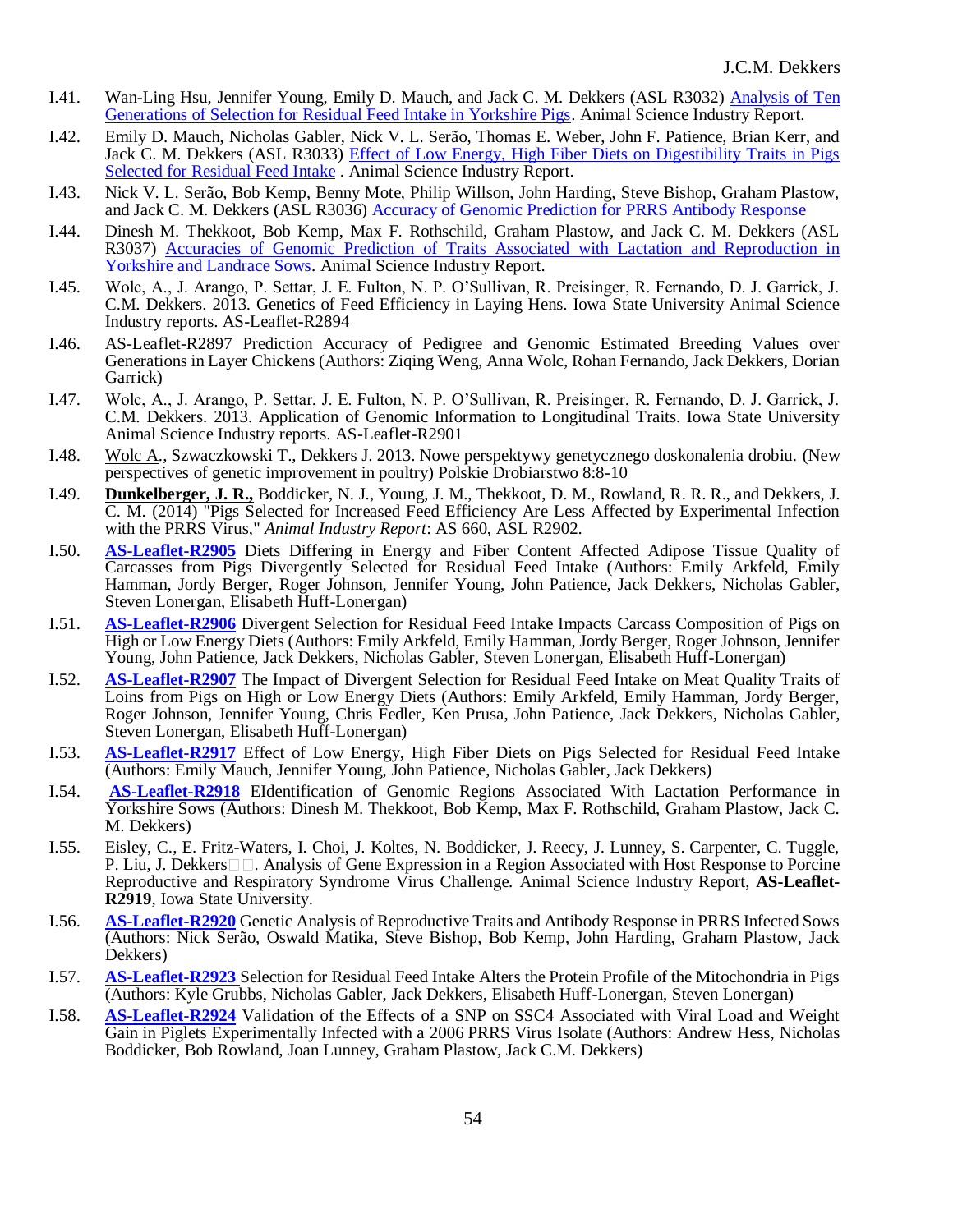- I.59. **[AS-Leaflet-R2925](http://www.ans.iastate.edu/report/air/2014pdf/R2925.pdf)** Factors Associated with N-specific IgG Response in Piglets Experimentally Infected with Porcine Reproductive and Respiratory Syndrome Virus (Authors: Andrew Hess, Benjamin Trible, Yu Wang, Nicholas Boddicker, Bob Rowland, Joan Lunney, Jack C.M. Dekkers)
- I.60. **[AS Leaflet-R2754](http://www.ans.iastate.edu/report/air/2013pdf/R2754.pdf)** Factors Associated with Neutralizing Antibody Response in Piglets Experimentally Infected with Porcine Reproductive and Respiratory Virus (Authors: Andrew Hess, Benjamin Trible, Nicholas Boddicker, Raymond Rowland, Joan Lunney, Susan Carpenter, Jack Dekkers)
- I.61. Waide, E., C. Tuggle, M. Ellinwood, J. Ross, N. Boddicker, D. Thekkoot, J. Young, E. Snella, S. Ho, R. Rowland, C. Wyatt, H. He, J. Dekkers. 2013. Discovery and Use of a Natural Mutation that Results in Severe Combined Immuno Deficiency in Pigs. Animal Science Industry Report, **[AS Leaflet-R2755](http://www.ans.iastate.edu/report/air/2013pdf/R2755.pdf)**, Iowa State University.
- I.62. **[AS Leaflet-R2767](http://www.ans.iastate.edu/report/air/2013pdf/R2767.pdf)** Composition and Quality Characteristics of Pigs Selected for Divergent RFI on High or Low Energy Diets (Authors: Emily Arkfeld, Emily Benedict, Roger Johnson, Jennifer Young, John Patience, Jack Dekkers, Nicholas Gabler, Steven Lonergan, Elisabeth Huff-Lonergan)
- I.63. **[AS-Leaflet-R2807](http://www.ans.iastate.edu/report/air/2013pdf/R2807.pdf)** Application of Genomic Selection Using an Evenly Spaced Low-density Marker Panel in Broiler Chickens (Authors: Chunkao Wang, David Habier, Anna Wolc, Dorian J. Garrick, Rohan L. Fernando, Susan J. Lamont, Jack C.M. Dekkers, Andreas Kranis; Kellie A. Watson)
- I.64. **[AS-Leaflet-R2814](http://www.ans.iastate.edu/report/air/2013pdf/R2814.pdf)** Evaluation of the Responsiveness of Swine Divergently Selected for Feed Efficiency to an Exogenous Adrenocorticotropin Hormone (ACTH) Challenge (Authors: Jessica Jenkins, Nicholas Gabler, Lloyd Anderson, Jack Dekkers, Anna Johnson, Frank Dunshea)
- I.65. **[AS-Leaflet-R2814](http://www.ans.iastate.edu/report/air/2013pdf/R2814.pdf)** Evaluation of the Responsiveness of Swine Divergently Selected for Feed Efficiency to an Exogenous Adrenocorticotropin Hormone (ACTH) Challenge (Authors: Jessica Jenkins, Nicholas Gabler, Lloyd Anderson, Jack Dekkers, Anna Johnson, Frank Dunshea)
- I.66. **[AS-Leaflet-R2816](http://www.ans.iastate.edu/report/air/2013pdf/R2816.pdf)** Genome Wide Association Studies for Residual Feed Intake Traits in Pigs (Authors: Suneel Onteru, Danielle Gorbach, Jennifer Young, Dorian Garrick, Jack Dekkers, Max Rothschild)
- I.67. **[AS-Leaflet-R2817](http://www.ans.iastate.edu/report/air/2013pdf/R2817.pdf)** Accuracy of Genomic Prediction when Accounting for Population Structure and Polygenic Effects (Authors: Napapan Piyasatian, Jack C.M. Dekkers)
- I.68. **[AS-Leaflet-R2818](http://www.ans.iastate.edu/report/air/2013pdf/R2818.pdf)** Genomic Prediction Using Linkage Disequilibrium and Co-segregation (Authors: Xiaochen Sun, Rohan Fernando, Dorian Garrick, Jack Dekkers)
- I.69. **[AS-Leaflet-R2821](http://www.ans.iastate.edu/report/air/2013pdf/R2821.pdf)** Whole Genome Association Study for Lactation Feed Efficiency in Yorkshire Sows Selected for Residual Feed Intake during Finishing (Authors: Dinesh M. Thekkoot, Jennifer Young, Zhi-Qiang Du, Suneel Onteru, Max F. Rothschild, Jack C. M. Dekkers)
- I.70. **[AS-Leaflet-R2823](http://www.ans.iastate.edu/report/air/2013pdf/R2823.pdf)** Quantitative Trait Locus on Sus scrofa Chromosome 4 Associated with Host Response to Experimental Infection with Porcine Reproductive and Respiratory Syndrome Virus (Authors: Nick Boddicker, Dorian J. Garrick, James Reecy, Bob Rowland, Joan K. Lunney, Jack C. M. Dekkers)
- I.71. **[AS-Leaflet-R2827](http://www.ans.iastate.edu/report/air/2013pdf/R2827.pdf)** Costs of Implementing Genome-enabled Selection in Swine (Authors: Caitlyn Abell, Jack Dekkers, Max Rothschild, John Mabry, Kenneth Stalder)
- I.72. Sadler L., A. Johnson, J. Young, S. Lonergan and J. Dekkers. 2011. Do Yorkshire Gilts Become Habituated to Repeated Weighing Over a Trial? Animal Industry Report. R2635.
- I.73. Sadler L., A. Johnson, J. Young, S. Lonergan, J. Dekkers and D. Nettleton. 2011. The Effect of Selection for Residual Feed Intake on Scale Activity in Yorkshire Gilts. Animal Industry Report. R2641.
- I.74. Boddicker, N., D.J. Garrick, J. M. Reecy, B. Rowland, M.F. Rothschild, J.P. Steibel, J.K. Lunney, and J.C.M. Dekkers. 2011. Genetic parameters and markers associated with viremia and growth in pigs infected with Porcine Reproductive and Respiratory Virus. Iowa State University Animal Industry Reports.
- I.75. Young, J.M., D.M. Gorbach, K.L. Bunter, M.F. Rothschild, and J.C.M. Dekkers. 2011. Genomic analysis of juvenile serum IGF-I concentration in Yorkshire pigs selected for residual feed intake. Iowa State University Animal Industry Reports: R2648.
- I.76. Gorbach, D.M., W. Cai, J. Dekkers, J. Young, and M.F. Rothschild. 2011. Understanding feed efficiency and growth in swine through genetic marker studies. Iowa State University Animal Industry Reports: R2645.
- I.77. Sadler, L. J. A. K. Johnson, S. M. Lonergan, J. C. M. Dekkers, and D. Nettleton. 2010. The effect of selection for residual feed intake on general behavioral activity in Yorkshire gilts. Animal Industry Report. R2553.
- I.78. Sadler, L. J. A. K. Johnson, S. M. Lonergan, J. C. M. Dekkers, and D. Nettleton. 2010. The effect of selection for residual feed intake on lesion scores in Yorkshire gilts. Animal Industry Report. R2552.
- I.79. Rothschild, M, K. Stalder, and J. **Dekkers**. 2010. Gene marker tools advance. National Hog Farmer Penton Media, Inc. Minneapolis, MN 55425. 55(4):32-35.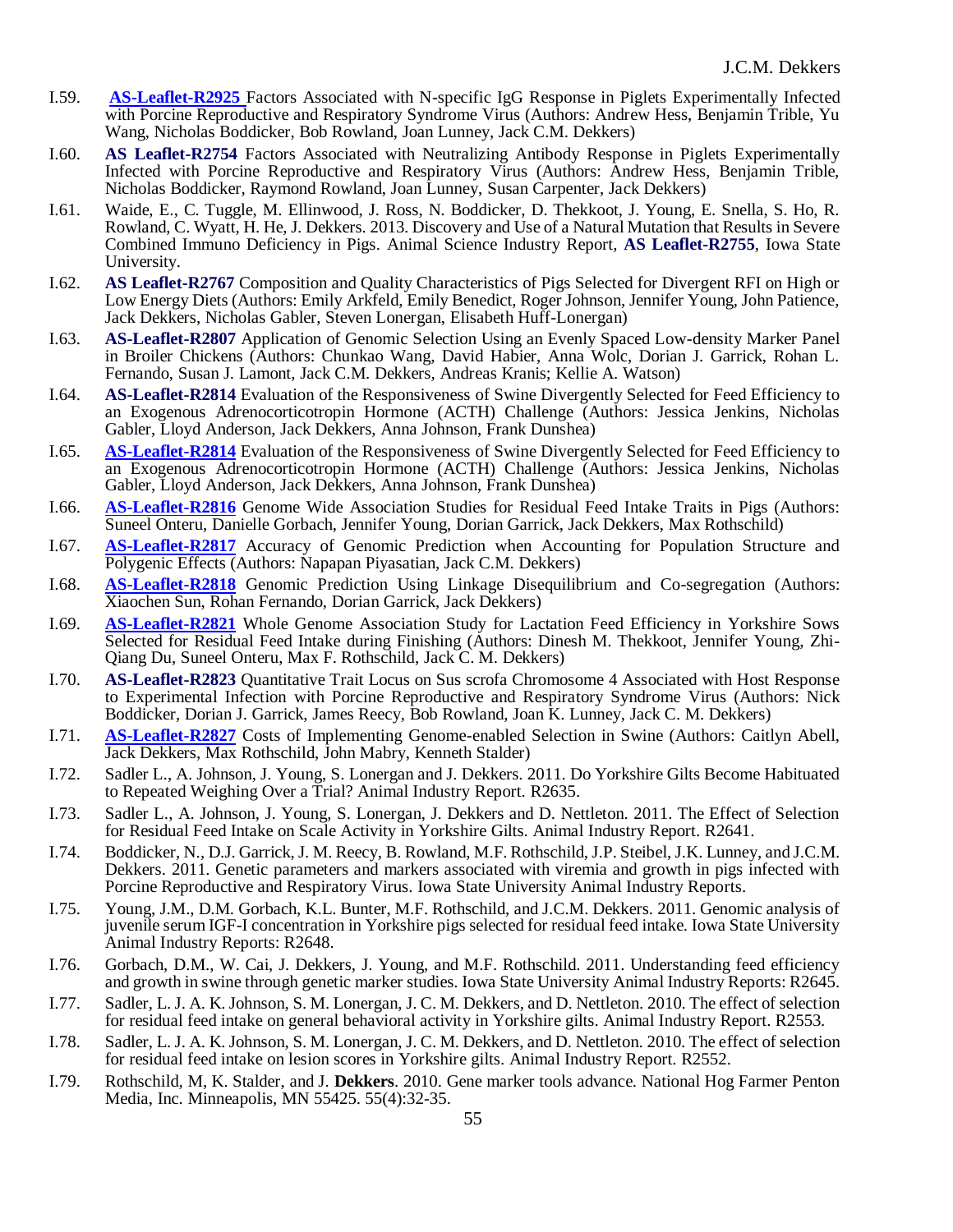- I.80. Bunter, K.L., W. Cai, D.J. Johnston, J.C.M. **Dekkers** 2010. IGF-1 concentration at a young age is associated feed efficiency in pigs. Iowa State Animal Industry report
- I.81. Cai, W., H. Wu, D. Casey, J. **Dekkers**. 2010. Genetic Analysis of Growth and Feed Intake in Selection Lines for Residual Feed Intake in Pigs by Random Regression Models. Iowa State Animal Industry report
- I.82. Lkhagvadorj, S., L. Qu, W. Cai, O. Couture, L. Anderson, J. **Dekkers**, D. Nettleton, and C. Tuggle. 2010. Transcriptional Profiling of the Caloric Restriction in Key Metabolic Tissues of Pigs Differing in Feed Efficiency. Iowa State Animal Industry report
- I.83. Young, J., R. Bergsma, E. Knol, J. Patience, J. **Dekkers**. 2010. Reproductive Performance of Yorkshire Sows Selected for Residual Feed Intake. Iowa State Animal Industry report
- I.84. Sadler, L. J., A. K. Johnson, K. J. Stalder, and J. C. M. Dekkers. 2009. What is the behavioral budget for grow-finish pigs when feed using a Feed Intake Recording Equipment (F.I.R.E.) Feeder? Animal Industry Report. R2468.
- I.85. Beach, E., B. Abasht, R. Fernando, J.C.M. **Dekkers**, S.J. Lamont, J. Arango, P. Settar, J. Fulton, and N.P. O'Sullivan. 2009. Extent and consistency of linkage disequilibrium and identification of DNA markers for production and egg quality traits in commercial layer chicken populations. A.S. Leaflet R2444. Iowa State Animal Industry Report
- I.86. Tuggle, C.K., and J.C.M. Dekkers. 2009. Genotyping: how useful is it for producers? Pig Progress 25:9: 21- 23.
- I.87. Dickey, E., A.K. Johnson, G. Brant, R. Fitzgerald, K. Stalder, J. **Dekkers**, and K. Bregendahl. 2009. Effects of a pre-molt calcium and low-energy molt program on laying hen behavior during and post-molt. A.S. Leaflet R2446. Iowa State Animal Industry Report
- I.88. Dickey, E., A.K. Johnson, R. Fitzgerald, K. Stalder, J. **Dekkers**, G. Brant, and K. Bregendahl. 2009. Effects of a pre-molt calcium and low-energy molt program on laying hen physiology. A.S. Leaflet R2447. Iowa State Animal Industry Report
- I.89. Dickey, E., A.K. Johnson, G. Brant, R. Fitzgerald, K. Stalder, J. **Dekkers**, and K. Bregendahl. 2009. Effects of a pre-molt calcium and low-energy molt program on laying hen production before, during, and post-molt. A.S. Leaflet R2448. Iowa State Animal Industry Report
- I.90. Boddicker, N., N. Gabler, M. Spurlock, D. Nettleton, and J.C.M. **Dekkers**. 2009. Growth and Efficiency of Pigs Selected for Residual Feed Intake on Restricted and Ad Libitum Diets. A.S. Leaflet R2453. Iowa State Animal Industry Report
- I.91. Cai, C., H. Wu, J. **Dekkers**, professor of animal science. 2009. Longitudinal Analysis of Body Weight and Feed Intake in Selection Lines for Residual Feed Intake in Pigs. A.S. Leaflet R2394. Iowa State Animal Industry Report.
- I.92. Smith, R.M., J.M. Young, M.J. Anderson, R.C. Johnson, E. Huff-Lonergan, J. **Dekkers**, S.M. Lonergan. 2009 Influence of selection for reduced residual feed intake on pork quality. A.S. Leaflet R2447. Iowa State Animal Industry Report.
- I.93. Young, J., J. **Dekkers**, D. Nettleton, and W. Cai.. 2009. Feeding behavior traits in Yorkshires selected for residual feed intake. A.S. Leaflet R2454. Iowa State Animal Industry Report.
- I.94. Lkhagvadorj S., Qu L., Cai W., Couture O.P., Wang Y., Anderson L.L., **Dekkers** J.C.M., Nettleton D.S., C.K. Tuggle. 2007. Use of Transcriptional Profiling and Assessment of Blood Parameters to Understand Biological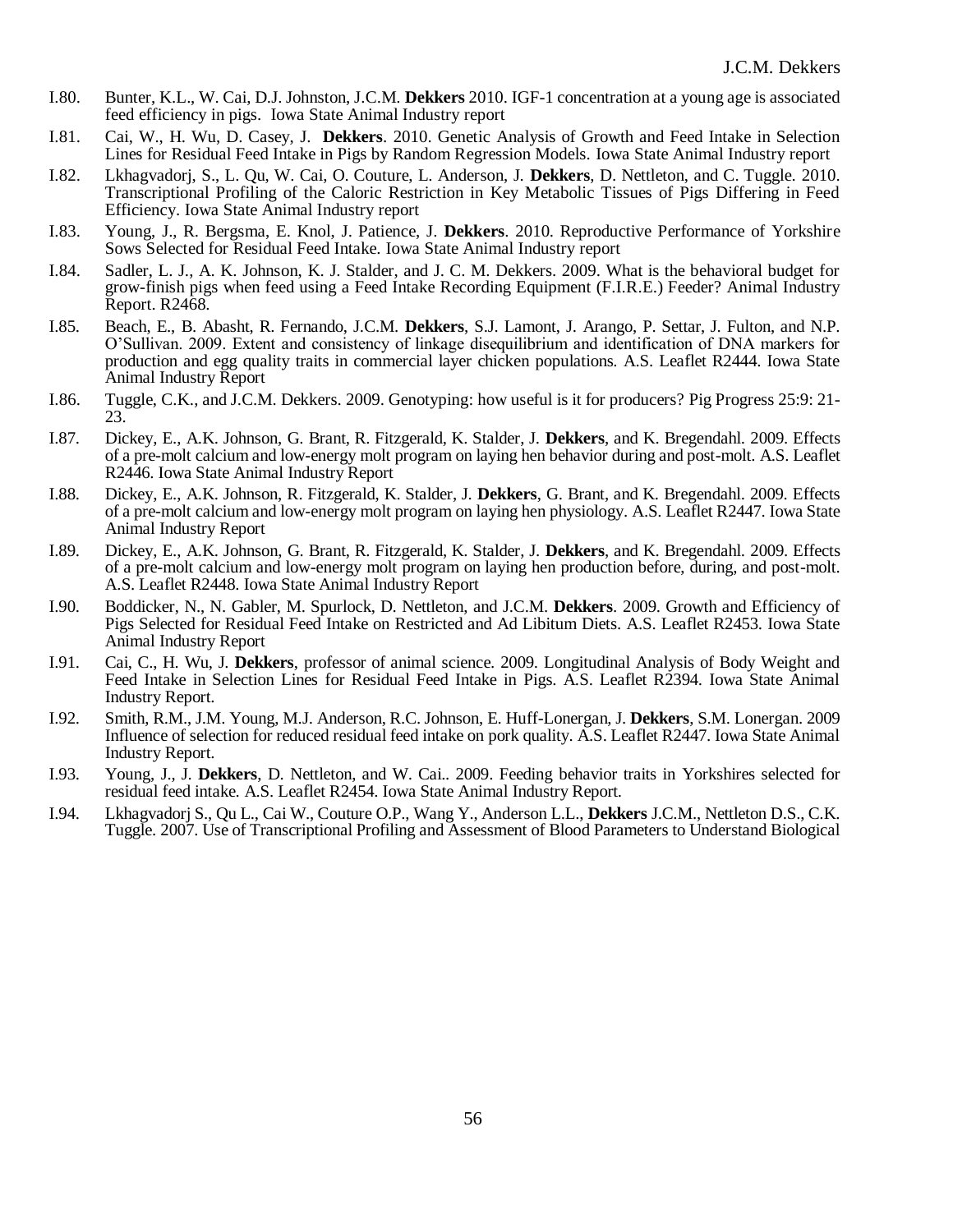Mechanisms Controlling Feed Intake and Efficiency in Pigs. A.S. Leaflet R2233 Animal Science Research Report, Iowa State University.<http://www.ans.iastate.edu/report/air/2007pdf/R2223.pdf>

- I.95. Heifetz, E. M., J.E. Fulton, N. O'Sullivan, H. Cheng, M. Soller, and J.C.M. **Dekkers**. 2006. Identification of QTL and genes for resistance to Marek's disease in advanced intercross lines. Poultry Science Leaflet R2212. USDA Poultry Science Day Report, Iowa State University. http://www.ans.iastate.edu/research/psd/2006.htm
- I.96. Cai, W., B. Mote, D. Casey, and J. **Dekkers**. 2006. Selection Lines for Residual Feed Intake in Yorkshire Swine. A.S. Leaflet R2160, Animal Science Research Report, Iowa State University.
- I.97. Kim, J.-J., H.H. Zhao, H.K. Thomsen, M.F. Rothschild, and J.C.M. **Dekkers**. 2005. Detection and Characterization of Genes for Meat Quality in Pigs using Combined Line-cross and Half-sib Analysis. A.S. Leaflet R2034. Animal Science Research Report, Iowa State University.
- I.98. Kim, J.-J., M.F. Rothschild, and J.C.M. **Dekkers**. 2005. Joint Analysis of Two Breed Cross Populations for Genes Affecting Growth and Meat Quality in Pigs. A.S. Leaflet R2035, Animal Science Research Report, Iowa State University.
- I.99. Casey, D.S., and J.C.M. **Dekkers**. 2002. Performance of growing pigs fed using electronic versus commercial feeders. Swine Research Report, Iowa State University: 2pp.
- I.100. Thomsen, H., J.C.M. **Dekkers**, and M.F. Rothschild. 2002. Detection and Characterization of Quantitative Trait Loci for Growth and Meat Quality Traits in a Berkshire-Yorkshire Cross. Swine Research Report, Iowa State University: 5pp.
- I.101. Chaiwong, N., J.C.M. **Dekkers**, R.L. Fernando, and M.F. Rothschild. 2002. Introgressing Multiple Quantitative Trait Loci Through Backcross Breeding Programs. Swine Research Report, Iowa State University: 5pp.
- I.102. Casey, D.S., and J.C.M. **Dekkers**. 2001. Dealing with errors in data from electronic swine feeders. Swine Research Report, Iowa State University: 6pp.
- I.103. Malek, M., Rothschild, M.F., **Dekkers**, J.C.M., Lee, H.K., Baas, T.J., Huff-Lonergan, E., and Prusa, K., 2000. Quantitative trait loci analysis for growth and meat quality traits in the pig. Swine Research Report, Iowa State University: 88-92.
- I.104. Chen, P., T.J. Baas, and J.C.M. **Dekkers**. 1999. Selection for lean growth rate in a synthetic line of Yorkshire-Meishan pigs. 1. Selection pressure applied and direct response. Swine Research report, Iowa State University: 46-51.
- I.105. Chen, P., T.J. Baas, and J.C.M. **Dekkers**. 1999. Selection for lean growth rate in a synthetic line of Yorkshire-Meishan pigs. 2. Correlated responses in litter traits. Swine Research report, Iowa State University: 52-62.
- I.106. **Dekkers**, J.C.M. 1998. Optimizing selection on major genes. Swine Research Report, Iowa State University: 74-77.
- I.107. Chen, P., J.C.M. **Dekkers**, L.L. Christian, and T.J. Baas. 1998. Economic values for meat quality traits. Swine Research Report, Iowa State University: 251-257.
- I.108. **Dekkers**, J.C.M. and E.B. Burnside. Genetic evaluations for somatic cell count. Ontario Milk Producer, 1995.
- I.109. **Dekkers**, J.C.M., L.K. Jairath, Z. Liu, and L.R. Schaeffer. July 1995. National Sire evaluations for herd life. Dairy Research Report, University of Guelph (4 pp.).
- I.110. Reents, R.R., J.C.M. **Dekkers**, Z. Liu, and L.R. Schaeffer. July 1995. Sire evaluations for somatic cell score based on a test-day model and genetic correlations with conformation traits. Dairy Research Report, University of Guelph (5 pp.).
- I.111. Jairath, L.K., J.C.M. **Dekkers**, and L.R. Schaeffer. April 1995. Genetic evaluation of functional herd life of Canadian Holsteins. Report to the Genetic Evaluation Board (18 pp.).
- I.112. **Dekkers**, J.C.M., H.W. Leitch, E.B. Burnside, and A.H. Fredeen. May 1995. Assessment of the potential impact of the use of rbST on the genetic evaluation and improvement of dairy cattle in Canada (107 pp.). In: Review of the potential impact of recombinant bovine somatotropin (rbST) in Canada. Report of the Federal rbST Task Force.
- I.113. **Dekkers**, J.C.M., L.K. Jairath, Z. Liu, R. Reents, and L.R. Schaeffer. March 1995. Genetic evaluations for somatic cell count and herd life and their incorporation into the LPI. Pp. 195-117 in: Proc. Canadian Dairy Cattle Breeding Workshop '95.
- I.114. **Dekkers**, J.C.M., Z. Liu, and B. Kolstad. Oct. 1994. Prototype for a new LPI formula. Report to the Genetic Evaluation Board (8 pp.).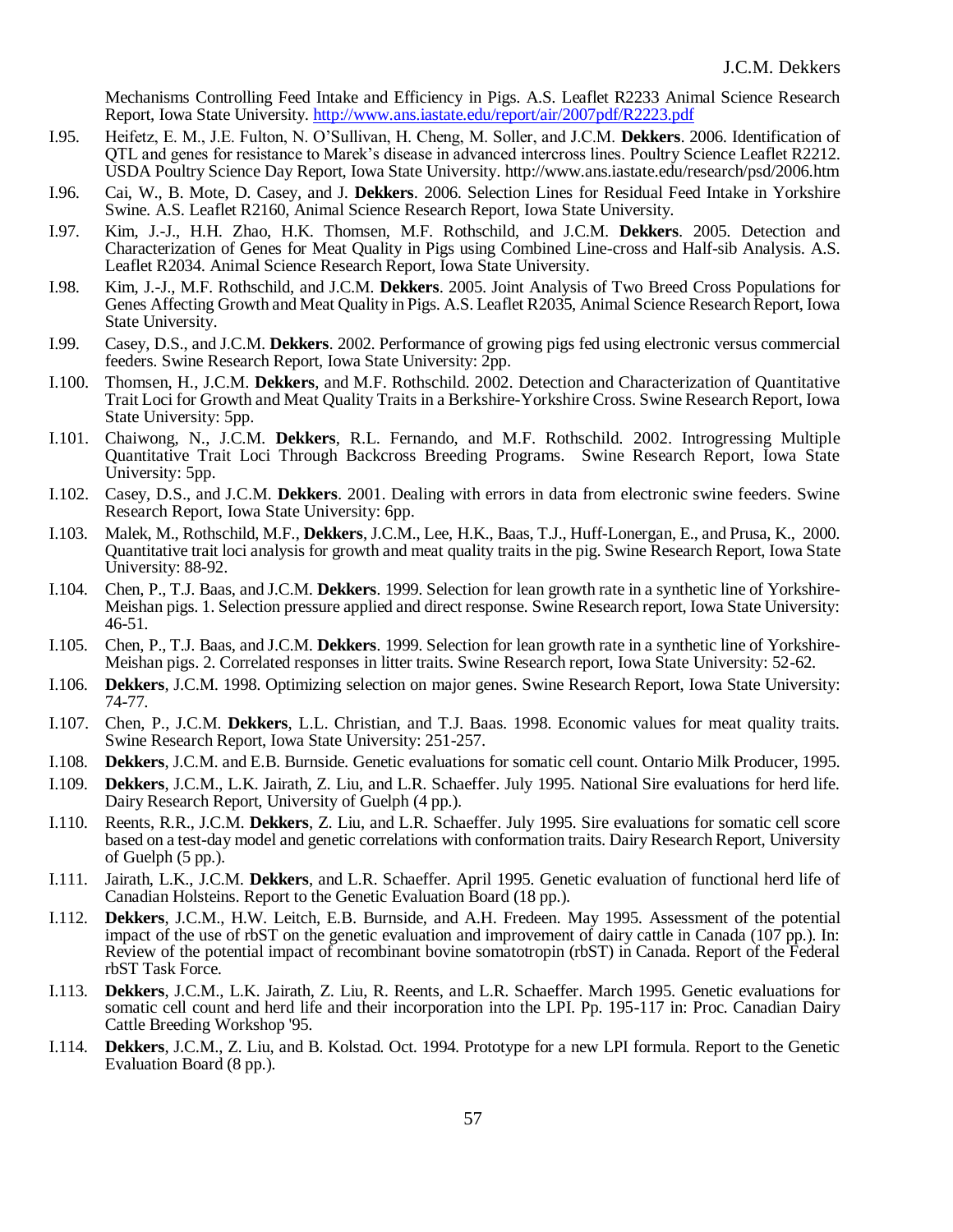- I.115. Gibson, J.P. and J.C.M. **Dekkers**. Lifetime profitability indexes for dairy cattle. Agrifood Research in Ontario. Sept. 1994.
- I.116. Mallard, B.A., K.E. Leslie and J.C.M. **Dekkers**. Genes may help fight disease. Ontario Milk Producer, May 1994.
- I.117. Liu, Z. and J.C.M. **Dekkers**. Oct. 1994. Functional herd life indexes on composite type traits. Report to the Genetic Evaluation Board (4 pp.).
- I.118. Liu, Z., L.K. Jairath, and J.C.M. **Dekkers**. July 1994. Genetic correlations among type traits, herd life, stayabilities and production traits. Report to the Genetic Evaluation Board (17 pp.).
- I.119. Liu, Z. and J.C.M. **Dekkers**. April, 1994. Multiple trait restricted maximum likelihood estimates of genetic parameters of conformation traits and linear somatic cell scores. Report to the Genetic Evaluation Board (13 pp.).
- I.120. Jairath, L.K. and J.C.M. **Dekkers**. April, 1994. Estimates of genetic parameters of lactational survival traits for cows in registered and grade herds on official DHAS milk recording. Report to the Genetic Evaluation Board (4 pp).
- I.121. Jairath, L.K, J.C.M. **Dekkers**, and L.R. Schaeffer. April, 1994. Multitrait animal model genetic evaluation of lactational functional survival in Canadian Holsteins. Report to the Genetic Evaluation Board (3 pp).
- I.122. Pagnacco, G, J.C.M. **Dekkers**, and E.B. Burnside. April, 1994. Animal models programs for national genetic evaluations for somatic cell count. Report to the Genetic Evaluation Board (5 pp).
- I.123. **Dekkers**, J.C.M. April, 1994. National evaluations for non-return rate of A.I. bulls. A review of current methodology in place at CIAQ. Report to the Genetic Evaluation Board (4 pp).
- I.124. Kolstad, B. and J.C.M. **Dekkers**. August, 1994. Incorporation of mastitis and somatic cell score into breeding strategies for dairy cattle (61 pp).
- I.125. Miglior, F., E.B. Burnside, and J.C.M. **Dekkers**. 1994. Heritability, nicking genetic effects and inbreeding depression for somatic cell counts in Holstein cattle. Dairy Research Report, pp. 60-62. University of Guelph.
- I.126. Leitch, H.W., J.P. Gibson, J.C.M. **Dekkers**, and E.B. Burnside. 1994. Utilizing portfolio theory to accomodate risk when selection relies on converted genetic evaluations. Dairy Research Report, pp. 63-66. University of Guelph.
- I.127. **Dekkers**, J.C.M. 1994. Optimal breeding strategies for calving ease. Dairy Research Report. pp. 67-68. University of Guelph.
- I.128. Schukken, Y.H. and J.C.M. **Dekkers**. Genetic aspects of resistance to mastitis. (In Dutch). Veeteelt, March 1993.
- I.129. **Dekkers**, J.C.M. and G.C. Smith. Genetic evaluation for type: does the system work? Holstein J., Feb. 1993.
- I.130. Zhang, W., J.C.M. **Dekkers**, and E.B. Burnside. October, 1993. Factors for adjustment of test day somatic cell count records for stage of lactation and month of test. Holsteins. Report to the Genetic Evaluation Board (10 pp).
- I.131. Zhang, W., J.C.M. **Dekkers**, and E.B. Burnside. October, 1993. Factors for adjustment of test day somatic cell count records for stage of lactation and month of test. Ayrshires, Brown Swiss, Guernseys, and Jerseys. Report to the Genetic Evaluation Board (8 pp).
- I.132. **Dekkers**, J.C.M., W. Zhang, and E.B. Burnside. November, 1993. Methods for computation of a a lactation measure of somatic cell count for use in genetic evaluation. Report to the Canadian Milk Recording Board (8 pp).
- I.133. **Dekkers**, J.C.M. January, 1993. Reporting and evaluation for persistency, culling, and survival. Draft report for Task force #4 of the Genetic Evaluation Board (4 pp).
- I.134. **Dekkers**, J.C.M., E.B. Burnside and W.C. Zhang. 1993. National genetic evaluations for somatic cell counts and their use in selection. An industry discussion paper.
- I.135. **Dekkers**, J.C.M. 1993. Breeding strategies for calving ease. An industry discussion paper.
- I.136. **Dekkers**, J.C.M. 1993. Breeding strategies for milking speed. An industry discussion paper.
- I.137. VanderVoort, G.E., J.C.M. **Dekkers** and E.B. Burnside. 1993. The effect of number of bulls sampled and progeny group size on AI firm returns. Report to C.A.A.B.
- I.138. Van Erp, T. and J.C.M. **Dekkers**. 1993. The value of reducing somatic cell count and improving resistance to mastitis: impact of somatic cell count penalty programs. Report to the Holstein Association of Canada and the Canadian Association of Animal Breeders.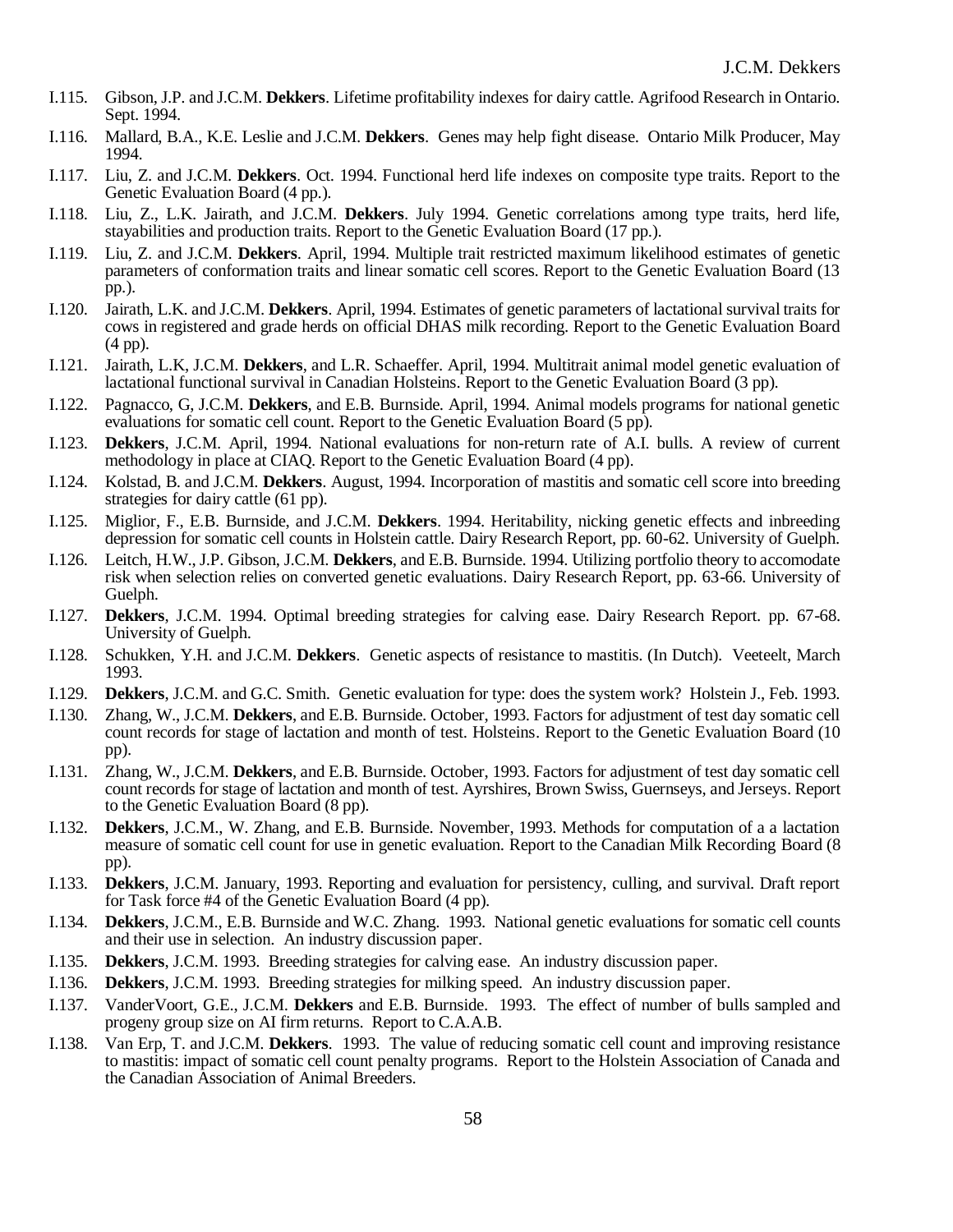- I.139. Brisbane, J., J.C.M. **Dekkers**, L.R. Schaeffer and E.B. Burnside. 1993. National genetic evaluations for calving ease. Report to the Genetic Evaluation Board.
- I.140. Koots, K.R., K.M. Wade, J.C.M. **Dekkers**, B.W. Kennedy, G.C. Smith and E.B. Burnside. 1993. Method and effect of adjustment for heterogeneous variance in Holstein conformation traits. Report to the Holstein Association of Canada, the Canadian Association of Animal Breeders and the Genetic Evaluation Board.
- I.141. Jairath, L. and J.C.M. **Dekkers**. 1993. Genetic evaluation of stayability of dairy cattle: heritability estimates of true and functional first lactation survival in Canadian Holsteins using an animal model. Report to the Holstein Association of Canada, the Canadian Association of Animal Breeders and the Genetic Evaluation Board.
- I.142. Shannon, J.J., D.L. Hodges and J.C.M. **Dekkers**. 1993. Objective measurements for the evaluation of dairy cattle conformation. Report to the Holstein Association of Canada and industry stakeholders.
- I.143. **Dekkers**, J.C.M. and L. Jairath. 1993. Relationships between sire proofs for type and functional survival of their daughters. Report to the Holstein Association of Canada and the Canadian Association of Animal Breeders.
- I.144. **Dekkers**, J.C.M. Breeding profitable cows with LPI, now and in the future. Holstein J., June 1992.
- I.145. **Dekkers**, J.C.M. The Lifetime Profit Index for Canadian sires. Holstein Wld., Jan. 1992.
- I.146. **Dekkers**, J.C.M., B.A. Mallard, K.E. Leslie and W. Martin. 1992. Genetic improvement of health traits in dairy cattle, with special emphasis on mastitis resistance and somatic cell count. Conference proceedings.
- I.147. **Dekkers**, J.C.M. and G.C. Smith. 1992. A study on regional effects on sire proofs for final class. Report to the Holstein Association of Canada and the Genetic Evaluation Board.
- I.148. **Dekkers**, J.C.M. and N. Caron. 1992. Direct and maternal calving ease proofs. Report to the Genetic Evaluation Board.
- I.149. **Dekkers**, J.C.M. and B.H. Lawrence. 1992. Relationships between sire type proofs and functional stayability. Report to the Holstein Association of Canada, the Canadian Association of Animal Breeders and the Genetic Evaluation Board.
- I.150. **Dekkers**, J.C.M. 1992. Evaluation of changes in bulls proofs. Report to the Genetic Evaluation Board.
- I.151. **Dekkers**, J.C.M. and J.P. Gibson. 1992. The future of the lifetime profit index. Report to the Genetic Evaluation Board.
- I.152. Gibson, J.P. and J.C.M. **Dekkers**. 1992. Extending LPI to cows. Indexes for production traits. Report to the Technical Committee of the Genetic Evaluation Board.
- I.153. **Dekkers**, J.C.M. and J.P. Gibson. 1992. Effect of using genetic composite profitability indexes for culling cows. Report to the Technical Committee of the Genetic Evaluation Board.
- I.154. **Dekkers**, J.C.M. 1992. Utilizing new technology in cattle breeding. Semex U.K. International Dairy Farming Conference.
- I.155. Zhang, W.C., J.C.M. **Dekkers**, G. Banos and E.B. Burnside. 1992. Report on creation of a national database for somatic cell counts on estimation of genetic and environmental parameters and sire ratings. Report to the Technical Committee of the Genetic Evaluation Board.
- I.156. Wade, K.M., J. Jamrozik, J.C.M. **Dekkers** and E.B. Burnside. 1992. Analysis of stayability with both a threshold and a linear model. Report to the Technical Committee of the Genetic Evaluation Board and the Holstein Association of Canada.
- I.157. Wade, K.M, J.C.M. **Dekkers**, G.C. Smith and E.B. Burnside. 1992. An investigation of heterogeneous variances for type traits in Canadian Holsteins (I and II). Reports to the Technical Committee of the Genetic Evaluation Board and the Holstein Association of Canada.
- I.158. Zhang, W.C., J.C.M. **Dekkers** and E.B. Burnside. 1992. Genetic evaluation of mastitis related traits and selection for its resistance in bulls. (19 pp)
- I.159. **Dekkers**, J.C.M. The lifetime profit index for Canadian sires. Holstein World, January 1992.
- I.160. Brade, W. and J.C.M. **Dekkers**. Die Kanadier setzen auf Milch und Typ. Tierzuchter International, Sept. 1991.
- I.161. Weersink, A. and J.C.M. **Dekkers**. Better bulls boost profits. Ontario Milk Producer, Oct. 1991.
- I.162. Bauman, M., E.B. Burnside, J. **Dekkers**, and H. De Boer. 1991. An investigation into the prediction of progeny performance of Canadian Holsteins. Holstein Journal.